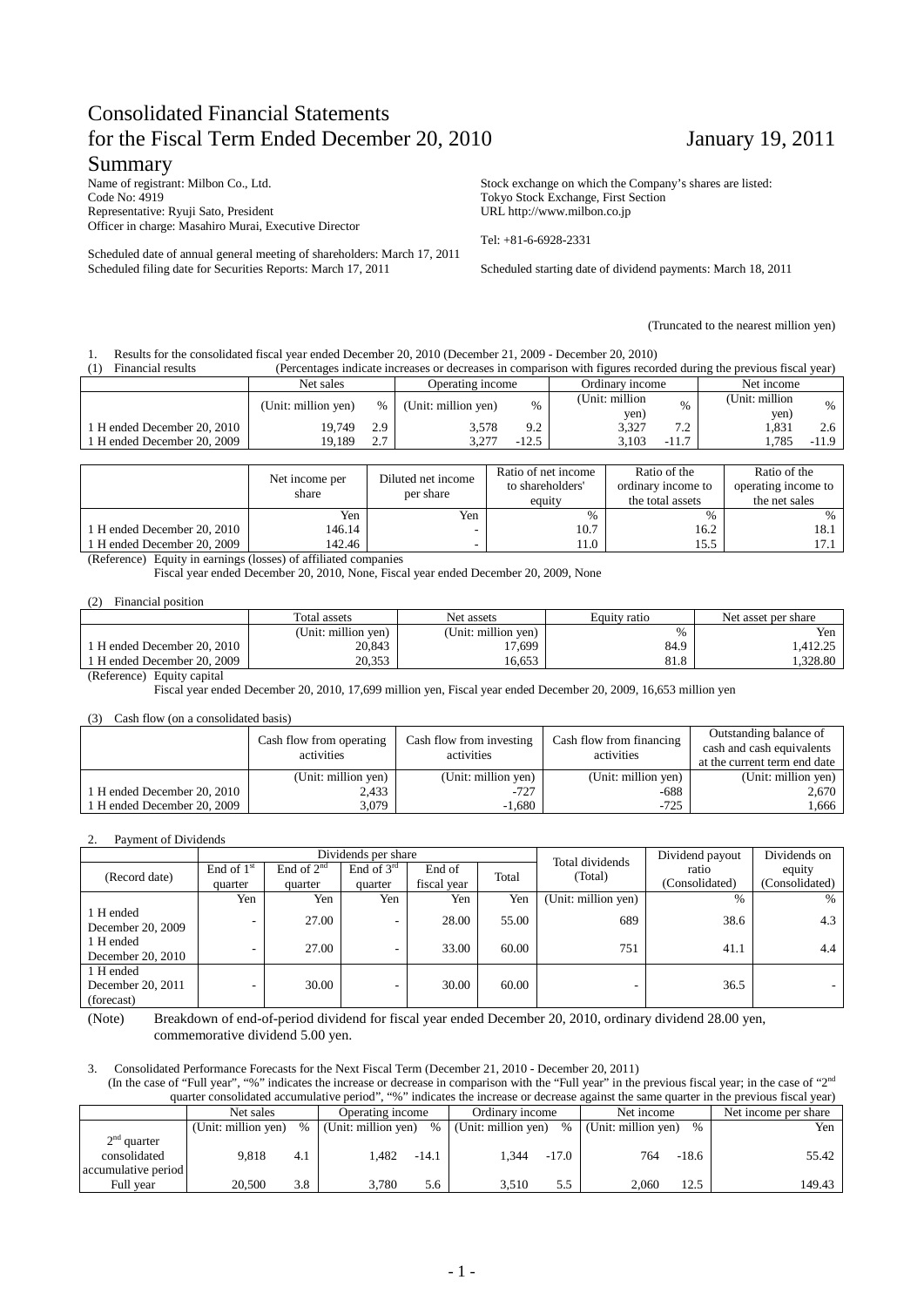- 4. Others
- (1) Changes in important subsidiaries during the fiscal year (changes in specified subsidiaries accompanied by changes in the scope of consolidation); None New: No companies (Company name: ) Excluded: No companies (Company name: )

(2) Changes in accounting policies and procedures and methods of presentation related to the preparation of consolidated financial statements (changes to be described in Summary of Significant Accounting Policies)

- 1) Changes due to amendment to accounting standards; Yes
- 2) Changes other than those in 1) above; None
- (Note) For details, please refer to "Summary of Significant Accounting Policies (Change in Accounting Policies)" on page 18.
- (3) Number of shares outstanding (common shares)
	- 1) Number of shares outstanding at the end of fiscal year (including treasury shares) Year ended December 20, 2010, 12,544,408 shares, Year ended December 20, 2009, 12,544,408 shares
	- 2) Number of treasury shares at the end of fiscal year Year ended December 20, 2010, 11,594 shares, Year ended December 20, 2009, 11,617 shares
	- (Note) For the number of shares to calculate net income per share (on a consolidated basis), refer to page 43 for "Per Share Data".

### (Reference) Summary of non-consolidated performance

1. Results for the Non-Consolidated fiscal year ended December 20, 2010 (December 21, 2009 - December 20, 2010)

| (1) Non-Consolidated Financial results (Percentages indicate increases or decreases in comparison with figures recorded during the previous fiscal year) |  |  |  |  |  |  |  |
|----------------------------------------------------------------------------------------------------------------------------------------------------------|--|--|--|--|--|--|--|
|----------------------------------------------------------------------------------------------------------------------------------------------------------|--|--|--|--|--|--|--|

|                           | Net sales           |               | Operating income    |                | Ordinary income     |       | Net income          |         |
|---------------------------|---------------------|---------------|---------------------|----------------|---------------------|-------|---------------------|---------|
|                           | (Unit: million yen) | $\frac{0}{0}$ | (Unit: million ven) | $\%$           | (Unit: million ven) |       | (Unit: million ven) | %       |
| H ended December 20, 2010 | 19.446              | 2.6           | 3.739               | 1 <sub>7</sub> | 3.513               |       | 2.046               | 12.0    |
| H ended December 20, 2009 | .8.946              | 3.4           | 3.348               | $-11.6$        | 3.164               | -11.3 | .827                | $-12.1$ |

|                             | Net income per share | Diluted net income per<br>share |
|-----------------------------|----------------------|---------------------------------|
|                             | Yen                  | Yen                             |
| 1 H ended December 20, 2010 | 163.27               |                                 |
| 1 H ended December 20, 2009 | 145.81               |                                 |

(2) Non-Consolidated Financial position

|                             | Total assets        | Net assets          | Equity ratio | Net asset per share |  |
|-----------------------------|---------------------|---------------------|--------------|---------------------|--|
|                             | (Unit: million yen) | (Unit: million yen) | %            | Yen                 |  |
| 1 H ended December 20, 2010 | 21,207              | 18.178              | 85.7         | .450.51             |  |
| 1 H ended December 20, 2009 | 20.548              | 16.891              | 82.2         | !.347.81            |  |
| (Reference) Equity capital  |                     |                     |              |                     |  |

Fiscal year ended December 20, 2010, 18,178 million yen, Fiscal year ended December 20, 2009, 16,891 million yen

2. Non-Consolidated Performance Forecasts for the Next Fiscal Term (December 21, 2010 - December 20, 2011) (In the case of "Full year", "%" indicates the increase or decrease in comparison with the "Full year" in the previous fiscal year; in the case of "2<sup>nd</sup>"

|                     | quarter consolidated accumulative period", "%" indicates the increase or decrease against the same quarter in the previous fiscal year) |               |                       |         |                                         |         |                     |         |                      |  |  |  |
|---------------------|-----------------------------------------------------------------------------------------------------------------------------------------|---------------|-----------------------|---------|-----------------------------------------|---------|---------------------|---------|----------------------|--|--|--|
|                     | Net sales                                                                                                                               |               | Operating income      |         | Ordinary income                         |         | Net income          |         | Net income per share |  |  |  |
|                     | (Unit: million yen)                                                                                                                     |               | % (Unit: million yen) | $\%$    | (Unit: million yen)                     | $\%$    | (Unit: million yen) | $\%$    | Yen                  |  |  |  |
| $2nd$ quarter       |                                                                                                                                         |               |                       |         |                                         |         |                     |         |                      |  |  |  |
| consolidated        | 9.644                                                                                                                                   | 3.3           | 1.534                 | $-15.7$ | 1.396                                   | $-18.7$ | 817                 | $-20.4$ | 59.26                |  |  |  |
| accumulative period |                                                                                                                                         |               |                       |         |                                         |         |                     |         |                      |  |  |  |
| Full year           | 20.100                                                                                                                                  | 3.4           | 3.870                 | 3.5     | 3.600                                   | 2.5     | 2.150               | 5.1     | 155.95               |  |  |  |
| .                   | $\cdot$ $\cdot$ $\cdot$                                                                                                                 | $\sim$ $\sim$ |                       |         | $\cdots$<br>$\sim$ $\sim$ $\sim$ $\sim$ |         |                     |         |                      |  |  |  |

\* Explanation on Appropriate Uses of Earnings Forecasts and Other Special Instructions

(Note concerning the descriptions of the future)

1. The descriptions of the future such as earnings forecasts shown in this material are based on the information currently available and a certain assumption judged as reasonable, and actual performances may differ substantially due to various factors. For notes on the use of the assumed preconditions for earnings forecasts, refer to page 3 for "(1) Analysis of Business Results, 1 Business Results".

2. As of December 21, 2010, the company has carried out a stock split at a ratio of 1.1 shares for 1 common stock in the company.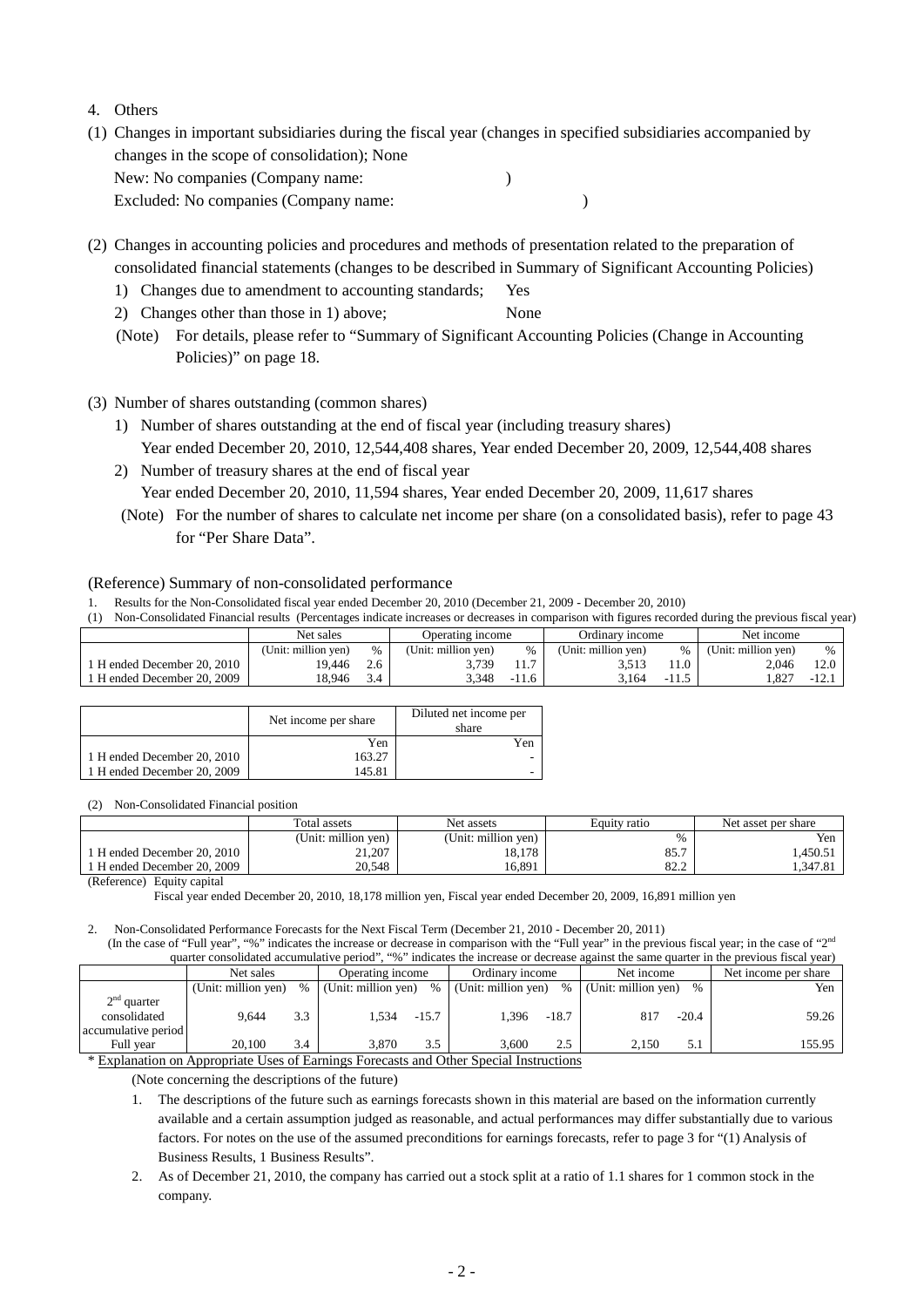### 1. Business Results

- (1) Analysis of Business Results
	- 1) Business results for the current consolidated fiscal year under review

During the consolidated fiscal year under review, despite a continuation in the trend towards a gentle recovery backed up by economic stimulus measures in Japan and abroad and a recovery in demand in emerging economies, the Japanese economy saw increased uncertainty about future economic conditions in the second half of the year, with fears of deteriorating corporate profits as a result of the rapid strengthening in the yen and a slump in the stock markets. In terms of trends in personal consumption, despite signs of a trend towards a partial rally in consumption brought about by government policies, severe conditions continued as a result of difficult employment conditions and fears about deflation.

In the beauty salon industry, in addition to a decline in customer visits to salons as a result of a lengthening of the visit cycle, it is estimated that the severe situation for the industry remains unchanged as a result of the falling birthrate, the ageing of society and demographic changes.

Under such circumstances, the Milbon Group has worked hard to promote policy activities under a basic policy of supporting "the fostering of professional designers capable of total proposals leading to sales" to encourage hair design creation that can bring about the "desired female image". Specifically, sales for the Group as a whole increased against the previous fiscal year as a result of positive sales in hair color agents for gray hair and hair care products targeting women (particularly second generation baby-boomers who are the main customers of beauty salons) and with powerful treatment effects capable of relieving concerns over hair associated with aging.

Concerning the company's three wholly owned subsidiaries, MILBON USA, INC. saw a fall against last year's sales figures as a result of a decrease in sales of mainstay straight hair treatment LISCIO and hair care treatments used for styling maintenance.

At Milbon Trading (Shanghai) Co., Ltd., contact opportunities with new customers progressed according to plan thanks to the development of sales activities with a focus on top salons in regions with emerging wealthy classes in East China (Shanghai City, Jiangsu Province and Zhejiang Province) and South China (Guangdong Province and Fujian Province). However, results were below the plan, partially as a result of delays in launching new products.

Sales at Milbon Korea Co., Ltd. performed well as a result of a large increase in the number of salons providing contact opportunities for hair coloring and the promotion of the new introduction of hair care products centered on salon treatments as a result of proactive educational support activities provided to local hair designers.

Despite the difficult environment, consolidated sales for the consolidated fiscal year under review increased 560 million yen to 19,749 million yen (a 2.9% increase over the previous year).

Selling, general and administrative expenses increased by 5.4% over the previous year to 9,423 million yen as a result of sales promotion costs for new products and labor costs exceeding those for the previous year.

Operating income increased 9.2% over the previous year to 3,578 million yen, an increase in profits of 301 million yen, ordinary income increased by 223 million yen to 3,327 million yen (an increase of 7.2% over the previous year), and net income increased 46 million yen to 1,831 million yen (an increase of 2.6% over the previous year).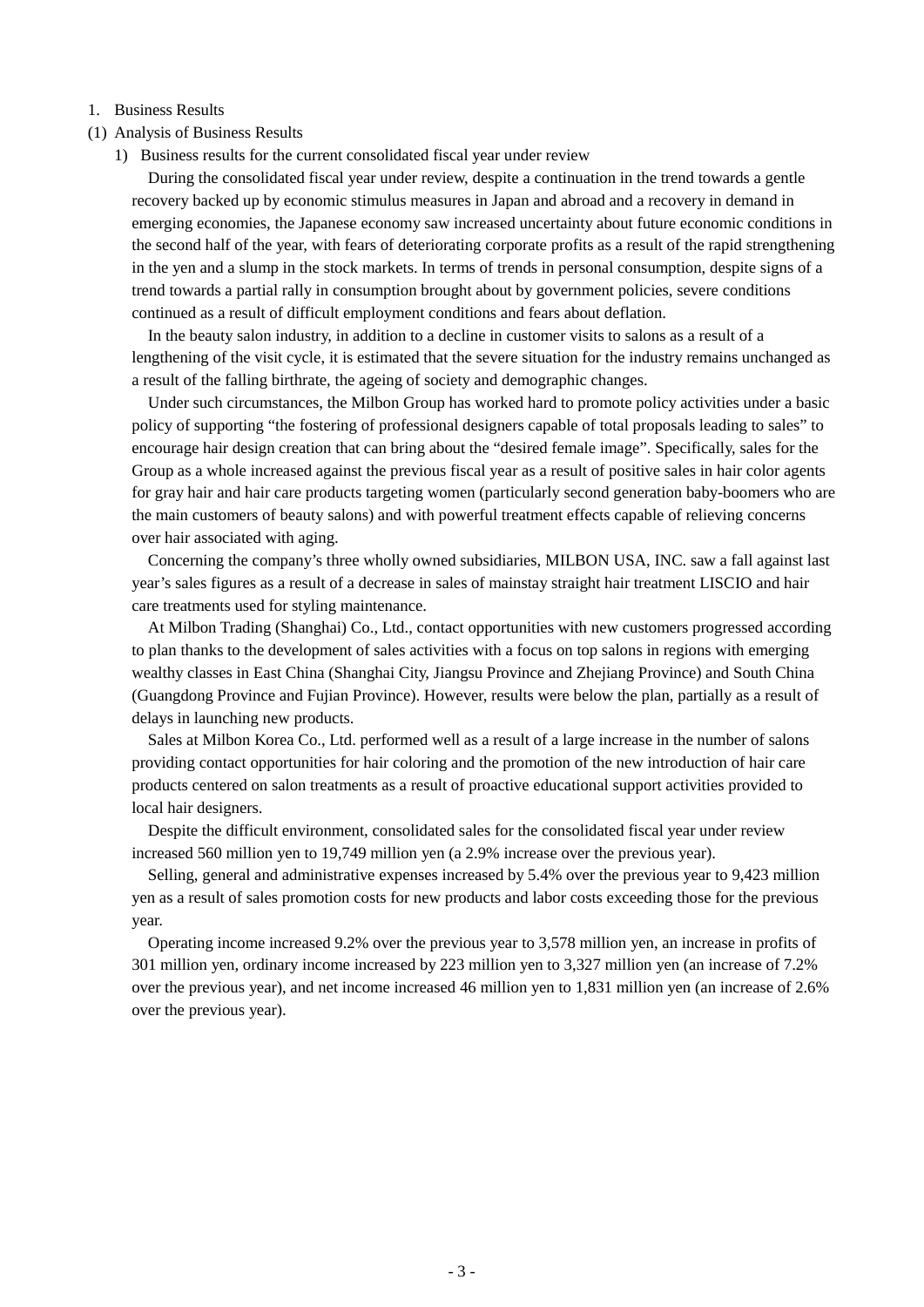# Breakdown of sales by product type is shown as follows: [Breakdown of sales by product type]

| Product type            |                               | Previous fiscal year | Current fiscal year           | Increase/<br>(decrease) |                               |
|-------------------------|-------------------------------|----------------------|-------------------------------|-------------------------|-------------------------------|
|                         | Sales amount<br>(million yen) | Ratio $(\%)$         | Sales amount<br>(million yen) | Ratio $(\%)$            | Sales amount<br>(million yen) |
| Permanent wave products | 2,025                         | 10.6                 | 1,998                         | 10.1                    | $-27$                         |
| Hair care products      | 9,864                         | 51.4                 | 10,135                        | 51.3                    | 270                           |
| Hair coloring products  | 6,969                         | 36.3                 | 7,278                         | 36.9                    | 309                           |
| Others                  | 330                           | 1.7                  | 337                           | 1.7                     |                               |
| Total                   | 19,189                        | 100.0                | 19.749                        | 100.0                   | 560                           |

### (Permanent wave products sector)

It is estimated that the industry as a whole has decreased in size as a result of a fall in the frequency of use of perm products along with changing trends.

Under such circumstances, the Milbon Group has worked hard to support improvements to hair designers' communication skills and design skills through sales of LISCIO GLANFE, a straight perm agent released in April that helps create a soft, round-feeling silhouette in line with hair qualities, and LIFUME, a perm agent released in June based on a completely new concept of controlling hair volume as it decreases with age. However, sales in the permanent wave products sector overall fell below sales for the previous year.

### (Hair care products sector)

With competition between hair care products for the public market and pro-use products sold exclusively to beauty salons becoming increasingly severe, it is estimated that there was a small increase in the industry as a whole as a result of initiatives in hair care products centered on salon treatments for restoring damaged hair.

Under these circumstances, Milbon Group sales in the hair care products sector increased against the previous year as a result of positive sales of DEESES APROU, a leave-in-treatment launched in March for women with concerns over dry hair and reduced bounce associated with aging, and the successful creation of a market for highly effective salon treatments such as INPHENOM, which addresses a variety of customers' hair concerns.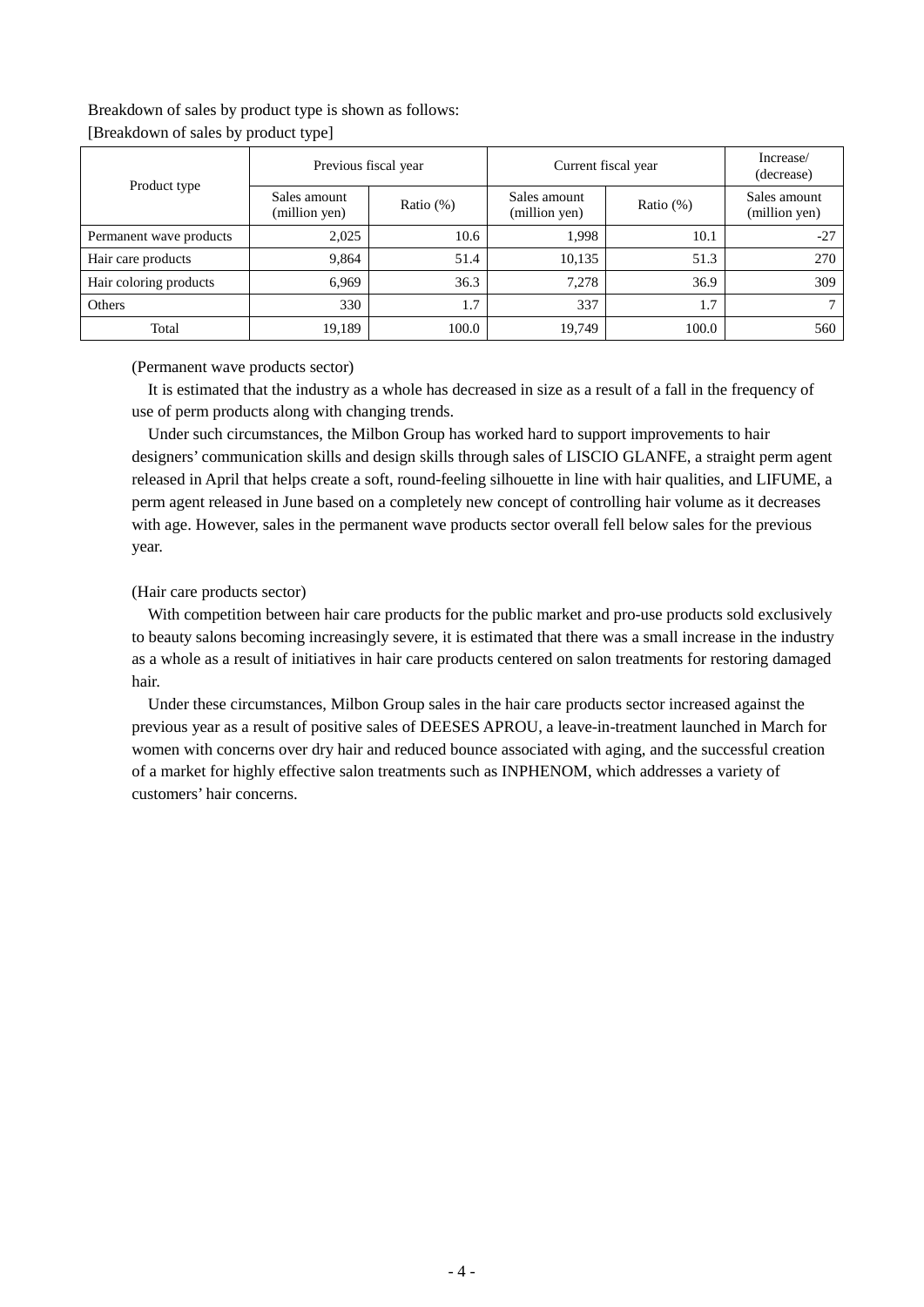### (Hair coloring products sector)

It is estimated that the industry as a whole decreased as a result of a reduction in customer visits to salons caused by a lengthening in the visit cycle and a prevailing attitude among consumers of needing to maintain living standards and make savings, and compounded by the impact of increased competition from public market products that allow easy hair dyeing at home.

Under these circumstances, the Milbon Group worked hard to increase the attraction of salon coloring by holding Japan-wide seminars with the aim of improving hair designers' hair coloring skills and sales skills, in addition to proposing seasonal colors to customers (trend colors in line with the changing seasons). As a result, sales in the hair coloring market as a whole increased against the previous year thanks to growth in sales of LISEINTER, the existing fashionable gray coloring product, and FARGLAN, which dyes gray hair without placing a burden on damaged hair, in addition to a positive performance by additional colors launched in September for ORDEVE, a comprehensive color agent.

### (Others)

There are no particular items to present.

#### 2) Prospect for next fiscal year

In regard to the economic environment in Japan, despite signs of a partial recovery, difficult conditions are expected to continue, with economic disparity arising in a variety of industries.

In the beauty salon industry, with declines in the female population and young working population continuing as a result of the decline in the overall population and working population, the impact of a decline in the total number of salon customers is beginning to appear. However, at the same time, positive signs can also be seen from an expected increase in consumption as a result of an increase in the proportion of women in work overall and an ongoing increase in spend-per-customer and customer return rates.

Under these circumstances, the Milbon Group has worked under a theme of "supporting the creation of systems to foster professional human resources with a deeper understanding of women's inner needs".

In terms of new products, we have supported improvements to the quality of hair designers' counseling and sales skills through sales activities related to new hair care product DEESSE'S NEU-due and new salon treatment LINKAGE-μ, which are scheduled for release in February, and new hair care treatment FIERLI, scheduled for release in April. At the same time, in preparation for the scheduled March launch of additional colors for ORDEVE, a comprehensive color agent, and new color agent ORDEVE beauté, scheduled for release in July, we have promoted thorough training activities with the aim of increasing the attraction of hair coloring that is befitting of salons.

Moreover, we have supported the construction of personnel training systems (from salon staff entry through to salon debut) via 11 training studios from throughout Japan, a variety of seminars at external locations and internal training sessions.

With these efforts, the company expects to achieve consolidated sales of 20,500 million ven (a 3.8%) increase over the current year), consolidated operating income of 3,780 million yen (a 5.6% increase over the current year), consolidated ordinary income of 3,510 million yen (a 5.5% increase over the current year) and consolidated net income of 2,060 million yen (a 12.5% increase over the current year).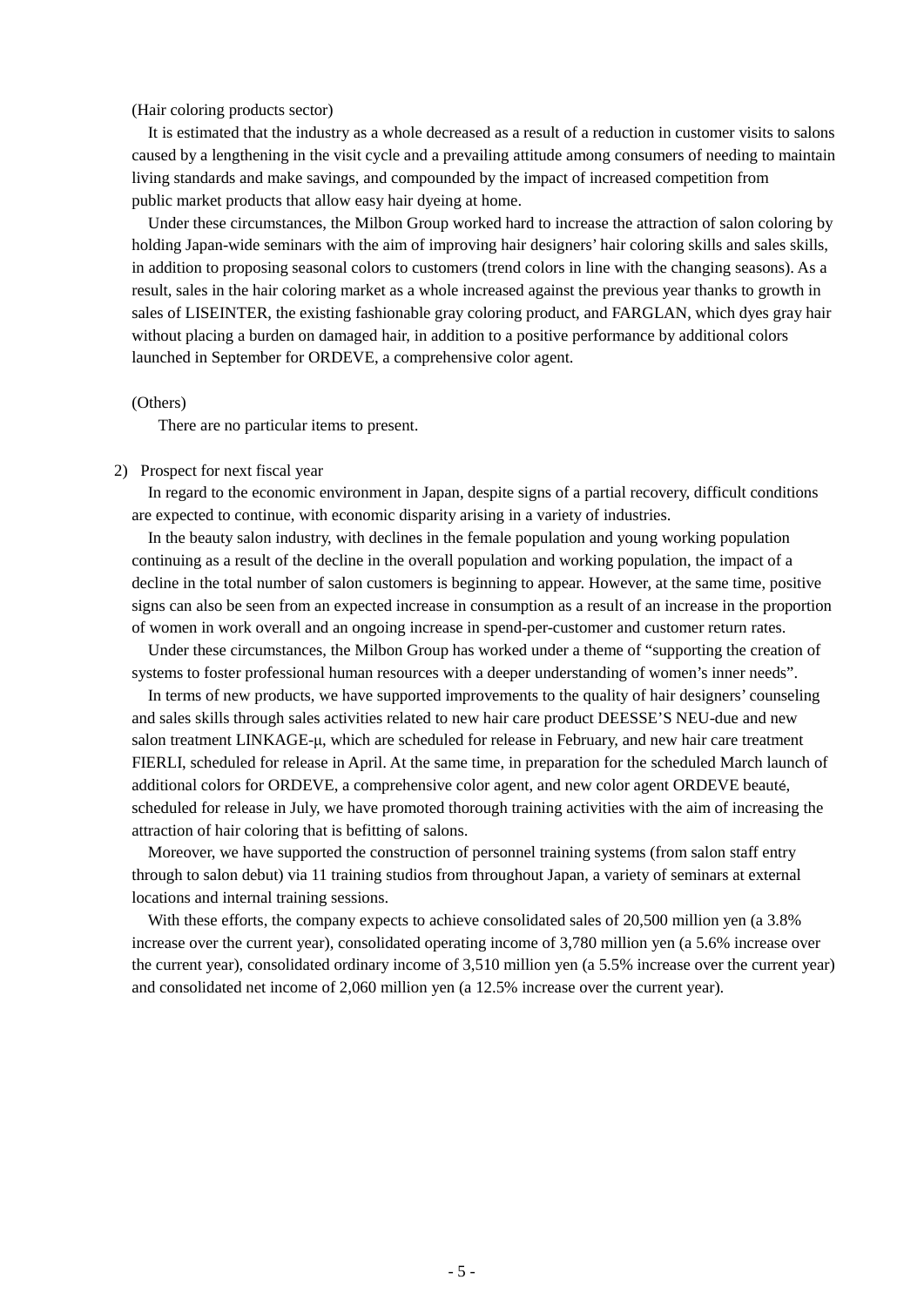### (2) Analysis of the Financial Position

1) Assets, liabilities and net assets

Total assets at the end of the current consolidated fiscal year increased 489 million yen to 20,843 million yen compared to the end of the previous consolidated fiscal year.

Current assets expanded 1,047 million yen to 8,035 million yen compared to the end of the previous consolidated fiscal year. The major variable factor was an increase of 1,006 million yen in cash and deposits.

Fixed assets decreased by 558 million yen to 12,807 million yen compared to the end of the previous consolidated fiscal year. The major variable factors were a decrease of 338 million yen in tangible fixed assets due to the recording of depreciation costs and a decrease of 127 million yen in investment securities due to a decrease in the appraisal gain on the market valuation of listed stock.

Current liabilities fell 521 million yen to 2,725 million yen compared to the end of the previous consolidated fiscal year. The major variable factor was a decrease of 486 million yen in accounts and trade notes payable.

Fixed liabilities decreased 34 million yen to 418 million yen compared to the end of the previous consolidated fiscal year.

Net assets increased 1,045 million yen to 17,699 million yen compared to the end of the previous consolidated fiscal year. The major variable factors were an increase of 1,141 million yen in retained earnings and a decrease of 69 million yen in net unrealized gains on other securities as a result of the slump in the stock markets.

As a result, the company's equity ratio increased from 81.8% at the end of the previous consolidated fiscal year to 84.9%. Net assets per share based on the number of outstanding shares at the end of the term increased from 1,328.80 yen at the end of the previous consolidated fiscal year to 1,412.25 yen.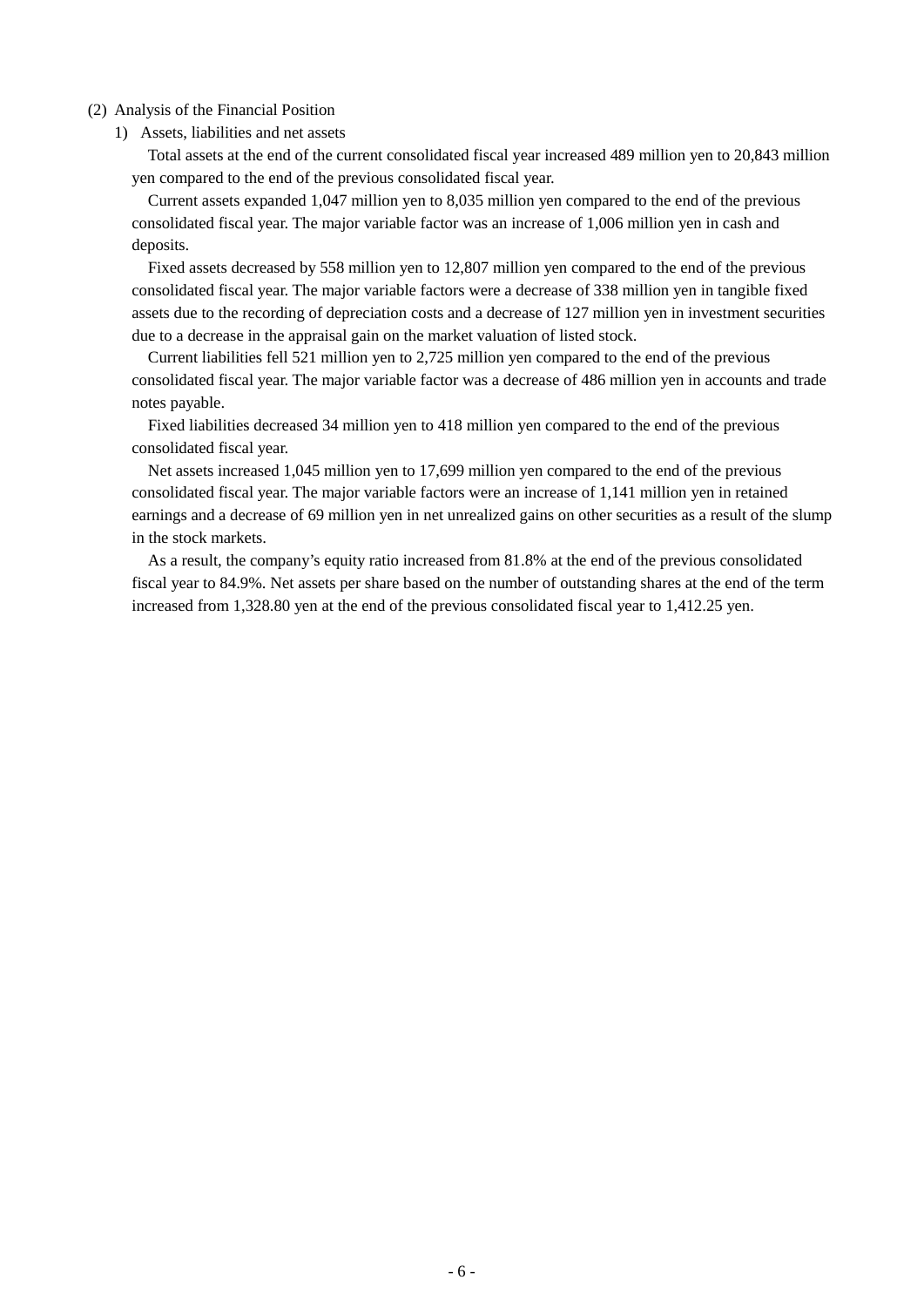### 2) Cash flows

Cash and cash equivalents (hereinafter referred to as "funds") at the end of the current consolidated fiscal year increased 1,004 million yen to 2,670 million yen compared to funds at the end of the previous consolidated fiscal year as a result of using funds acquired in operating activities for the payment of income taxes and the payment of dividends.

(Cash Flows from Operating Activities)

Funds from operating activities were 2,433 million yen. This was mainly the result of 3,208 million yen posted for income before income taxes and minority interests, depreciation costs of 1,010 million yen, a decrease of 475 million yen in purchase liabilities, and 1,161 million yen in income taxes paid. (Cash Flows from Investing Activities)

Funds used for investing activities were 727 million yen. This was mainly the result of purchase of property and equipment of 613 million yen, expenditures on the acquisition of intangible fixed assets of 262 million yen, and income from the cancellation of insurance reserve funds of 116 million yen. (Cash Flows from Financing Activities)

Funds used as a result of financing activities were 688 million yen. The funds were mainly appropriated for the payment of 688 million yen in dividends to shareholders.

|                                                      | 1 H ended<br>December 20.<br>2006 | 1 H ended<br>December 20,<br>2007 | 1 H ended<br>December 20,<br>2008 | 1 H ended<br>December 20.<br>2009 | 1 H ended<br>December 20,<br>2010 |
|------------------------------------------------------|-----------------------------------|-----------------------------------|-----------------------------------|-----------------------------------|-----------------------------------|
| Equity ratio $(\%)$                                  | 76.5                              | 78.1                              | 79.9                              | 81.8                              | 84.9                              |
| Equity ratio based on<br>the market value (%)        | 240.6                             | 179.5                             | 154.0                             | 125.6                             | 131.4                             |
| Interest bearing debts to<br>cash flows ratio $(\%)$ | 30.2                              | 15.1                              | 4.7                               | 2.8                               | 3.3                               |
| Interest coverage ratio $(x)$                        | 453.3                             | 381.8                             | 1,303.1                           | 3,282.8                           | $\overline{\phantom{0}}$          |

(Reference) Cash flow related indicators

(Notes) Equity ratio: the ratio of equity to the total assets

Equity ratio based on the market value: the ratio of the total value of stocks calculated based on their market value (excluding treasury stocks) to the total assets

Interest bearing debts to cash flows ratio (%): interest bearing debts/cash flow

Interest coverage ratio: cash flow/interest payment

- \* Each indicator is calculated based on the consolidated financial figures.
- \* Market capitalization is calculated using the formula: year-end closing stock price x year-end number of shares outstanding (excluding treasury shares).
- \* The operating cash flow is used for calculating the above figures.
- \* Interest bearing debt includes all debts reported on the Consolidated Balance Sheet, on which interest is paid. The interest payment amount is based on the amount of paid interest reported in the Consolidated Statement of Cash Flow.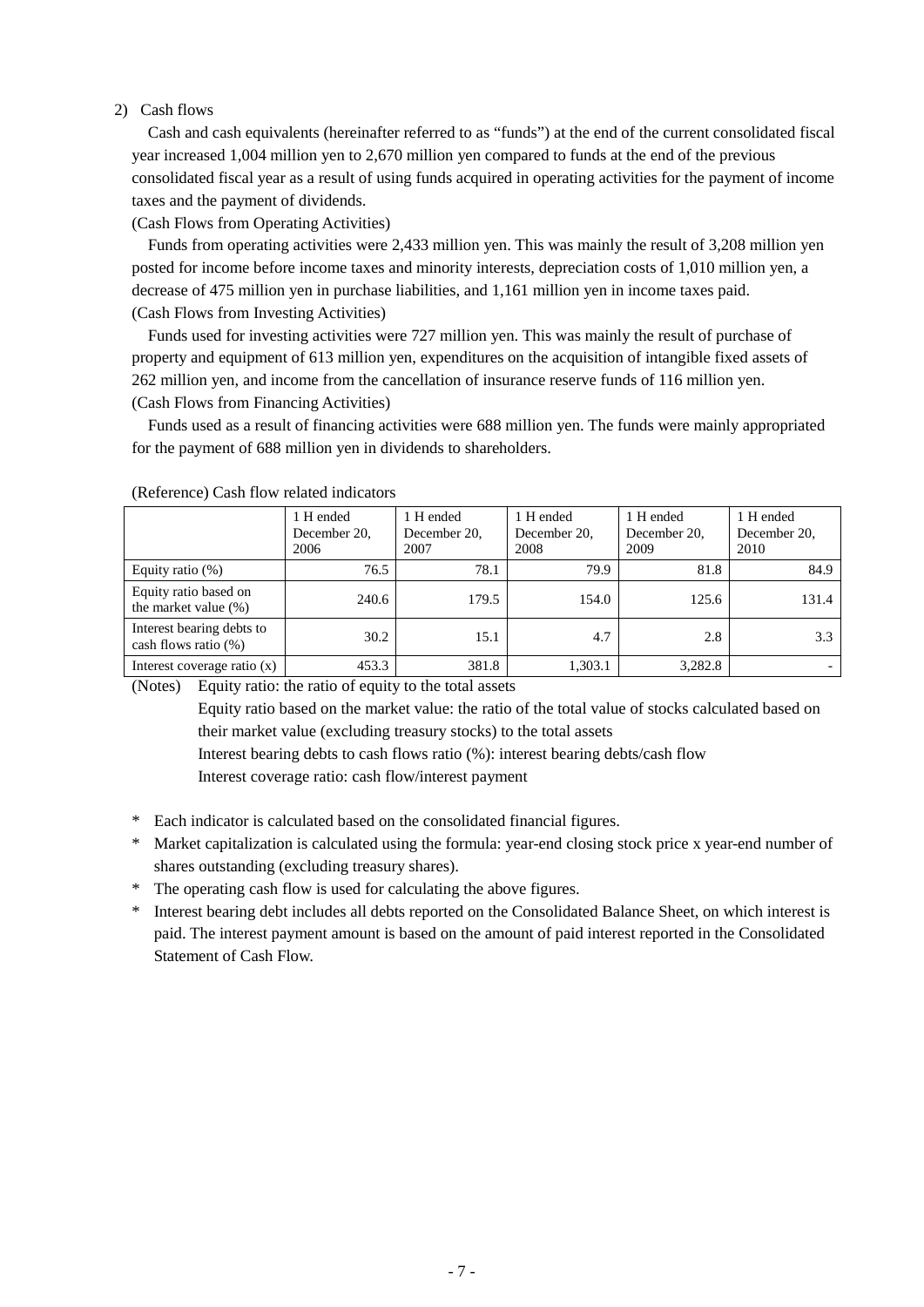#### (3) Basic Policy on Profit Sharing and Dividends for the Current and Next Fiscal Years

The Milbon Group positions the returning of profits to shareholders as an important management issue and makes it a basic policy to pay by results based on business performance while enhancing its business structure by investing retained earnings to improve earnings momentum in the future.

In addition, interim dividends are determined at Board of Directors' meetings and year-end dividends at shareholders' meetings. The Group also makes it a basic policy to pay dividends twice every fiscal year.

For the current consolidated fiscal year, we have decided to pay an interim dividend of 27 yen per share, and a year-end dividend of 33 yen per share (28 yen per share combined with a commemorative dividend of 5 yen per share for the 50th anniversary) (annual dividend of 60 yen per share) following overall consideration of our financial situation and profit levels. For the next fiscal year, we plan to pay an annual dividend of 60 yen per share, equal to the value determined for the current consolidated fiscal year.

We will allocate retained earnings to areas including investment in plant and equipment and research and development to enhance our business structure.

#### (4) Risk on Business

Risks that could potentially affect the business performances, stock price, and financial position of the Milbon Group are summarized below.

Future risks outlined in this section are judged by the Company as of December 20, 2007. Based on awareness of these risks, the Group endeavors to prevent risks, hedge risks, and respond appropriately to minimize the impact if such events do arise.

1) Releasing new products and receiving returned products

The Milbon Group introduces new products and additional items to the market. Following gradual product changeovers, sales of old items declined and old product lines are discontinued. If new products are swiftly accepted onto the market beyond our expectation, we would be unable to adjust the inventories of products and materials, which would result in unexpected losses on disposal.

#### 2) Information security

The Group has taken various measures to protect information assets, including customers' personal information and confidential information. However, unforeseeable events, such as the leakage of information due to unauthorized access, could have an adverse material effect on the Group's business performance and financial position.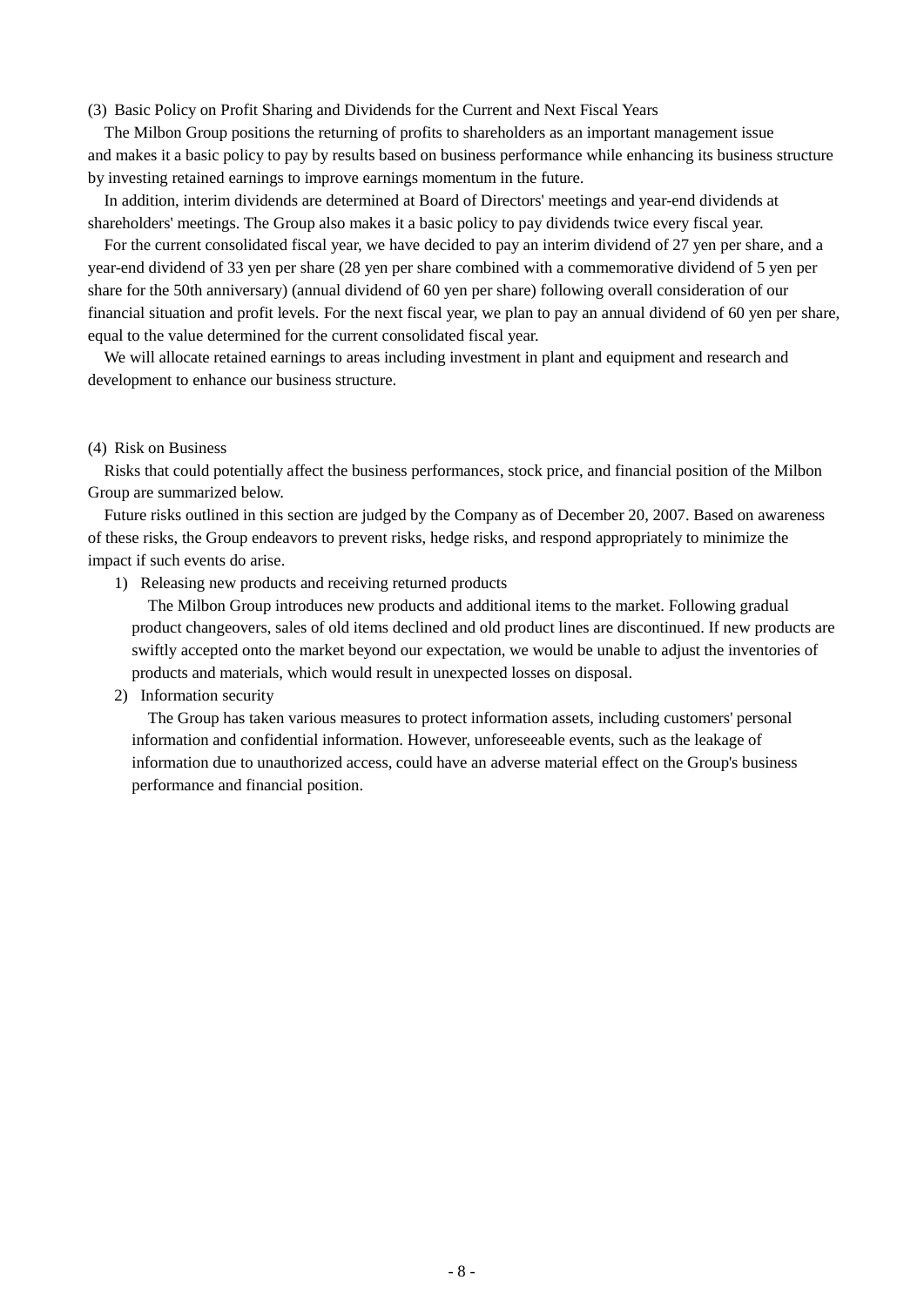## 2. Corporate Group Performance

| Name                                            | Location                      | Capital           | Main line of<br>business  | Ratio of voting<br>rights owned $(\% )$ | Related information                                                                                         |
|-------------------------------------------------|-------------------------------|-------------------|---------------------------|-----------------------------------------|-------------------------------------------------------------------------------------------------------------|
| (Consolidated subsidiaries)<br>MILBON USA, INC. | New York State,<br><b>USA</b> | USD 2 million     | Sale of hair<br>cosmetics | 100.0                                   | Sells Milbon hair<br>cosmetics in the United<br>States.                                                     |
| Milbon Trading<br>(Shanghai) Co., Ltd.          | Shanghai City,<br>China       | JPY 430 million   | Sale of hair<br>cosmetics | 100.0                                   | Sells Milbon hair<br>cosmetics in China.<br>Three directors hold<br>concurrent posts at the<br>company.     |
| Milbon Korea Co., Ltd.                          | Seoul,<br>South Korea         | KRW 3,000 million | Sale of hair<br>cosmetics | 100.0                                   | Sells Milbon hair<br>cosmetics in South<br>Korea. Two directors<br>hold concurrent posts at<br>the company. |

(Note) All companies fall under the category of "specified subsidiary."

We have omitted the disclosure of the company's "Business Activities Diagram (Business Contents)", because there have been no significant changes since the "Business Activities Diagram (Business Contents)" contained in the recent asset securities report (submitted on March 18, 2010).

### 3. Management Policy

# (1) Basic Management Policies

Information on basic management policies is not disclosed as no significant changes are seen from the contents disclosed in the Summary of Consolidated Financial Statements for the Fiscal Term ended December 20, 2006 (disclosed on January 19, 2007).

The relevant Summary of Consolidated Financial Statements is available at the following URLs: (Website of the Company) [http://www.milbon.co.jp](http://www.milbon.co.jp/) (Website of the Tokyo Stock Exchange (for listed companies)) <http://www.tse.or.jp/listing/compsearch/index.html>

### (2) Target Values of Management Indices

Information concerning the target values of management indices is not disclosed because there are no significant changes from the contents disclosed in the Summary of Consolidated Financial Statements for the Fiscal Term ended December 20, 2006 (disclosed on January 19, 2007).

### (3) Med- to Long-Term Management Strategies

With the aim of realizing the dreams of hair designers and beauty salons and an affluent beauty industry, the Company has set the theme of its mid- to long-term management strategies as the "creation of a new beauty market" leading to improved individual productivity for staff at beauty salons, and considers that raising the level of the overall beauty industry will contribute to the expansion of the business of the Milbon Group companies. With these goals in mind, the Milton Group is promoting a "revolution in salon sales" from its new salon treatment menu and "hair coloring technology improvements" in high-end gray hair coloring, and supporting beauty salons to attract public customers.

### 1) Revolution in salon sales

We shall establish a salon sales business through the development of system hair care that supports home care through salon treatment and attracts public customers to salon hair care.

2) Hair coloring technology improvements

We shall promote salon coloring value creation by improving hair coloring technology, including foil work and ONEMAKE, targeting the gray hair coloring market, in which second generation baby boomers are to play an increasingly important role, and by attracting home coloring customers to salons.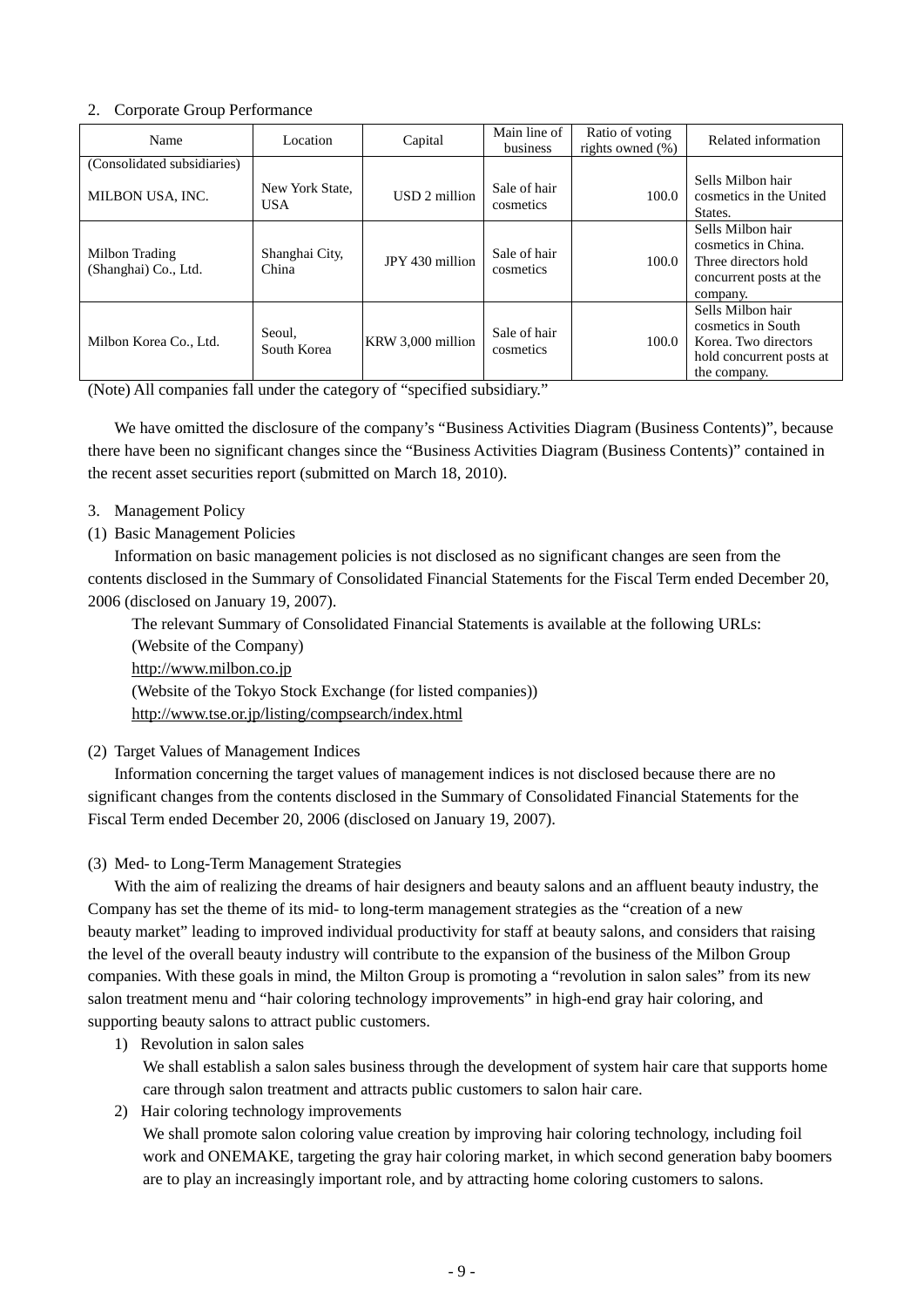## 3) International market strategy

We shall develop our experience in the field of beauty technology and the marketing know-how we have successfully built up in Japan in line with the culture and customs of each region.

a) North American market

We shall improve the product lineup, including hair care products and hair coloring products, with a focus on the hair-straightening permanent product brand LISCIO, develop our sales network and encourage the setting up of new bases in the west coast area of North America.

- b) Chinese market We shall promote hair care and hair coloring education activities, with a focus on coastal areas centered on Shanghai, and contribute to the development of the beauty industry.
- c) Other Asian markets

We shall contribute to the development of the beauty industry by carrying out promotions with a focus on hair coloring in line with the characteristics or each region and centered on Taiwan, South Korea and Hong Kong.

- (4) Future Tasks
	- 1) In marketing systems, enhance the strategic characteristics of managers, retrain field persons, enhance their expertise, and improve the qualities of marketing activities and educational assistance at hair salons to further evolve the field person strategy.
	- 2) In product development, further improve the Target Authority Customer (TAC) development system, with which to catch up with any change that may occur in hair design trends, and incorporate such ideas into the product development process.
	- 3) Promote the establishment of an efficient production system that is flexible enough to manufacture a wide variety of products at different volumes, and the subcontract production elsewhere in order to avoid disaster risk at production bases concentrated in Mie Prefecture.
	- 4) In terms of our logistics system, we shall develop a salon delivery system as a way of carrying out detailed information gathering with the aim of revolutionizing salon sales.
	- 5) Strengthen human resource development activities to train and secure a certain number of staff members eligible for international business and reinforce international marketing support operations toward promoting international business strategies.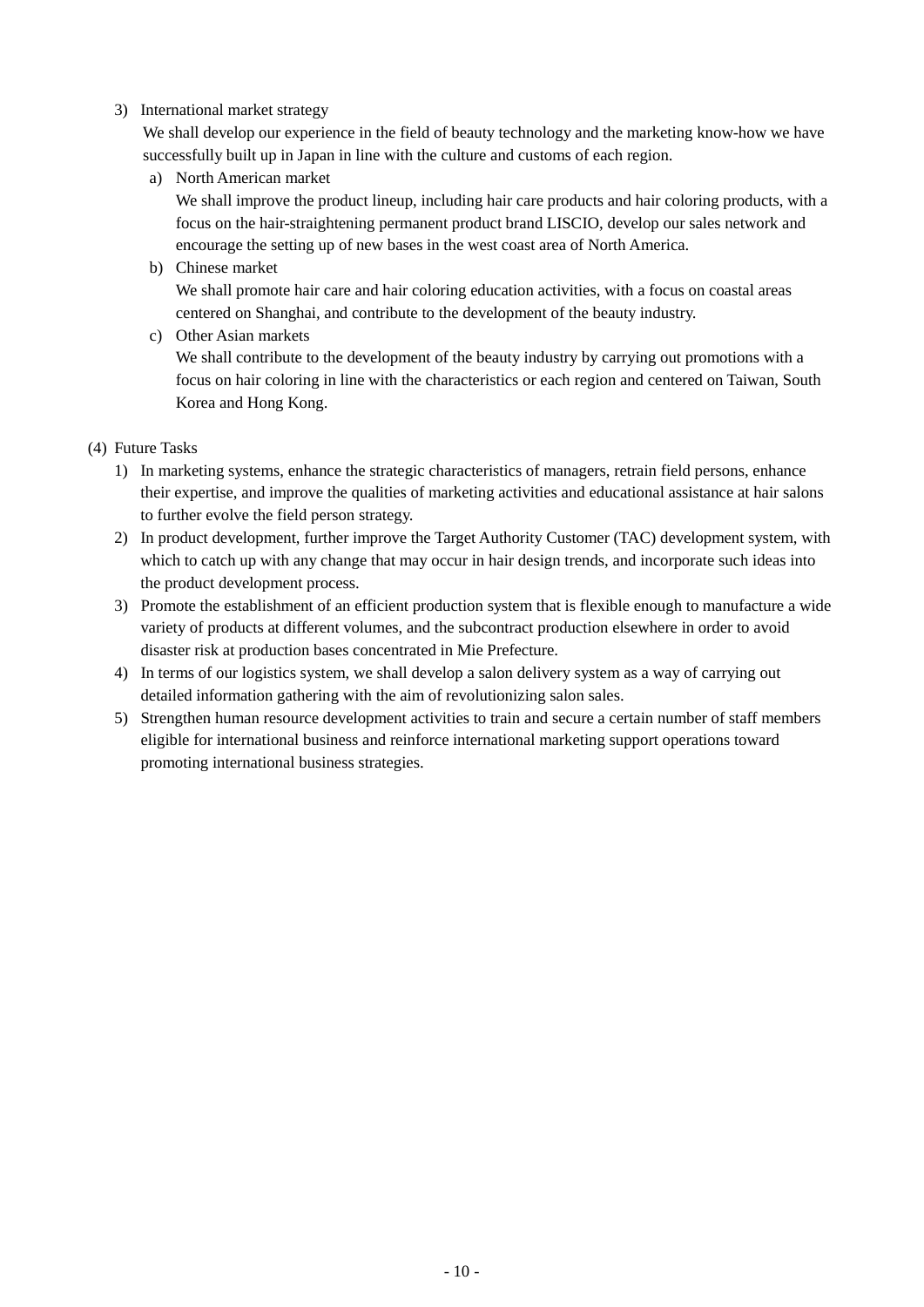# 4. Consolidated Financial Statements

(a) Consolidated Balance Sheet

|                                                               |                                                                    | (Unit: thousand yen)                                              |
|---------------------------------------------------------------|--------------------------------------------------------------------|-------------------------------------------------------------------|
|                                                               | Previous Consolidated Fiscal year-End<br>(As of December 20, 2009) | Current Consolidated Fiscal year-End<br>(As of December 20, 2010) |
| Assets                                                        |                                                                    |                                                                   |
| Current assets                                                |                                                                    |                                                                   |
| Cash and bank deposits                                        | 1,666,170                                                          | 2,673,044                                                         |
| Trade notes and accounts receivable                           | $*2$<br>2,804,683                                                  | 2,857,374                                                         |
| Merchandise and products                                      | 1,646,427                                                          | 1,638,450                                                         |
| Semi-finished products                                        | 17,417                                                             | 20,370                                                            |
| Raw and packaging materials                                   | 499,852                                                            | 563,184                                                           |
| Deferred tax assets                                           | 244,361                                                            | 166,841                                                           |
| Others                                                        | 117,925                                                            | 126,378                                                           |
| Loan loss reserves                                            | $-9,017$                                                           | $-9,963$                                                          |
| Total current assets                                          | 6,987,821                                                          | 8,035,681                                                         |
| Fixed assets                                                  |                                                                    |                                                                   |
| Tangible fixed assets                                         |                                                                    |                                                                   |
| Buildings and other structures                                | 6,426,207                                                          | 7,324,730                                                         |
| Accumulated depreciation                                      | $-2,798,249$                                                       | $-3,113,945$                                                      |
| Buildings and other structures (net)                          | 3,627,958                                                          | 4,210,785                                                         |
| Machinery, equipment and vehicles for<br>transportation       | 4,000,325                                                          | 3,992,293                                                         |
| Accumulated depreciation                                      | $-2,693,944$                                                       | $-2,917,759$                                                      |
| Machinery, equipment and vehicles<br>for transportation (net) | 1,306,380                                                          | 1,074,533                                                         |
| Land                                                          | 4,763,766                                                          | 4,763,766                                                         |
| Construction in progress                                      | 709,139                                                            | 3,634                                                             |
| Others                                                        | 1,568,785                                                          | 1,737,958                                                         |
| Accumulated depreciation                                      | $-1,335,761$                                                       | $-1,489,188$                                                      |
| Others (net amount)                                           | 233,024                                                            | 248,769                                                           |
| Total tangible fixed assets                                   | 10,640,269                                                         | 10,301,488                                                        |
| Intangible fixed assets                                       | 318,593                                                            | 451,968                                                           |
| Investments and other assets                                  |                                                                    |                                                                   |
| Investment in securities                                      | 1,307,670                                                          | 1,180,555                                                         |
| Long-term loans                                               | 61,790                                                             | 42,057                                                            |
| Prepaid pension costs                                         | 82,425                                                             | 10,461                                                            |
| Deferred tax assets                                           | 496,112                                                            | 466,016                                                           |
| Others                                                        | 524,366                                                            | 393,042                                                           |
| Loan loss reserves                                            | $-65,160$                                                          | $-37,730$                                                         |
| Total investments and other assets                            | 2,407,204                                                          | 2,054,403                                                         |
| Total fixed assets                                            | 13,366,068                                                         | 12,807,860                                                        |
| Total assets                                                  | 20,353,890                                                         | 20,843,541                                                        |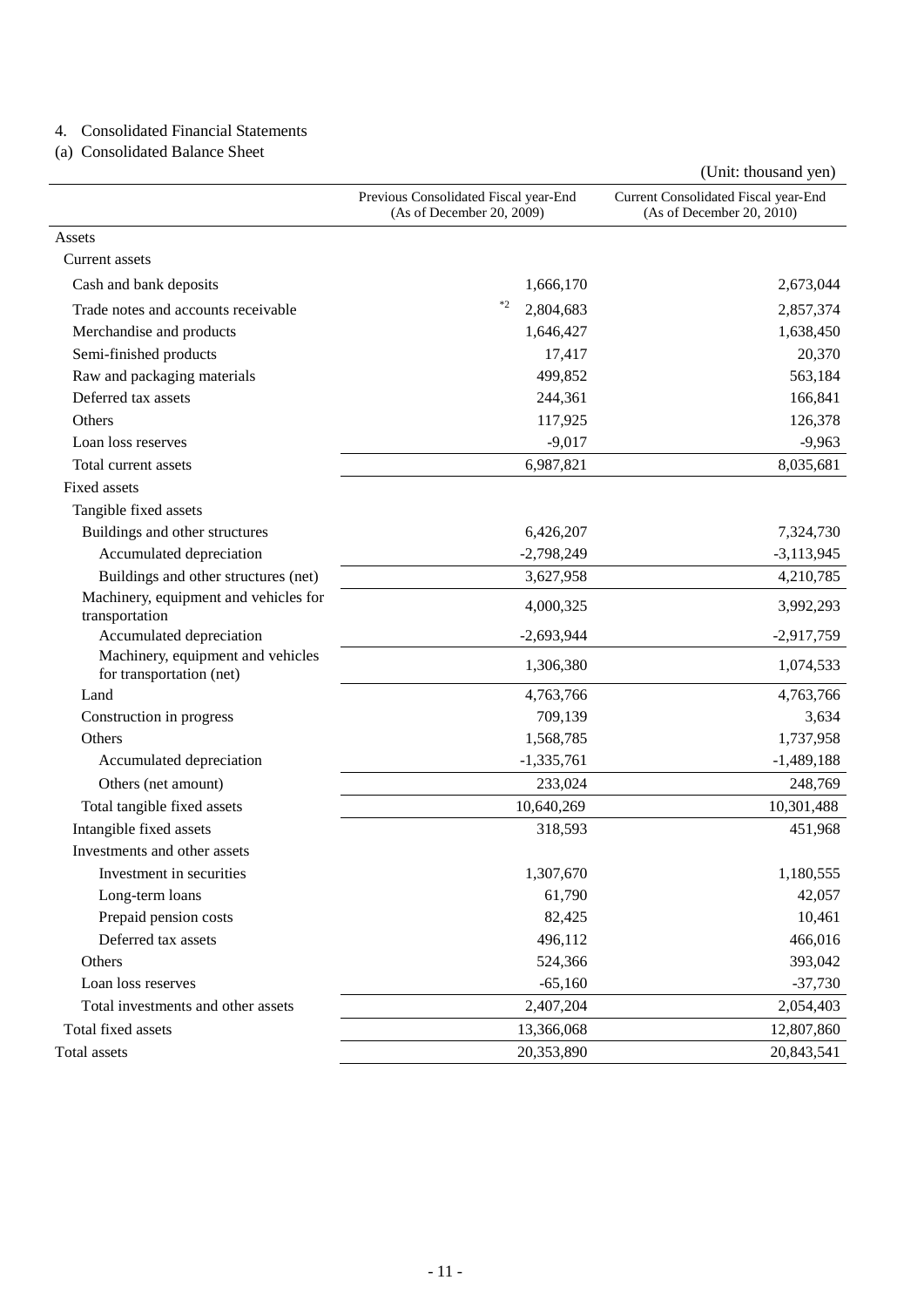|                                                |                                                                    | (Unit: thousand yen)                                              |
|------------------------------------------------|--------------------------------------------------------------------|-------------------------------------------------------------------|
|                                                | Previous Consolidated Fiscal year-End<br>(As of December 20, 2009) | Current Consolidated Fiscal year-End<br>(As of December 20, 2010) |
| Liabilities                                    |                                                                    |                                                                   |
| <b>Current Liabilities</b>                     |                                                                    |                                                                   |
| Notes and accounts payable                     | $\ast 2$<br>953,356                                                |                                                                   |
| Accounts payable                               |                                                                    | 467,309                                                           |
| Accrued expenses payable                       | 1,370,388                                                          | 1,284,549                                                         |
| Corporate taxes payable                        | 571,930                                                            | 635,475                                                           |
| Reserve for returned goods                     | 31,720                                                             | 19,075                                                            |
| Reserve for bonuses                            | 62,685                                                             | 65,453                                                            |
| Others                                         | 256,617                                                            | 253,509                                                           |
| Total current liabilities                      | 3,246,698                                                          | 2,725,372                                                         |
| <b>Fixed Liabilities</b>                       |                                                                    |                                                                   |
| Reserve for retirement benefits                |                                                                    | 1,138                                                             |
| Reserve for loss on guarantees                 | 39,000                                                             | 38,400                                                            |
| Others                                         | 414,633                                                            | 379,135                                                           |
| Total fixed liabilities                        | 453,633                                                            | 418,673                                                           |
| <b>Total liabilities</b>                       | 3,700,331                                                          | 3,144,046                                                         |
| <b>Net Assets</b>                              |                                                                    |                                                                   |
| Shareholders' equity                           |                                                                    |                                                                   |
| Capital stock                                  | 2,000,000                                                          | 2,000,000                                                         |
| Capital surplus                                | 199,120                                                            | 199,120                                                           |
| Retained earnings                              | 14,637,996                                                         | 15,779,971                                                        |
| Treasury stock                                 | $-38,572$                                                          | $-38,254$                                                         |
| Total shareholders' equity                     | 16,798,543                                                         | 17,940,836                                                        |
| Valuation and translation adjustments          |                                                                    |                                                                   |
| Net unrealized gains on other securities       | $-71,571$                                                          | $-141,280$                                                        |
| Foreign currency translation adjustments       | $-73,412$                                                          | $-100,061$                                                        |
| Total valuation and translation<br>adjustments | $-144,984$                                                         | $-241,341$                                                        |
| Total net assets                               | 16,653,559                                                         | 17,699,495                                                        |
| Total liabilities and net assets               | 20,353,890                                                         | 20,843,541                                                        |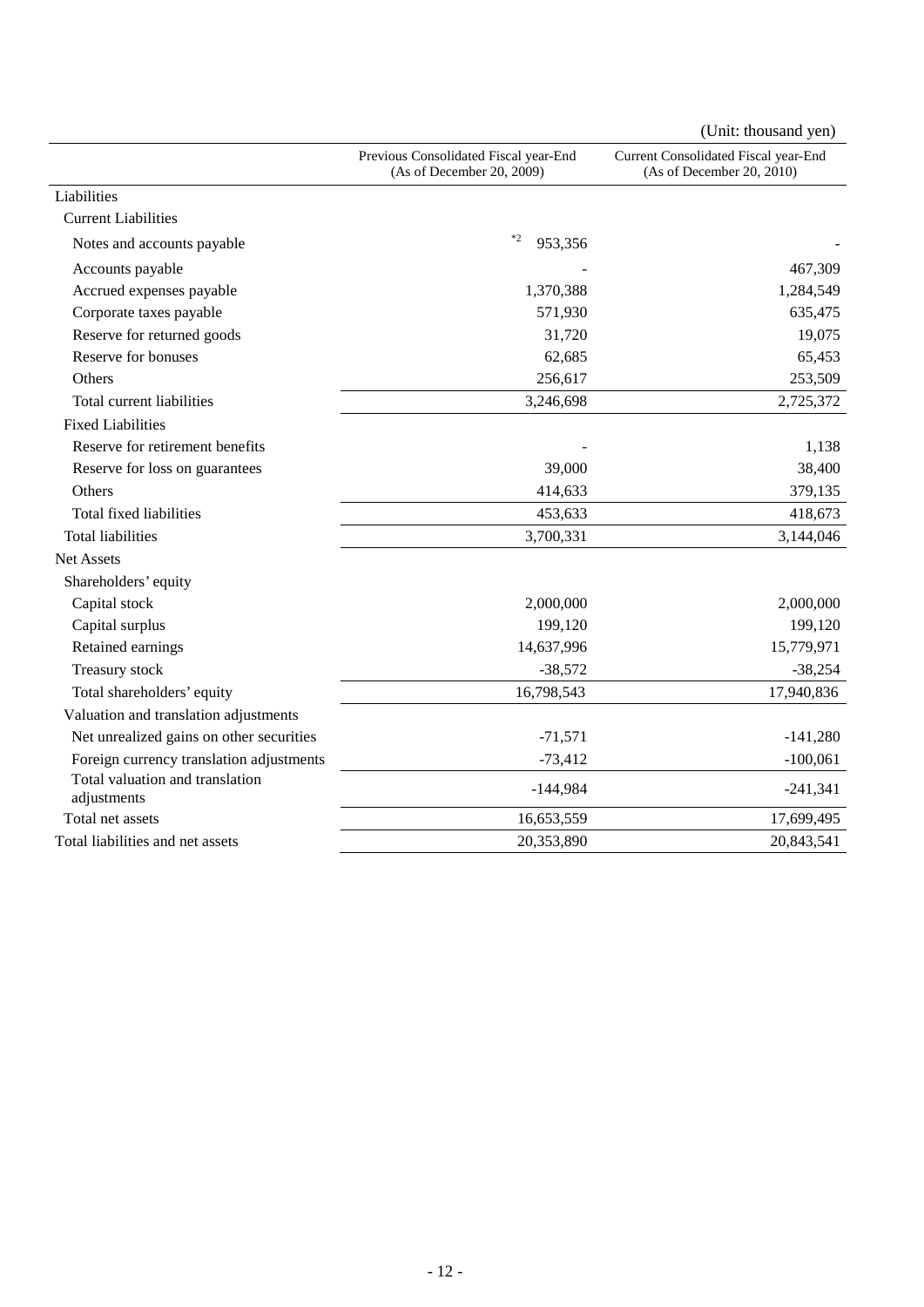# (b) Consolidated Statement of Earnings

Previous Consolidated Fiscal year-End (December 21, 2008 – December 20, 2009) Current Consolidated Fiscal year-End (December 21, 2009 – December 20, 2010) Sales 19,189,467 19,749,606 Cost of Sales 6,746,943

(Unit: thousand yen)

| Total sales revenues                                 | 12,214,744            | 13,002,663            |
|------------------------------------------------------|-----------------------|-----------------------|
| Selling, General and Administrative Expenses         | $*1, *2$<br>8,937,002 | $*1, *2$<br>9,423,732 |
| Operating income                                     | 3,277,741             | 3,578,930             |
| Non-operating Income                                 |                       |                       |
| Interest income                                      | 2,583                 | 1,359                 |
| Dividends income                                     | 23,866                | 31,883                |
| Profit from sale of investment securities            |                       | 1,287                 |
| Rent from company housing                            | 33,612                | 42,658                |
| Bounty for corporate location                        | 27,520                |                       |
| Profit on surrender of insurance                     | 24,810                | 26,579                |
| Co-sponsor fee                                       | 13,410                |                       |
| Others                                               | 19,602                | 19,910                |
| Total non-operating income                           | 145,406               | 123,678               |
| Non-operating Expenses                               |                       |                       |
| Interest expense                                     | 956                   |                       |
| Sales discount                                       | 318,379               | 331,522               |
| Others                                               | 306                   | 44,024                |
| Total non-operating expenses                         | 319,642               | 375,546               |
| Ordinary income                                      | 3,103,505             | 3,327,062             |
| <b>Extraordinary Profit</b>                          |                       |                       |
| Gain on sale of fixed assets                         | *3<br>887             | $*3$<br>91            |
| Release of loan loss reserves                        | 15,000                | 2,197                 |
| Reversal of reserve for guarantee losses             |                       | 600                   |
| Total extraordinary profits                          | 15,887                | 2,889                 |
| <b>Extraordinary Loss</b>                            |                       |                       |
| Loss on sale of fixed assets                         | *4<br>606             | *4<br>79              |
| Loss on retirement of fixed assets                   | $*5$<br>84,503        | $*5$<br>103,768       |
| Provision for allowance for doubtful debt            | 27,972                | 2,459                 |
| Factory transfer costs                               | 21,760                |                       |
| Others                                               |                       | 14,862                |
| Total extraordinary losses                           | 134,843               | 121,169               |
| Income before income taxes and minority<br>interests | 2,984,549             | 3,208,783             |
| Income taxes-Current                                 | 1,243,124             | 1,222,686             |
| Income taxes-Deferred                                | $-44,058$             | 154,542               |
| Total corporate and other taxes                      | 1,199,065             | 1,377,228             |
| Net income                                           | 1,785,483             | 1,831,554             |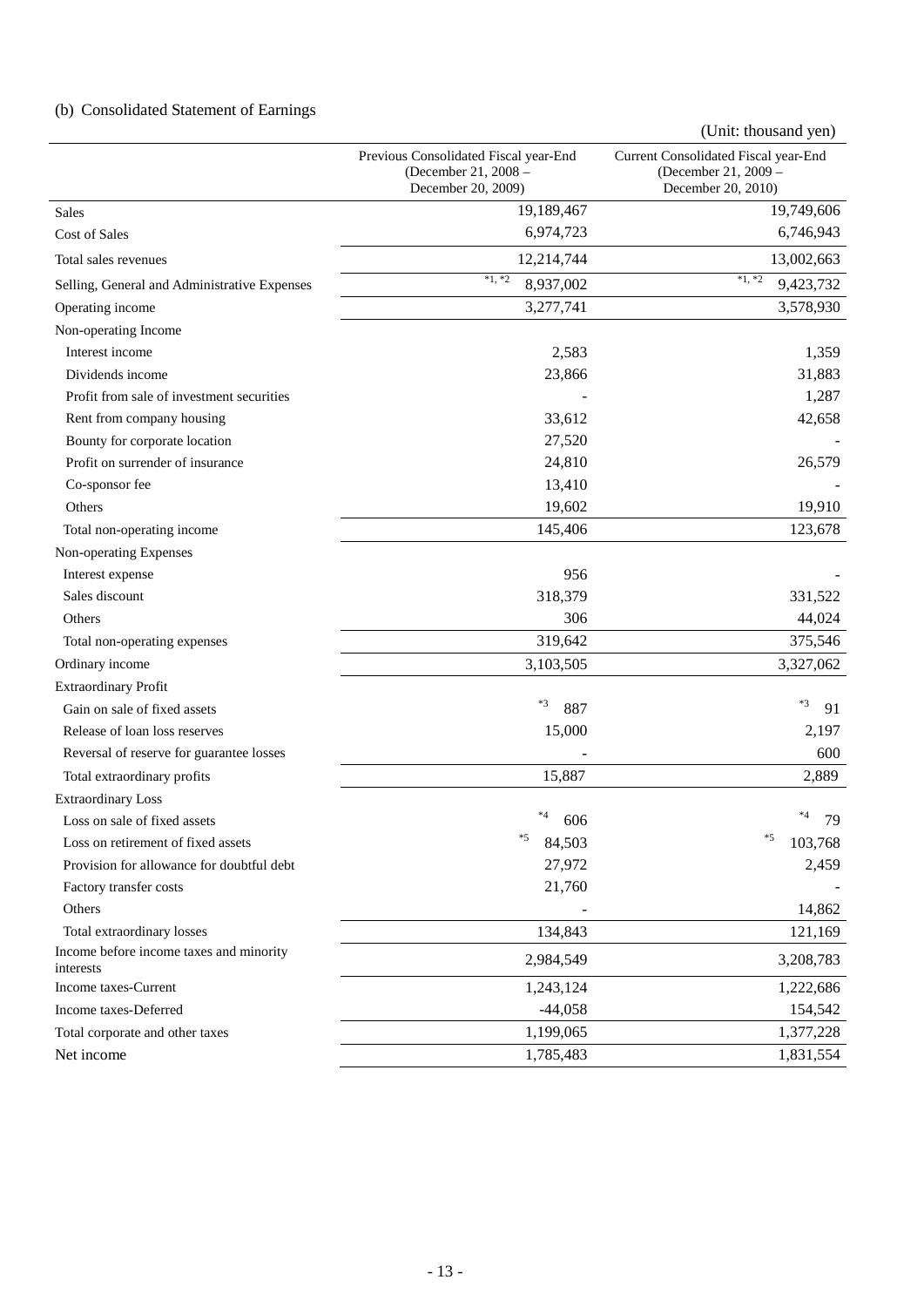# (c) Consolidated Statement of Changes in Shareholders' Equity

|                                                                                                |                                                                                     | (Unit: thousand yen)                                                               |
|------------------------------------------------------------------------------------------------|-------------------------------------------------------------------------------------|------------------------------------------------------------------------------------|
|                                                                                                | Previous Consolidated Fiscal year-End<br>(December 21, 2008 -<br>December 20, 2009) | Current Consolidated Fiscal year-End<br>(December 21, 2009 -<br>December 20, 2010) |
| Shareholders' equity                                                                           |                                                                                     |                                                                                    |
| Capital                                                                                        |                                                                                     |                                                                                    |
| Balance at end of previous term                                                                | 2,000,000                                                                           | 2,000,000                                                                          |
| Current term change                                                                            |                                                                                     |                                                                                    |
| Total current term change                                                                      |                                                                                     |                                                                                    |
| Balance at end of current term                                                                 | 2,000,000                                                                           | 2,000,000                                                                          |
| Capital surplus                                                                                |                                                                                     |                                                                                    |
| Balance at end of previous term                                                                | 199,233                                                                             | 199,120                                                                            |
| Current term change                                                                            |                                                                                     |                                                                                    |
| Disposal of treasury stock                                                                     | $-113$                                                                              |                                                                                    |
| Total current term change                                                                      | $-113$                                                                              |                                                                                    |
| Balance at end of current term                                                                 | 199,120                                                                             | 199,120                                                                            |
| Retained earnings                                                                              |                                                                                     |                                                                                    |
| Balance at end of previous term                                                                | 13,565,448                                                                          | 14,637,996                                                                         |
| Change in association with changes in the<br>accounting procedures of overseas<br>subsidiaries | $-10,648$                                                                           |                                                                                    |
| Current term change                                                                            |                                                                                     |                                                                                    |
| Dividend of retained earnings                                                                  | $-701,849$                                                                          | $-689,305$                                                                         |
| Current term net profit                                                                        | 1,785,483                                                                           | 1,831,554                                                                          |
| Disposal of treasury stock                                                                     | $-437$                                                                              | $-273$                                                                             |
| Total current term change                                                                      | 1,083,196                                                                           | 1,141,975                                                                          |
| Balance at end of current term                                                                 | 14,637,996                                                                          | 15,779,971                                                                         |
| Treasury stock                                                                                 |                                                                                     |                                                                                    |
| Balance at end of previous term                                                                | $-38,545$                                                                           | $-38,572$                                                                          |
| Current term change                                                                            |                                                                                     |                                                                                    |
| Acquisition of treasury stock                                                                  | $-1,404$                                                                            | $-470$                                                                             |
| Disposal of treasury stock                                                                     | 1,378                                                                               | 788                                                                                |
| Total current term change                                                                      | $-26$                                                                               | 317                                                                                |
| Balance at end of current term                                                                 | $-38,572$                                                                           | $-38,254$                                                                          |
| Total shareholders' equity                                                                     |                                                                                     |                                                                                    |
| Balance at end of previous term                                                                | 15,726,135                                                                          | 16,798,543                                                                         |
| Change in association with changes in the<br>accounting procedures of overseas<br>subsidiaries | $-10,648$                                                                           |                                                                                    |
| Current term change                                                                            |                                                                                     |                                                                                    |
| Dividend of retained earnings                                                                  | $-701,849$                                                                          | $-689,305$                                                                         |
| Current term net profit                                                                        | 1,785,483                                                                           | 1,831,554                                                                          |
| Acquisition of treasury stock                                                                  | $-1,404$                                                                            | $-470$                                                                             |
| Disposal of treasury stock                                                                     | 827                                                                                 | 514                                                                                |
| Total current term change                                                                      | 1,083,056                                                                           | 1,142,292                                                                          |
| Balance at end of current term                                                                 | 16,798,543                                                                          | 17,940,836                                                                         |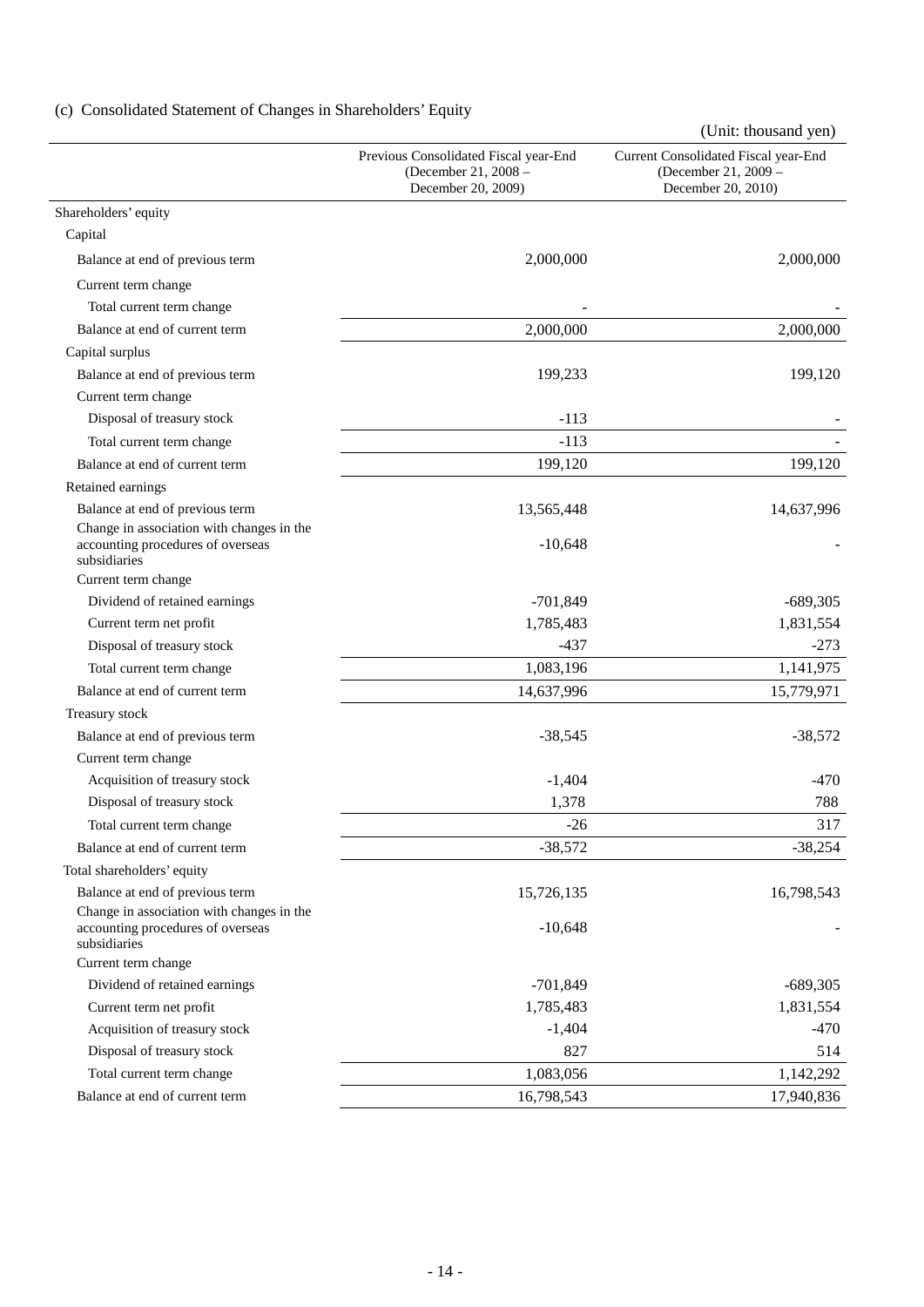|                                                                                             |                                                                                     | (Unit: thousand yen)                                                               |
|---------------------------------------------------------------------------------------------|-------------------------------------------------------------------------------------|------------------------------------------------------------------------------------|
|                                                                                             | Previous Consolidated Fiscal year-End<br>(December 21, 2008 -<br>December 20, 2009) | Current Consolidated Fiscal year-End<br>(December 21, 2009 -<br>December 20, 2010) |
| Valuation and translation adjustments                                                       |                                                                                     |                                                                                    |
| Valuation difference, other securities                                                      |                                                                                     |                                                                                    |
| Balance at end of previous term                                                             | $-48,601$                                                                           | $-71,571$                                                                          |
| Current term change                                                                         |                                                                                     |                                                                                    |
| Current term change in items other than<br>shareholders' equity (net)                       | $-22,969$                                                                           | $-69,708$                                                                          |
| Total current term change                                                                   | $-22,969$                                                                           | $-69,708$                                                                          |
| Balance at end of current term                                                              | $-71,571$                                                                           | $-141,280$                                                                         |
| Adjustments on foreign currency translation                                                 |                                                                                     |                                                                                    |
| Balance at end of previous term                                                             | $-9,176$                                                                            | $-73,412$                                                                          |
| Current term change                                                                         |                                                                                     |                                                                                    |
| Current term change in items other than<br>shareholders' equity (net)                       | $-64,236$                                                                           | $-26,648$                                                                          |
| Total current term change                                                                   | $-64,236$                                                                           | $-26,648$                                                                          |
| Balance at end of current term                                                              | $-73,412$                                                                           | $-100,061$                                                                         |
| Total valuation and translation adjustments                                                 |                                                                                     |                                                                                    |
| Balance at end of previous term                                                             | $-57,778$                                                                           | $-144,984$                                                                         |
| Current term change                                                                         |                                                                                     |                                                                                    |
| Current term change in items other than<br>shareholders' equity (net)                       | $-87,206$                                                                           | $-96,356$                                                                          |
| Total current term change                                                                   | $-87,206$                                                                           | -96,356                                                                            |
| Balance at end of current term                                                              | $-144,984$                                                                          | $-241,341$                                                                         |
| Total net assets                                                                            |                                                                                     |                                                                                    |
| Balance at end of previous term                                                             | 15,668,357                                                                          | 16,653,559                                                                         |
| Change in association with changes in the<br>accounting procedures of overseas subsidiaries | $-10,648$                                                                           |                                                                                    |
| Current term change                                                                         |                                                                                     |                                                                                    |
| Dividend of retained earnings                                                               | $-701,849$                                                                          | $-689,305$                                                                         |
| Current term net profit                                                                     | 1,785,483                                                                           | 1,831,554                                                                          |
| Acquisition of treasury stock                                                               | $-1,404$                                                                            | $-470$                                                                             |
| Disposal of treasury stock                                                                  | 827                                                                                 | 514                                                                                |
| Current term change in items other than<br>shareholders' equity (net)                       | $-87,206$                                                                           | $-96,356$                                                                          |
| Total current term change                                                                   | 995,850                                                                             | 1,045,935                                                                          |
| Balance at end of current term                                                              | 16,653,559                                                                          | 17,699,495                                                                         |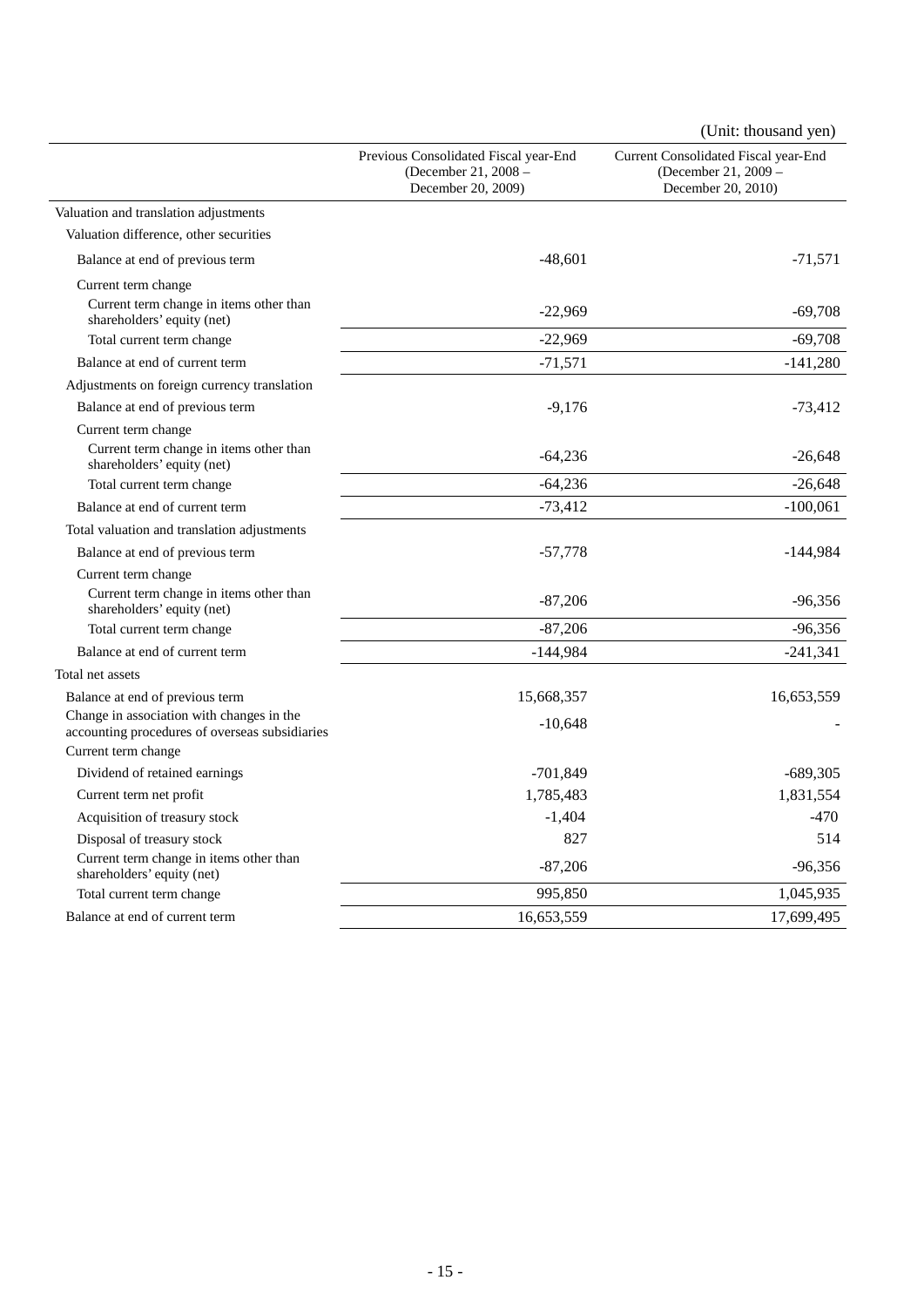# (d) Consolidated Statement of Cash Flows

|                                                                     |                                                                                  | (Unit: thousand yen)                                                            |
|---------------------------------------------------------------------|----------------------------------------------------------------------------------|---------------------------------------------------------------------------------|
|                                                                     | Previous Consolidated Fiscal year-End<br>(December 21, 2008 - December 20, 2009) | Current Consolidated Fiscal year-End<br>(December 21, 2009 – December 20, 2010) |
| Cash flows from operating activities                                |                                                                                  |                                                                                 |
| Income before income taxes and minority<br>interests                | 2,984,549                                                                        | 3,208,783                                                                       |
| Depreciation and amortization expense                               | 1,116,759                                                                        | 1,010,245                                                                       |
| Decrease in allowance for doubtful accounts                         | 19,804                                                                           | $-24,566$                                                                       |
| Increase (decrease) in the provision for bonuses                    | 643                                                                              | 2,933                                                                           |
| Increase (decrease) in provision for returned<br>product adjustment | 4,343                                                                            | $-12,645$                                                                       |
| Increase (decrease) in reserve for guarantee losses                 |                                                                                  | $-600$                                                                          |
| Increase (decrease) in reserve for retirement benefits              |                                                                                  | 1,185                                                                           |
| Decrease (increase) in the prepaid pension cost                     | 56,437                                                                           | 71,963                                                                          |
| Interest and dividends received                                     | $-26,450$                                                                        | $-33,242$                                                                       |
| Interest paid                                                       | 956                                                                              |                                                                                 |
| Foreign exchange loss (gain)                                        | $-2,756$                                                                         | 2,230                                                                           |
| Increase (decrease) in profit from sale of<br>investment securities |                                                                                  | $-357$                                                                          |
| Loss (gain) on revaluation of investments in<br>securities          |                                                                                  | 7,332                                                                           |
| Gain (loss) on sales of fixed assets                                | $-280$                                                                           | $-12$                                                                           |
| Loss from the sale/disposition of fixed assets                      | 84,503                                                                           | 21,869                                                                          |
| Decrease (increase) in accounts receivable – trade                  | $-21,909$                                                                        | $-53,473$                                                                       |
| Decrease (increase) in inventories                                  | 164,147                                                                          | $-66,363$                                                                       |
| Increase (decrease) in accounts payable related                     |                                                                                  |                                                                                 |
| to procurement transactions<br>Others                               | 42,344<br>16,001                                                                 | $-475,357$<br>95,726                                                            |
| Subtotal                                                            | 4,439,096                                                                        | 3,755,650                                                                       |
| Interest and dividends received                                     | 26,975                                                                           | 33,579                                                                          |
| Interest paid                                                       | $-938$                                                                           |                                                                                 |
| Payment of retirement benefits to directors                         |                                                                                  | $-194,441$                                                                      |
| Payment of corporate and other taxes                                | $-1,385,749$                                                                     | $-1,161,129$                                                                    |
| Cash flows from operating activities                                | 3,079,384                                                                        | 2,433,659                                                                       |
| Cash flows from investing activities                                |                                                                                  |                                                                                 |
| Payment due to the purchase of investment securities                | -499,966                                                                         |                                                                                 |
| Sale of investment securities                                       | 400,000                                                                          | 2,765                                                                           |
| Purchase of property and equipment                                  | $-1,473,067$                                                                     | $-613,718$                                                                      |
| Proceeds from sales of property, plant and                          |                                                                                  |                                                                                 |
| equipment<br>Payment due to the acquisition of intangible           | 2,275<br>$-158,969$                                                              | 3,846<br>$-262,305$                                                             |
| fixed assets                                                        |                                                                                  |                                                                                 |
| Payment due to loans                                                | $-46,555$                                                                        | $-6,390$                                                                        |
| Collection of the loan payment                                      | 52,165                                                                           | 23,537                                                                          |
| Expenditure for fixed period deposits                               |                                                                                  | $-2,597$                                                                        |
| Income from cancellation of fixed deposits                          | 48,065                                                                           |                                                                                 |
| Payment due to the placement of<br>guarantee money                  | $-61,396$                                                                        | $-66,769$                                                                       |
| Collection of guarantee money                                       | 7,818                                                                            | 87,127                                                                          |
| Payment into insurance reserve fund                                 | $-12,383$                                                                        | $-6,701$                                                                        |
| Cancellation/withdrawal from insurance reserve<br>fund              | 62,861                                                                           | 116,422                                                                         |
| Others                                                              | $-1,282$                                                                         | $-3,009$                                                                        |
| Cash flows from investing activities                                | $-1,680,435$                                                                     | $-727,791$                                                                      |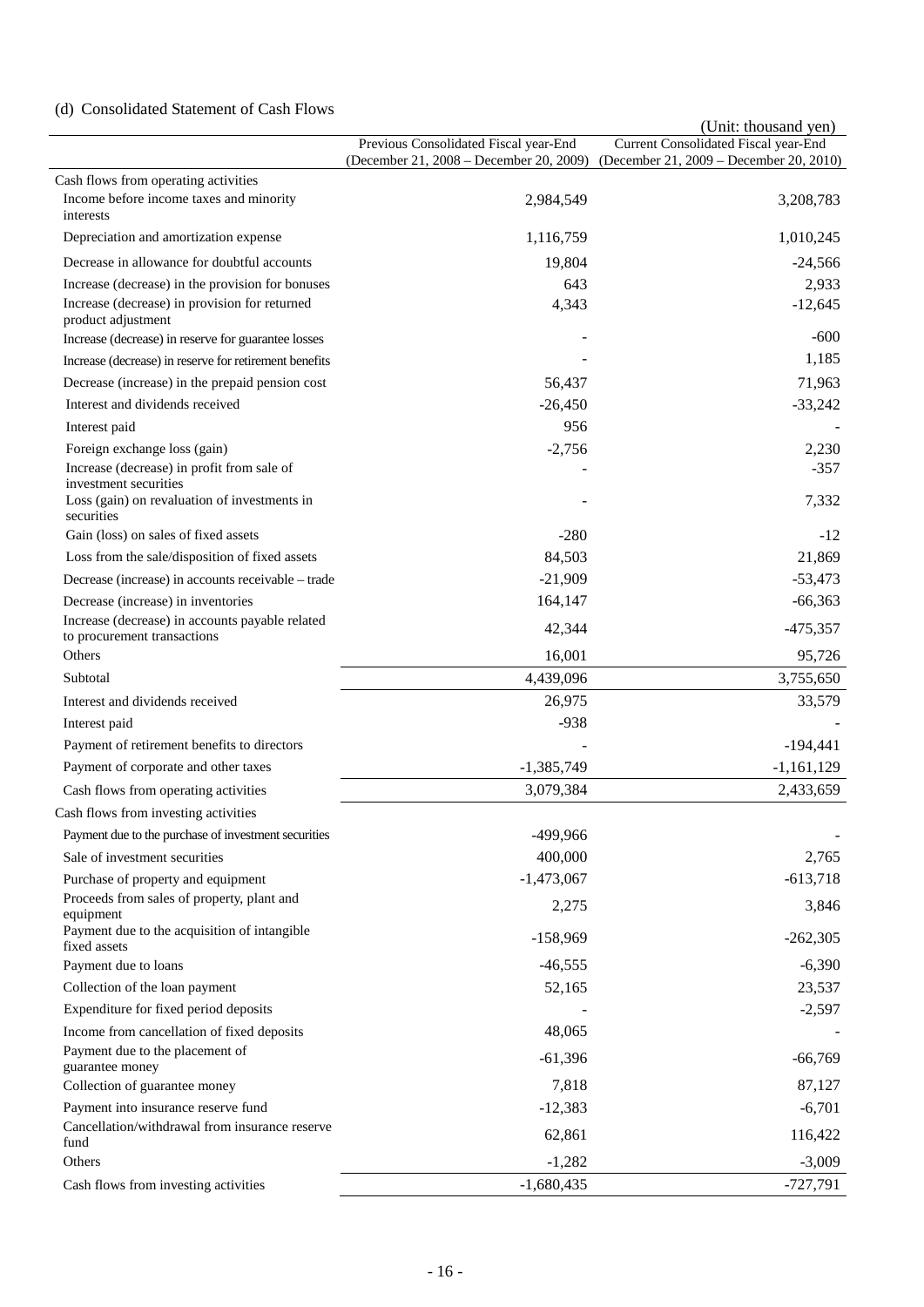|                                                                                |                                                                                     | (Unit: thousand yen)                                                               |
|--------------------------------------------------------------------------------|-------------------------------------------------------------------------------------|------------------------------------------------------------------------------------|
|                                                                                | Previous Consolidated Fiscal year-End<br>(December 21, 2008 -<br>December 20, 2009) | Current Consolidated Fiscal year-End<br>(December 21, 2009 –<br>December 20, 2010) |
| Cash flows from financing activities                                           |                                                                                     |                                                                                    |
| Payment due to the repayment of long-term<br>borrowing                         | $-23,381$                                                                           |                                                                                    |
| Net decrease (increase) in treasury stocks                                     | $-577$                                                                              | 44                                                                                 |
| Payment of dividends                                                           | $-701,201$                                                                          | $-688,199$                                                                         |
| Cash flows from financing activities                                           | $-725,159$                                                                          | $-688,154$                                                                         |
| Effect of exchange rate fluctuations on cash and<br>cash equivalents           | $-18,403$                                                                           | $-13,333$                                                                          |
| Increase (decrease) in cash and cash equivalents                               | 655,386                                                                             | 1,004,380                                                                          |
| Cash and cash equivalents at beginning of period                               | 1,010,784                                                                           | 1,666,170                                                                          |
| Outstanding balance of cash and cash equivalents<br>at the end of current term | *<br>1,666,170                                                                      | 宋<br>2,670,550                                                                     |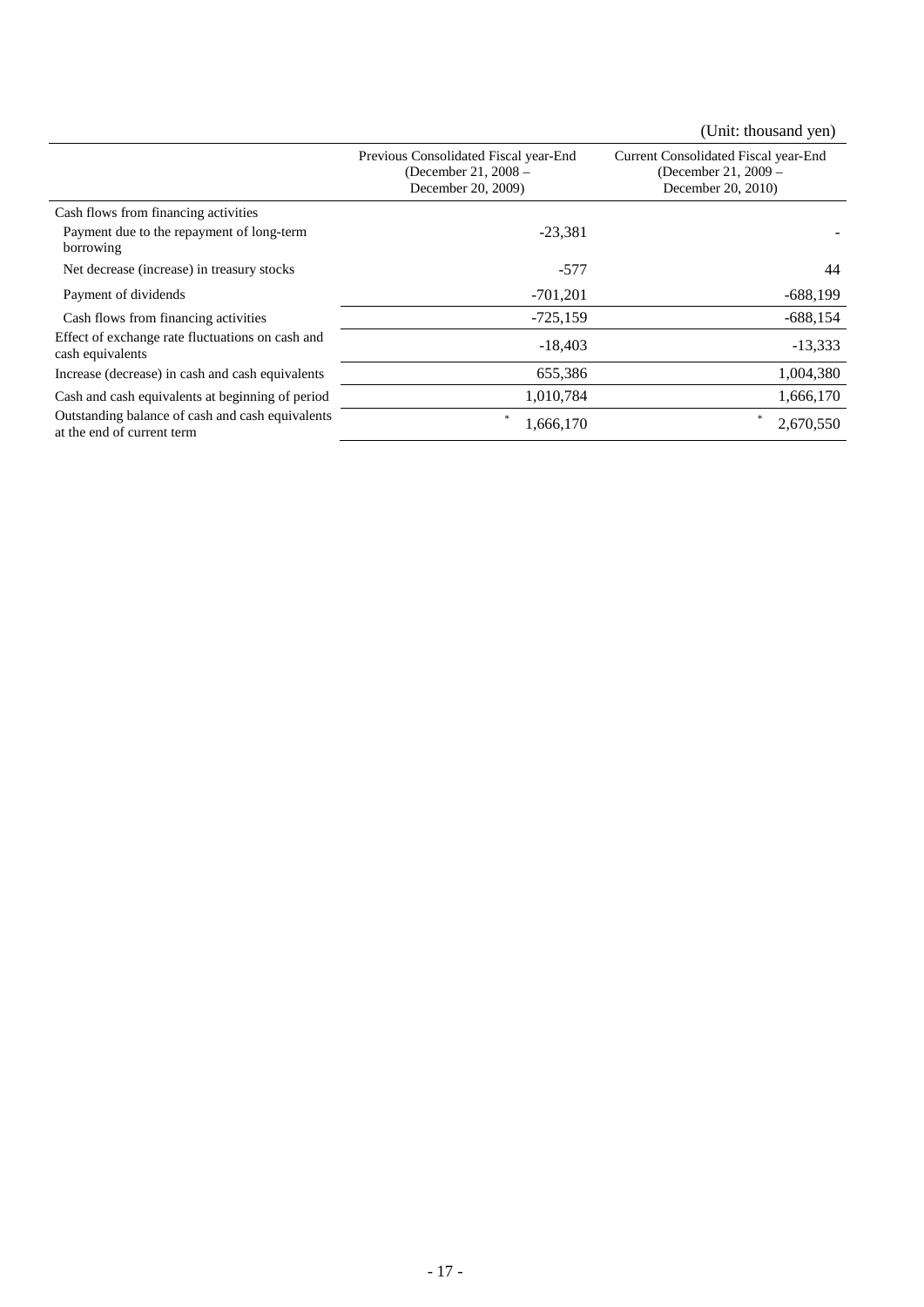(e) Notes on the company as an ongoing concern No corresponding data is available

|  |  | (f) Summary of Significant Accounting Policies |  |  |
|--|--|------------------------------------------------|--|--|
|--|--|------------------------------------------------|--|--|

|   | Subject                                              | Previous Consolidated Fiscal year<br>(December 21, 2008 - December 20, 2009)                                                                                                                                                                                                                                                                                                                                                                                                                                                                                                                                                                                                                                                | <b>Current Consolidated Fiscal year</b><br>(December 21, 2009 - December 20, 2010)                                                                                         |
|---|------------------------------------------------------|-----------------------------------------------------------------------------------------------------------------------------------------------------------------------------------------------------------------------------------------------------------------------------------------------------------------------------------------------------------------------------------------------------------------------------------------------------------------------------------------------------------------------------------------------------------------------------------------------------------------------------------------------------------------------------------------------------------------------------|----------------------------------------------------------------------------------------------------------------------------------------------------------------------------|
| 1 | Application of<br>consolidated<br>accounting rules   | Number of consolidated companies: 3 companies<br>Name of the consolidated subsidiary:<br>MILBON USA, INC.<br>Milbon Trading (Shanghai) Co., Ltd.<br>Milbon Korea Co., Ltd.<br>Milbon Korea Co., Ltd. was established in July<br>2009 and is a consolidated subsidiary.                                                                                                                                                                                                                                                                                                                                                                                                                                                      | Number of consolidated companies: 3 companies<br>Name of the consolidated subsidiary:<br>MILBON USA, INC.<br>Milbon Trading (Shanghai) Co., Ltd.<br>Milbon Korea Co., Ltd. |
| 2 | Application of the<br>equity method                  | No corresponding data is available.                                                                                                                                                                                                                                                                                                                                                                                                                                                                                                                                                                                                                                                                                         | Same as shown on the left                                                                                                                                                  |
| 3 | Fiscal terms set for<br>consolidated<br>subsidiaries | MILBON USA, INC. and Milbon Korea Co.,<br>Ltd. have their fiscal year end on September 30.<br>In preparing these consolidated financial<br>statements, Milbon Co., Ltd. has employed<br>financial statements that Milbon USA Inc. and<br>Milbon Korea Co., Ltd. independently produced<br>as of September 30.<br>The date of settlement at Milbon Trading<br>(Shanghai) Co., Ltd. is December 31.<br>Consolidated financial statements are made using<br>September 30 as a provisional date of settlement.<br>With regard to important transactions that took<br>place in the period from October 1, through<br>December 20, the necessary adjustment has<br>been made to produce the consolidated financial<br>statements. | Same as shown on the left                                                                                                                                                  |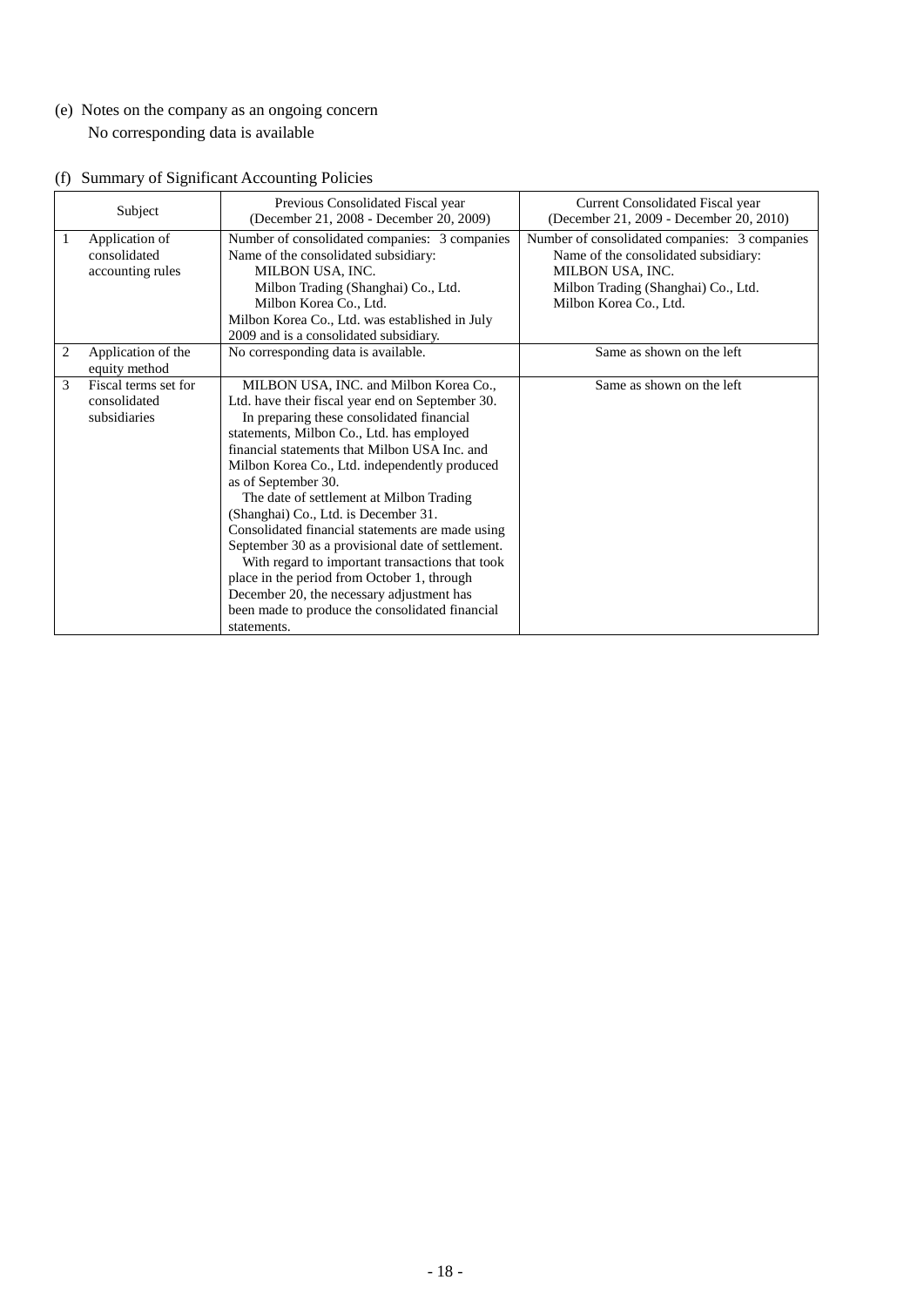| Subject                                    | Previous Consolidated Fiscal year<br>(December 21, 2008 - December 20, 2009)                                                                                                                                                                                                                                                                                                                                                                                                                                                                                                                                                                                                                                                                                                                                                                                                                                                                                                                                                                                                                                                                                                                                                                                                                                                                                                                                                                                                                                                                                                                                                                                                                                                                                                     | Current Consolidated Fiscal year<br>(December 21, 2009 - December 20, 2010)                                                                                                                                                                                                                                                                                                                                                                                                                      |
|--------------------------------------------|----------------------------------------------------------------------------------------------------------------------------------------------------------------------------------------------------------------------------------------------------------------------------------------------------------------------------------------------------------------------------------------------------------------------------------------------------------------------------------------------------------------------------------------------------------------------------------------------------------------------------------------------------------------------------------------------------------------------------------------------------------------------------------------------------------------------------------------------------------------------------------------------------------------------------------------------------------------------------------------------------------------------------------------------------------------------------------------------------------------------------------------------------------------------------------------------------------------------------------------------------------------------------------------------------------------------------------------------------------------------------------------------------------------------------------------------------------------------------------------------------------------------------------------------------------------------------------------------------------------------------------------------------------------------------------------------------------------------------------------------------------------------------------|--------------------------------------------------------------------------------------------------------------------------------------------------------------------------------------------------------------------------------------------------------------------------------------------------------------------------------------------------------------------------------------------------------------------------------------------------------------------------------------------------|
| 4<br>Major accounting<br>standards         |                                                                                                                                                                                                                                                                                                                                                                                                                                                                                                                                                                                                                                                                                                                                                                                                                                                                                                                                                                                                                                                                                                                                                                                                                                                                                                                                                                                                                                                                                                                                                                                                                                                                                                                                                                                  |                                                                                                                                                                                                                                                                                                                                                                                                                                                                                                  |
| (1) Basis for valuation<br>of major assets | (a) Marketable securities<br>Other securities<br>Securities with fair market value<br>Calculated based on the market value method<br>whereby relevant securities' market prices<br>and other data recorded as of December 20,<br>2009 are taken into account to respectively<br>determine their fair value for reporting.<br>Resultant valuation differences are expensed<br>into the net assets. The cost of selling such<br>securities is calculated based on the moving<br>average method.<br>(Additional information)<br>Previously, if the market value of<br>other marketable securities with a fair market<br>value dropped in value by roughly 30%<br>or more in comparison to the acquisition price<br>of the individual stock, or if it was judged that<br>such had happened, price recovery was<br>deemed to be difficult and the company<br>employed impairment accounting procedures.<br>However, in regard to such of these stocks that<br>fall in price by at least 30% and less than 50%,<br>the company has decided to determine the<br>necessity for impairment accounting<br>procedures after judging the possibility of<br>price recovery on an individual basis. This<br>processing method has been changed because<br>recent falls in the prices of individual stocks<br>have occurred more in association with the<br>decline of the stock market overall due to<br>fluctuations in various market factors than<br>because of factors inherent in the stock in<br>question itself and because the company will<br>judge stocks more carefully and rationally in<br>regard to the possibility of price recovery in<br>view of the increased monetary importance of<br>these stocks.<br>Moreover, the impact of this change on profit<br>and loss is minor. | (a) Marketable securities<br>Other securities<br>Securities with fair market value<br>Calculated based on the market<br>value method whereby relevant<br>securities' market prices and other data<br>recorded as of December 20, 2010 are<br>taken into account to respectively<br>determine their fair value for reporting.<br>Resultant valuation differences are<br>expensed into the net assets. The cost of<br>selling such securities is calculated based<br>on the moving average method. |
|                                            | Securities without fair market value<br>Calculated based on the cost accounting<br>and moving average methods.                                                                                                                                                                                                                                                                                                                                                                                                                                                                                                                                                                                                                                                                                                                                                                                                                                                                                                                                                                                                                                                                                                                                                                                                                                                                                                                                                                                                                                                                                                                                                                                                                                                                   | Securities without fair market value<br>Same as shown on the left                                                                                                                                                                                                                                                                                                                                                                                                                                |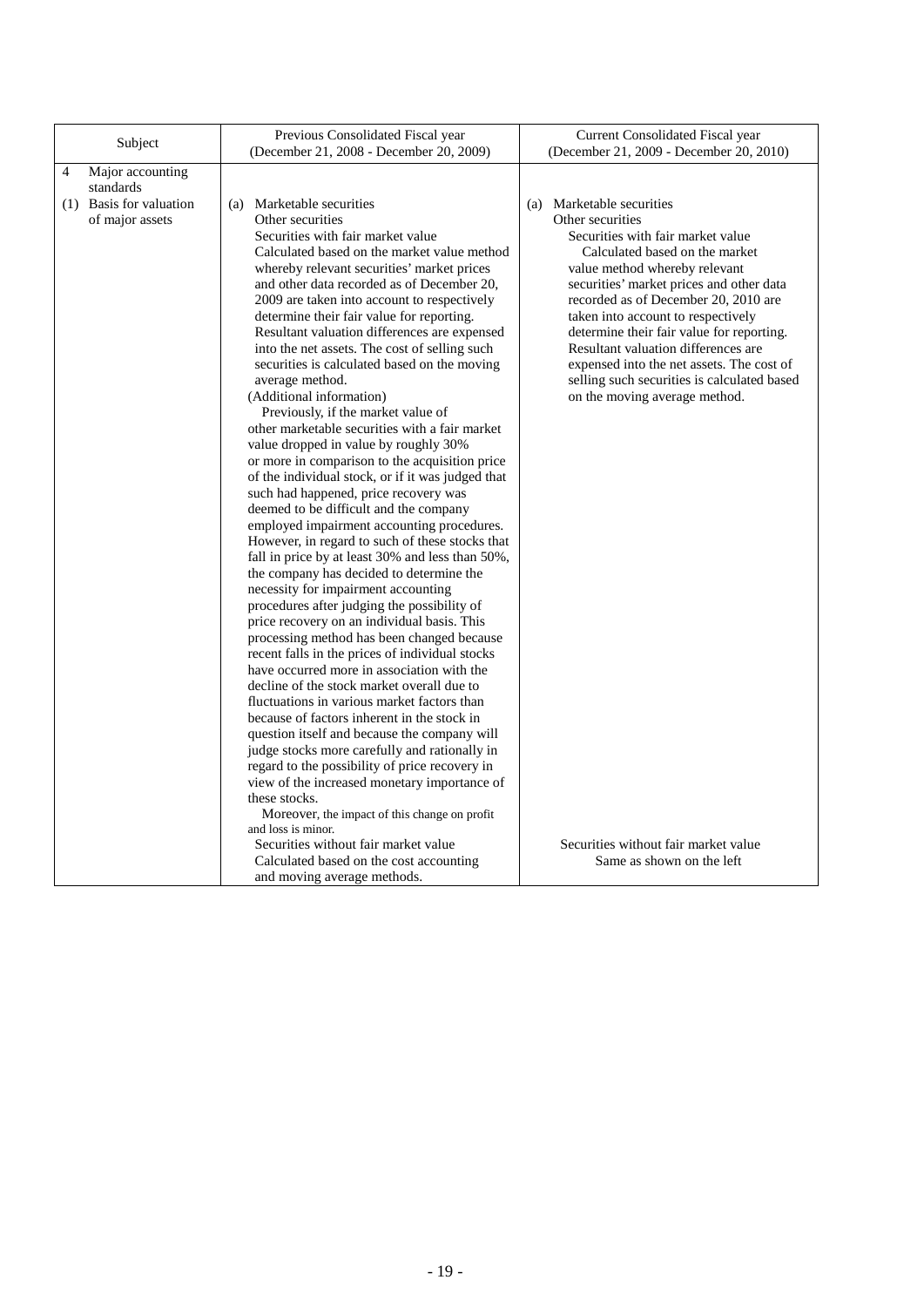| Previous Consolidated Fiscal year<br>Subject<br>(December 21, 2008 - December 20, 2009) |                                                                                                                                                                                                                                                                                                                                                                                                                                                                                            | Current Consolidated Fiscal year<br>(December 21, 2009 - December 20, 2010)                                                                                                                                      |  |  |
|-----------------------------------------------------------------------------------------|--------------------------------------------------------------------------------------------------------------------------------------------------------------------------------------------------------------------------------------------------------------------------------------------------------------------------------------------------------------------------------------------------------------------------------------------------------------------------------------------|------------------------------------------------------------------------------------------------------------------------------------------------------------------------------------------------------------------|--|--|
|                                                                                         | (b) Inventories<br>Merchandise<br>Calculated mainly based on cost<br>accounting and the first-in, first-out method<br>(Method of book price devaluation based on<br>decreased profitability is used for balance<br>sheet values)                                                                                                                                                                                                                                                           | (b) Inventories<br>Merchandise<br>Same as shown on the left                                                                                                                                                      |  |  |
|                                                                                         | Products/semi-finished products<br>Calculated mainly based on cost<br>accounting and the gross average method<br>(Method of book price devaluation based on<br>decreased profitability is used for balance<br>sheet values)                                                                                                                                                                                                                                                                | Products/semi-finished products<br>Same as shown on the left                                                                                                                                                     |  |  |
|                                                                                         | Raw materials<br>Calculated mainly based on cost<br>accounting and the gross average method<br>(Method of book price devaluation based on<br>decreased profitability is used for balance<br>sheet values)<br>Change in accounting policy<br>The company is applying the Accounting<br>Standard for Measurement of Inventories<br>(ASBJ Statement No. 9; July 5, 2006) from<br>the current consolidated fiscal year.<br>Moreover, the impact of this change on<br>profit and loss is minor. | Raw materials<br>Calculated mainly through cost accounting<br>based on the gross average method (for<br>balance sheet values, the book price<br>devaluation method based on decreased<br>profitability is used). |  |  |
|                                                                                         |                                                                                                                                                                                                                                                                                                                                                                                                                                                                                            | Supplies<br>Calculated through the last purchase<br>price method (for balance sheet values, the<br>book price devaluation method based on<br>decreased profitability is used).                                   |  |  |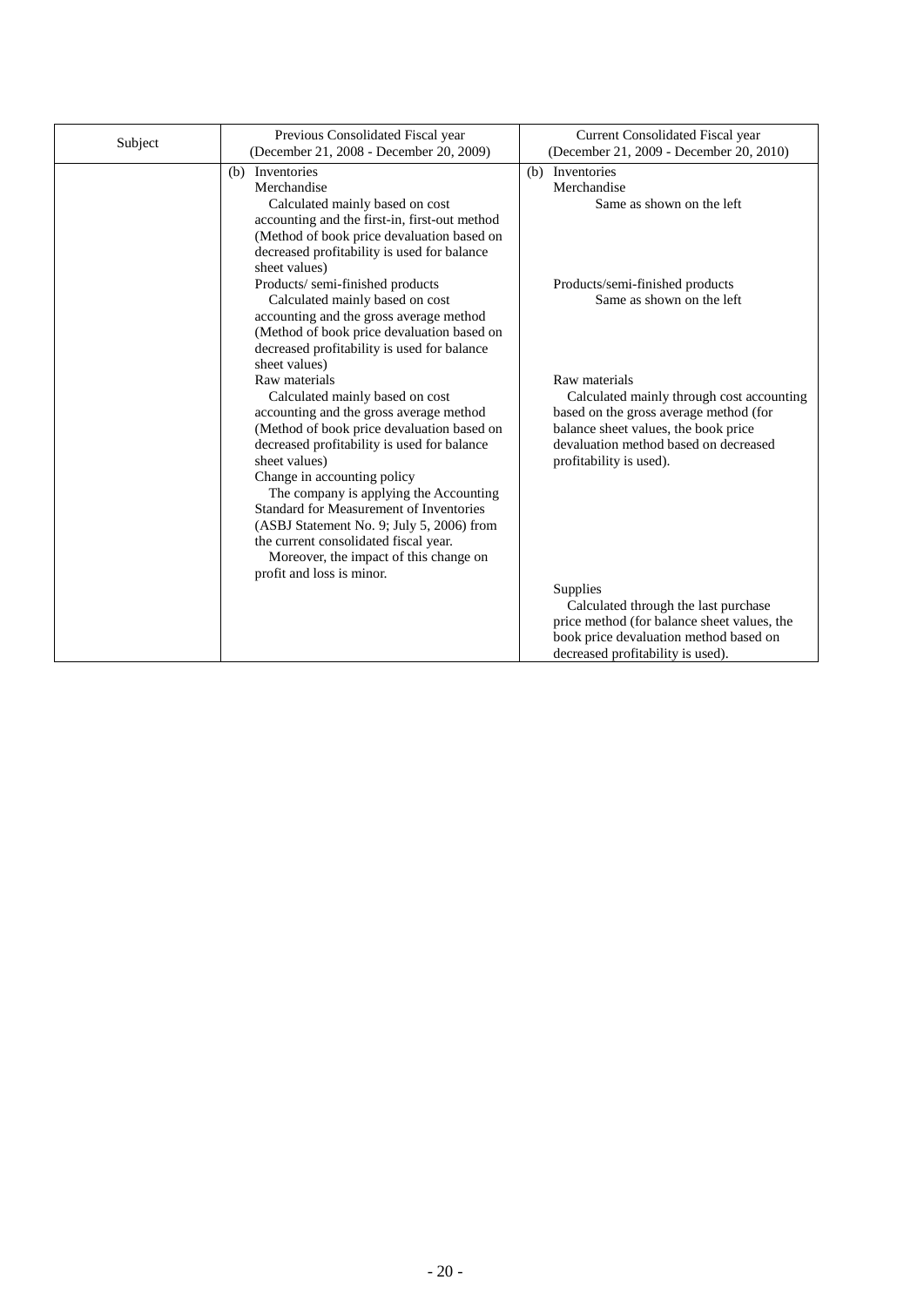| Subject                                                                                  | Previous Consolidated Fiscal year<br>(December 21, 2008 - December 20, 2009)                                                                                                                                                                                                                                                                                                                                                                                                                                                                                                                                                                                                                                                                                                                                                                                                                                                                                                                                                                                                                                                                                                                                                                        | Current Consolidated Fiscal year<br>(December 21, 2009 - December 20, 2010)                                                                                                                                                                                                                                                                                                                                                                                                                                                                                                                                                                    |  |  |
|------------------------------------------------------------------------------------------|-----------------------------------------------------------------------------------------------------------------------------------------------------------------------------------------------------------------------------------------------------------------------------------------------------------------------------------------------------------------------------------------------------------------------------------------------------------------------------------------------------------------------------------------------------------------------------------------------------------------------------------------------------------------------------------------------------------------------------------------------------------------------------------------------------------------------------------------------------------------------------------------------------------------------------------------------------------------------------------------------------------------------------------------------------------------------------------------------------------------------------------------------------------------------------------------------------------------------------------------------------|------------------------------------------------------------------------------------------------------------------------------------------------------------------------------------------------------------------------------------------------------------------------------------------------------------------------------------------------------------------------------------------------------------------------------------------------------------------------------------------------------------------------------------------------------------------------------------------------------------------------------------------------|--|--|
| (2) Method for<br>calculating<br>depreciation and<br>amortization of<br>important assets | Tangible fixed assets<br>(a)<br>While Milbon Co., Ltd. applies the<br>declining balance method, the consolidated<br>overseas subsidiary employs the fixed<br>amount deduction method.<br>The useful lives relevant to major assets<br>are considered as indicated.<br>Buildings and other structures:<br>31 to 50 years<br>Machinery, equipment and vehicles for<br>transportation: 6 to 8 years<br>(Additional Information)<br>In association with the revision of the<br>Corporation Tax Act (Law for the Partial<br>Revision of the Income Tax Act, etc [Law<br>No.23; April 30, 2008]), statutory useful life<br>and asset classifications have been revised.<br>Due to this revision, the useful life of some of<br>the machinery and equipment of the<br>company, which was previously<br>processed mainly with a useful life of 9<br>years, will be changed to 8 years from the<br>current consolidated fiscal year on.<br>Moreover, due to this change, operating<br>income, ordinary income and income before<br>income taxes and minority interests will each                                                                                                                                                                             | (a) Tangible fixed assets<br>While Milbon Co., Ltd. applies the<br>declining balance method, the consolidated<br>overseas subsidiary employs the fixed<br>amount deduction method.<br>The useful lives relevant to major assets<br>are considered as indicated.<br>Buildings and other structures:<br>31 to 50 years<br>Machinery, equipment and vehicles for<br>transportation: 6 to 8 years                                                                                                                                                                                                                                                  |  |  |
|                                                                                          | fall by 108,725 thousand yen.<br>(b) Intangible fixed assets<br>The fixed amount deduction method is<br>applied.<br>With regard to computer software<br>programs used in the offices, depreciation is<br>calculated based on the assumption that<br>useful years should be from 3 to 5 years and a<br>fixed amount is deducted and depreciated<br>from the relevant purchase prices every year.                                                                                                                                                                                                                                                                                                                                                                                                                                                                                                                                                                                                                                                                                                                                                                                                                                                     | (b) Intangible fixed assets<br>Same as shown on the left                                                                                                                                                                                                                                                                                                                                                                                                                                                                                                                                                                                       |  |  |
| $(3)$ Basis for the<br>valuation and<br>allocation of major<br>provisions                | Provision for bad loans<br>(a)<br>In preparation of loan loss, Milbon Co.,<br>Ltd. estimates the amount likely to be<br>irrecoverable with regard to each loan<br>transaction to secure a provision for this<br>specific purpose. This amount is determined<br>with reference to the Company's historical<br>record (for general bad loans) and through<br>assessment of the possibility of collecting<br>individual debts (for specific doubtful<br>accounts). It is also a basic policy that the<br>consolidated overseas subsidiary also<br>estimates uncollectible amounts relevant to<br>specific loans and allocates a reasonable<br>allowance for the same.<br>(b) Provision for bonuses<br>The Company and its consolidated<br>subsidiaries outside Japan post an amount<br>based on estimates to provide for the<br>payment of employees' bonuses (including<br>those for officers in employment).<br>(c) Provision for returned merchandise<br>In preparation of losses that may occur in<br>association with the return of merchandise<br>and products, Milbon Co., Ltd. assesses its<br>historical return ratio and other related data to<br>estimate such possible loss in future and<br>allocate a reasonable allowance for the same. | (a) Provision for bad loans<br>In preparation for loan loss, Milbon Co.,<br>Ltd. and its consolidated overseas<br>subsidiaries estimate the amount likely to be<br>irrecoverable with regard to each loan<br>transaction to secure a provision for this<br>specific purpose. This amount is determined<br>with reference to the Company's historical<br>record (for general bad loans) and through<br>assessment of the possibility of collecting<br>individual debts (for specific doubtful<br>accounts).<br>(b) Provision for bonuses<br>Same as shown on the left<br>Provision for returned merchandise<br>(c)<br>Same as shown on the left |  |  |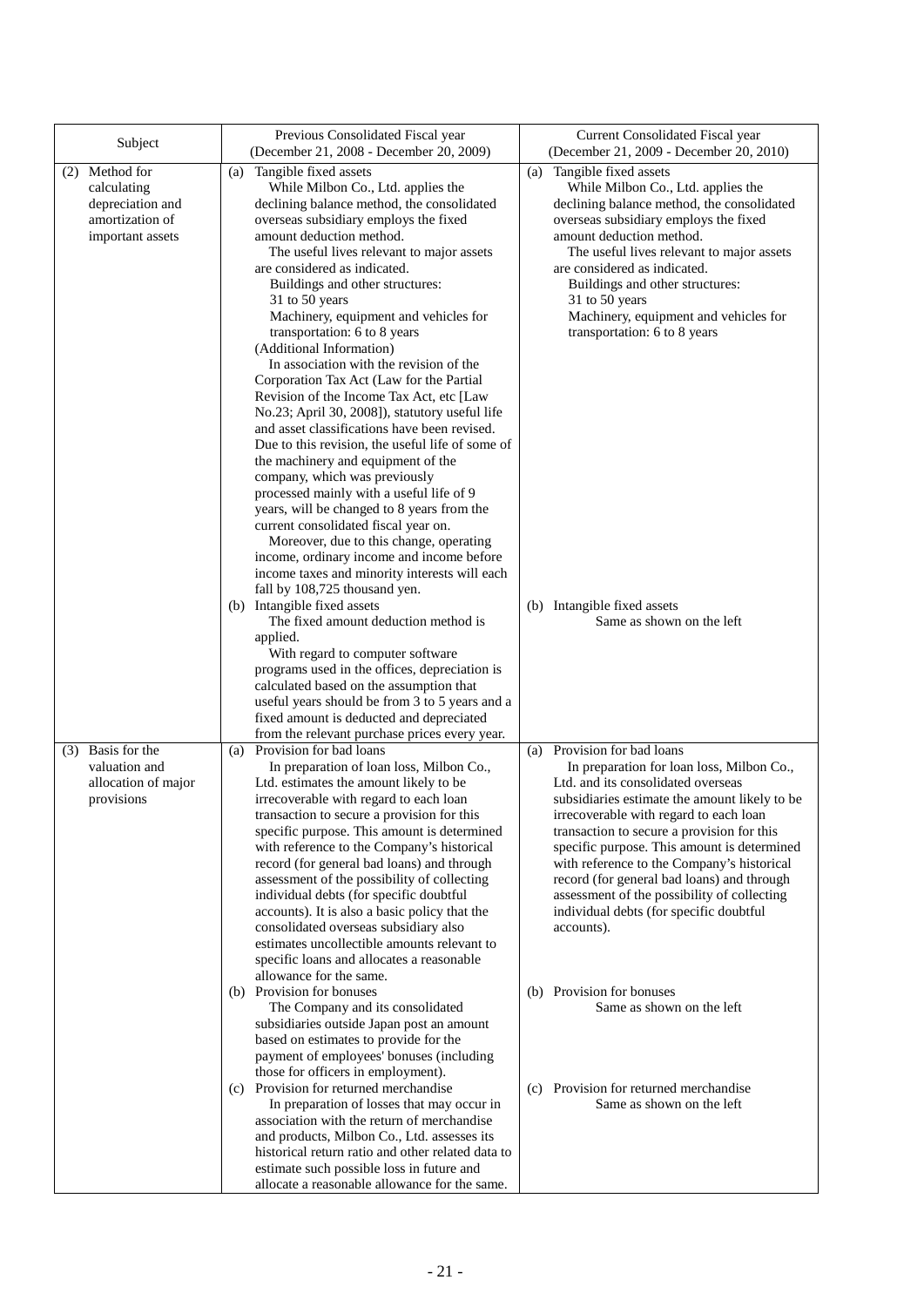| Subject | Previous Consolidated Fiscal year<br>(December 21, 2008 - December 20, 2009)                                                                                                                                                                                                                                                                                                                                                                                                                                                                                                                                                                                                                                                                                                                                                                                                                                                                                                                                                                                                                                                                                                                       | Current Consolidated Fiscal year<br>(December 21, 2009 - December 20, 2010)                                                                                                                                                                                                                                                                                                                                                                                                                                                                                                                                                                                                                                                                                                                                                                                                                                                                                                                                                                                                                                                                                                                                                                                                                                                                                                                                                                                                                                                                                                                                                                                                                                                                                                                                                                                                                                                                                                                                                                                                                                                                                                                                                                                                                                     |
|---------|----------------------------------------------------------------------------------------------------------------------------------------------------------------------------------------------------------------------------------------------------------------------------------------------------------------------------------------------------------------------------------------------------------------------------------------------------------------------------------------------------------------------------------------------------------------------------------------------------------------------------------------------------------------------------------------------------------------------------------------------------------------------------------------------------------------------------------------------------------------------------------------------------------------------------------------------------------------------------------------------------------------------------------------------------------------------------------------------------------------------------------------------------------------------------------------------------|-----------------------------------------------------------------------------------------------------------------------------------------------------------------------------------------------------------------------------------------------------------------------------------------------------------------------------------------------------------------------------------------------------------------------------------------------------------------------------------------------------------------------------------------------------------------------------------------------------------------------------------------------------------------------------------------------------------------------------------------------------------------------------------------------------------------------------------------------------------------------------------------------------------------------------------------------------------------------------------------------------------------------------------------------------------------------------------------------------------------------------------------------------------------------------------------------------------------------------------------------------------------------------------------------------------------------------------------------------------------------------------------------------------------------------------------------------------------------------------------------------------------------------------------------------------------------------------------------------------------------------------------------------------------------------------------------------------------------------------------------------------------------------------------------------------------------------------------------------------------------------------------------------------------------------------------------------------------------------------------------------------------------------------------------------------------------------------------------------------------------------------------------------------------------------------------------------------------------------------------------------------------------------------------------------------------|
|         | (d) Provision for retirement benefits<br>In preparation for payments of retirement<br>benefits to employees, an appropriate amount<br>is earmarked based on the estimates of<br>retirement liabilities and pension assets at the<br>end of the current term.<br>Prior service liabilities are disposed of by the<br>straight-line method over a specified number<br>of years (5 years) within the average<br>remaining employee work period.<br>The difference relative to the liabilities is<br>calculated through the fixed amount<br>deduction method, distributed over a certain<br>period of time (5 years) within the average<br>remaining service years of employees<br>existing at the beginning of the current term,<br>and treated as an expense for each of the<br>following fiscal terms.<br>As the estimated value of pension assets at<br>the end of the current fiscal year exceeds the<br>estimated amount of liability for retirement<br>benefits after adjustment of liabilities, based<br>on unrecognized past services and<br>unrecognized actuarial gains and losses, the<br>difference is accounted for as prepaid pension<br>expenses.<br>(e) Reserves for guarantee losses | (d) Provision of retirement benefits<br>In preparation for payments of retirement<br>benefits to employees, an appropriate amount<br>is earmarked based on the estimate of<br>retirement liabilities and pension assets at the<br>end of the current term. The<br>simplified method is used for some<br>consolidated subsidiaries.<br>Prior service liabilities are disposed of by<br>the straight-line method over a specified<br>number of years (5 years) within the average<br>remaining employee work period.<br>The difference relative to the liabilities is<br>calculated through the fixed amount<br>deduction method, distributed over a certain<br>period of time (5 years) within the average<br>remaining service years of employees<br>existing at the beginning of the current term,<br>and treated as an expense for each of the<br>following fiscal terms.<br>As the estimated value of pension assets at<br>the end of the current fiscal year at Milbon<br>Co., Ltd. exceeds the estimated amount of<br>liability for retirement benefits after<br>adjustment of liabilities, based on<br>unrecognized past services and unrecognized<br>actuarial gains and losses, the difference is<br>accounted for as prepaid pension expenses.<br>(Change in accounting policy)<br>The company is applying the "Partial<br>Amendments to Accounting Standard for<br>Retirement Benefits (Part 3)" (ASBJ<br>Statement No. 19 issued on July 31, 2008)<br>from the current consolidated fiscal year.<br>As the same rate of discount is to be used<br>as that used previously, there will be no<br>impact on the consolidated financial<br>statements for the current consolidated fiscal<br>year.<br>(Additional information)<br>Since January 1, 2011, Milbon Co., Ltd.<br>has transferred part of its defined contribution<br>pension plan and its approved retirement<br>pension plan into a defined-benefit pension<br>plan. Accordingly, the company has applied<br>the "Accounting Standard for Transfer<br>between Retirement Benefit Plans" (ASBJ<br>Guidance No.1). The impact of this change<br>was a decrease of 28,788 thousand yen on<br>operating income, ordinary income and<br>income before income taxes and minority<br>interests, respectively.<br>(e) Reserves for guarantee losses |
|         | The Milbon Group gives individual<br>consideration to the financial circumstances<br>at guaranteed parties and records the amount<br>of expected losses in order to prepare for<br>losses related to debt guarantees.                                                                                                                                                                                                                                                                                                                                                                                                                                                                                                                                                                                                                                                                                                                                                                                                                                                                                                                                                                              | Same as shown on left                                                                                                                                                                                                                                                                                                                                                                                                                                                                                                                                                                                                                                                                                                                                                                                                                                                                                                                                                                                                                                                                                                                                                                                                                                                                                                                                                                                                                                                                                                                                                                                                                                                                                                                                                                                                                                                                                                                                                                                                                                                                                                                                                                                                                                                                                           |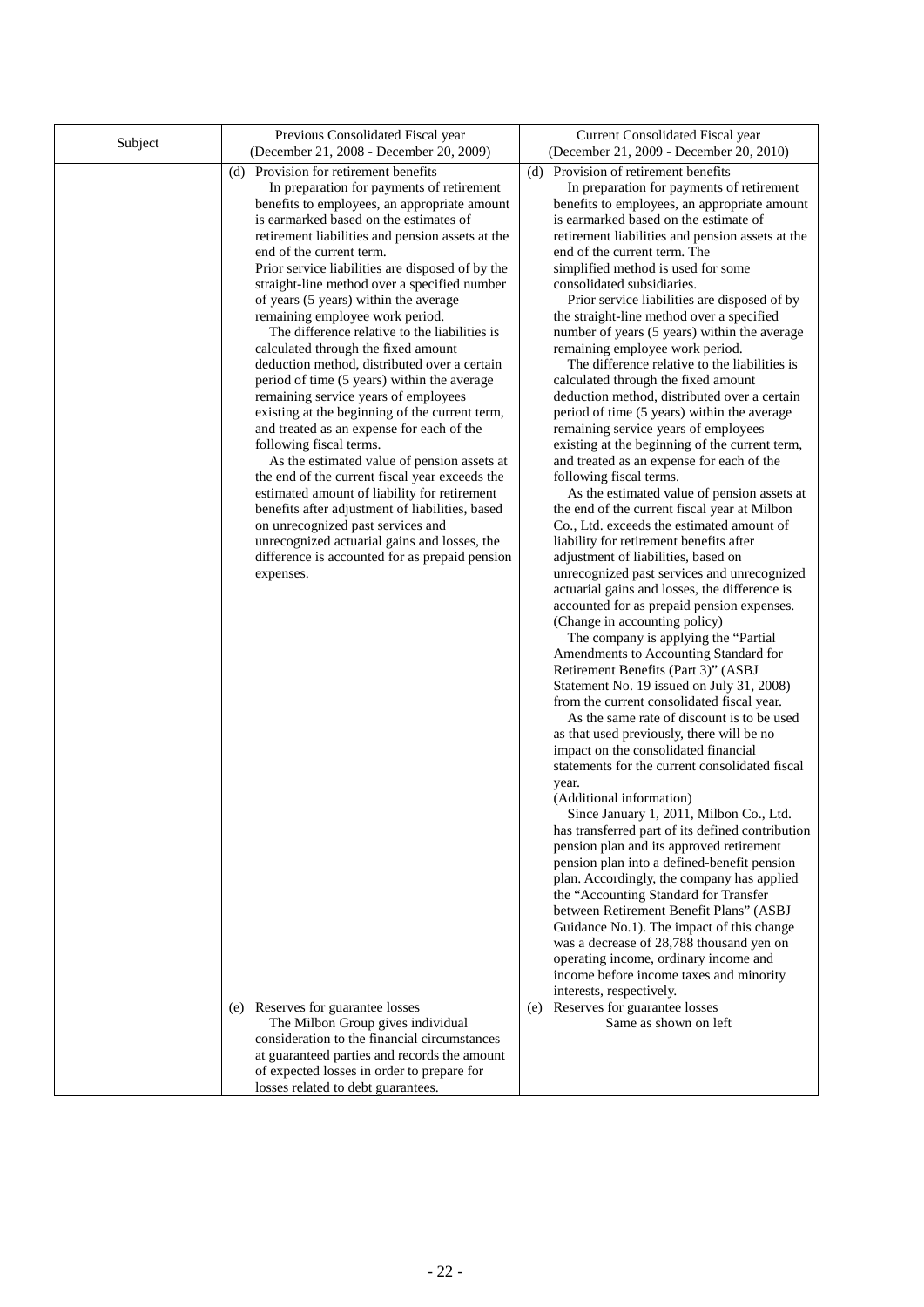| Subject |                                                                                                       | Previous Consolidated Fiscal year<br>(December 21, 2008 - December 20, 2009)                                                                                                                                                                                                                                                                                                                                                                                                                                                                                                                                                                                                                                                          | <b>Current Consolidated Fiscal year</b><br>(December 21, 2009 - December 20, 2010) |  |
|---------|-------------------------------------------------------------------------------------------------------|---------------------------------------------------------------------------------------------------------------------------------------------------------------------------------------------------------------------------------------------------------------------------------------------------------------------------------------------------------------------------------------------------------------------------------------------------------------------------------------------------------------------------------------------------------------------------------------------------------------------------------------------------------------------------------------------------------------------------------------|------------------------------------------------------------------------------------|--|
| (4)     | Standard for<br>translating foreign<br>currencies for<br>valuation of major<br>assets and liabilities | Financial loan and borrowing transactions in<br>foreign currencies are translated into Japanese yen<br>at spot exchange rates of the current term end<br>date, and the resultant translation adjustments are<br>reported in the profit and loss statement. Assets<br>and liabilities of the consolidated overseas<br>subsidiary are translated into Japanese yen at spot<br>exchange rates on the specified term end date,<br>while earnings and expenses are converted at the<br>average exchange rate during the term before<br>reporting. Gains and losses resulting from such<br>translations are included in the Provision for<br>adjustment of foreign exchange transactions in the<br>Net assets section of the balance sheet. | Same as shown on the left                                                          |  |
| (5)     | Other important<br>issues related to the<br>production of<br>consolidated financial<br>statements     | Treatment of consumption and other taxes<br>The consolidated financial statements are<br>produced on a non-tax inclusion basis.                                                                                                                                                                                                                                                                                                                                                                                                                                                                                                                                                                                                       | Same as shown on the left                                                          |  |
| 5       | Valuation of assets<br>and liabilities<br>belonging to the<br>consolidated<br>subsidiary              | The market evaluation method is applied to all<br>assets and liabilities belonging to the consolidated<br>subsidiary.                                                                                                                                                                                                                                                                                                                                                                                                                                                                                                                                                                                                                 | Same as shown on the left                                                          |  |
| 6       | Definition of "Cash"<br>in the Consolidated<br><b>Statement of Cash</b><br>Flows                      | "Cash," as used in the Consolidated Cash Flow<br>Statement, refers to cash and cash equivalents,<br>consisting of cash on hand, savings that can be<br>withdrawn at any time, and short-term<br>investments that can be converted into cash with<br>little risk of fluctuation in value and also that<br>will mature within three months of acquisition.                                                                                                                                                                                                                                                                                                                                                                              | Same as shown on the left                                                          |  |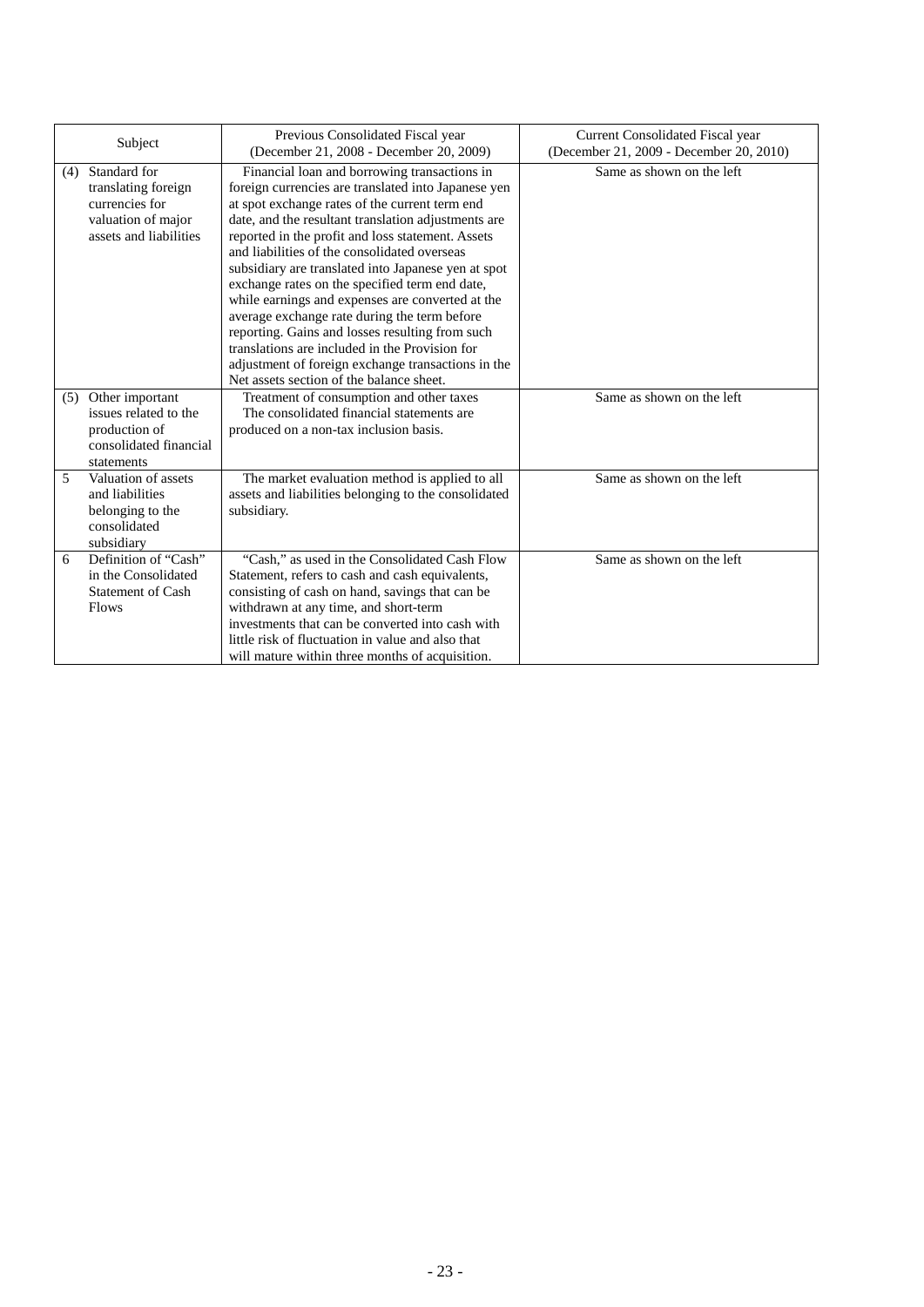# (g) Summary of Significant Accounting Policies

# (Change in Accounting Policies)

| Previous Consolidated Fiscal year<br>(December 21, 2008 - December 20, 2009)                                                                                                                                                                                                                                                                                                                                                                                                                                                                                                                                                                                                                                                                                                                                                                                                                                                                                                                                                                                                                                                                                                                                                                                                                                                                                                                                                                                                                                                                                               | Current Consolidated Fiscal year<br>(December 21, 2009 - December 20, 2010) |
|----------------------------------------------------------------------------------------------------------------------------------------------------------------------------------------------------------------------------------------------------------------------------------------------------------------------------------------------------------------------------------------------------------------------------------------------------------------------------------------------------------------------------------------------------------------------------------------------------------------------------------------------------------------------------------------------------------------------------------------------------------------------------------------------------------------------------------------------------------------------------------------------------------------------------------------------------------------------------------------------------------------------------------------------------------------------------------------------------------------------------------------------------------------------------------------------------------------------------------------------------------------------------------------------------------------------------------------------------------------------------------------------------------------------------------------------------------------------------------------------------------------------------------------------------------------------------|-----------------------------------------------------------------------------|
| (Accounting standard for lease transactions)<br>The company previously processed finance lease transactions<br>that do not transfer rights of ownership using accounting<br>procedures similar to those for ordinary rental transactions, but is<br>now applying the Accounting Standard for Lease Transactions<br>(ASBJ Statement No. 13 (as issued by the First Subcommittee of<br>the Business Accounting Council on June 17, 1993 and revised<br>on March 30, 2007)), and the Guidance on Accounting Standard<br>for Lease Transactions (ASBJ Guidance No. 16 (as issued by the<br>Accounting System Committee at the Japanese Institute of<br>Certified Public Accountants on January 18, 1994 and revised on<br>March 30, 2007)) and will process such lease transactions using<br>accounting procedures similar to those for normal sales<br>transactions. Furthermore, in regard to the method for the<br>depreciation of lease assets related to finance lease transactions<br>that do not transfer rights of ownership, the company is using a<br>straight line method that sets the lease period as the useful life<br>and the residual value to zero.<br>In regard to finance lease transactions that do not transfer<br>rights of ownership where the start date of the lease transaction<br>was prior to the start of the first fiscal year of application of this<br>change, the company will continue to use accounting procedures<br>similar to those for ordinary rental transactions.<br>There will be no impact on profit and loss due to this change. |                                                                             |
| (Immediate handling related to the accounting procedures of<br>overseas subsidiaries in the preparation of consolidated financial<br>statements)<br>From the current consolidated fiscal year onwards, the<br>company is applying the "Practical Solution on Unification of<br>Accounting Policies Applied to Foreign Subsidiaries for<br>Consolidated Financial Statements" (Practical Issues Task Force<br>report No. 18, May 17, 2006) and has carried out the required<br>revisions in consolidated settlement.<br>Moreover, the impact of this change on profit and loss is minor.                                                                                                                                                                                                                                                                                                                                                                                                                                                                                                                                                                                                                                                                                                                                                                                                                                                                                                                                                                                    |                                                                             |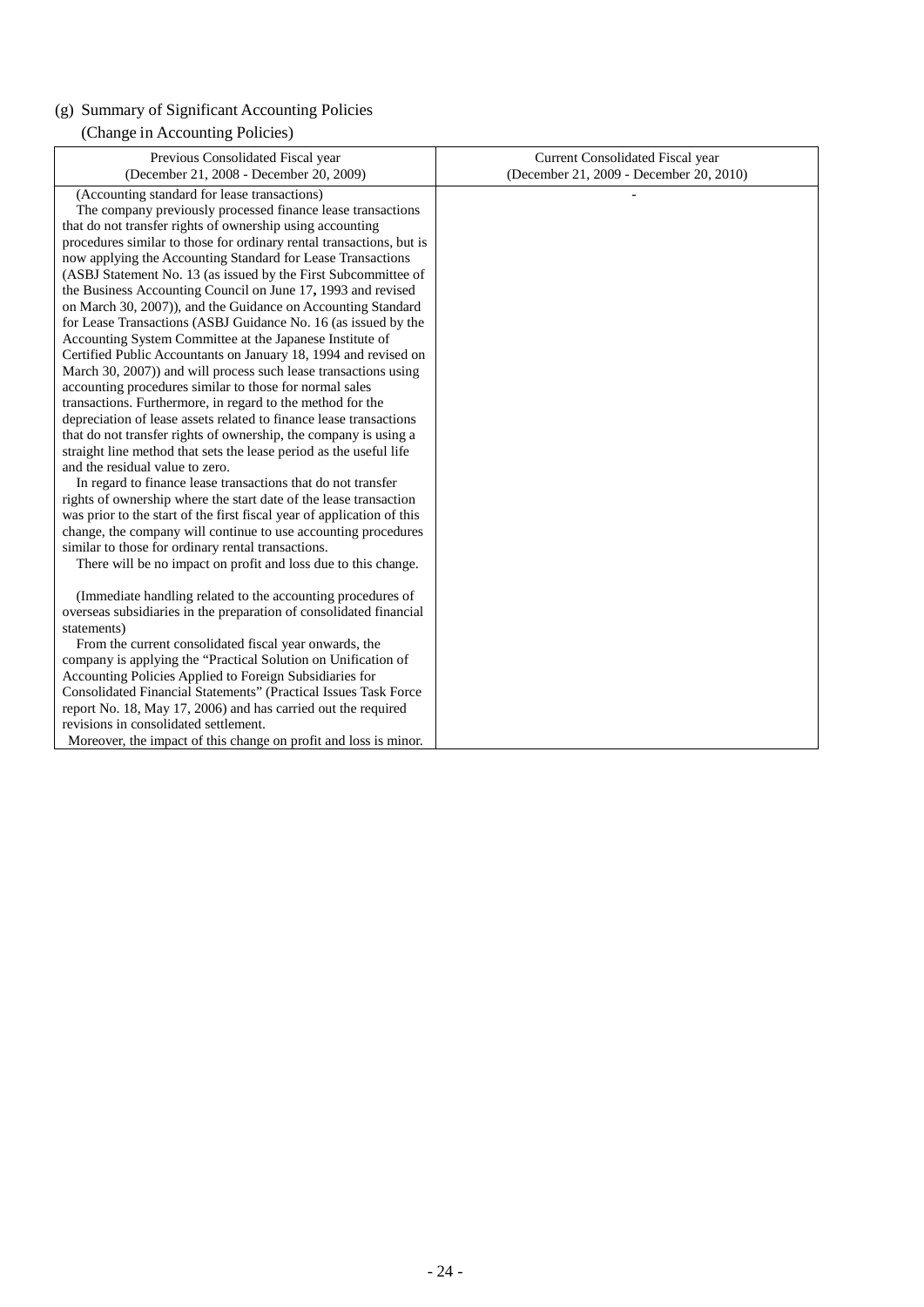| Previous Consolidated Fiscal year                                                                                                                                                                                                                                                                                                                                                                                                                                                                                                                                                                                                                                                                                                                                                                                                                                         | Current Consolidated Fiscal year                                                                                                                                                                                                                                                                                                          |
|---------------------------------------------------------------------------------------------------------------------------------------------------------------------------------------------------------------------------------------------------------------------------------------------------------------------------------------------------------------------------------------------------------------------------------------------------------------------------------------------------------------------------------------------------------------------------------------------------------------------------------------------------------------------------------------------------------------------------------------------------------------------------------------------------------------------------------------------------------------------------|-------------------------------------------------------------------------------------------------------------------------------------------------------------------------------------------------------------------------------------------------------------------------------------------------------------------------------------------|
| (December 21, 2008 - December 20, 2009)<br>(Consolidated profit and loss statement)<br>In association with the application of the Cabinet Office<br>Regulation revising part of the regulations related to financial<br>statements, etc., (Cabinet Office Regulations No. 50, August 7,<br>2008), those items included as "Inventory assets" in the previous<br>consolidated fiscal year will be included separately in the<br>classifications "Merchandise and products", "Semi-finished<br>products" and "Raw and packaging materials" from this<br>consolidated fiscal year.<br>Moreover, the values of "Merchandise and products", Semi-<br>finished products" and "Raw packaging materials" included in<br>"Inventory assets" in the previous consolidated fiscal year were<br>1,820,528 thousand yen, 26,576 thousand yen and 491,953<br>thousand yen respectively. | (December 21, 2009 - December 20, 2010)<br>(Consolidated balance sheet)<br>"Interest paid" (24 thousand yen in the current consolidated<br>fiscal year), which for a separate classification was given in the<br>previous consolidated fiscal year, has been included under<br>"Others" in non-operating costs as a result of its reduced |
|                                                                                                                                                                                                                                                                                                                                                                                                                                                                                                                                                                                                                                                                                                                                                                                                                                                                           | financial importance.                                                                                                                                                                                                                                                                                                                     |
|                                                                                                                                                                                                                                                                                                                                                                                                                                                                                                                                                                                                                                                                                                                                                                                                                                                                           | (Consolidated Statement of Cash Flows)<br>"Interest paid" under cash flows from operating activities has                                                                                                                                                                                                                                  |
|                                                                                                                                                                                                                                                                                                                                                                                                                                                                                                                                                                                                                                                                                                                                                                                                                                                                           | been included under "Others" from the current consolidated<br>fiscal year as a result of its reduced financial importance.                                                                                                                                                                                                                |
|                                                                                                                                                                                                                                                                                                                                                                                                                                                                                                                                                                                                                                                                                                                                                                                                                                                                           | "Interest paid" included under "Others" in the current<br>consolidated fiscal year is 24 thousand yen.                                                                                                                                                                                                                                    |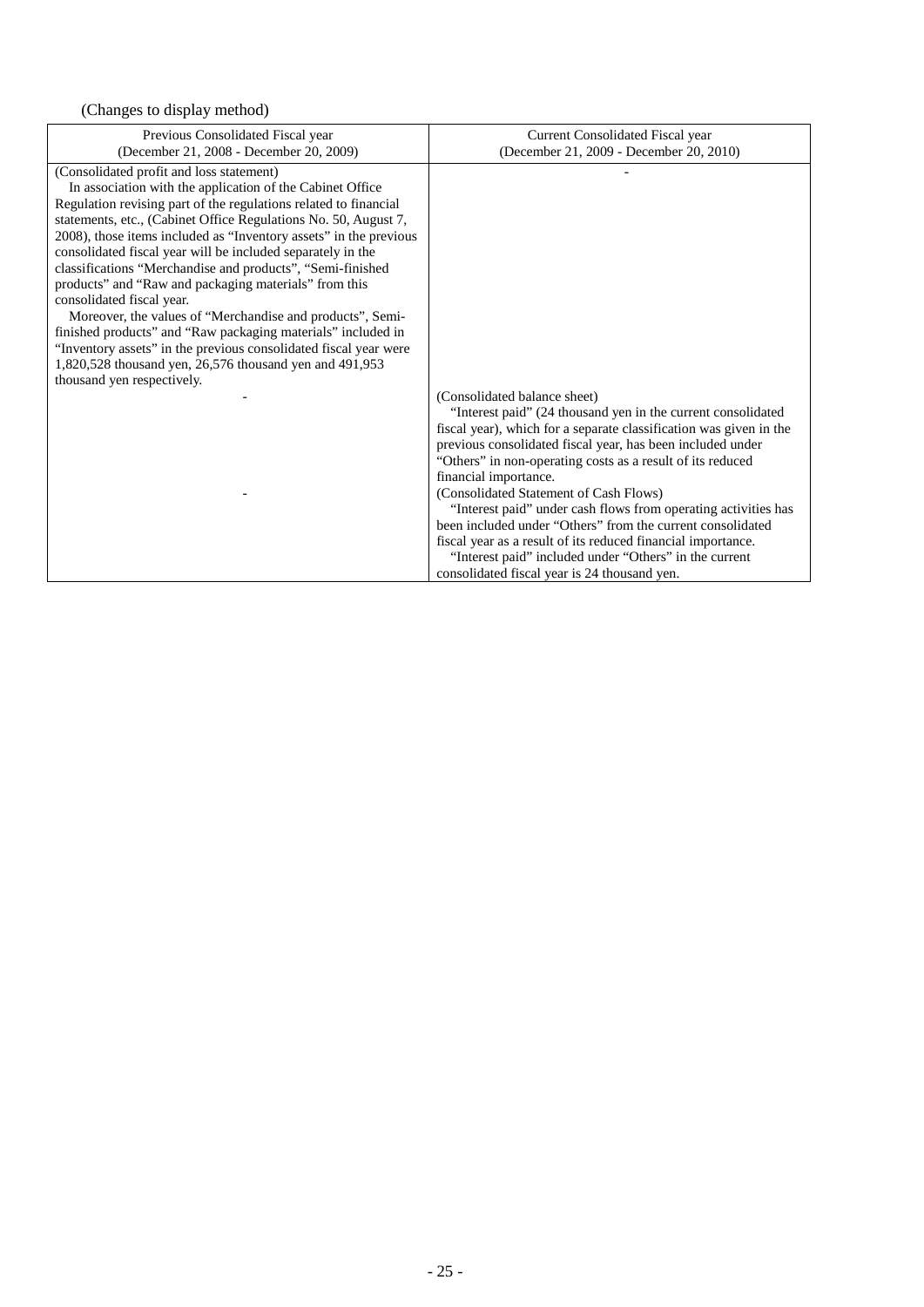# (h) Notes to Consolidated Financial Statements

(Related to the Consolidated Balance Sheet)

|      | Previous Consolidated Fiscal year-End<br>(As of December 20, 2009)                                                                                                                                                                                                                                                                                                  | Current Consolidated Fiscal year-End<br>(As of December 20, 2010)                                                                                                           |
|------|---------------------------------------------------------------------------------------------------------------------------------------------------------------------------------------------------------------------------------------------------------------------------------------------------------------------------------------------------------------------|-----------------------------------------------------------------------------------------------------------------------------------------------------------------------------|
| $*2$ | Contingent liabilities<br>Guarantees on liabilities<br>We have implemented a debt guarantee against customers'<br>bank loans payable (one loan of 37,839 thousand yen).<br>Handling of trade notes at end of fiscal year                                                                                                                                            | Contingent liabilities<br>Guarantees on liabilities<br>We have implemented a debt guarantee against customers'<br>bank loans payable (three loans of 112,510 thousand yen). |
|      | The closing date of the current fiscal year was a holiday for<br>financial institutions, but trade notes shall be handled as<br>though settlement was made on the closing date.<br>Trade notes at the closing date of the current fiscal year<br>were as follows.<br>Trade notes receivable:<br>61,623 thousand yen<br>176,948 thousand yen<br>Trade notes payable: |                                                                                                                                                                             |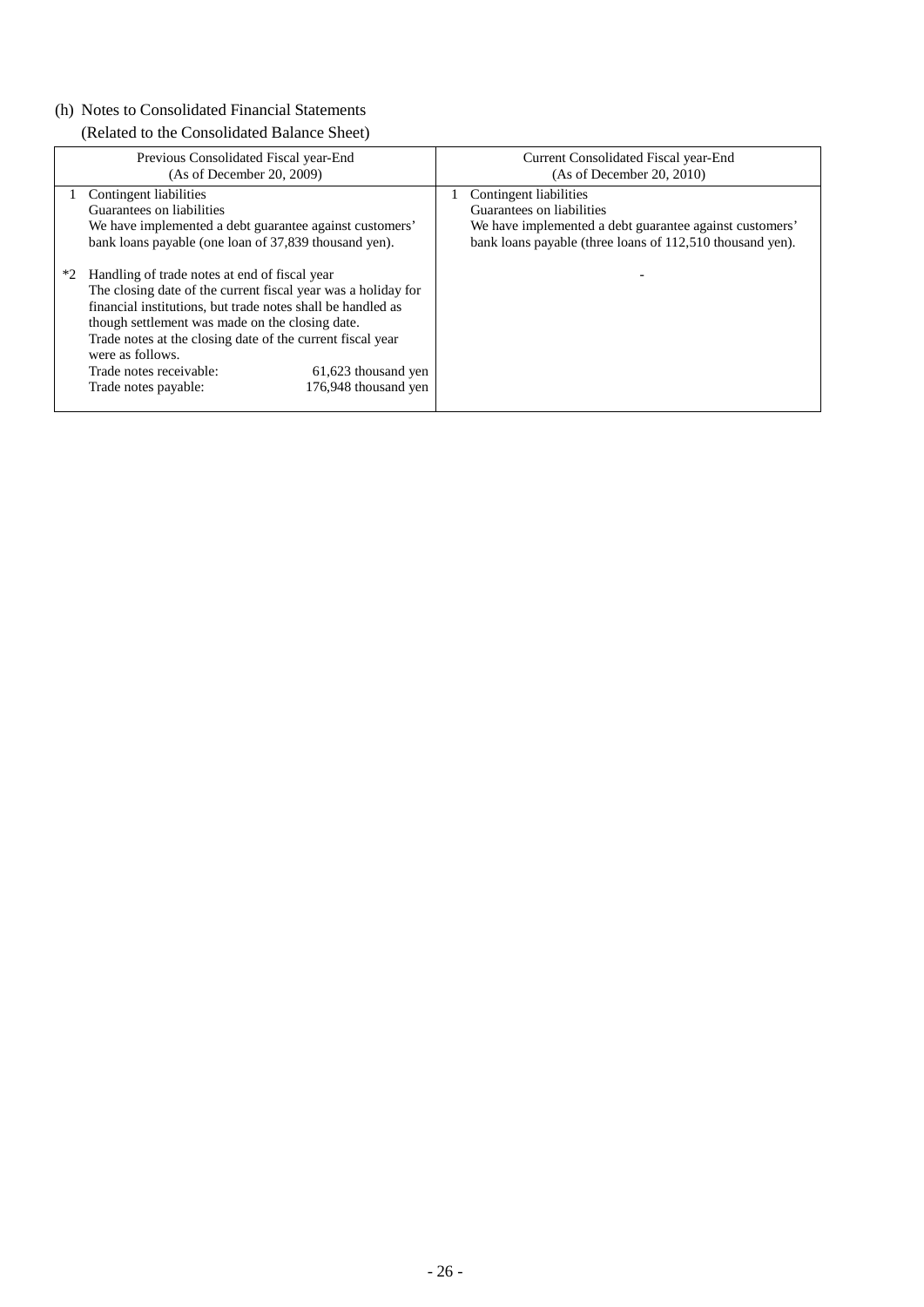# (Related to the Consolidated Profit and Loss Statement)

| Previous Consolidated Fiscal year<br>(December 21, 2008 - December 20, 2009) |                                                                                                                                                                                                                                                                                                                                                                                                            |      | <b>Current Consolidated Fiscal year</b><br>(December 21, 2009 - December 20, 2010)                                                                                                                                                                                            |                                                                        |
|------------------------------------------------------------------------------|------------------------------------------------------------------------------------------------------------------------------------------------------------------------------------------------------------------------------------------------------------------------------------------------------------------------------------------------------------------------------------------------------------|------|-------------------------------------------------------------------------------------------------------------------------------------------------------------------------------------------------------------------------------------------------------------------------------|------------------------------------------------------------------------|
| $*1$                                                                         | Major items and respective amounts included in the<br>Marketing and General Administrative Expenses are as<br>follows:<br>(Unit: thousand yen)<br>1,537,435<br>Sales promotion expenses<br>Remuneration, salary and other allowances<br>2,329,199<br>Provision for allowance for doubtful debt<br>9,017<br>Expensing of the Provision for bonuses<br>41,470<br>Provision for retirement benefit<br>217,586 | $*1$ | Major items and respective amounts included in the<br>Marketing and General Administrative Expenses are as<br>follows:<br>Sales promotion expenses<br>Remuneration, salary and other allowances<br>Expensing of the Provision for bonuses<br>Provision for retirement benefit | (Unit: thousand yen)<br>1,620,546<br>2,445,811<br>46,005<br>237,114    |
| $*2$                                                                         | Research and development expense included in the General<br>Administrative Expense and Production Expense of the<br>current term<br>766,493 thousand yen                                                                                                                                                                                                                                                   |      | Research and development expense included in the General<br>Administrative Expense and Production Expense of the<br>current term                                                                                                                                              | 838,005 thousand yen                                                   |
| *3                                                                           | Breakdown of gains from fixed asset disposal<br>Machinery, equipment and vehicles for transportation<br>887 thousand yen                                                                                                                                                                                                                                                                                   | $*3$ | Breakdown of gains from fixed asset disposal<br>Machinery, equipment and vehicles for<br>transportation<br>Others<br>Total                                                                                                                                                    | (Unit: thousand yen)<br>87<br>91                                       |
| *4                                                                           | Breakdown of the loss caused by the sale of fixed assets<br>Machinery, equipment and vehicles for transportation<br>606 thousand yen                                                                                                                                                                                                                                                                       | *4   | Breakdown of the loss caused by the sale of fixed assets<br>Machinery, equipment and vehicles for transportation                                                                                                                                                              | 79 thousand yen                                                        |
| *5                                                                           | Breakdown of the loss from the disposition of property or<br>other fixed assets<br>(Unit: thousand yen)<br>Buildings and other structures<br>67,179<br>Machinery, equipment and vehicles for<br>13,135<br>transportation<br>Others<br>4,188<br>84,503<br>Total                                                                                                                                             | *5   | Breakdown of the loss from the disposition of property or<br>other fixed assets<br>Buildings and other structures<br>Machinery, equipment and vehicles for<br>transportation<br>Retirement costs related to refurbishment of<br>the Tokyo Branch<br>Others<br>Total           | (Unit: thousand yen)<br>10,495<br>10,240<br>81.899<br>1.132<br>103,768 |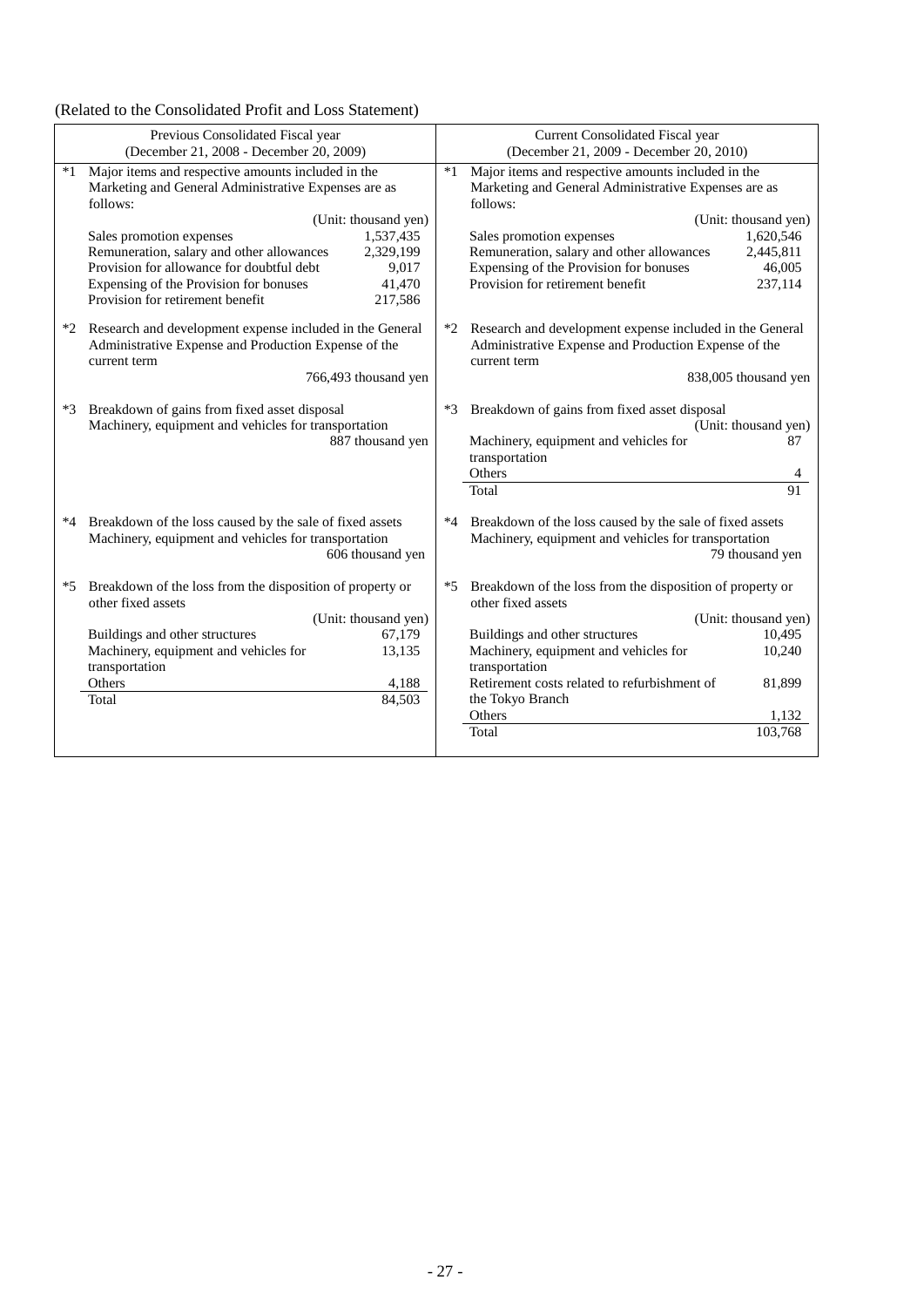# (Items Related to Consolidated Statement of Changes in Shareholders' Equity)

# Previous consolidated fiscal year (December 21, 2008 - December 20, 2009)

# 1. Items Related to Shares Issued and Outstanding

| Class of stock                  | End of previous<br>consolidated fiscal year | Increase | Decrease | End of current consolidated<br>fiscal year |
|---------------------------------|---------------------------------------------|----------|----------|--------------------------------------------|
| Common stock (number of shares) | 12.544.408                                  | -        |          | 12,544,408                                 |

### 2. Items Related Treasury Stock

| Class of stock                  | End of previous<br>consolidated fiscal year | Increase | Decrease | End of current consolidated<br>fiscal year |
|---------------------------------|---------------------------------------------|----------|----------|--------------------------------------------|
| Common stock (number of shares) | 1.380                                       | 648      | 411      | .1,617                                     |

(Reason for change)

1. The increase is attributed to the purchase of fractional shares upon requests for purchases from shareholders.

2. The decrease is attributed to the sale of fractional shares upon request for repurchases from shareholders.

# 3. Items Related to Dividends

### (1) Amount of dividends paid

| Resolution                                                | Class of stock | Total dividends<br>(thousand yen) | Dividend per<br>share (yen) | Record date          | Effective date |
|-----------------------------------------------------------|----------------|-----------------------------------|-----------------------------|----------------------|----------------|
| General meeting of shareholders<br>held on March 18, 2009 | Common stock   | 363,457                           | 29                          | December 20,<br>2008 | March 19, 2009 |
| Board of Directors' meeting held<br>on June 26, 2009      | Common stock   | 338.391                           | 27                          | June 20, 2009        | August 7, 2009 |

# (2) Dividends whose record date belongs to the current consolidated fiscal year and whose effective date belongs to the subsequent consolidated fiscal year

| Resolution                                                   | Class of stock  | Source of<br>dividends | Total<br>dividends<br>(thousand yen) | Dividend per<br>share (yen) | Record date          | Effective date |
|--------------------------------------------------------------|-----------------|------------------------|--------------------------------------|-----------------------------|----------------------|----------------|
| General meeting of<br>shareholders held on<br>March 18, 2010 | Common<br>stock | Retained<br>earnings   | 350,918                              | 28                          | December 20,<br>2009 | March 19, 2010 |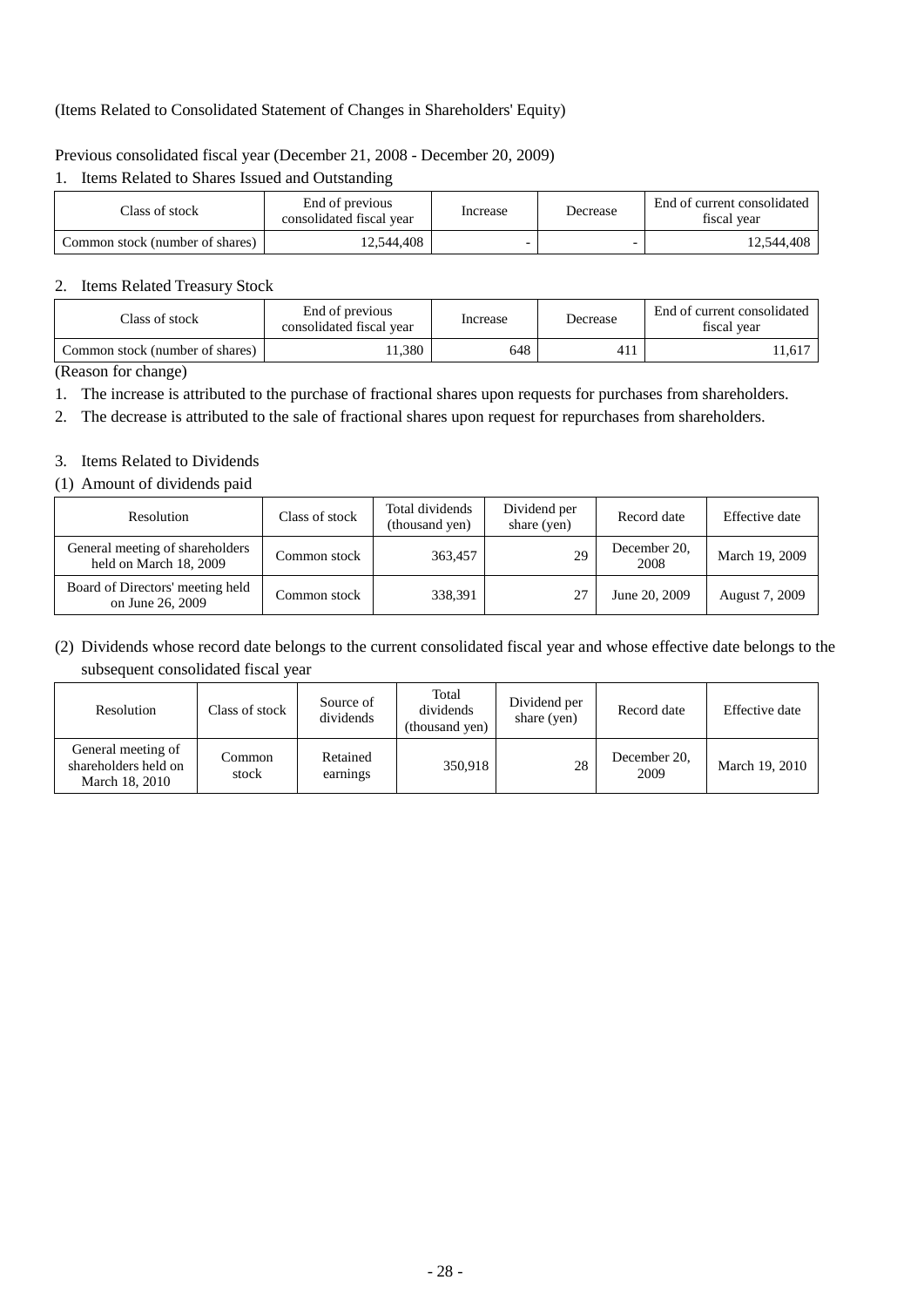# Current Consolidated Fiscal Year (December 21, 2009 - December 20, 2010)

## 1. Items Related to Shares Issued and Outstanding

| Class of stock                  | End of previous<br>consolidated fiscal year | Increase | Decrease | End of current consolidated<br>fiscal year |
|---------------------------------|---------------------------------------------|----------|----------|--------------------------------------------|
| Common stock (number of shares) | 12,544,408                                  |          |          | 12,544,408                                 |

### 2. Items Related Treasury Stock

| End of previous<br>Class of stock<br>consolidated fiscal year |        | Increase | Decrease | End of current consolidated<br>fiscal year |
|---------------------------------------------------------------|--------|----------|----------|--------------------------------------------|
| Common stock (number of shares)                               | 11,617 | 215      | 238      | .1.594                                     |

(Reason for change)

- 1. The increase is attributed to the purchase of fractional shares upon requests for purchases from shareholders.
- 2. The decrease is attributed to the sale of fractional shares upon request for repurchases from shareholders.

### 3. Items Related to Dividends

(1) Amount of dividends paid

| Resolution                                                | Class of stock | Total dividends<br>(thousand yen) | Dividend per<br>share (yen) | Record date          | Effective date |
|-----------------------------------------------------------|----------------|-----------------------------------|-----------------------------|----------------------|----------------|
| General meeting of shareholders<br>held on March 18, 2010 | Common stock   | 350.918                           | 28                          | December 20,<br>2009 | March 19, 2010 |
| Board of Directors' meeting held<br>on June 25, 2010      | Common stock   | 338,387                           | 27                          | June 20, 2010        | August 6, 2010 |

(2) Dividends whose record date belongs to the current consolidated fiscal year and whose effective date belongs to the subsequent consolidated fiscal year

| Resolution                                                   | Class of stock  | Source of<br>dividends | Total<br>dividends<br>(thousand yen) | Dividend per<br>share (yen) | Record date          | Effective date |
|--------------------------------------------------------------|-----------------|------------------------|--------------------------------------|-----------------------------|----------------------|----------------|
| General meeting of<br>shareholders held on<br>March 17, 2011 | Common<br>stock | Retained<br>earnings   | 413,582                              | 33                          | December 20.<br>2010 | March 18, 2011 |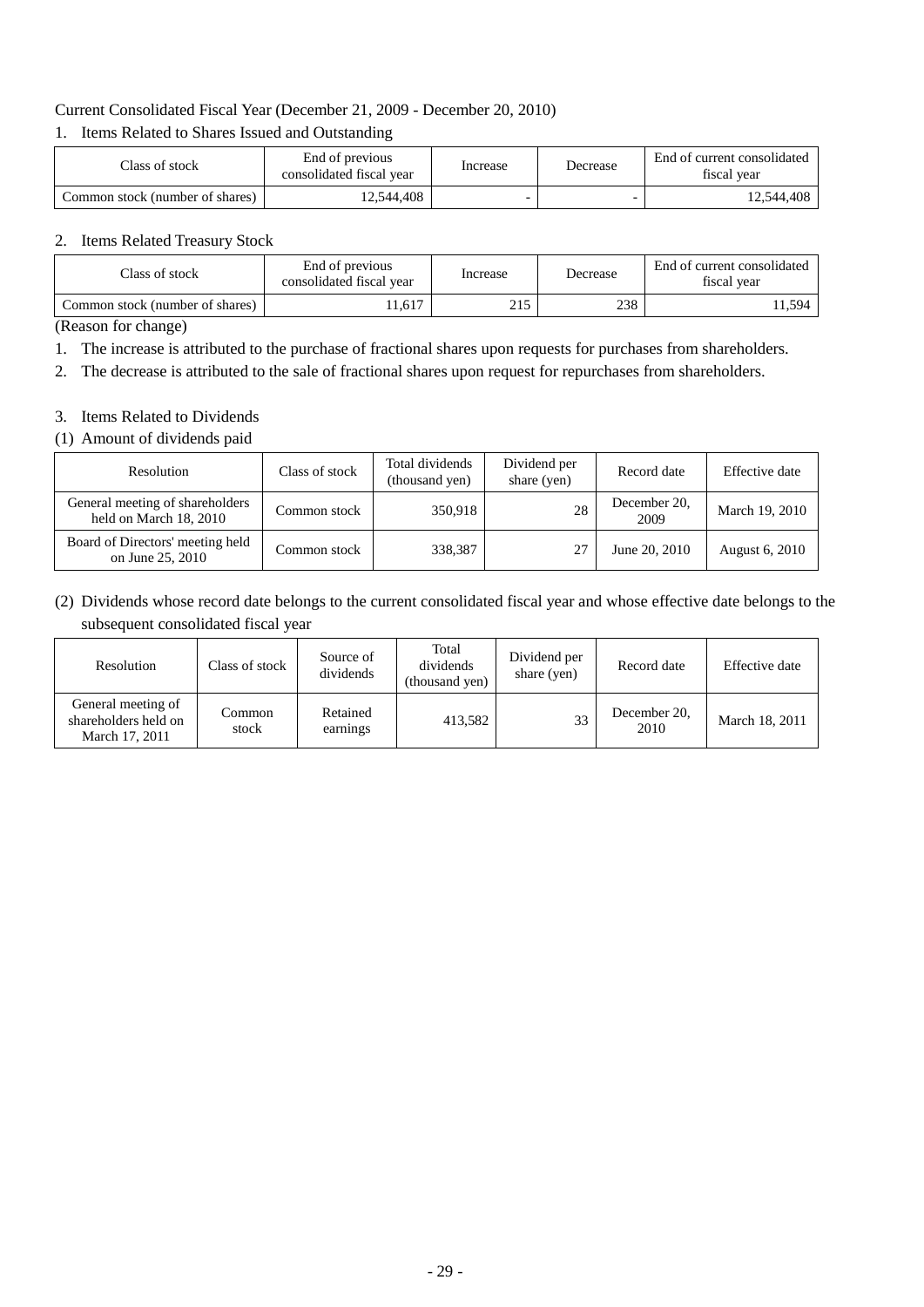# (Items Related to Consolidated Statements of Cash Flows) (Unit: thousand yen)

| Previous Consolidated Fiscal year                                                                                                                                                                                                                       | Current Consolidated Fiscal year                                                                                                                                                                                                                                                                                                        |
|---------------------------------------------------------------------------------------------------------------------------------------------------------------------------------------------------------------------------------------------------------|-----------------------------------------------------------------------------------------------------------------------------------------------------------------------------------------------------------------------------------------------------------------------------------------------------------------------------------------|
| (December 21, 2008 - December 20, 2009)                                                                                                                                                                                                                 | (December 21, 2009 - December 20, 2010)                                                                                                                                                                                                                                                                                                 |
| Relation between the balance of cash and cash equivalents<br>*<br>at the end of the consolidated fiscal year and account titles<br>stated in the consolidated balance sheets<br>Cash and deposit<br>1,666,170<br>Cash and cash equivalents<br>1,666,170 | Relation between the balance of cash and cash equivalents<br>∗<br>at the end of the consolidated fiscal year and account titles<br>stated in the consolidated balance sheets<br>Cash and deposit<br>2,673,044<br>Fixed term deposits with deposit terms exceeding<br>three months<br>$-2,493$<br>2,670,550<br>Cash and cash equivalents |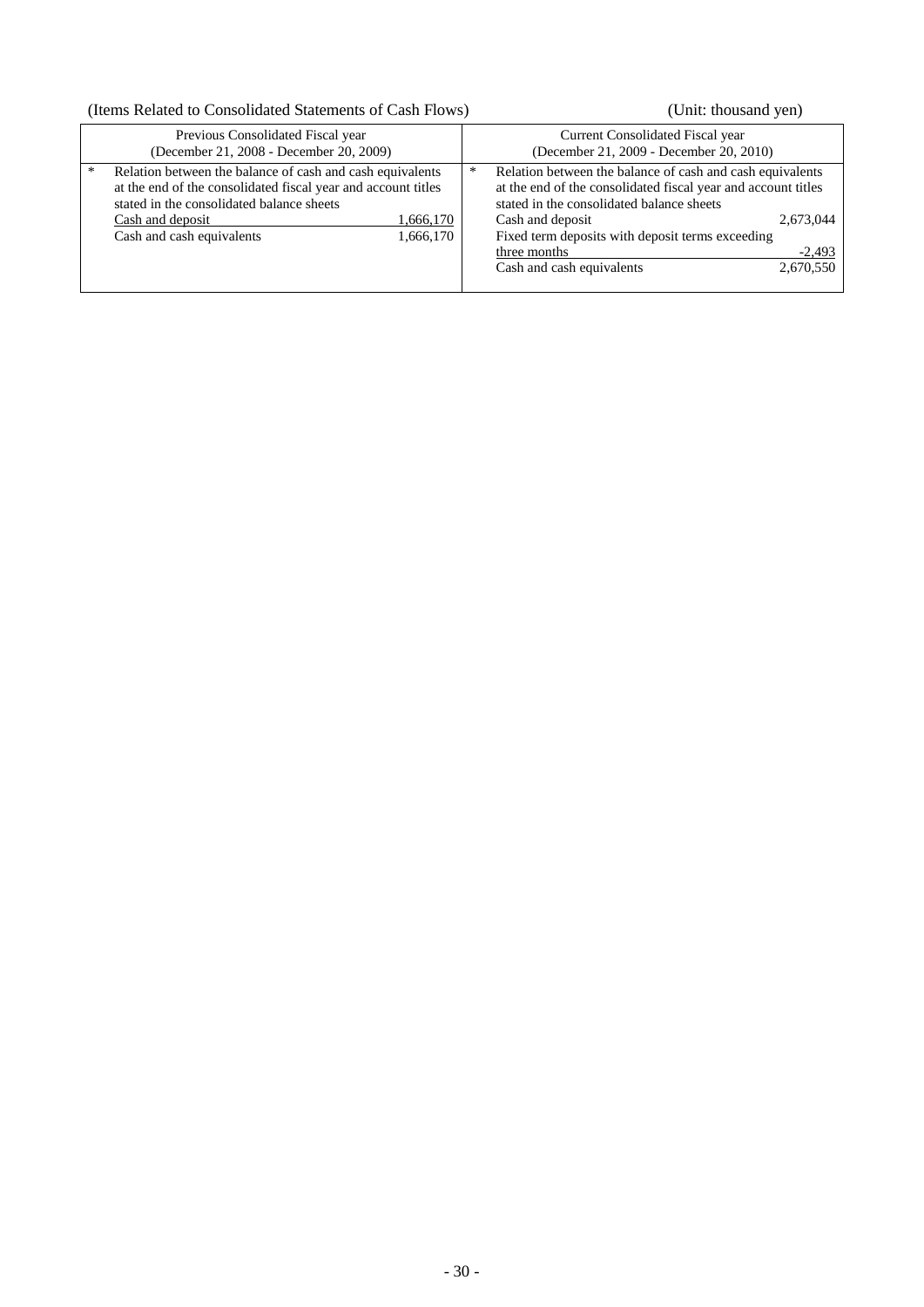(Segment Information)

1 Information by Business Segment

Previous consolidated fiscal year (December 21, 2008 - December 20, 2009) and current consolidated fiscal year (December 21, 2009 - December 20, 2010)

The Milbon Group is engaged in the production and distribution of hair-care products and other related merchandise, all of which are deemed to belong to the same business segment. Since the Group is not involved in any other business segment, no corresponding data is available.

2 Information on Business According to Geographic Areas of Operation

Previous consolidated fiscal year (December 21, 2008 - December 20, 2009) and current consolidated fiscal year (December 21, 2009 - December 20, 2010)

Given the fact that the domestic sales and assets of the Milbon Group account for more than 90% of both the total sales arising from all business segments involving Milbon and the total relevant assets, information on business according to geographic areas of operation is not disclosed herein.

3 Overseas Sales

The previous consolidated fiscal year (December 21, 2008 - December 20, 2009) and current consolidated fiscal year (December 21, 2009 - December 20, 2010)

Overseas sales information is not disclosed because the amounts of overseas sales for the year ended December 20, 2009 and 2010 were less than 10% of the consolidated sales.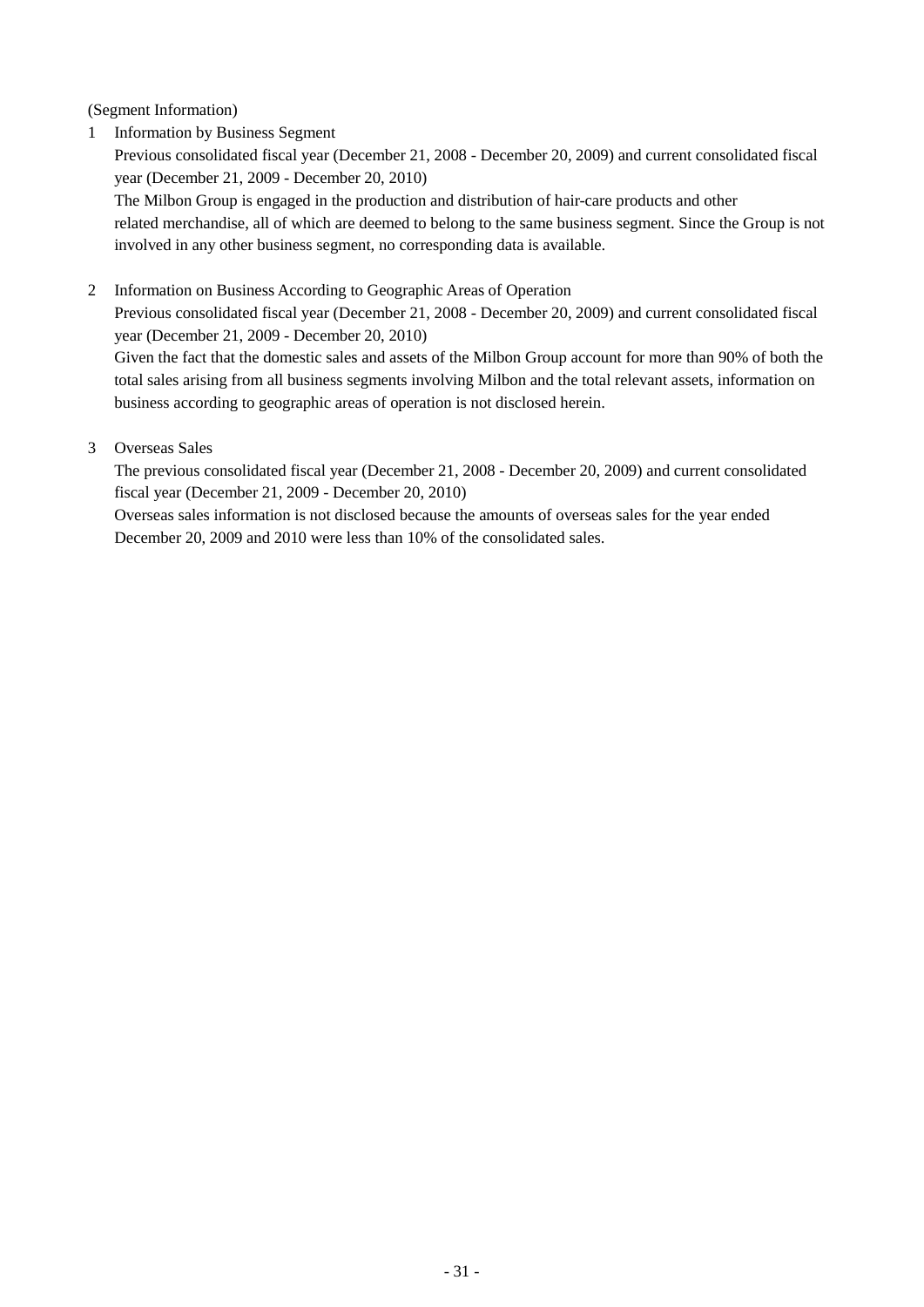### Related to Lease Transactions

|                                                                | Previous Consolidated Fiscal year<br>(December 21, 2008 – December 20, 2009)                                            |                            |                                                          |                                                                   | Current Consolidated Fiscal year<br>(December 21, 2009 - December 20, 2010) |                                                                                                                         |                            |                                                                |
|----------------------------------------------------------------|-------------------------------------------------------------------------------------------------------------------------|----------------------------|----------------------------------------------------------|-------------------------------------------------------------------|-----------------------------------------------------------------------------|-------------------------------------------------------------------------------------------------------------------------|----------------------------|----------------------------------------------------------------|
| $\mathbf{1}$                                                   | Finance lease transactions that do not transfer rights of                                                               |                            |                                                          | $\mathbf{1}$                                                      | Finance lease transactions that do not transfer rights of                   |                                                                                                                         |                            |                                                                |
|                                                                | ownership where the start date of the lease transaction was                                                             |                            |                                                          |                                                                   |                                                                             | ownership where the start date of the lease transaction was                                                             |                            |                                                                |
|                                                                | prior to the start of the first fiscal year of application of the                                                       |                            |                                                          | prior to the start of the first fiscal year of application of the |                                                                             |                                                                                                                         |                            |                                                                |
|                                                                | accounting standard for lease transactions                                                                              |                            |                                                          |                                                                   |                                                                             | accounting standard for lease transactions                                                                              |                            |                                                                |
| (Borrower)                                                     |                                                                                                                         |                            |                                                          |                                                                   | (Borrower)                                                                  |                                                                                                                         |                            |                                                                |
|                                                                | (1) Purchase price equivalent, accumulated depreciation                                                                 |                            |                                                          |                                                                   |                                                                             | (1) Purchase price equivalent, accumulated depreciation                                                                 |                            |                                                                |
|                                                                | equivalent and the term-end outstanding balance equivalent<br>of leased items are as follows:                           |                            |                                                          |                                                                   |                                                                             | equivalent and the term-end outstanding balance equivalent<br>of leased items are as follows:                           |                            |                                                                |
|                                                                |                                                                                                                         | Accumulated                | Term-end                                                 |                                                                   |                                                                             |                                                                                                                         | Accumulated                | Term-end                                                       |
|                                                                | Purchase price<br>equivalent                                                                                            | depreciation<br>equivalent | outstanding balance<br>equivalent                        |                                                                   |                                                                             | Purchase price<br>equivalent                                                                                            | depreciation<br>equivalent | outstanding balance<br>equivalent                              |
|                                                                | (Unit: thousand<br>yen)                                                                                                 | (Unit: thousand            | (Unit: thousand                                          |                                                                   |                                                                             | (Unit: thousand<br>yen)                                                                                                 | (Unit: thousand            | (Unit: thousand                                                |
| Others                                                         |                                                                                                                         | yen)                       | yen)                                                     |                                                                   | Others                                                                      |                                                                                                                         | yen)                       | yen)                                                           |
| (tools, fixtures                                               | 190,133                                                                                                                 | 102,551                    | 87,581                                                   |                                                                   | (tools, fixtures                                                            | 139,625                                                                                                                 | 77,797                     | 61,827                                                         |
| and supplies)                                                  |                                                                                                                         |                            |                                                          |                                                                   | and supplies)                                                               |                                                                                                                         |                            |                                                                |
|                                                                |                                                                                                                         |                            |                                                          |                                                                   |                                                                             |                                                                                                                         |                            |                                                                |
| Total                                                          | 190,133                                                                                                                 | 102,551                    | 87,581                                                   | Total                                                             |                                                                             | 139,625                                                                                                                 | 77,797                     | 61,827                                                         |
| (Note)                                                         |                                                                                                                         |                            | The purchase price equivalent refers to the total amount | (Note)                                                            |                                                                             |                                                                                                                         |                            | The purchase price equivalent refers to the total amount       |
|                                                                | of lease payments throughout the period of each lease,                                                                  |                            |                                                          |                                                                   |                                                                             | of lease payments throughout the period of each lease,                                                                  |                            |                                                                |
|                                                                | including the amount representing interest, since the                                                                   |                            |                                                          |                                                                   |                                                                             | including the amount representing interest, since the                                                                   |                            |                                                                |
|                                                                | total amount of future lease payments is not significant                                                                |                            |                                                          |                                                                   |                                                                             | total amount of future lease payments is not significant                                                                |                            |                                                                |
|                                                                | in relation to the total value of tangible fixed assets as                                                              |                            |                                                          |                                                                   |                                                                             | in relation to the total value of tangible fixed assets as                                                              |                            |                                                                |
|                                                                | of the current term end date.                                                                                           |                            |                                                          |                                                                   |                                                                             | of the current term end date.                                                                                           |                            |                                                                |
|                                                                |                                                                                                                         |                            |                                                          |                                                                   |                                                                             |                                                                                                                         |                            |                                                                |
|                                                                | (2) Future minimum lease payments equivalent                                                                            |                            | (Unit: thousand yen)                                     |                                                                   |                                                                             | (2) Future minimum lease payments equivalent                                                                            |                            | (Unit: thousand yen)                                           |
| Due within one year                                            |                                                                                                                         |                            | 25,753                                                   |                                                                   | Due within one year<br>18,239                                               |                                                                                                                         |                            |                                                                |
| Due after one year                                             |                                                                                                                         |                            | 61,827                                                   | Due after one year<br>43,588                                      |                                                                             |                                                                                                                         |                            |                                                                |
| Total                                                          |                                                                                                                         |                            | 87,581                                                   |                                                                   | Total                                                                       |                                                                                                                         |                            | 61,827                                                         |
| (Note)                                                         |                                                                                                                         |                            | The minimum amount of payments to be made in future      | (Note)                                                            |                                                                             |                                                                                                                         |                            | The minimum amount of payments to be made in future            |
|                                                                | is determined as of the current term end date and                                                                       |                            |                                                          |                                                                   |                                                                             | is determined as of the current term end date and                                                                       |                            |                                                                |
|                                                                | reported as the total amount of future minimum lease                                                                    |                            |                                                          |                                                                   |                                                                             | reported as the total amount of future minimum lease                                                                    |                            |                                                                |
|                                                                | payments, including the amount representing interest,                                                                   |                            |                                                          |                                                                   |                                                                             | payments, including the amount representing interest,                                                                   |                            |                                                                |
|                                                                | since the amount of future minimum lease payments is<br>not significant in relation to the total value of tangible      |                            |                                                          |                                                                   |                                                                             | since the amount of future minimum lease payments is<br>not significant in relation to the total value of tangible      |                            |                                                                |
|                                                                | fixed assets as of the current term end date.                                                                           |                            |                                                          |                                                                   |                                                                             | fixed assets as of the current term end date.                                                                           |                            |                                                                |
|                                                                |                                                                                                                         |                            |                                                          |                                                                   |                                                                             |                                                                                                                         |                            |                                                                |
|                                                                | (3) Lease expense and depreciation expense equivalent                                                                   |                            |                                                          |                                                                   |                                                                             | (3) Lease expense and depreciation expense equivalent                                                                   |                            |                                                                |
| Lease expense                                                  |                                                                                                                         |                            | 37,981 thousand yen                                      |                                                                   | Lease expense                                                               |                                                                                                                         |                            | 21,543 thousand yen                                            |
|                                                                | Depreciation expense equivalent                                                                                         |                            | 37,981 thousand yen                                      |                                                                   |                                                                             | Depreciation expense equivalent                                                                                         |                            | 21,543 thousand yen                                            |
|                                                                |                                                                                                                         |                            |                                                          |                                                                   |                                                                             |                                                                                                                         |                            |                                                                |
|                                                                | (4) Method of calculating the depreciation expense equivalent<br>With regard to each item of leased property, plant and |                            |                                                          |                                                                   |                                                                             | (4) Method of calculating the depreciation expense equivalent<br>With regard to each item of leased property, plant and |                            |                                                                |
|                                                                | equipment, a depreciation expense equivalent is calculated                                                              |                            |                                                          |                                                                   |                                                                             | equipment, a depreciation expense equivalent is calculated                                                              |                            |                                                                |
|                                                                | based on the fixed amount deduction method, in which the                                                                |                            |                                                          |                                                                   |                                                                             | based on the fixed amount deduction method, in which the                                                                |                            |                                                                |
|                                                                | period of each lease contract is deemed as the useful or                                                                |                            |                                                          |                                                                   |                                                                             | period of each lease contract is deemed as the useful or                                                                |                            |                                                                |
| serviceable years of the relevant leased item and the value of |                                                                                                                         |                            |                                                          |                                                                   |                                                                             |                                                                                                                         |                            | serviceable years of the relevant leased item and the value of |
| such leased item is supposed to be depreciated and reduced     |                                                                                                                         |                            |                                                          |                                                                   |                                                                             | such leased item is supposed to be depreciated and reduced                                                              |                            |                                                                |
|                                                                | to nil at the end of the contract.                                                                                      |                            |                                                          |                                                                   |                                                                             | to nil at the end of the contract.                                                                                      |                            |                                                                |
|                                                                |                                                                                                                         |                            |                                                          | 2                                                                 |                                                                             |                                                                                                                         |                            |                                                                |
| 2<br>(Borrower)                                                | Operating lease transactions                                                                                            |                            |                                                          |                                                                   | (Borrower)                                                                  | Operating lease transactions                                                                                            |                            |                                                                |
|                                                                | Prepaid lease charges related to irrevocable leases among                                                               |                            |                                                          |                                                                   |                                                                             | Prepaid lease charges related to irrevocable leases among                                                               |                            |                                                                |
|                                                                | operating lease transactions.                                                                                           |                            |                                                          |                                                                   |                                                                             | operating lease transactions.                                                                                           |                            |                                                                |
|                                                                |                                                                                                                         |                            | (Unit: thousand yen)                                     |                                                                   |                                                                             |                                                                                                                         |                            | (Unit: thousand yen)                                           |
| Due within one year                                            |                                                                                                                         |                            | 38,092                                                   |                                                                   | Due within one year                                                         |                                                                                                                         |                            | 38,499                                                         |
| Due after one year                                             |                                                                                                                         |                            | 148,102                                                  |                                                                   | Due after one year                                                          |                                                                                                                         |                            | 100,666                                                        |
| Total                                                          |                                                                                                                         |                            | 186,195                                                  |                                                                   | Total                                                                       |                                                                                                                         |                            | 139,166                                                        |
|                                                                |                                                                                                                         |                            |                                                          |                                                                   |                                                                             |                                                                                                                         |                            |                                                                |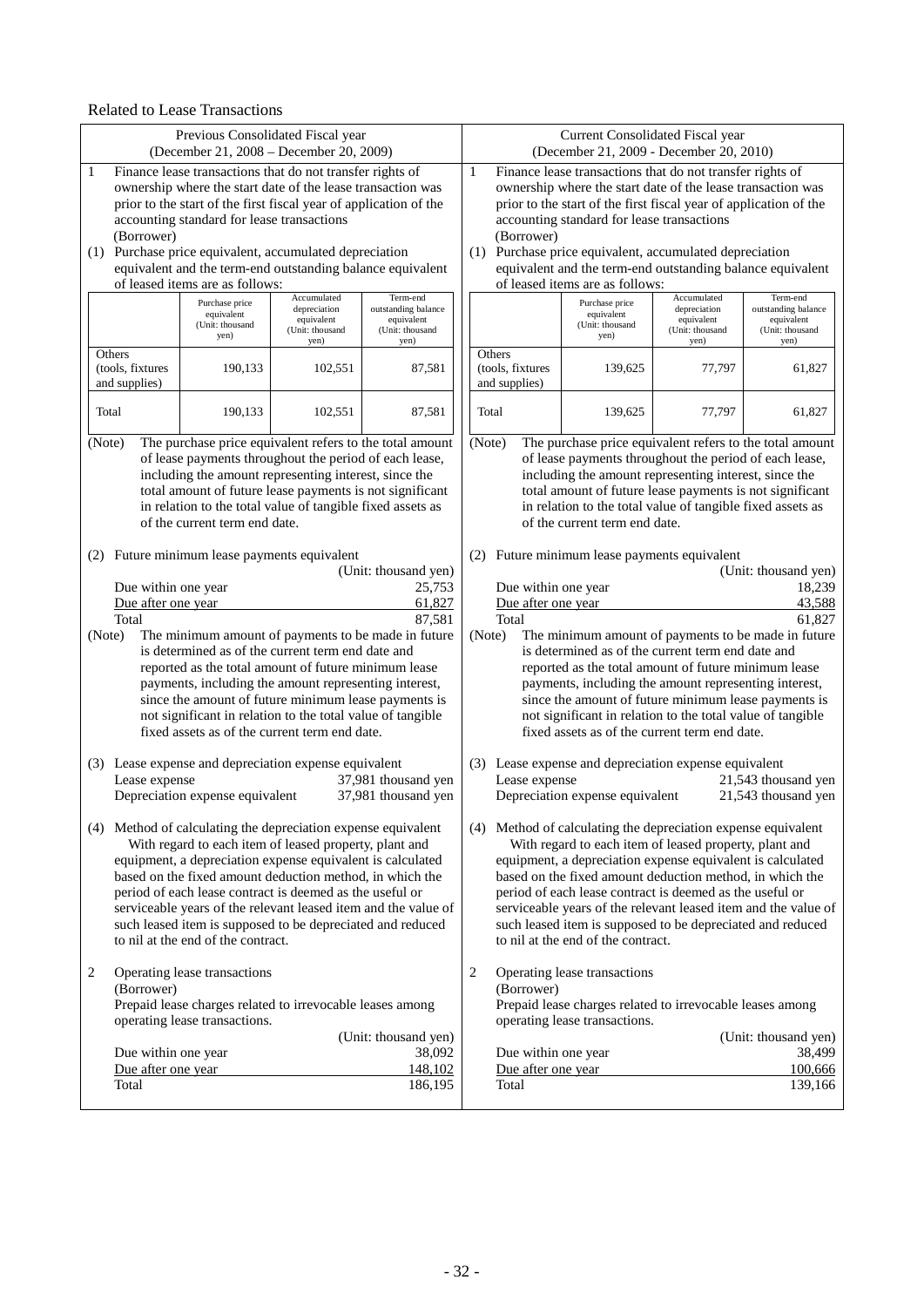(Information on affiliated business entities) Previous consolidated fiscal year (December 21, 2008 - December 20, 2009) No corresponding date is available

## (Additional information)

From this consolidated fiscal year, the company is applying the "Accounting Standard for Related Party Disclosures" (ASBJ Statement No. 11, October 17, 2006) and the "Implementation Guidance on the Accounting Standard for Related Party Disclosures" (ASBJ Guidance No. 13, October 17, 2006).

There will be no changes in the scope of companies subject to disclosure due to this change.

Current consolidated fiscal year (December 21, 2009 - December 20, 2010) No corresponding date is available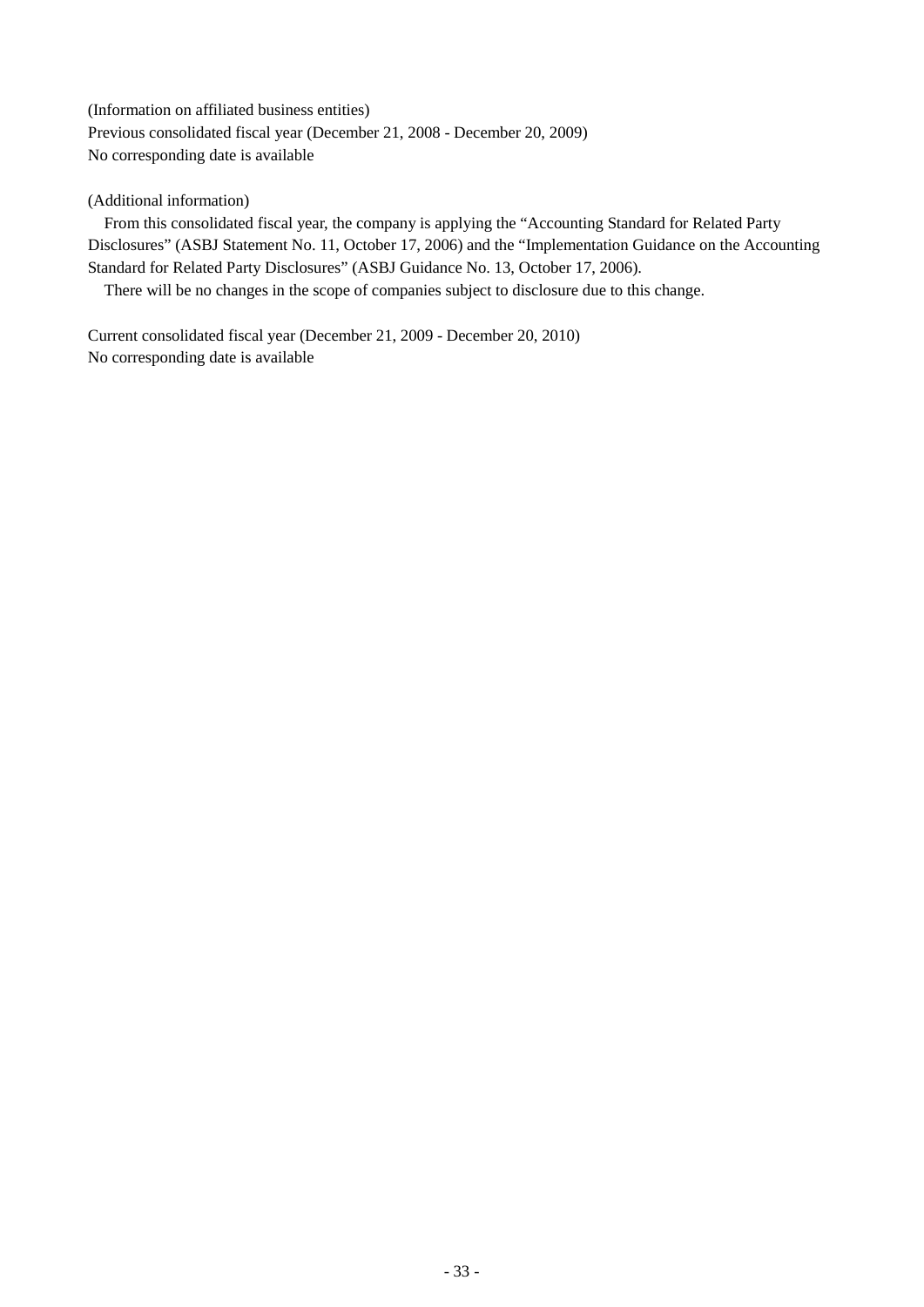# Related to tax effect accounting

| 1. Significant components contributing to deferred tax assets<br>Significant components contributing to deferred tax assets<br>1.<br>and liabilities<br>and liabilities                                                                                |           |
|--------------------------------------------------------------------------------------------------------------------------------------------------------------------------------------------------------------------------------------------------------|-----------|
| (Unit: thousand yen)<br>(Unit: thousand yen)                                                                                                                                                                                                           |           |
| Deferred tax assets (current)<br>Deferred tax assets (current)                                                                                                                                                                                         |           |
| 3,643<br>Loan-loss reserves<br>Loan-loss reserves                                                                                                                                                                                                      | 4,025     |
| 12,814<br>Reserve for loss on goods unsold<br>Reserve for loss on goods unsold                                                                                                                                                                         | 7,706     |
| Reserve for bonus<br>Reserve for bonus<br>24,676                                                                                                                                                                                                       | 26,198    |
| 19,971<br>Losses on revaluation of inventory assets<br>Losses on revaluation of inventory assets                                                                                                                                                       | 12,914    |
| Accrued enterprise and business facility taxes<br>50,361<br>Accrued enterprise and business facility taxes                                                                                                                                             | 55,371    |
| Accrued social insurance contribution<br>Accrued social insurance contribution<br>22,084                                                                                                                                                               | 23,347    |
| Retirement benefits for officers<br>78,554<br>Retirement benefits for officers                                                                                                                                                                         | 11,956    |
| Unrealized profit, inventories<br>18,585<br>Unrealized profit, inventories                                                                                                                                                                             | 22,373    |
| Others<br>13,670<br>Others                                                                                                                                                                                                                             | 5,245     |
| 244,361<br>Subtotal of deferred tax assets (current)<br>Total of deferred tax assets (current)                                                                                                                                                         | 169,139   |
| Valuation reserve                                                                                                                                                                                                                                      | $-2,298$  |
| Total of deferred tax assets (current)                                                                                                                                                                                                                 | 166,841   |
|                                                                                                                                                                                                                                                        |           |
| Deferred tax assets (fixed)<br>Deferred tax assets (fixed)                                                                                                                                                                                             |           |
| Depreciation expenses<br>227,875<br>Depreciation expenses                                                                                                                                                                                              | 247,468   |
| Loan-loss reserves<br>18,882<br>Loan-loss reserves                                                                                                                                                                                                     | 10,935    |
| 15,756<br>Reserve for guarantee losses<br>Reserve for guarantee losses                                                                                                                                                                                 | 15,513    |
| Loss on compulsory devaluation of investment<br>Loss on compulsory devaluation of investment<br>securities<br>83,987<br>securities                                                                                                                     | 3,043     |
| Retirement benefits for officers<br>Retirement benefits for officers<br>126,049                                                                                                                                                                        | 114,092   |
| Evaluation difference, other securities<br>48,515<br>Evaluation difference, other securities                                                                                                                                                           | 95,767    |
| Others<br>8,346<br>Others                                                                                                                                                                                                                              | 58,877    |
| 529,412<br>Total of deferred tax assets (fixed)<br>Subtotal of deferred tax assets (fixed)                                                                                                                                                             | 545,698   |
| Valuation reserve                                                                                                                                                                                                                                      | $-75,455$ |
| Total of deferred tax assets (fixed)                                                                                                                                                                                                                   | 470,242   |
|                                                                                                                                                                                                                                                        |           |
| Deferred tax liabilities (fixed)<br>Deferred tax liabilities (fixed)                                                                                                                                                                                   |           |
| Prepaid pension cost<br>Prepaid pension cost<br>$-33,299$                                                                                                                                                                                              | $-4,226$  |
| Total deferred tax liabilities (fixed)<br>Total deferred tax liabilities (fixed)<br>$-33,299$                                                                                                                                                          | $-4,226$  |
| Net deferred tax liabilities<br>740,473<br>Net deferred tax liabilities                                                                                                                                                                                | 632,857   |
|                                                                                                                                                                                                                                                        |           |
| The net value of the deferred tax assets is included in sections of<br>The net value of the deferred tax assets is included in sections of<br>the Consolidated Balance Sheet as indicated below.<br>the Consolidated Balance Sheet as indicated below. |           |
| (Unit: thousand yen)<br>(Unit: thousand yen)                                                                                                                                                                                                           |           |
| Current assets: Deferred tax assets<br>244,361<br>Current assets: Deferred tax assets                                                                                                                                                                  | 166,841   |
| Fixed assets: Deferred tax assets<br>496,112<br>Fixed assets: Deferred tax assets                                                                                                                                                                      | 466,016   |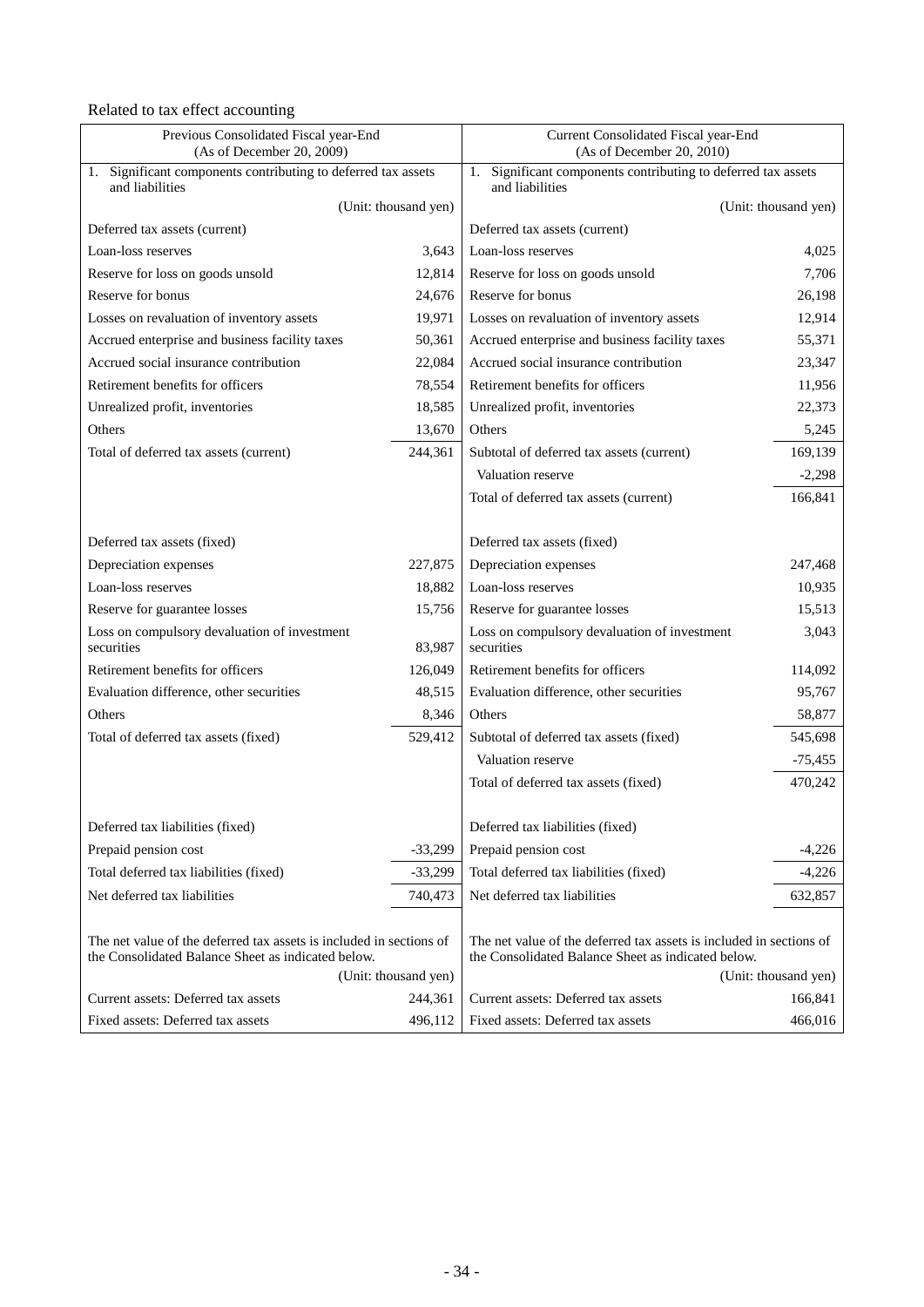| Previous Consolidated Fiscal year-End<br>(As of December 20, 2009)                                                                                                            | Current Consolidated Fiscal year-End<br>(As of December 20, 2010)                                                                                                                |
|-------------------------------------------------------------------------------------------------------------------------------------------------------------------------------|----------------------------------------------------------------------------------------------------------------------------------------------------------------------------------|
| 2. Breakdown in major items leading to significant income tax<br>differences between the statutory tax rate and income tax rate<br>after application of tax effect accounting | Breakdown in major items leading to significant income tax<br>2.<br>differences between the statutory tax rate and income tax rate<br>after application of tax effect accounting |
|                                                                                                                                                                               | (Unit: %)                                                                                                                                                                        |
| We have omitted disclosure in relation to the above items<br>because the difference between the statutory tax rate and                                                        | Statutory tax rate<br>40.4<br>(Adjustments)                                                                                                                                      |
| application of the effective income tax rate was 5% or less<br>than the statutory tax rate.                                                                                   | Entertainment and other expenses not<br>1.4<br>qualifying for deduction permanently                                                                                              |
|                                                                                                                                                                               | Per capita residents' tax<br>0.6                                                                                                                                                 |
|                                                                                                                                                                               | Tax credit for research and development<br>$-2.5$                                                                                                                                |
|                                                                                                                                                                               | Increase (decrease) in valuation allowance<br>1.8                                                                                                                                |
|                                                                                                                                                                               | Difference with effective income tax rate at<br>0.9<br>overseas subsidiaries                                                                                                     |
|                                                                                                                                                                               | Others<br>0.3                                                                                                                                                                    |
|                                                                                                                                                                               | Income tax rate after application of tax<br>42.9<br>effect accounting                                                                                                            |
|                                                                                                                                                                               |                                                                                                                                                                                  |

(Related to financial products)

We have omitted disclosure in relation to the notes on financial products because we considered such disclosure to have little importance to the financial statements.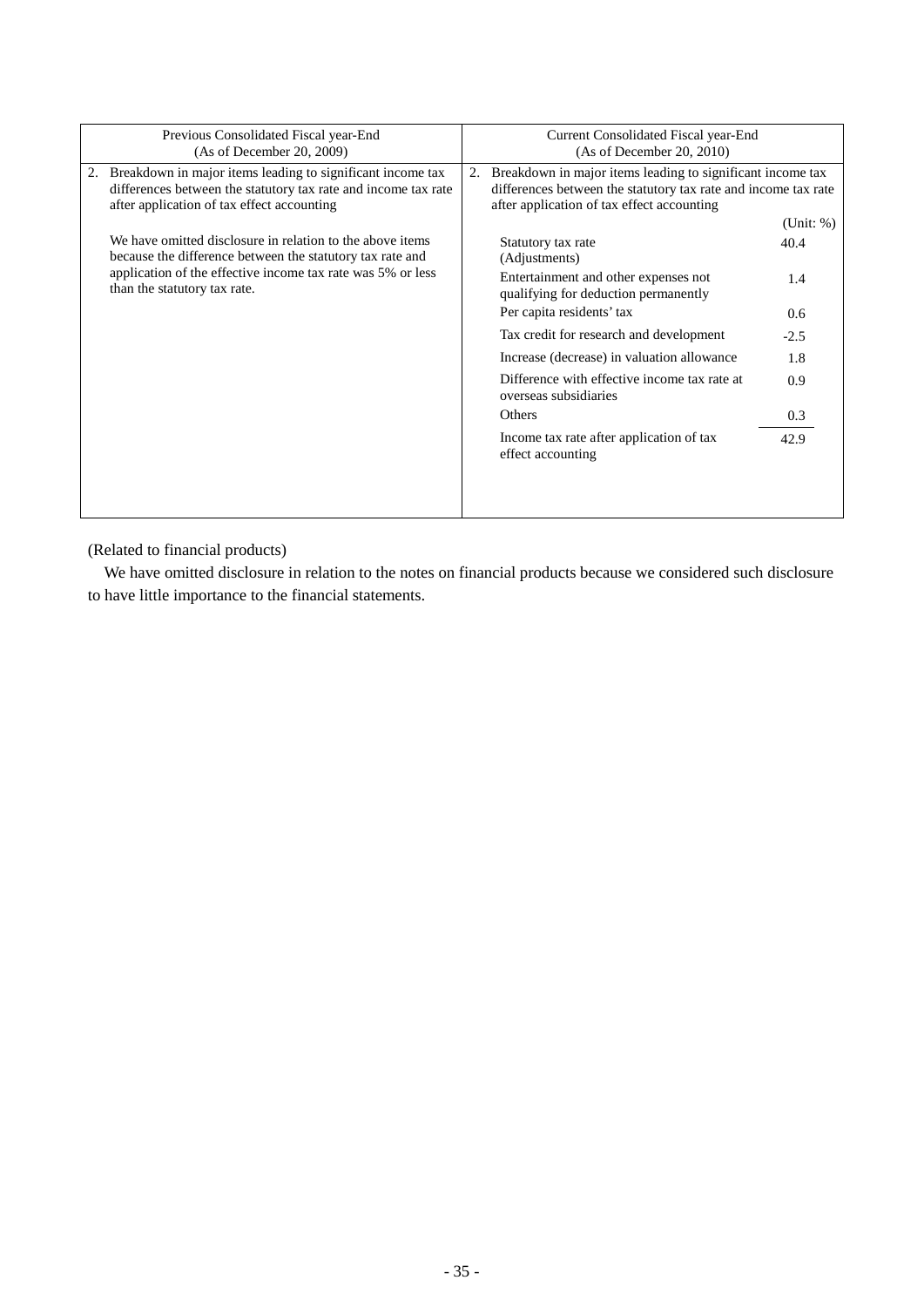# Related to marketable securities

As of the end of the previous consolidated fiscal year (As of December 20, 2009)

1 Other securities with marketable value

|                                                                | <b>Type</b>           | Acquisition price<br>(Unit: thousand yen) | Value booked on the<br><b>Consolidated Balance</b><br><b>Sheet</b><br>(Unit: thousand yen) | <b>Difference</b><br>(Unit: thousand yen) |
|----------------------------------------------------------------|-----------------------|-------------------------------------------|--------------------------------------------------------------------------------------------|-------------------------------------------|
| Items whose booked                                             | (1) Equity securities | 225,385                                   | 267,223                                                                                    | 41,838                                    |
| values exceed their                                            | $(2)$ Bonds           |                                           |                                                                                            |                                           |
| respective acquisition<br>prices                               | $(3)$ Others          |                                           |                                                                                            |                                           |
|                                                                | Subtotal              | 225,385                                   | 267,223                                                                                    | 41,838                                    |
| Items whose booked                                             | (1) Equity securities | 1,186,121                                 | 1,024,196                                                                                  | $-161,925$                                |
| values do not exceed<br>their respective<br>acquisition prices | $(2)$ Bonds           |                                           |                                                                                            |                                           |
|                                                                | $(3)$ Others          |                                           |                                                                                            |                                           |
|                                                                | Subtotal              | 1,186,121                                 | 1,024,196                                                                                  | $-161,925$                                |
|                                                                | Total                 | 1,411,507                                 | 1,291,420                                                                                  | $-120,086$                                |

(Note) In impairment accounting procedures for marketable securities, the company employs impairment accounting procedures on all securities where the market value of an individual security drops in value by 50% or more in comparison to its individual acquisition price. In the case of securities that fall in price by at least 30% and less than 50%, the company determines the necessity for impairment accounting procedures after judging the possibility of price recovery on an individual basis. The value of impairment accounting of other marketable securities with a market price for the current consolidated fiscal year is zero.

2 Other marketable securities sold during the current consolidated fiscal year (December 21, 2008 - December 20, 2009)

| Sold price<br>(Unit: thousand yen) | Total amount of profit resulting from the<br>sale<br>(Unit: thousand yen) | Total amount of loss caused by the sale<br>(Unit: thousand yen) |
|------------------------------------|---------------------------------------------------------------------------|-----------------------------------------------------------------|
| 400,000                            |                                                                           |                                                                 |

### 3 Other securities without fair market value

|                            | Value booked on the Consolidated<br><b>Balance Sheet</b><br>(Unit: thousand yen) |
|----------------------------|----------------------------------------------------------------------------------|
| Other securities           |                                                                                  |
| Unlisted equity securities | 16.250                                                                           |

(Note) The Company did not record any impairment charges for other securities without fair market value during the current consolidated fiscal year.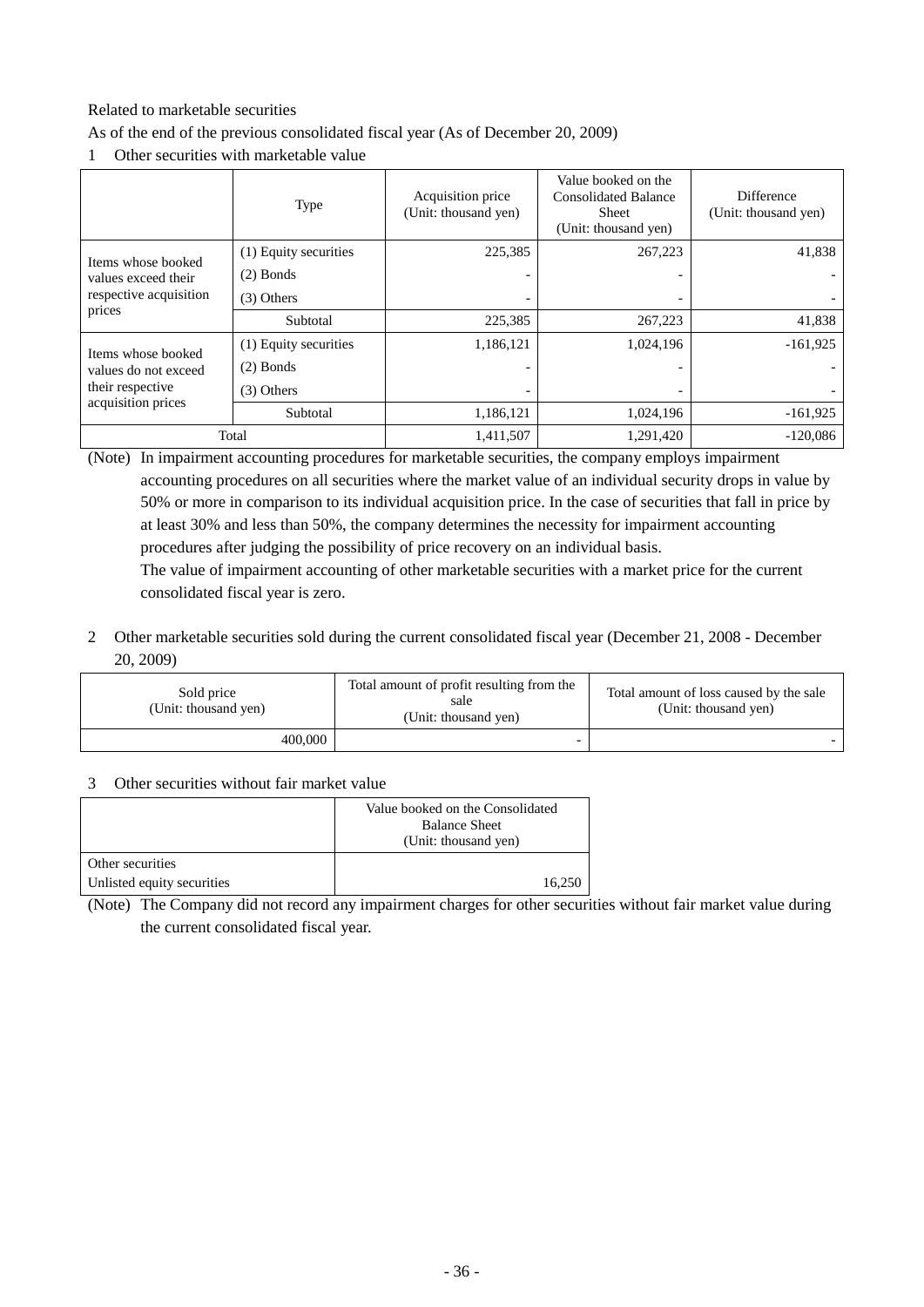As of the end of the current consolidated fiscal year (December 20, 2010)

# 1 Other marketable securities

|                                                                                      | <b>Type</b>           | Value booked on the<br><b>Consolidated Balance</b><br><b>Sheet</b><br>(Unit: thousand yen) | Acquisition price<br>(Unit: thousand yen) | Difference<br>(Unit: thousand yen) |
|--------------------------------------------------------------------------------------|-----------------------|--------------------------------------------------------------------------------------------|-------------------------------------------|------------------------------------|
| Items whose booked                                                                   | (1) Equity securities | 283,856                                                                                    | 267,996                                   | 15,859                             |
| values exceed their                                                                  | $(2)$ Bonds           |                                                                                            |                                           |                                    |
| respective acquisition<br>prices                                                     | $(3)$ Others          |                                                                                            |                                           |                                    |
|                                                                                      | Subtotal              | 283,856                                                                                    | 267,996                                   | 15,859                             |
| Items whose booked<br>values do not exceed<br>their respective<br>acquisition prices | (1) Equity securities | 880,449                                                                                    | 1,140,688                                 | $-260,238$                         |
|                                                                                      | $(2)$ Bonds           |                                                                                            |                                           |                                    |
|                                                                                      | $(3)$ Others          |                                                                                            |                                           |                                    |
|                                                                                      | Subtotal              | 880,449                                                                                    | 1,140,688                                 | $-260,238$                         |
|                                                                                      | Total                 | 1,164,305                                                                                  | 1,408,685                                 | $-244.379$                         |

(Note) Unlisted equity securities (value of 16,250 thousand yen on the Consolidated Balance Sheet) are not included under "Other securities" above because it has been judged to be extremely difficult to identify market value without a stock market price.

2 Other securities sold during the current consolidated fiscal year (December 21, 2009 - December 20, 2010)

| Type                  | Sold price<br>(Unit: thousand yen) | Total amount of profit<br>resulting from the sale<br>(Unit: thousand yen) | Total amount of loss caused<br>by the sale<br>(Unit: thousand yen) |
|-----------------------|------------------------------------|---------------------------------------------------------------------------|--------------------------------------------------------------------|
| (1) Equity securities | 3,320                              | 1,287                                                                     | 930                                                                |
| $(2)$ Bonds           | $\overline{\phantom{0}}$           |                                                                           |                                                                    |
| $(3)$ Others          | $\overline{\phantom{0}}$           |                                                                           |                                                                    |
| Total                 | 3,320                              | 1.287                                                                     | 930                                                                |

3 Marketable securities for which impairment accounting procedures were implemented

The company recorded impairment charges of 7,332 thousand yen for other securities with fair market value during the current consolidated fiscal year.

In carrying out impairment accounting procedures, the company employs impairment accounting procedures on all securities where the market value of an individual security drops in value by 50% or more in comparison to its individual acquisition price. In the case of securities that fall in price by at least 30% and less than 50%, the company determines the necessity for impairment accounting procedures after judging the possibility of price recovery on an individual basis.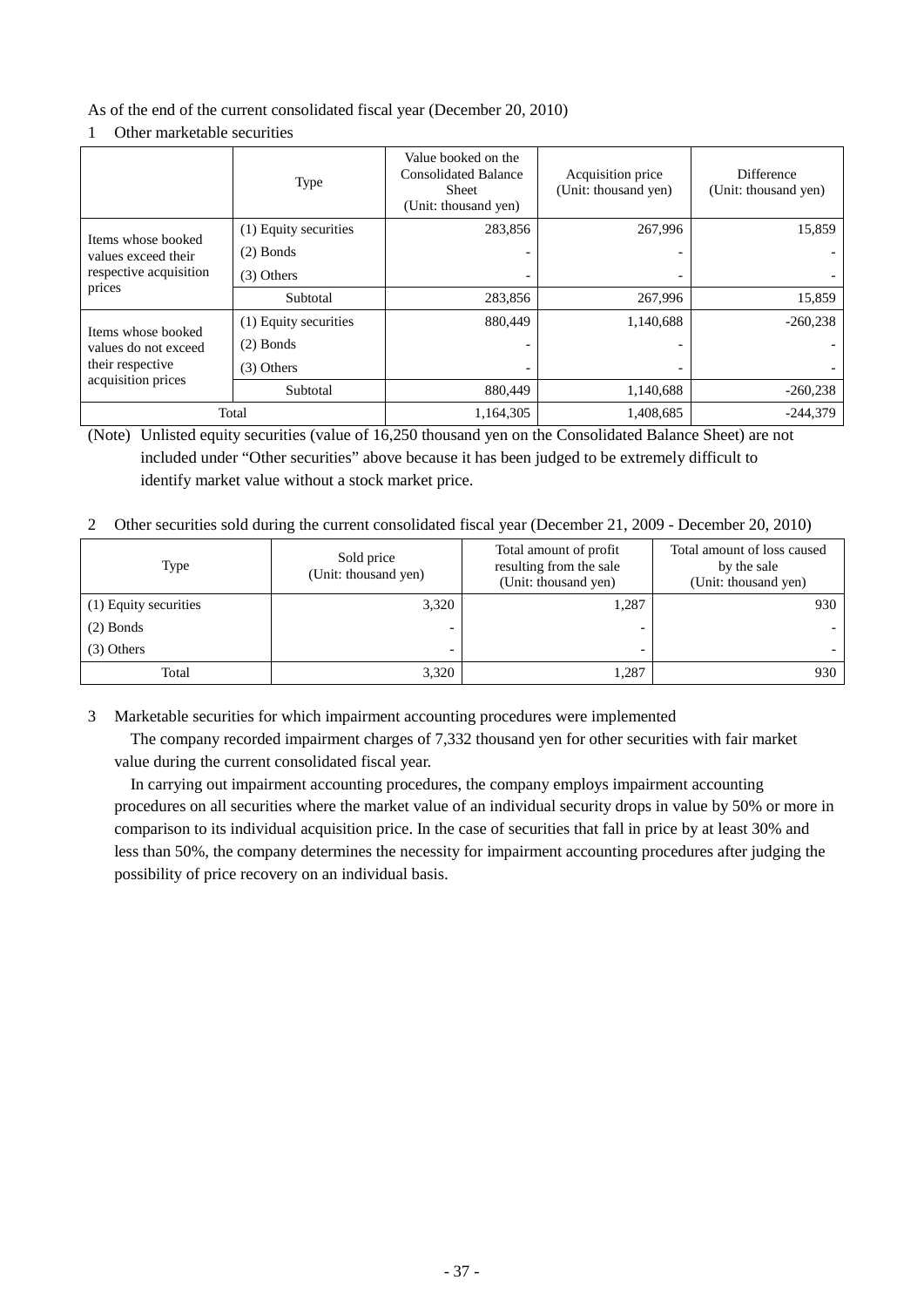(Related to Derivative Transactions)

Previous consolidated fiscal year (December 21, 2008 - December 20, 2009) This item is non-applicable as the Milbon Group makes use of no derivatives trading whatsoever.

Consolidated fiscal year (December 21, 2009 - December 20, 2010) This item is non-applicable as the Milbon Group makes use of no derivatives trading whatsoever.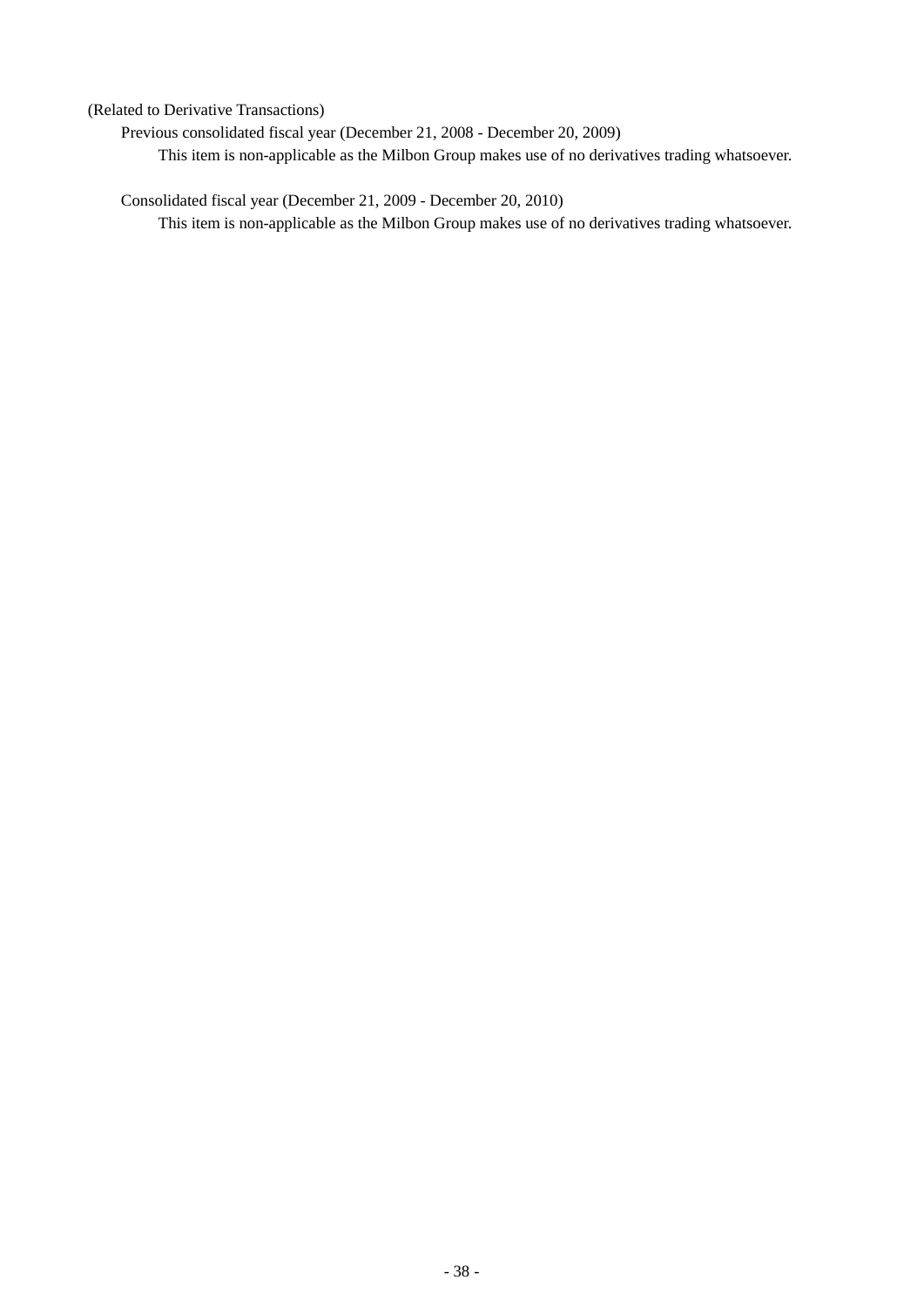### (Related to the Provision for retirement benefits)

Previous consolidated fiscal year (December 21, 2008 - December 20, 2009)

1 Outline of the Retirement Plan Adopted by Milbon

The Company provides an approved retirement pension plan and a defined contribution pension plan, and also a cooperative welfare pension fund (in which companies involved in the same business have established a welfare pension fund), because their frameworks are considered effective to assure employees of definedbenefit pensions.

The matters related to the multiple employer system under which the required contributions are treated as a retirement benefit expense are as follows:

| (1) Matters related to the reserve situation of the system overall (March 31, 2009) |                            |  |  |
|-------------------------------------------------------------------------------------|----------------------------|--|--|
| Value of pension assets                                                             | 25,882,397 thousand yen    |  |  |
| Value of benefit liabilities in pension finance calculations                        | 46,098,575 thousand yen    |  |  |
| Difference                                                                          | $-20,216,177$ thousand yen |  |  |
| (2) Company's proportion of benefit liabilities against the system overall          |                            |  |  |
| (From December 1, 2008 to November 30, 2009)                                        |                            |  |  |

(3) Supplementary explanation

The main factors in the difference shown in (1) above are the balance of past service liabilities of 9,905,470 thousand yen and the insufficient funds carried over of 10,310,707 thousand yen in the pension finance calculations. The depreciation method for past service liabilities used in this system is the annuity repayment method for a period of 11 years and 9 months, and the company has processed 68,824 thousand yen as a special item in the consolidated financial statements for this term. In addition, the proportion shown in (2) above is not the same as the company's actual burden ratio.

#### 2 Items related to retirement liabilities (Unit: thousand yen)

6.7%

|                                                                                                                                                                                     | Previous Consolidated Fiscal year-End<br>(As of December 20, 2009) |  |
|-------------------------------------------------------------------------------------------------------------------------------------------------------------------------------------|--------------------------------------------------------------------|--|
| Retirement benefit liabilities<br>(1)                                                                                                                                               | $-961.941$                                                         |  |
| Pension assets                                                                                                                                                                      | 841,692                                                            |  |
| Non-funded retirement liabilities $(1) + (2)$<br>(3)                                                                                                                                | $-120.249$                                                         |  |
| Calculation differences due to unknown factors<br>(4)                                                                                                                               | 202,674                                                            |  |
| Retirement liabilities that existed before revision of Milbon's<br>(5)<br>retirement plans and have not yet been realized and expensed<br>(Reduction of the retirement liabilities) |                                                                    |  |
| Net value posted on the Consolidated Balance Sheet $(3) + (4) + (5)$<br>(6)                                                                                                         | 82,425                                                             |  |
| Advanced pension payment                                                                                                                                                            | 82,425                                                             |  |
| Provision for retirement benefit $(6) - (7)$<br>(8)                                                                                                                                 |                                                                    |  |

#### 3 The components of retirement benefit expenses were as follows: (Unit: thousand yen)

Previous Consolidated Fiscal year

|                                                               | Previous Consondated Fiscal year<br>(December 21, 2008 - December 20, 2009) |
|---------------------------------------------------------------|-----------------------------------------------------------------------------|
| (1) Service cost                                              | 63,417                                                                      |
| Interest cost                                                 | 17,588                                                                      |
| Expected return on plan assets<br>(3)                         | $-17,959$                                                                   |
| Discrepancies with calculation that are expensed<br>(4)       | 42,876                                                                      |
| Amortization of prior service cost<br>(5)                     | 8,900                                                                       |
| Subtotal $(1) + (2) + (3) + (4) + (5)$<br>(6)                 | 114,823                                                                     |
| Contribution of the multi-employer welfare pension fund plans | 146,690                                                                     |
| (8) Contribution to the defined contribution pension plan     | 53,821                                                                      |
| Total                                                         | 315,335                                                                     |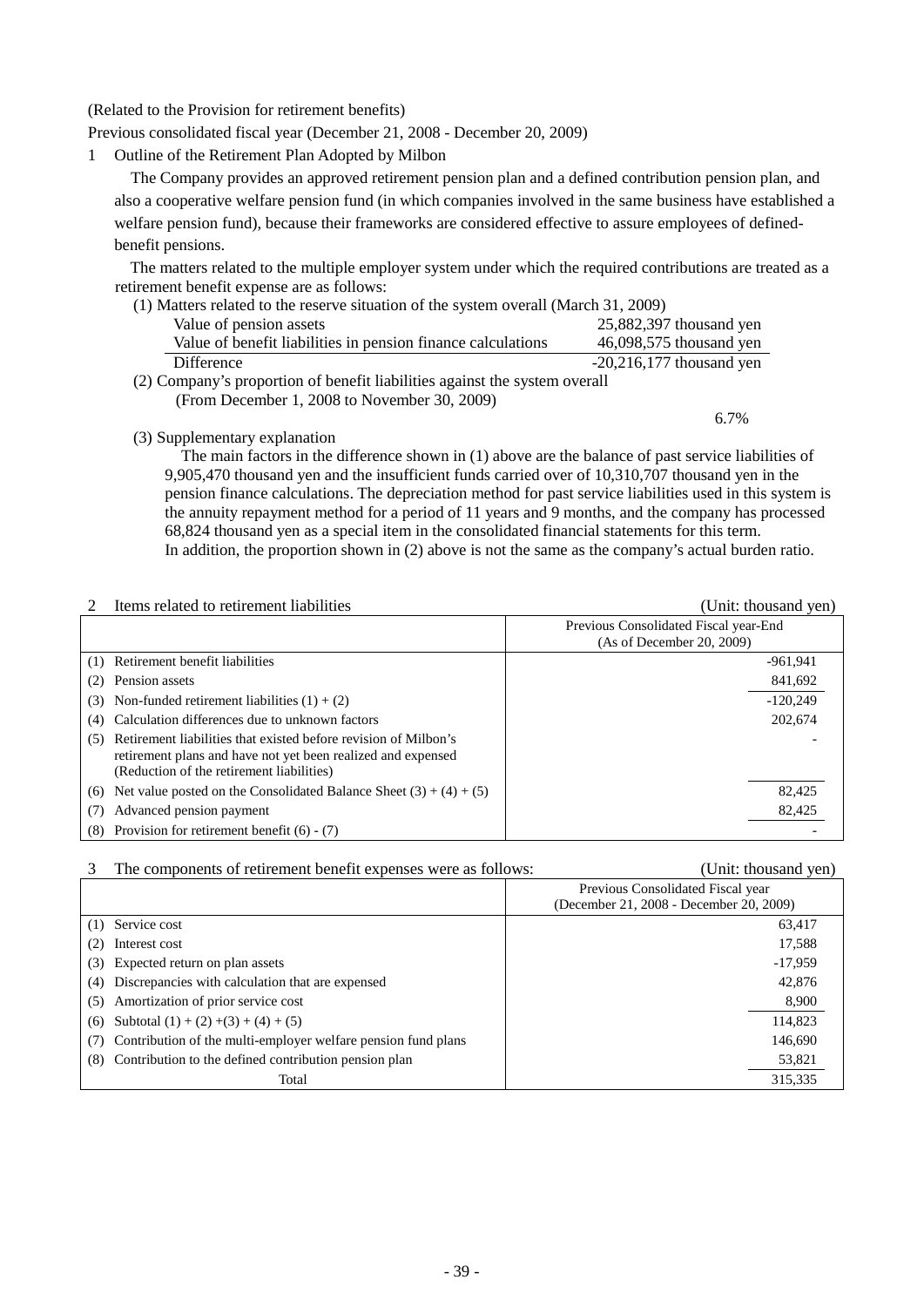|                                                                                                                              | Previous Consolidated Fiscal year-End<br>(As of December 20, 2009)                                                                                                                                                                                                                                                                                                                                                                                     |
|------------------------------------------------------------------------------------------------------------------------------|--------------------------------------------------------------------------------------------------------------------------------------------------------------------------------------------------------------------------------------------------------------------------------------------------------------------------------------------------------------------------------------------------------------------------------------------------------|
| Discount ratio<br>(1)                                                                                                        | 2.0%                                                                                                                                                                                                                                                                                                                                                                                                                                                   |
| Expected investment profit ratio<br>(2)                                                                                      | 2.5%                                                                                                                                                                                                                                                                                                                                                                                                                                                   |
| Method of distributing the estimated amount of retirement benefit<br>(3)<br>over a certain period of time                    | Fixed amount distribution over the specified period of<br>time                                                                                                                                                                                                                                                                                                                                                                                         |
| Number of years designated to expense retirement liabilities<br>(4)<br>existing before revision of Milbon's retirement plans | Five years                                                                                                                                                                                                                                                                                                                                                                                                                                             |
| (5) Number of years designated to process discrepancies with<br>calculations as an expense                                   | Five years                                                                                                                                                                                                                                                                                                                                                                                                                                             |
|                                                                                                                              | (An appropriate amount is earmarked based on the<br>estimation of retirement liabilities and pension assets.<br>The difference relative to the liabilities is calculated<br>based on the fixed amount deduction method, distributed<br>over a certain period of time (five years) within the<br>average remaining service years of employees existing at<br>the beginning of the current term, and expensed in each<br>of the following fiscal terms.) |

# 4 Issues related to the basic conditions for calculating retirement liabilities and other related values

Consolidated fiscal year (December 21, 2009 - December 20, 2010)

1 Outline of the Retirement Plan Adopted by Milbon

The Company provides an approved retirement pension plan and a defined contribution pension plan, and also a cooperative welfare pension fund (in which companies involved in the same business have established a welfare pension fund), because their frameworks are considered effective to assure employees of definedbenefit pensions. Some of the company's consolidated subsidiaries employ a retirement lump sum system as the defined contribution pension plan.

Since January 2011, Milbon Co., Ltd. has transferred part of its defined contribution pension plan and its approved retirement pension plan into a defined-benefit pension plan. Accordingly, the company has applied the "Accounting Standard for Transfer between Retirement Benefit Plans" (ASBJ Guidance No.1).

Details regarding the multi-employer plan, under which required contribution payments are handled as accrued retirement benefit expenses, are as follows:

| (1) Items related to reserve status for system as a whole (March 31, 2010) |                            |
|----------------------------------------------------------------------------|----------------------------|
| Amount of pension assets                                                   | 31,247,387 thousand yen    |
| Amount of accrued liabilities in pension financing calculations            | 43,178,840 thousand yen    |
| Balance: minus                                                             | $-11,931,452$ thousand yen |

- (2) Ratio of gross payment assumed by the Milbon Group in system as a whole (December 1, 2009 - November 30, 2010)
- 6.9%

(3) Supplementary explanation

The main factors in the difference shown in (1) above are the balance of past service liabilities of 14,540,959 thousand yen and a contingent reserve of 2,609,506 thousand yen. The depreciation method for past service liabilities used in this system is the annuity repayment method for a period of 19 years and 0 months, and the Company has processed 70,505 thousand yen as a special item in the consolidated financial statements for this term.

The ratio quoted in (2) above differs from the actual ratio assumed by the company.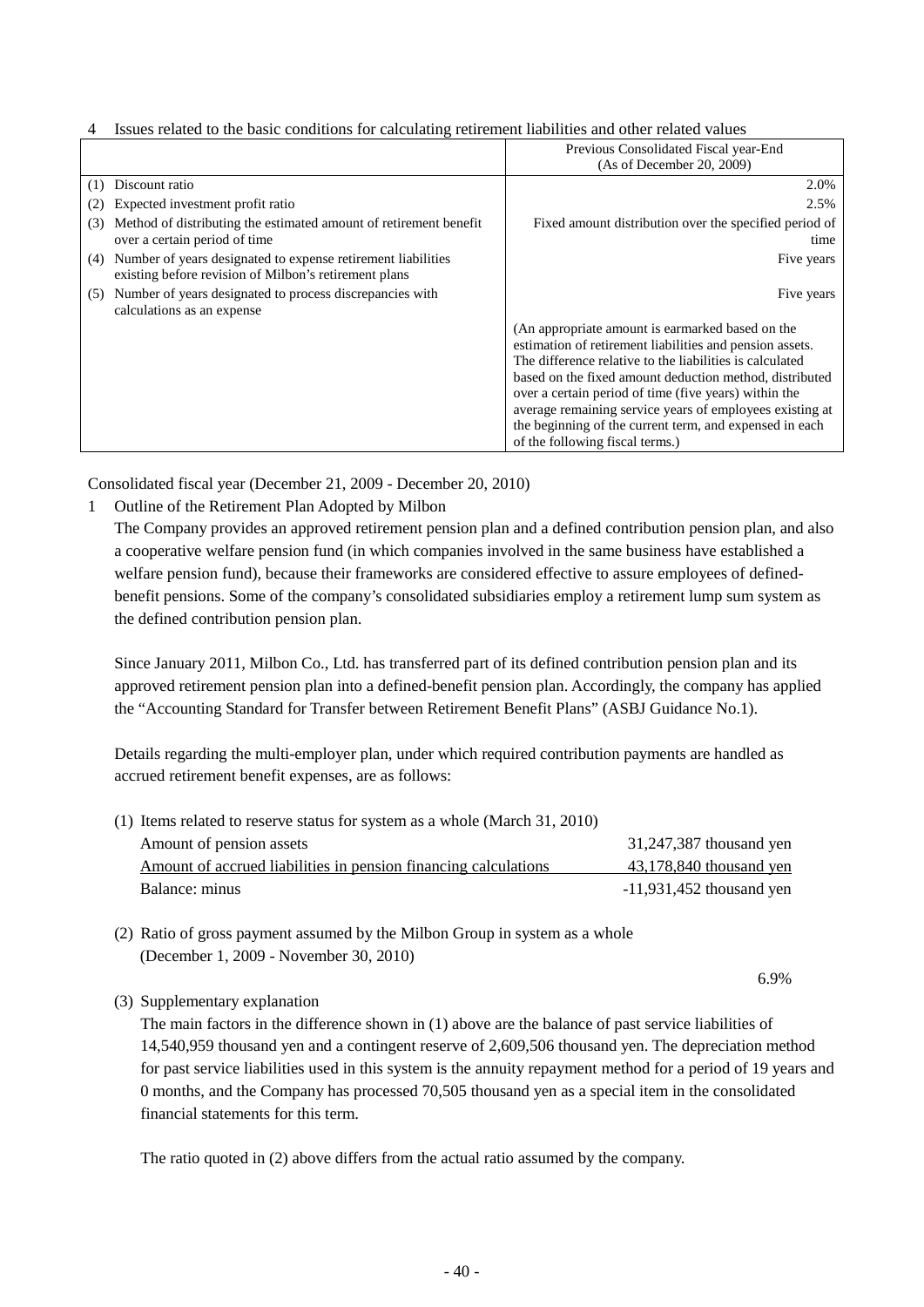# 2 Items related to retirement liabilities (Unit: thousand yen)

|                                                                                                                                                                                     | Previous Consolidated Fiscal year-End<br>(As of December 20, 2010) |
|-------------------------------------------------------------------------------------------------------------------------------------------------------------------------------------|--------------------------------------------------------------------|
| Retirement benefit liabilities<br>(1)                                                                                                                                               | $-1,146,505$                                                       |
| Pension assets                                                                                                                                                                      | 866,997                                                            |
| Non-funded retirement liabilities $(1) + (2)$<br>(3)                                                                                                                                | $-279.508$                                                         |
| Calculation differences due to unknown factors<br>(4)                                                                                                                               | 173,675                                                            |
| Retirement liabilities that existed before revision of Milbon's<br>(5)<br>retirement plans and have not yet been realized and expensed<br>(Reduction of the retirement liabilities) | 115.155                                                            |
| Net value posted on the Consolidated Balance Sheet $(3) + (4) + (5)$<br>(6)                                                                                                         | 9,322                                                              |
| Advanced pension payment                                                                                                                                                            | 10,461                                                             |
| Provision for retirement benefit $(6) - (7)$<br>(8)                                                                                                                                 | $-1,138$                                                           |

(Note) The simplified method is used when calculating retirement benefit liabilities at some consolidated subsidiaries.

|     | The components of retirement benefit expenses were as follows: | (Unit: thousand yen)                    |
|-----|----------------------------------------------------------------|-----------------------------------------|
|     |                                                                | Previous Consolidated Fiscal year       |
|     |                                                                | (December 21, 2009 - December 20, 2010) |
| (1) | Service cost                                                   | 68,492                                  |
| (2) | Interest cost                                                  | 19.238                                  |
| (3) | Expected return on plan assets                                 | $-21,042$                               |
| (4) | Discrepancies with calculation that are expensed               | 38.216                                  |
| (5) | Amortization of prior service cost                             | 28,788                                  |
| (6) | Subtotal $(1) + (2) + (3) + (4) + (5)$                         | 133,694                                 |
|     | Contribution of the multi-employer welfare pension fund plans  | 149,524                                 |
| (8) | Contribution to the defined contribution pension plan          | 56,659                                  |
|     | Total                                                          | 339,879                                 |

(Note) Retirement benefit expenses at consolidated subsidiaries using the simplified method are included under "Service cost".

### 4 Issues related to the basic conditions for calculating retirement liabilities and other related values

|                                                                                                                              | Previous Consolidated Fiscal year-End                                                                                                                                                                                                                                                                                                                                                                                                                  |
|------------------------------------------------------------------------------------------------------------------------------|--------------------------------------------------------------------------------------------------------------------------------------------------------------------------------------------------------------------------------------------------------------------------------------------------------------------------------------------------------------------------------------------------------------------------------------------------------|
|                                                                                                                              | (As of December 20, 2010)                                                                                                                                                                                                                                                                                                                                                                                                                              |
| Discount ratio<br>(1)                                                                                                        | 2.0%                                                                                                                                                                                                                                                                                                                                                                                                                                                   |
| Expected investment profit ratio<br>(2)                                                                                      | 2.5%                                                                                                                                                                                                                                                                                                                                                                                                                                                   |
| Method of distributing the estimated amount of retirement benefit<br>(3)<br>over a certain period of time                    | Fixed amount distribution over the specified period of<br>time                                                                                                                                                                                                                                                                                                                                                                                         |
| Number of years designated to expense retirement liabilities<br>(4)<br>existing before revision of Milbon's retirement plans | Five years                                                                                                                                                                                                                                                                                                                                                                                                                                             |
| Number of years designated to process discrepancies with<br>(5)<br>calculations as an expense                                | Five years                                                                                                                                                                                                                                                                                                                                                                                                                                             |
|                                                                                                                              | (An appropriate amount is earmarked based on the<br>estimation of retirement liabilities and pension assets.<br>The difference relative to the liabilities is calculated<br>based on the fixed amount deduction method, distributed<br>over a certain period of time (five years) within the<br>average remaining service years of employees existing at<br>the beginning of the current term, and expensed in each<br>of the following fiscal terms.) |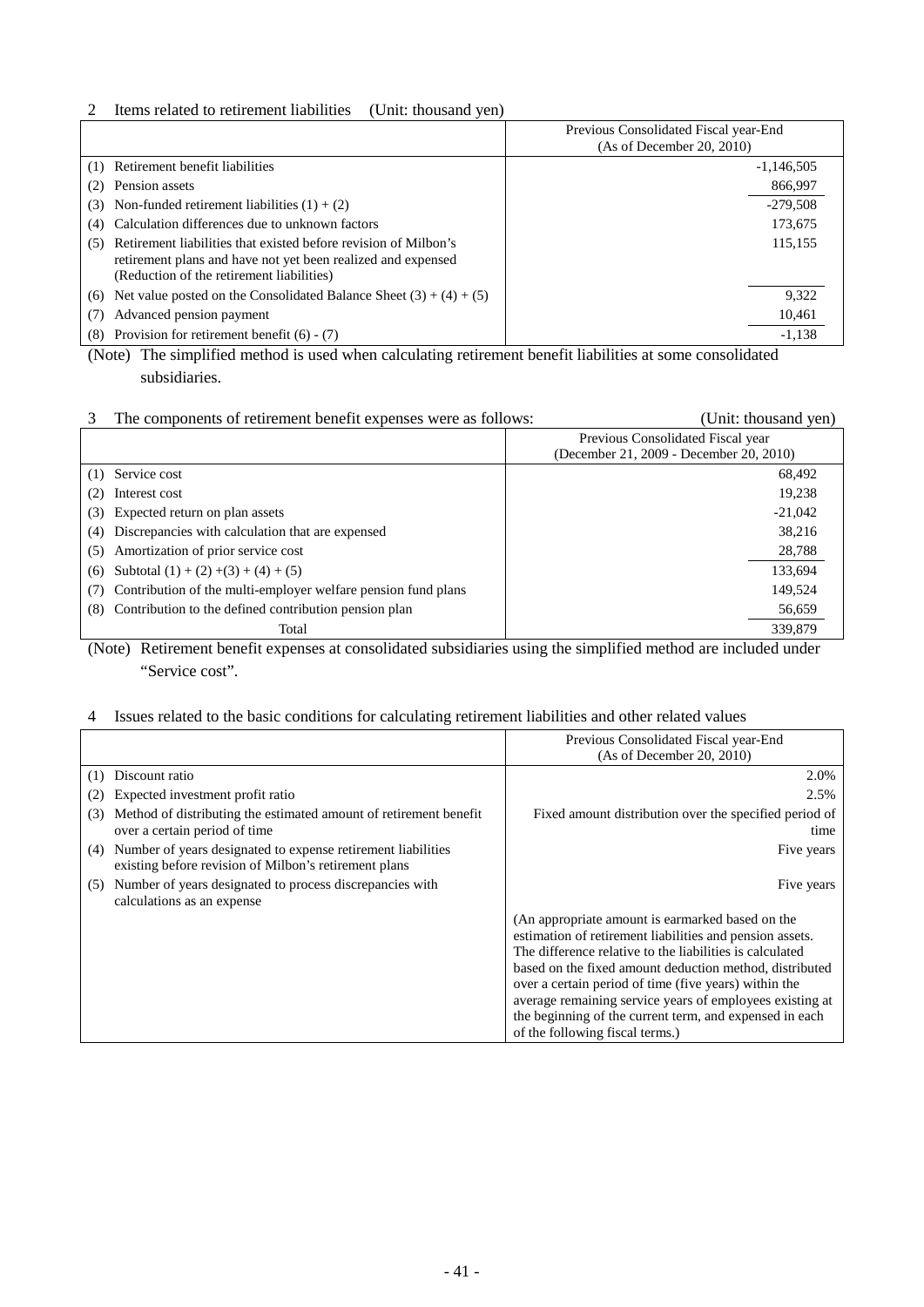(Related to Stock Options) Previous consolidated fiscal year (December 21, 2008 - December 20, 2009) No corresponding data is available.

Consolidated fiscal year (December 21, 2009 - December 20, 2010) No corresponding data is available.

(Related to Business Combinations)

Previous consolidated fiscal year (December 21, 2008 - December 20, 2009) No corresponding data is available.

Consolidated fiscal year (December 21, 2009 - December 20, 2010) No corresponding data is available.

(Related to Rental Properties and Other Real Estate) Consolidated fiscal year (December 21, 2009 - December 20, 2010) No corresponding data is available.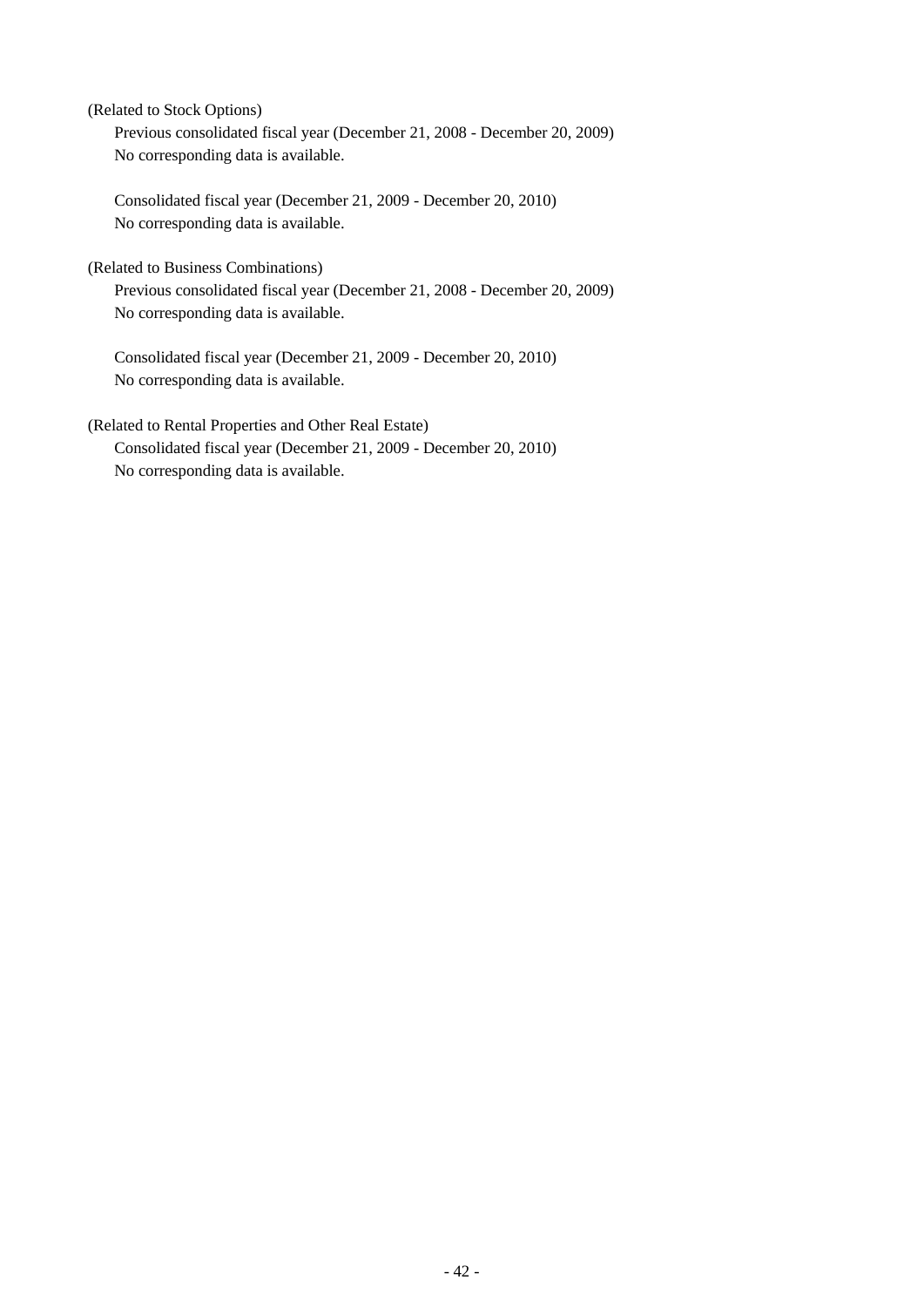# (Per Share Data)

| Previous Consolidated Fiscal year                          |              | Current Consolidated Fiscal year                           |              |
|------------------------------------------------------------|--------------|------------------------------------------------------------|--------------|
| (December 21, 2008 - December 20, 2009)                    |              | (December 21, 2009 - December 20, 2010)                    |              |
| Net asset value per share                                  | 1,328.80 yen | Net asset value per share                                  | 1,412.25 yen |
| Net income per share                                       | 142.46 yen   | Net income per share                                       | 146.14 yen   |
| Diluted net income per share of common stock is not shown, |              | Diluted net income per share of common stock is not shown, |              |
| because there are no diluted shares.                       |              | because there are no diluted shares.                       |              |

(Note) Basic data for calculating net income per share is as follows:

|                                                                                        | Previous Consolidated Fiscal year<br>(December 21, 2008 -<br>December 20, 2009) | Current Consolidated Fiscal year<br>(December 21, 2009 -<br>December 20, 2010) |
|----------------------------------------------------------------------------------------|---------------------------------------------------------------------------------|--------------------------------------------------------------------------------|
| Net income (Unit: thousand yen)                                                        | 1,785,483                                                                       | 1,831,554                                                                      |
| Amount not vested in ordinary shareholders<br>(Unit: thousand yen)                     |                                                                                 |                                                                                |
| Net income related to common stocks (Unit: thousand yen)                               | 1,785,483                                                                       | 1,831,554                                                                      |
| Average number of outstanding shares of common stocks<br>during the term (Unit: share) | 12,532,935                                                                      | 12,532,827                                                                     |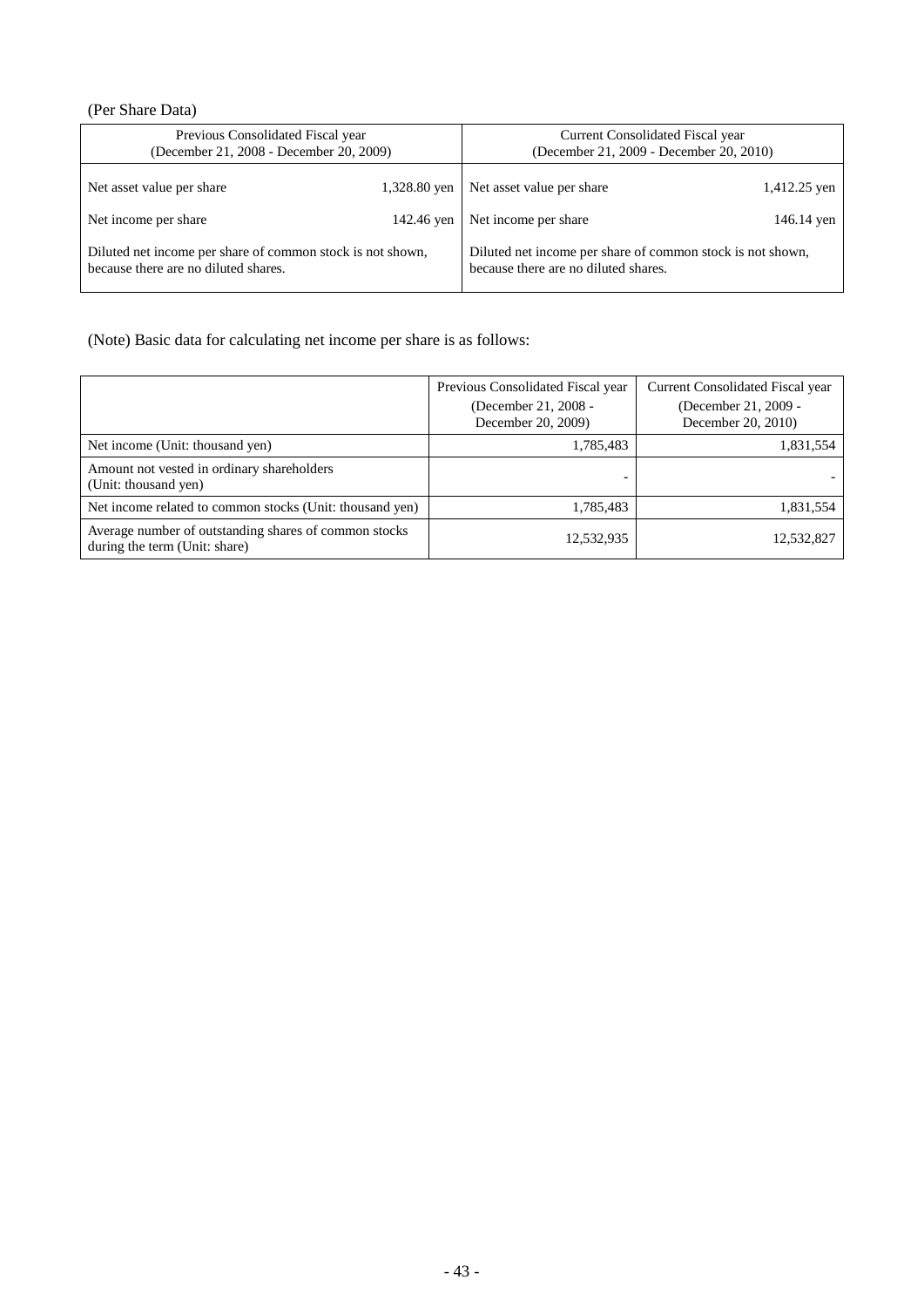# (Significant subsequent events)

| Previous consolidated fiscal year<br>(December 21, 2008 - December 20, 2009) | Current consolidated fiscal year<br>(December 21, 2009 - December 20, 2010)                                                                                                                                                                                                                                                                                                                                                                                                                                                 |                                                                     |
|------------------------------------------------------------------------------|-----------------------------------------------------------------------------------------------------------------------------------------------------------------------------------------------------------------------------------------------------------------------------------------------------------------------------------------------------------------------------------------------------------------------------------------------------------------------------------------------------------------------------|---------------------------------------------------------------------|
|                                                                              | (Stock Split)<br>At a Board of Directors meeting held on November 26, 2010,<br>a resolution was passed to carry out a stock split as of December<br>21, 2010, at a ratio of 1.1 shares for 1 common stock as part of<br>the Company's efforts to return profits to the shareholders and in<br>order improve the liquidity of Company shares.                                                                                                                                                                                |                                                                     |
|                                                                              | (1) Increase in number of shares as a result of stock split<br>Common stock: 1,254,440 shares                                                                                                                                                                                                                                                                                                                                                                                                                               |                                                                     |
|                                                                              | (2) Methods of split<br>A stock split will be carried out at a ratio of 1.1 shares for 1<br>common stock for all shares held by shareholders listed in the<br>shareholders register and list of substantial shareholders as of<br>December 20, 2010. However, odd shares below one share<br>arising as a result of the spilt will be sold or purchased in a single<br>transaction, with the proceeds of such procedure to be distributed<br>to shareholders with odd shares in accordance with the amount of<br>odd shares. |                                                                     |
|                                                                              | Per share data for the previous consolidated fiscal year on the<br>assumption that the above stock split had been carried out at the<br>beginning of the previous consolidated fiscal year, and per share                                                                                                                                                                                                                                                                                                                   |                                                                     |
|                                                                              | data for the current consolidated fiscal year on the assumption<br>the current term, are as follows.                                                                                                                                                                                                                                                                                                                                                                                                                        | that the above stock split had been carried out at the beginning of |
|                                                                              | Previous Consolidated<br><b>Fiscal Year</b>                                                                                                                                                                                                                                                                                                                                                                                                                                                                                 | <b>Current Consolidated Fiscal</b><br>Year                          |
|                                                                              | Net asset value per share<br>1,208.00 yen                                                                                                                                                                                                                                                                                                                                                                                                                                                                                   | Net asset value per share<br>1,283.86 yen                           |
|                                                                              | Net income per share                                                                                                                                                                                                                                                                                                                                                                                                                                                                                                        | Net income per share                                                |
|                                                                              | 129.51 yen<br>Diluted net income per                                                                                                                                                                                                                                                                                                                                                                                                                                                                                        | 132.86 yen<br>Diluted net income per                                |
|                                                                              | share of common stock                                                                                                                                                                                                                                                                                                                                                                                                                                                                                                       | share of common stock                                               |
|                                                                              | Not shown because there are                                                                                                                                                                                                                                                                                                                                                                                                                                                                                                 | Not shown because there are                                         |
|                                                                              | no diluted shares.                                                                                                                                                                                                                                                                                                                                                                                                                                                                                                          | no diluted shares.                                                  |
|                                                                              |                                                                                                                                                                                                                                                                                                                                                                                                                                                                                                                             |                                                                     |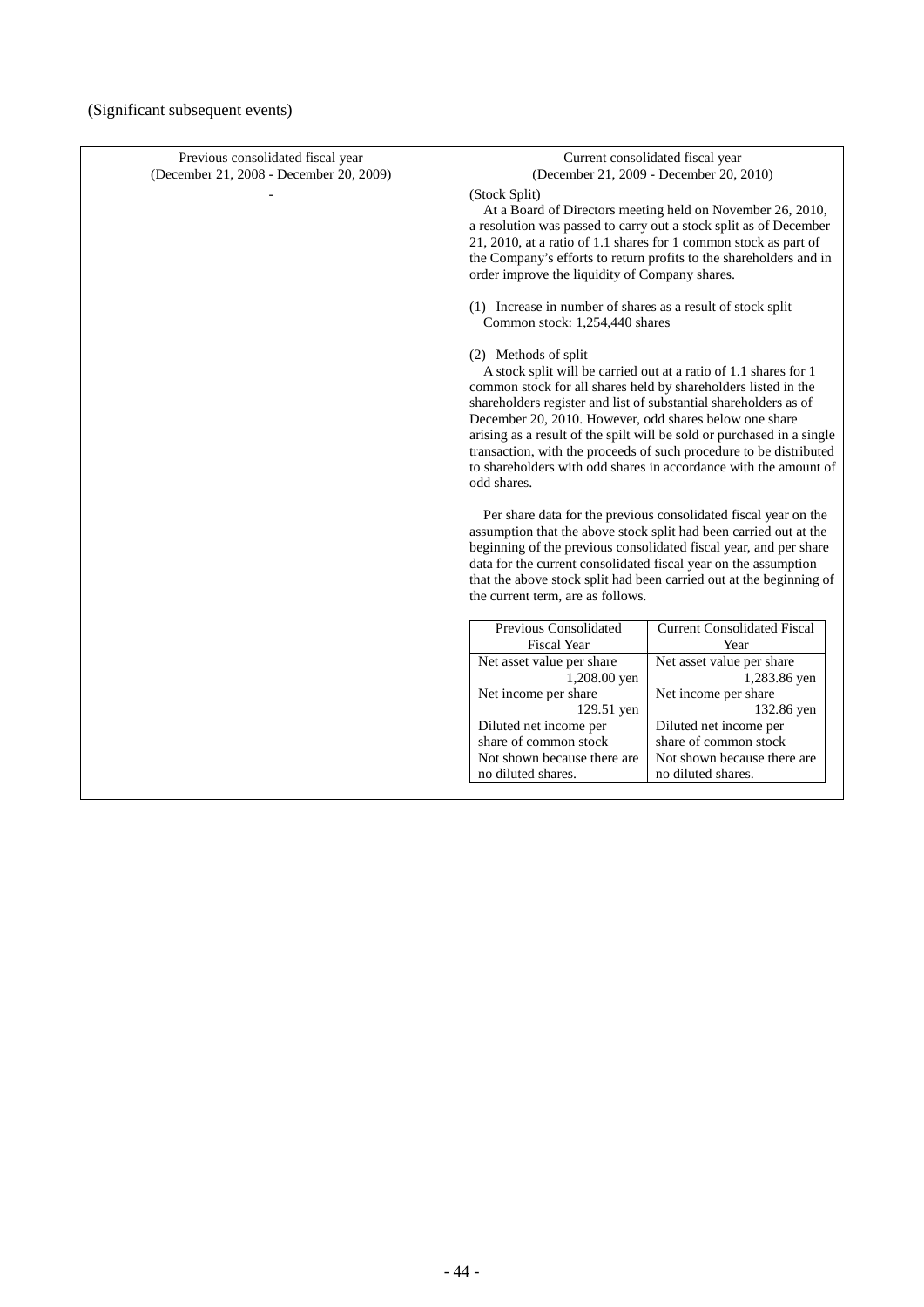# 5. Individual Financial Statements

(a) Balance Sheet

|                                           |                                            | (Unit: thousand yen)                             |
|-------------------------------------------|--------------------------------------------|--------------------------------------------------|
|                                           | Previous Term<br>(As of December 20, 2009) | <b>Current Term</b><br>(As of December 20, 2010) |
| Assets                                    |                                            |                                                  |
| <b>Current Assets</b>                     |                                            |                                                  |
| Cash and cash equivalents                 | 1,275,141                                  | 2,344,171                                        |
| Trade notes receivable                    | $*3$<br>618,989                            | 653,056                                          |
| Accounts receivable                       | $*1$<br>2,264,079                          | $^\ast1$<br>2,225,899                            |
| Merchandise and products                  | 1,530,173                                  | 1,489,270                                        |
| In-process                                | 17,417                                     | 20,370                                           |
| Raw and packaging materials               | 490,708                                    | 557,374                                          |
| Prepaid expenses                          | 32,474                                     | 30,325                                           |
| Deferred tax asset                        | 217,900                                    | 144,532                                          |
| Short-term loans                          | 6,174                                      | 5,989                                            |
| Others                                    | $\ast_1$<br>46,656                         | $*1$<br>51,343                                   |
| Loan loss reserve                         | $-9,315$                                   | $-10,124$                                        |
| <b>Total Current assets</b>               | 6,490,401                                  | 7,512,209                                        |
| <b>Fixed Assets</b>                       |                                            |                                                  |
| Tangible fixed assets                     |                                            |                                                  |
| <b>Buildings</b>                          | 5,998,658                                  | 6,888,168                                        |
| Accumulated depreciation                  | $-2,555,692$                               | $-2,843,286$                                     |
| Buildings (net)                           | 3,442,965                                  | 4,044,882                                        |
| <b>Structures</b>                         | 316,812                                    | 333,260                                          |
| Accumulated depreciation                  | $-206,655$                                 | $-206,287$                                       |
| Structures (net)                          | 110,156                                    | 126,973                                          |
| Machinery and equipment                   | 3,953,279                                  | 3,946,812                                        |
| Cumulative total of depreciation          | $-2,655,768$                               | $-2,878,359$                                     |
| Machinery and equipment (net)             | 1,297,510                                  | 1,068,452                                        |
| Automotive equipment                      | 47,046                                     | 44,046                                           |
| Accumulated depreciation                  | $-38,175$                                  | $-39,113$                                        |
| Automobiles and transport equipment (net) | 8,870                                      | 4,932                                            |
| Tools and equipment                       | 1,523,120                                  | 1,691,148                                        |
| Accumulated depreciation                  | $-1,310,905$                               | $-1,456,091$                                     |
| Tools, implements and fixtures (net)      | 212,215                                    | 235,057                                          |
| Land                                      | 4,763,766                                  | 4,763,766                                        |
| Construction in progress                  | 721,585                                    | 3,634                                            |
| Total tangible fixed assets               | 10,557,070                                 | 10,247,698                                       |
| Intangible fixed assets                   |                                            |                                                  |
| Trademarks                                | 925                                        | 1,308                                            |
| Software                                  | 288,609                                    | 433,690                                          |
| Telephone subscription right              | 8,718                                      | 8,718                                            |
| Right of using a water supply facility    | 2,140                                      | 1,936                                            |
| Others                                    |                                            | 2,100                                            |
| Total intangible fixed assets             | 300,393                                    | 447,754                                          |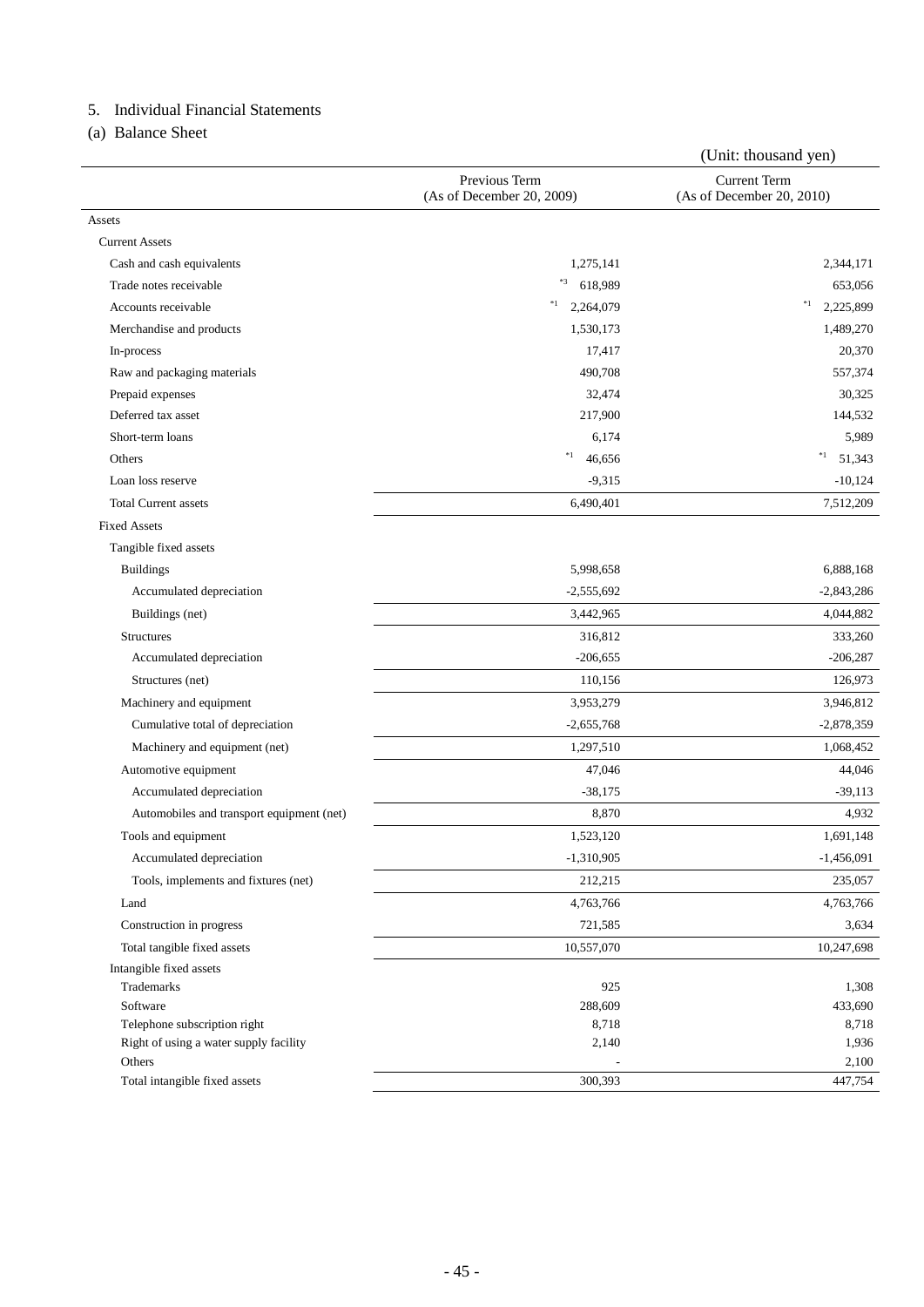|                                                           |                                            | (Unit: thousand yen)                             |
|-----------------------------------------------------------|--------------------------------------------|--------------------------------------------------|
|                                                           | Previous Term<br>(As of December 20, 2009) | <b>Current Term</b><br>(As of December 20, 2010) |
| Investment and other assets                               |                                            |                                                  |
| Investments in securities                                 | 1,307,670                                  | 1,180,555                                        |
| Stock of affiliates                                       | 616,369                                    | 616,369                                          |
| Investments in affiliates                                 | 280,000                                    | 430,000                                          |
| Bankruptcy/rehabilitation liabilities, etc                | 27,972                                     | 2,459                                            |
| Long-term loan for employees                              | 9,265                                      | 7,073                                            |
| Long-term prepaid expenses                                | 4,073                                      | 6,968                                            |
| Prepaid pension cost                                      | 82,425                                     | 10,461                                           |
| Enrolment fee                                             | 21,850                                     | 21,850                                           |
| Guarantee money paid                                      | 248,853                                    | 169,914                                          |
| Insurance reserve fund                                    | 183,574                                    | 100,432                                          |
| Deferred tax assets                                       | 456,737                                    | 466,016                                          |
| Provision for bad loans                                   | $-38,097$                                  | $-12,584$                                        |
| Total of investment and other assets                      | 3,200,693                                  | 2,999,516                                        |
| Total fixed assets                                        | 14,058,158                                 | 13,694,970                                       |
| <b>Total assets</b>                                       | 20,548,559                                 | 21, 207, 179                                     |
| Liabilities                                               |                                            |                                                  |
| <b>Current Liabilities</b>                                |                                            |                                                  |
| Trade notes payable                                       | $\ast 3$<br>530,562                        |                                                  |
| Accounts payable                                          | 422,793                                    | 467,142                                          |
| Accrued liability                                         | 1,369,037                                  | 1,280,705                                        |
| Accrued expenses payable and other related<br>liabilities | 74,251                                     | 70,458                                           |
| Corporate tax payable                                     | 571,930                                    | 635,475                                          |
| Consumption tax payable                                   | 75,637                                     |                                                  |
| Advances by customers                                     | 905                                        | 1,770                                            |
| Deposit received                                          | 74,969                                     | 78,574                                           |
| Provision for returned merchandise                        | 31,720                                     | 19,075                                           |
| Provision for bonuses                                     | 61,080                                     | 64,280                                           |
| Others                                                    | 8,152                                      | 8,128                                            |
| Total current liabilities                                 | 3,221,040                                  | 2,625,609                                        |
| <b>Fixed liabilities</b>                                  |                                            |                                                  |
| Reserves for guarantee losses                             | 39,000                                     | 38,400                                           |
| Long-term guarantee deposits received                     | 84,752                                     | 81,779                                           |
| Long-term accrued liabilities                             | 312,004                                    | 282,408                                          |
| Total fixed liabilities                                   | 435,756                                    | 402,587                                          |
| <b>Total liabilities</b>                                  | 3,656,797                                  | 3,028,197                                        |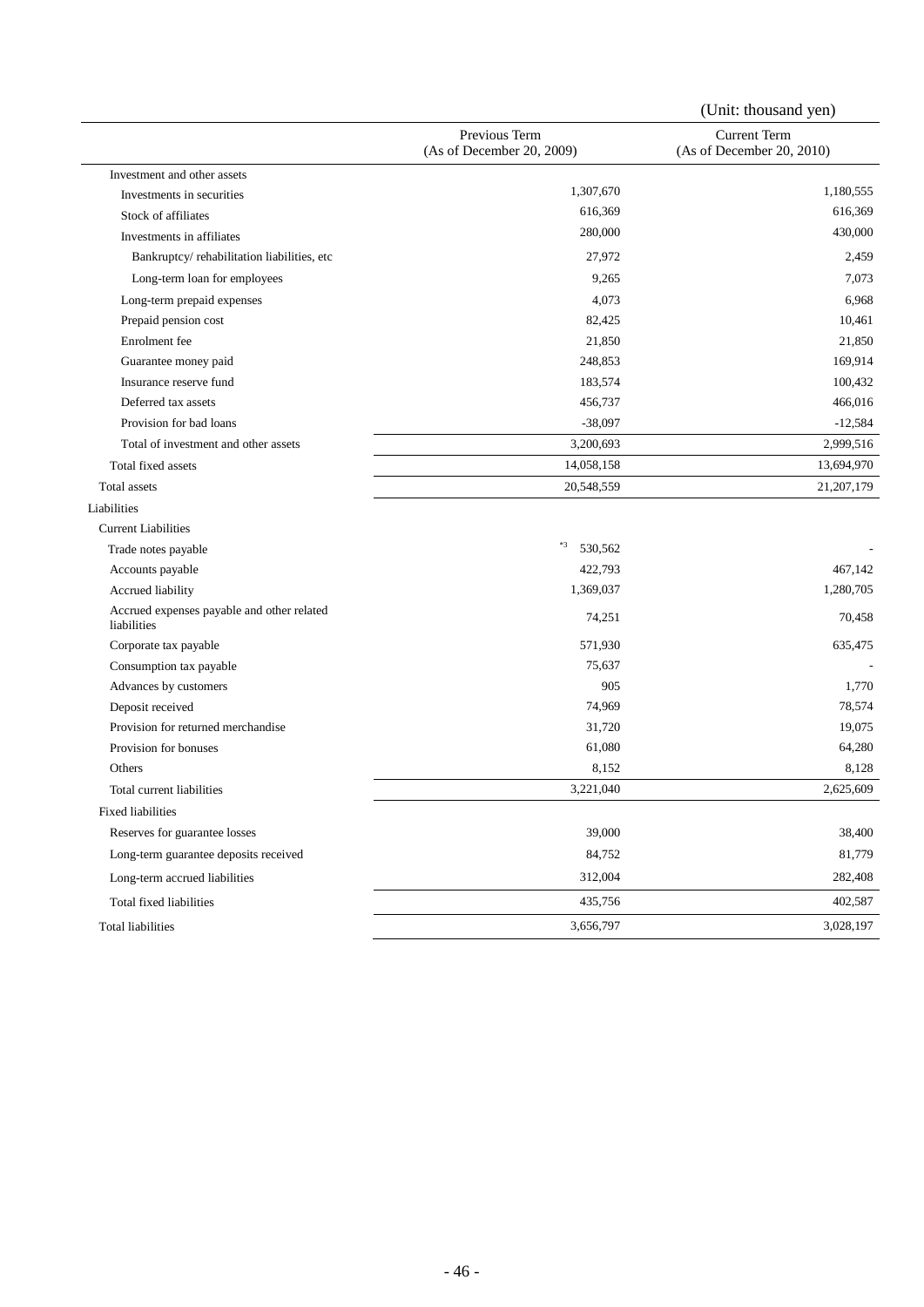|                                             |                                            | (Unit: thousand yen)                             |
|---------------------------------------------|--------------------------------------------|--------------------------------------------------|
|                                             | Previous Term<br>(As of December 20, 2009) | <b>Current Term</b><br>(As of December 20, 2010) |
| <b>Net Assets</b>                           |                                            |                                                  |
| Shareholders' equity                        |                                            |                                                  |
| Capital                                     | 2,000,000                                  | 2,000,000                                        |
| Capital surplus                             |                                            |                                                  |
| Capital reserve                             | 199,120                                    | 199,120                                          |
| Total capital surplus                       | 199,120                                    | 199,120                                          |
| Retained earnings                           |                                            |                                                  |
| Earned surplus reserve                      | 300,880                                    | 300,880                                          |
| Other retained earnings                     |                                            |                                                  |
| Other reserve                               | 3,500,000                                  | 3,500,000                                        |
| Earned surplus forwarded                    | 11,001,906                                 | 12,358,516                                       |
| Total retained surplus                      | 14,802,786                                 | 16,159,396                                       |
| Treasury stock                              | $-38,572$                                  | $-38,254$                                        |
| Total shareholders' equity                  | 16,963,333                                 | 18,320,261                                       |
| Valuation and translation adjustments       |                                            |                                                  |
| Valuation difference, other securities      | $-71,571$                                  | $-141,280$                                       |
| Total valuation and translation adjustments | $-71,571$                                  | $-141,280$                                       |
| Total net assets                            | 16,891,762                                 | 18,178,981                                       |
| Total liabilities and net assets            | 20,548,559                                 | 21, 207, 179                                     |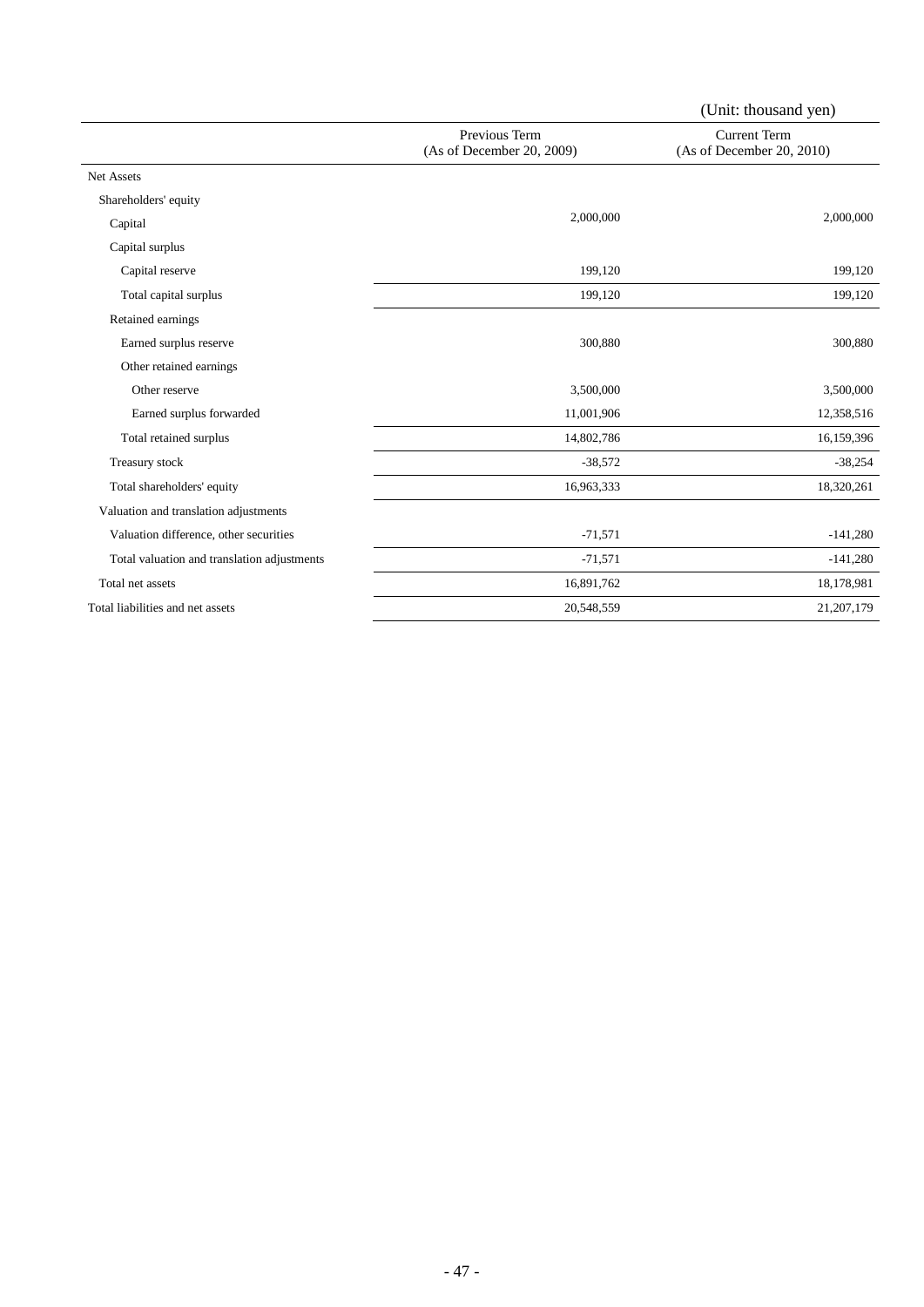# (b) Statement of Earnings

|                                                  |                                                             | (Unit: thousand yen)                                              |
|--------------------------------------------------|-------------------------------------------------------------|-------------------------------------------------------------------|
|                                                  | Previous Term<br>(December 21, 2008 -<br>December 20, 2009) | <b>Current Term</b><br>(December 21, 2009 -<br>December 20, 2010) |
| <b>Sales</b>                                     |                                                             |                                                                   |
| Products                                         | 18,657,140                                                  | 19,176,679                                                        |
| Merchandise                                      | 289,066                                                     | 270,275                                                           |
| <b>Total</b> sales                               | 18,946,206                                                  | 19,446,955                                                        |
| Cost of Sales                                    |                                                             |                                                                   |
| Beginning inventory of products                  | 1,683,008                                                   | 1,463,178                                                         |
| Cost of products manufactured                    | 7,158,515                                                   | 6,997,675                                                         |
| Total                                            | 8,841,523                                                   | 8,460,854                                                         |
| Product and other account transfers              | $\ast_1$<br>586,826                                         | $\ast_1$<br>509,029                                               |
| Product term-end inventories                     | 1,463,178                                                   | 1,386,021                                                         |
| Cost of products sold                            | 6,791,519                                                   | 6,565,802                                                         |
| Beginning inventory of merchandise               | 83,492                                                      | 66,995                                                            |
| Merchandise purchased                            | 267,608                                                     | 404,015                                                           |
| Total                                            | 351,100                                                     | 471,010                                                           |
| Product and other account transfers              | $\ast_2$<br>37,224                                          | $\ast_2$<br>150,785                                               |
| Ending inventory of merchandise                  | 66,995                                                      | 103,248                                                           |
| Cost of merchandise sold                         | 246,880                                                     | 216,976                                                           |
| Release of allowance for returns                 | 27,376                                                      | 31,720                                                            |
| Reserve for returns                              | 31,720                                                      | 19,075                                                            |
| <b>Total Cost of sales</b>                       | 7,042,743                                                   | 6,770,134                                                         |
| Total sales revenue                              | 11,903,462                                                  | 12,676,820                                                        |
| Marketing and administrative expenses            |                                                             |                                                                   |
| Sales promotion                                  | 1,522,402                                                   | 1,599,917                                                         |
| Transportation                                   | 533,805                                                     | 542,236                                                           |
| Advertising                                      | 182,537                                                     | 212,112                                                           |
| Compensation and salary allowances               | 2,200,521                                                   | 2,287,450                                                         |
| Loan loss reserve brought forward                | 9,315                                                       |                                                                   |
| Reserve for bonuses                              | 41,470                                                      | 43,606                                                            |
| Retirement benefits                              | 217,514                                                     | 235,428                                                           |
| Travel and transport expenses                    | 495,713                                                     | 532,790                                                           |
| Depreciation                                     | 321,798                                                     | 370,109                                                           |
| Rent expenses                                    | 612,837                                                     | 623,838                                                           |
| Research and development                         | *3<br>766,493                                               | $\ast 3$<br>838,005                                               |
| Others                                           | 1,650,590                                                   | 1,652,196                                                         |
| Total sales, general and administrative expenses | 8,555,001                                                   | 8,937,691                                                         |
| Operating income                                 | 3,348,461                                                   | 3,739,129                                                         |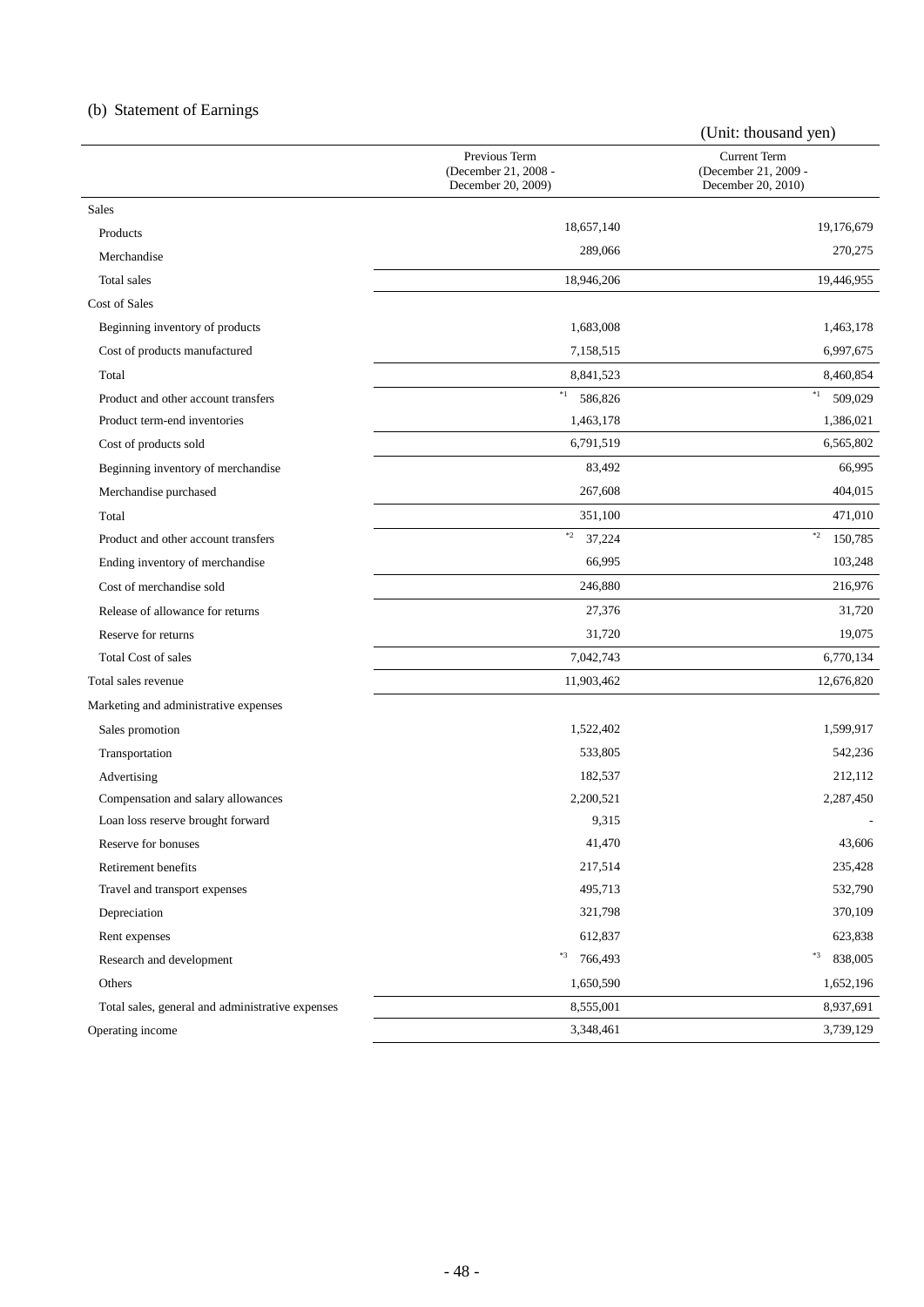|                                                                  |                                                             | (Unit: thousand yen)                                              |
|------------------------------------------------------------------|-------------------------------------------------------------|-------------------------------------------------------------------|
|                                                                  | Previous Term<br>(December 21, 2008 -<br>December 20, 2009) | <b>Current Term</b><br>(December 21, 2009 -<br>December 20, 2010) |
| Non-operating income                                             |                                                             |                                                                   |
| Interest received                                                | 1,896                                                       | 507                                                               |
| Interest on marketable securities                                | 49                                                          |                                                                   |
| Dividends received                                               | 23,866                                                      | 31,883                                                            |
| Profit from sale of investment securities                        |                                                             | 1,287                                                             |
| Rent received from employees for their use of<br>company housing | 33,612                                                      | 42,658                                                            |
| Incentives to attract businesses                                 | 27,520                                                      |                                                                   |
| Profit on surrender of insurance                                 | 24,810                                                      | 26,579                                                            |
| Co-sponsor fee                                                   | 14,081                                                      |                                                                   |
| Miscellaneous revenue                                            | 9,444                                                       | 11,852                                                            |
| Total non-operating revenue                                      | 135,282                                                     | 114,769                                                           |
| Non-operating expense                                            |                                                             |                                                                   |
| Interest paid                                                    | 225                                                         |                                                                   |
| Sales discount                                                   | 318,379                                                     | 331,522                                                           |
| Miscellaneous losses                                             | 306                                                         | 9,177                                                             |
| Total non-operating expenses                                     | 318,912                                                     | 340,699                                                           |
| Ordinary income                                                  | 3,164,832                                                   | 3,513,199                                                         |
| Extraordinary profit                                             |                                                             |                                                                   |
| Gains on fixed asset disposal                                    | $^{\ast}4$<br>887                                           | $^{\ast 4}$<br>91                                                 |
| Reversal of allowance for doubtful accounts                      | 15,000                                                      | 2,334                                                             |
| Reversal of reserve for guarantee losses                         |                                                             | 600                                                               |
| Total extraordinary income                                       | 15,887                                                      | 3,026                                                             |
| <b>Extraordinary loss</b>                                        |                                                             |                                                                   |
| Loss on sale of fixed assets                                     | $*5$<br>606                                                 | $*5$<br>- 79                                                      |
| Loss from the disposition of property or other fixed<br>assets   | $\,{}^*6$<br>84,503                                         | $\rm ^*6$<br>103,768                                              |
| Provision of allowance for doubtful accounts                     | 27,972                                                      | 2,459                                                             |
| Factory transfer expenses                                        | 21,760                                                      |                                                                   |
| Others                                                           |                                                             | 14,862                                                            |
| Total extraordinary losses                                       | 134,843                                                     | 121,169                                                           |
| Net income before tax                                            | 3,045,875                                                   | 3,395,055                                                         |
| Income taxes-Current                                             | 1,242,094                                                   | 1,237,525                                                         |
| Income taxes-Deferred                                            | $-23,591$                                                   | 111,341                                                           |
| Total corporation tax, etc.                                      | 1,218,503                                                   | 1,348,866                                                         |
| Net income                                                       | 1,827,372                                                   | 2,046,189                                                         |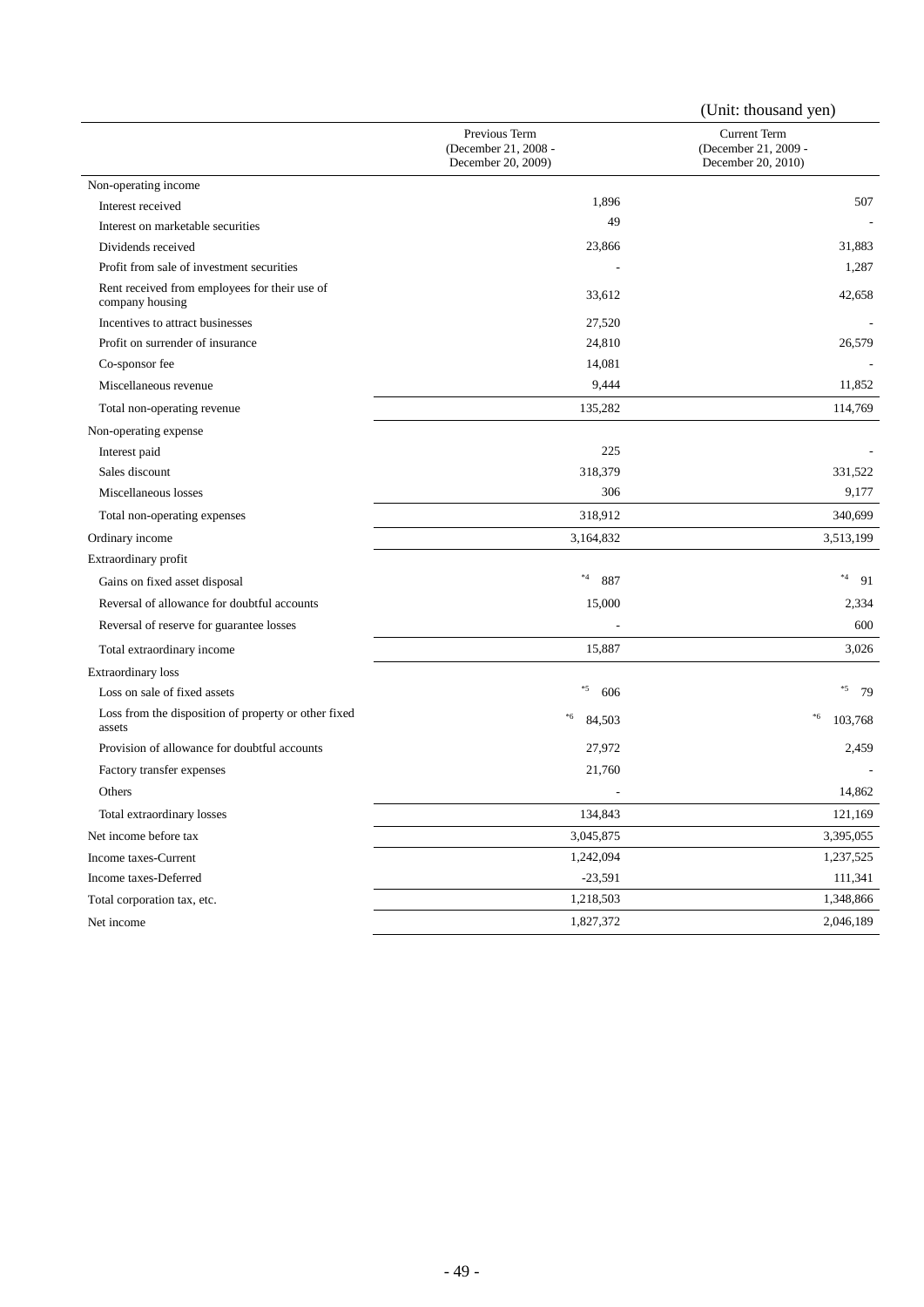# Manufacturing Cost

|              |                                                      |                                  | Previous Term<br>(December 21, 2008 -<br>December 20, 2009) |               | <b>Current Term</b><br>(December 21, 2009 -<br>December 20, 2010) |               | Difference                     |
|--------------|------------------------------------------------------|----------------------------------|-------------------------------------------------------------|---------------|-------------------------------------------------------------------|---------------|--------------------------------|
|              | <b>Account Title</b>                                 | <b>Notes</b><br>Reference<br>No. | Amount<br>(Unit: thousand yen)                              | Ratio<br>(% ) | Amount<br>(Unit: thousand yen)                                    | Ratio<br>(% ) | Amount<br>(Unit: thousand yen) |
| I            | Raw and Packaging<br>Materials                       |                                  | 4,329,862                                                   | 60.5          | 4,400,604                                                         | 62.8          | 70,742                         |
| $\mathbf{I}$ | <b>Subcontractor Expenses</b>                        |                                  | 1,040,288                                                   | 14.6          | 1,081,488                                                         | 15.4          | 41,199                         |
| Ш            | Labor Cost                                           |                                  | 637,813                                                     | 8.9           | 615,458                                                           | 8.8           | $-22,354$                      |
|              | (Including reserve for<br>bonuses)                   |                                  | 11,190                                                      |               | 11,890                                                            |               | 700                            |
| IV           | Expense                                              |                                  | 1,146,135                                                   | 16.0          | 907,006                                                           | 13.0          | $-239,129$                     |
|              | (Included depreciation)                              |                                  | 673,762                                                     |               | 509,861                                                           |               | $-163,900$                     |
|              | (Included consumable)<br>supplies)                   |                                  | 71,806                                                      |               | 60,029                                                            |               | $-11,776$                      |
|              | (Included rent)                                      |                                  | 20,408                                                      |               | 9,503                                                             |               | $-10,904$                      |
|              | Total expenses<br>for manufacturing of the<br>period |                                  | 7,154,099                                                   | 100.0         | 7,004,557                                                         | 100.0         | $-149,541$                     |
|              | Beginning inventory of<br>semi-finished products     |                                  | 26,576                                                      |               | 17,417                                                            |               | $-9,159$                       |
|              | Total                                                |                                  | 7,180,676                                                   |               | 7,021,974                                                         |               | $-158,701$                     |
|              | Expenses transferred to<br>other accounts            | $*1$                             | 4,743                                                       |               | 3,929                                                             |               | $-814$                         |
|              | Ending inventory of semi-<br>finished products       |                                  | 17,417                                                      |               | 20,370                                                            |               | 2,953                          |
|              | Manufacturing cost of<br>products for the period     |                                  | 7,158,515                                                   |               | 6,997,675                                                         |               | $-160,839$                     |
|              |                                                      |                                  |                                                             |               |                                                                   |               |                                |

| Previous Term<br>(December 21, 2008 - December 20, 2009) | Current Term<br>(December 21, 2009 - December 20, 2010) |                      |
|----------------------------------------------------------|---------------------------------------------------------|----------------------|
| *1. Transfer to other accounts is as shown below:        | *1. Transfer to other accounts is as shown below:       |                      |
| (Unit: thousand yen)                                     |                                                         | (Unit: thousand yen) |
| Research and development<br>4,685                        | Research and development                                | 3,488                |
| 57<br>Others                                             | Others                                                  | 440                  |
| 4.743<br>Total                                           | Total                                                   | 3,929                |
| Cost accounting method:                                  | Cost accounting method:                                 |                      |
| Sequential cost system                                   | Same as shown on the left                               |                      |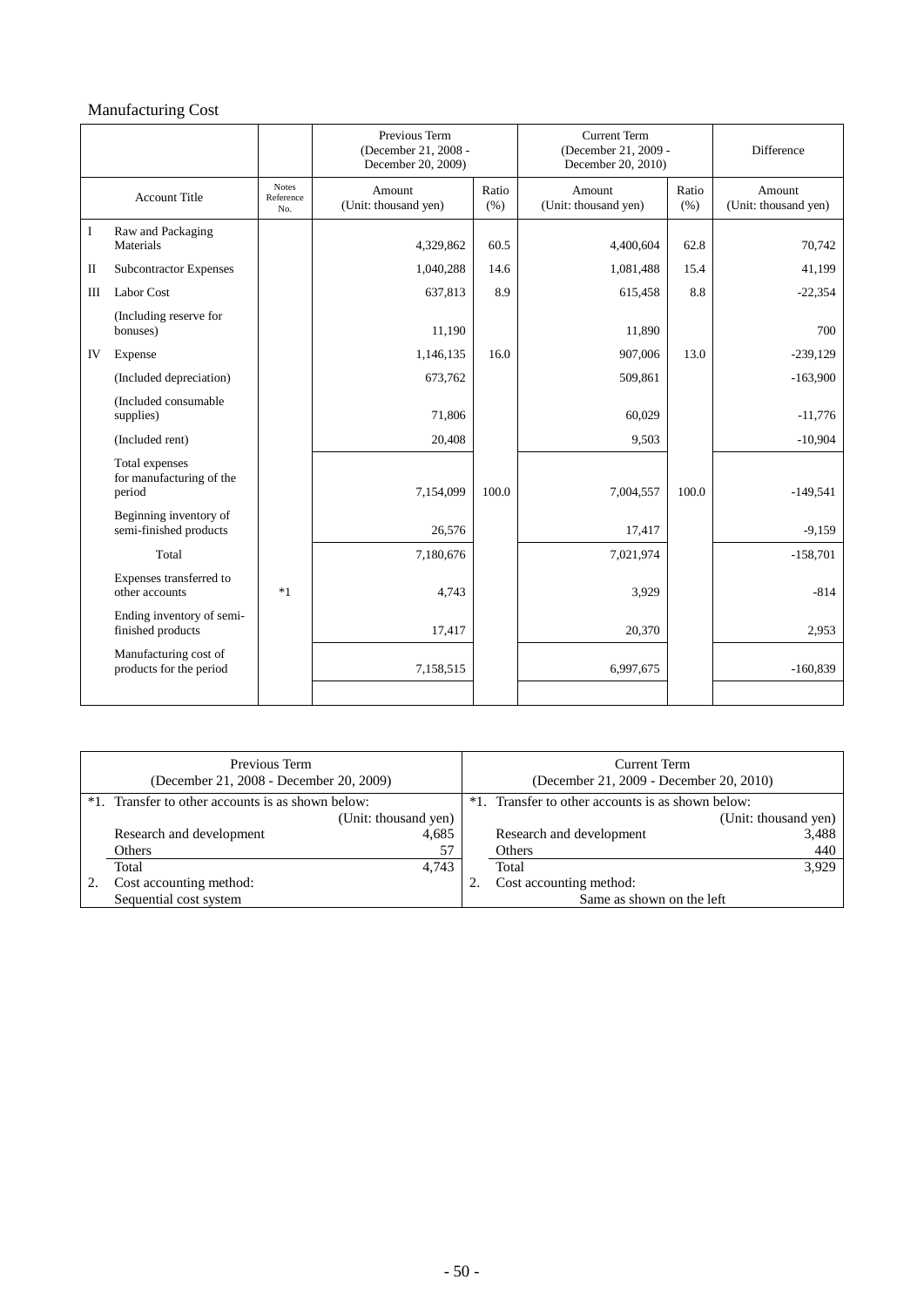# (c) Statement of Changes in Shareholders' Equity

|                                                 |                                                                                     | (Unit: thousand yen)                                                               |
|-------------------------------------------------|-------------------------------------------------------------------------------------|------------------------------------------------------------------------------------|
|                                                 | Previous Consolidated Fiscal year-End<br>(December 21, 2008 -<br>December 20, 2009) | Current Consolidated Fiscal year-End<br>(December 21, 2009 -<br>December 20, 2010) |
| Shareholders' equity                            |                                                                                     |                                                                                    |
| Capital                                         |                                                                                     |                                                                                    |
| Balance at end of previous term                 | 2,000,000                                                                           | 2,000,000                                                                          |
| Current term change                             |                                                                                     |                                                                                    |
| Total current term change                       |                                                                                     |                                                                                    |
| Balance at end of current term                  | 2,000,000                                                                           | 2,000,000                                                                          |
| Capital surplus                                 |                                                                                     |                                                                                    |
| Capital reserve                                 |                                                                                     |                                                                                    |
| Balance at end of previous term                 | 199,120                                                                             | 199,120                                                                            |
| Current term change                             |                                                                                     |                                                                                    |
| Total current term change                       |                                                                                     |                                                                                    |
| Balance at end of current term                  | 199,120                                                                             | 199,120                                                                            |
| Other capital surplus                           |                                                                                     |                                                                                    |
| Balance at end of previous term                 | 113                                                                                 |                                                                                    |
| Current term change                             |                                                                                     |                                                                                    |
| Disposal of treasury stock                      | $-113$                                                                              |                                                                                    |
| Total current term change                       | $-113$                                                                              |                                                                                    |
| Balance at end of current term                  | ٠                                                                                   |                                                                                    |
| Total capital surplus                           |                                                                                     |                                                                                    |
| Balance at end of previous term                 | 199,233                                                                             | 199,120                                                                            |
| Current term change                             |                                                                                     |                                                                                    |
| Disposal of treasury stock                      | $-113$                                                                              |                                                                                    |
| Total current term change                       | $-113$                                                                              |                                                                                    |
| Balance at end of current term                  | 119,120                                                                             | 199,120                                                                            |
| Retained earnings                               |                                                                                     |                                                                                    |
| Earned reserve                                  |                                                                                     |                                                                                    |
| Balance at end of previous term                 | 300,880                                                                             | 300,880                                                                            |
| Current term change                             |                                                                                     |                                                                                    |
| Total current term change                       |                                                                                     |                                                                                    |
| Balance at end of current term                  | 300,880                                                                             | 300,880                                                                            |
| Other retained earnings                         |                                                                                     |                                                                                    |
| Reserve for special depreciation                |                                                                                     |                                                                                    |
| Balance at end of previous term                 | 689                                                                                 |                                                                                    |
| Current term change                             |                                                                                     |                                                                                    |
| Reversal of reserve for special<br>depreciation | $-689$                                                                              |                                                                                    |
| Total current term change                       | $-689$                                                                              |                                                                                    |
| Balance at end of current term                  |                                                                                     |                                                                                    |
| Other reserve                                   |                                                                                     |                                                                                    |
| Balance at end of previous term                 | 3,500,000                                                                           | 3,500,000                                                                          |
| Current term change                             |                                                                                     |                                                                                    |
| Total current term change                       |                                                                                     |                                                                                    |
| Balance at end of current term                  | 3,500,000                                                                           | 3,500,000                                                                          |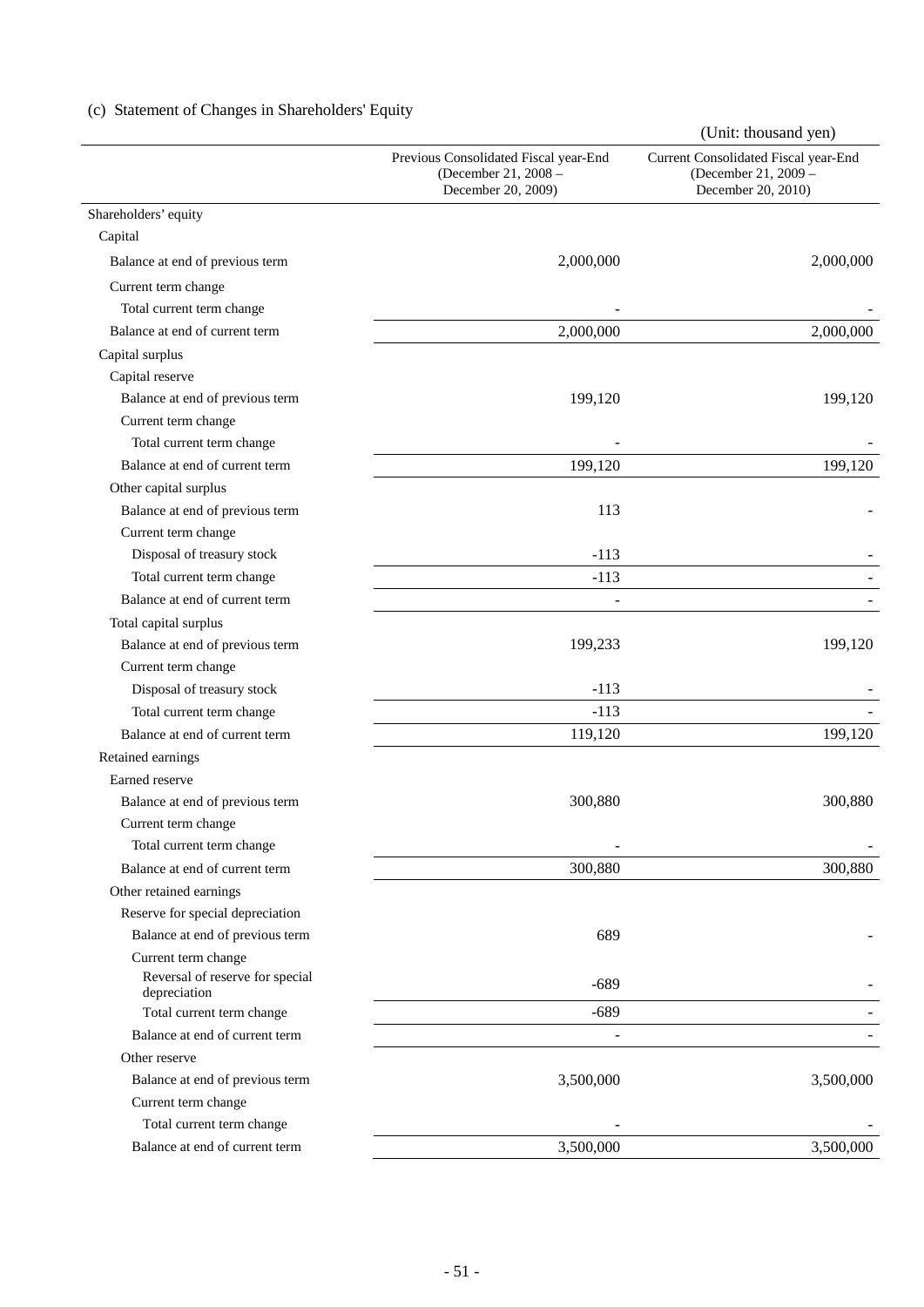|                                                                                  |                                                                                     | (Unit: thousand yen)                                                               |
|----------------------------------------------------------------------------------|-------------------------------------------------------------------------------------|------------------------------------------------------------------------------------|
|                                                                                  | Previous Consolidated Fiscal year-End<br>(December 21, 2008 -<br>December 20, 2009) | Current Consolidated Fiscal year-End<br>(December 21, 2009 -<br>December 20, 2010) |
| Retained earnings carried over                                                   |                                                                                     |                                                                                    |
| Balance at end of previous term                                                  | 9,876,131                                                                           | 11,001,906                                                                         |
| Current term change                                                              |                                                                                     |                                                                                    |
| Dividend of retained earnings                                                    | $-701,849$                                                                          | $-689,305$                                                                         |
| Reversal of reserve for special<br>depreciation                                  | 689                                                                                 |                                                                                    |
| Current net income                                                               | 1,827,372                                                                           | 2,046,189                                                                          |
| Disposal of treasury stock                                                       | $-437$                                                                              | $-273$                                                                             |
| Total current term change                                                        | 1,125,774                                                                           | 1,356,609                                                                          |
| Balance at end of current term                                                   | 11,001,906                                                                          | 12,358,516                                                                         |
| Total retained earnings                                                          |                                                                                     |                                                                                    |
| Balance at end of previous term                                                  | 13,677,700                                                                          | 14,802,786                                                                         |
| Current term change                                                              |                                                                                     |                                                                                    |
| Dividend of retained earnings<br>Reversal of reserve for special<br>depreciation | $-701,849$                                                                          | $-689,305$                                                                         |
| Current net income                                                               | 1,827,372                                                                           | 2,046,189                                                                          |
| Disposal of treasury stock                                                       | $-437$                                                                              | $-273$                                                                             |
| Total current term change                                                        | 1,125,085                                                                           | 1,356,609                                                                          |
| Balance at end of current term                                                   | 14,802,786                                                                          | 16,159,396                                                                         |
| Treasury stock                                                                   |                                                                                     |                                                                                    |
| Balance at end of previous term                                                  | $-38,545$                                                                           | $-38,572$                                                                          |
| Current term change                                                              |                                                                                     |                                                                                    |
| Acquisition of treasury stock                                                    | $-1,404$                                                                            | $-470$                                                                             |
| Disposal of treasury stock                                                       | 1,378                                                                               | 788                                                                                |
| Total current term change                                                        | $-26$                                                                               | 317                                                                                |
| Balance at end of current term                                                   | $-38,572$                                                                           | $-38,254$                                                                          |
| Total shareholders' equity                                                       |                                                                                     |                                                                                    |
| Balance at end of previous term                                                  | 15,838,388                                                                          | 16,963,333                                                                         |
| Current term change                                                              |                                                                                     |                                                                                    |
| Dividend of retained earnings                                                    | $-701,849$                                                                          | $-689,305$                                                                         |
| Current term net profit                                                          | 1,827,372                                                                           | 2,046,189                                                                          |
| Acquisition of treasury stock                                                    | $-1,404$                                                                            | $-470$                                                                             |
| Disposal of treasury stock                                                       | 827                                                                                 | 514                                                                                |
| Total current term change                                                        | 1,124,945                                                                           | 1,356,927                                                                          |
| Balance at end of current term                                                   | 16,963,333                                                                          | 18,320,261                                                                         |
|                                                                                  |                                                                                     |                                                                                    |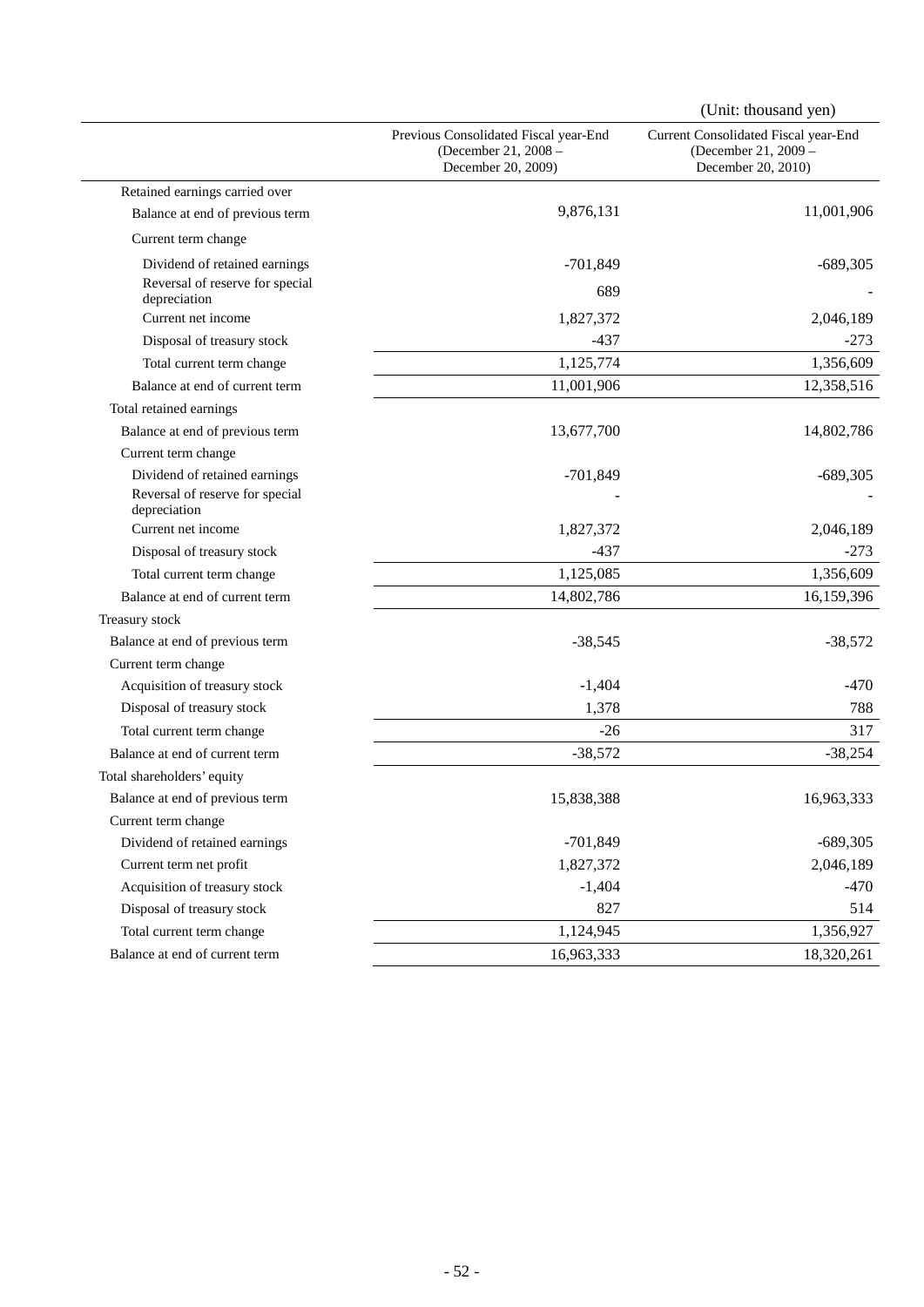|                                                                       |                                                                                     | (Unit: thousand yen)                                                               |
|-----------------------------------------------------------------------|-------------------------------------------------------------------------------------|------------------------------------------------------------------------------------|
|                                                                       | Previous Consolidated Fiscal year-End<br>(December 21, 2008 -<br>December 20, 2009) | Current Consolidated Fiscal year-End<br>(December 21, 2009 -<br>December 20, 2010) |
| Valuation and translation adjustments                                 |                                                                                     |                                                                                    |
| Valuation difference, other securities                                |                                                                                     |                                                                                    |
| Balance at end of previous term                                       | $-48,601$                                                                           | $-71,571$                                                                          |
| Current term change                                                   |                                                                                     |                                                                                    |
| Current term change in items other than<br>shareholders' equity (net) | $-22,969$                                                                           | $-69,708$                                                                          |
| Total current term change                                             | $-22,969$                                                                           | $-69,708$                                                                          |
| Balance at end of current term                                        | $-71,571$                                                                           | $-141,280$                                                                         |
| Total valuation and translation adjustments                           |                                                                                     |                                                                                    |
| Balance at end of previous term                                       | $-48,601$                                                                           | $-71,571$                                                                          |
| Current term change                                                   |                                                                                     |                                                                                    |
| Current term change in items other than<br>shareholders' equity (net) | $-22,969$                                                                           | $-69,708$                                                                          |
| Total current term change                                             | $-22,969$                                                                           | $-69,708$                                                                          |
| Balance at end of current term                                        | $-71,571$                                                                           | $-141,280$                                                                         |
| Total net assets                                                      |                                                                                     |                                                                                    |
| Balance at end of previous term                                       | 15,789,786                                                                          | 16,891,762                                                                         |
| Current term change                                                   |                                                                                     |                                                                                    |
| Dividend of retained earnings                                         | $-701,849$                                                                          | $-689,305$                                                                         |
| Current term net profit                                               | 1,827,372                                                                           | 2,046,189                                                                          |
| Acquisition of treasury stock                                         | $-1,404$                                                                            | $-470$                                                                             |
| Disposal of treasury stock                                            | 827                                                                                 | 514                                                                                |
| Current term change in items other than<br>shareholders' equity (net) | $-22,969$                                                                           | $-69,708$                                                                          |
| Total current term change                                             | 1,101,975                                                                           | 1,287,219                                                                          |
| Balance at end of current term                                        | 16,891,762                                                                          | 18,178,981                                                                         |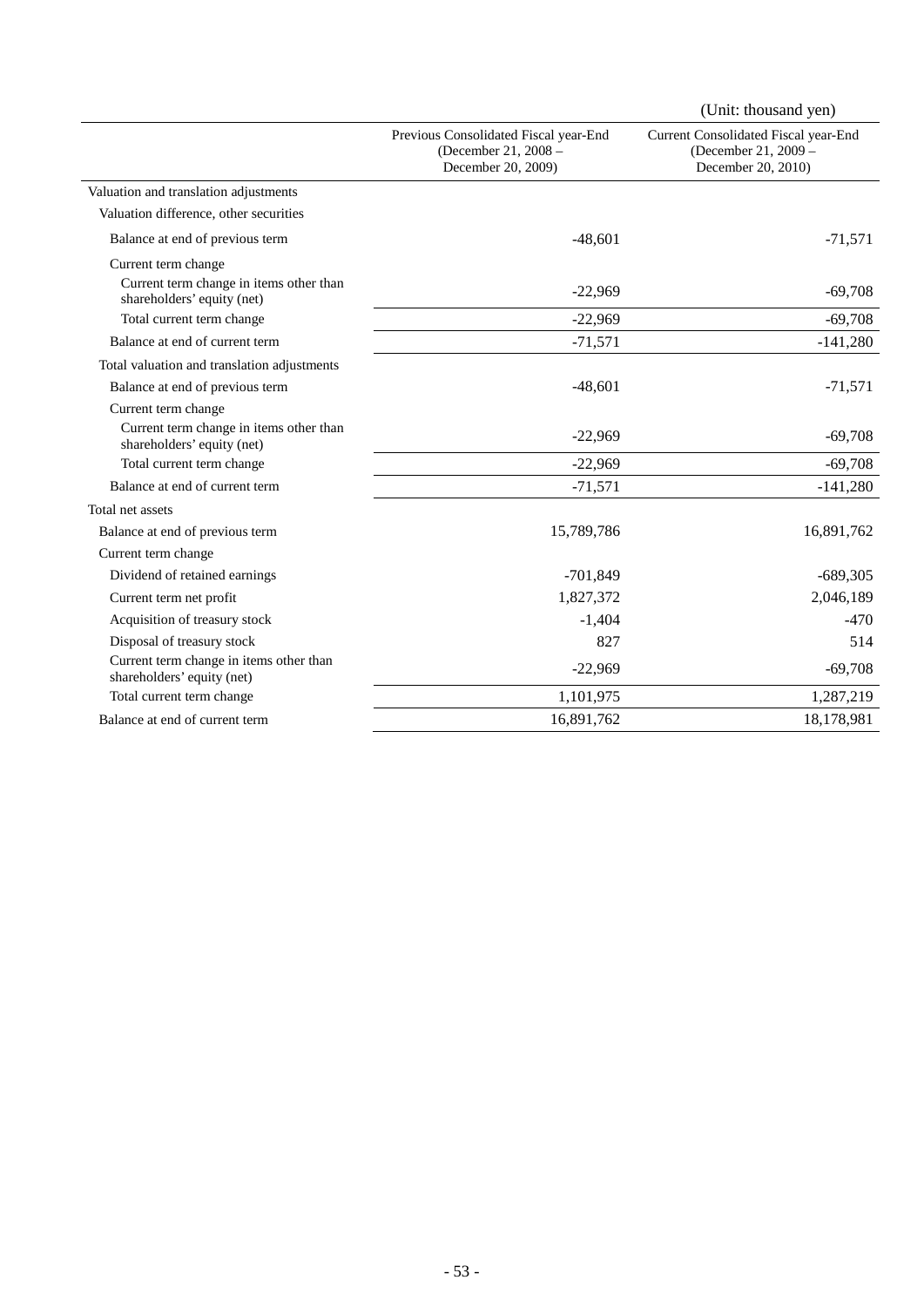# (d) Notes on the company as a going concern No corresponding data is available.

| (e) Summary of Significant Accounting Policies |  |  |  |  |
|------------------------------------------------|--|--|--|--|
|------------------------------------------------|--|--|--|--|

| Subject                                                   | Previous Term                                                                                                                                                                                                                                                                                                                                                                                                                                                                                                                                                                                                                                                                                                                                                                                                                                                                                                                                                                                                                                 | <b>Current Term</b>                                                                                                                                                                                                                                                                                                                                                                                                           |
|-----------------------------------------------------------|-----------------------------------------------------------------------------------------------------------------------------------------------------------------------------------------------------------------------------------------------------------------------------------------------------------------------------------------------------------------------------------------------------------------------------------------------------------------------------------------------------------------------------------------------------------------------------------------------------------------------------------------------------------------------------------------------------------------------------------------------------------------------------------------------------------------------------------------------------------------------------------------------------------------------------------------------------------------------------------------------------------------------------------------------|-------------------------------------------------------------------------------------------------------------------------------------------------------------------------------------------------------------------------------------------------------------------------------------------------------------------------------------------------------------------------------------------------------------------------------|
| Evaluation criteria<br>1<br>and methods for<br>securities | (From December 21, 2008 - December 20, 2009)<br>Stock of subsidiaries<br>(a)<br>Cost accounting based on the moving<br>average method<br>(b) Sundry securities<br>With market value<br>Market value method based on the market<br>price as of the last day of the fiscal year (total<br>difference between the estimate and actual<br>price is expensed into the net assets, and cost<br>for selling is calculated based on the moving<br>average method)<br>(Additional information)<br>Previously, if the market value of<br>other marketable securities with a<br>fair market value dropped in value by<br>roughly 30% or more in comparison to the<br>acquisition price of the individual stock, or if<br>it was judged that such had happened, price<br>recovery was deemed to be difficult and the<br>company employed impairment accounting<br>procedures. However, in regard to such of<br>these stocks that fall in price by at least 30%<br>and less than 50%, the company has decided<br>to determine the necessity for impairment | (From December 21, 2009 - December 20, 2010)<br>Stock of subsidiaries<br>(a)<br>Same as shown on the left<br>(b) Sundry securities<br>With market value<br>Market value method based on the market<br>price as of the last day of the fiscal year<br>(total difference between the estimate and<br>actual price is expensed into the net assets,<br>and cost for selling is calculated based on<br>the moving average method) |
|                                                           | accounting procedures after judging the<br>possibility of price recovery on an individual<br>basis. This processing method has been<br>changed because recent falls in the prices of<br>individual stocks have occurred more in<br>association with the decline of the                                                                                                                                                                                                                                                                                                                                                                                                                                                                                                                                                                                                                                                                                                                                                                        |                                                                                                                                                                                                                                                                                                                                                                                                                               |
|                                                           | stock market overall due to fluctuations in<br>various market factors than because of<br>factors inherent in the stock in question itself<br>and because the company will judge<br>stocks more carefully and rationally in                                                                                                                                                                                                                                                                                                                                                                                                                                                                                                                                                                                                                                                                                                                                                                                                                    |                                                                                                                                                                                                                                                                                                                                                                                                                               |
|                                                           | regard to the possibility of price recovery in<br>view of the increased monetary importance<br>of these stocks.<br>Moreover, the impact of this change on                                                                                                                                                                                                                                                                                                                                                                                                                                                                                                                                                                                                                                                                                                                                                                                                                                                                                     |                                                                                                                                                                                                                                                                                                                                                                                                                               |
|                                                           | profit and loss is minor.<br>Without market value<br>Cost accounting based on the moving<br>average method                                                                                                                                                                                                                                                                                                                                                                                                                                                                                                                                                                                                                                                                                                                                                                                                                                                                                                                                    | Without market value<br>Same as shown on the left                                                                                                                                                                                                                                                                                                                                                                             |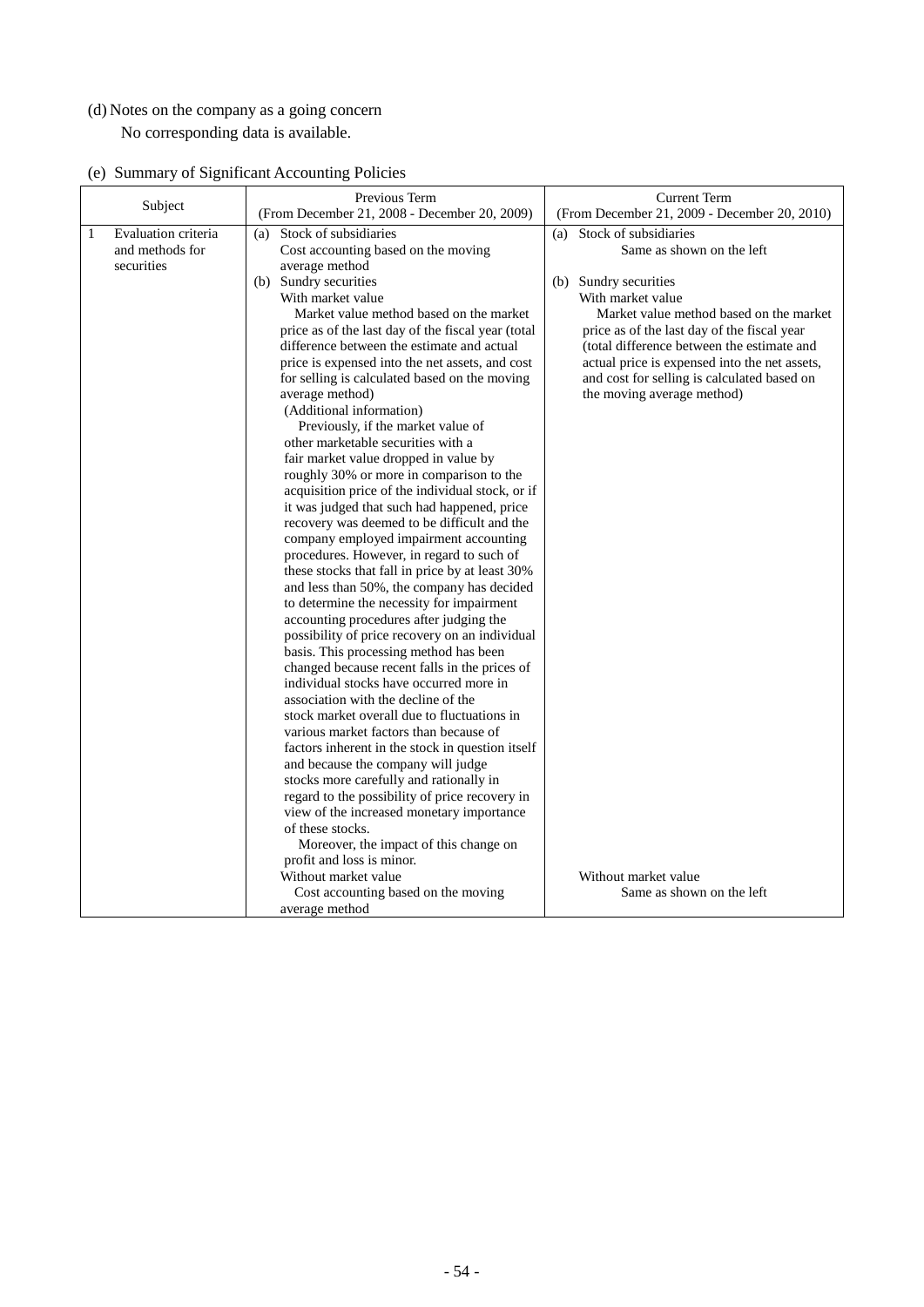| Subject                                       | Previous Term<br>(From December 21, 2008 - December 20, 2009)                                                                                                                                                                                                                                                                                                                                                                                                                                                                                                                                                                                                                                                                                                                                                                                                                                                                                                                                                                                                                                                                                                                                          | <b>Current Term</b><br>(From December 21, 2009 - December 20, 2010)                                                                                                                                                                                                                                                                                                 |
|-----------------------------------------------|--------------------------------------------------------------------------------------------------------------------------------------------------------------------------------------------------------------------------------------------------------------------------------------------------------------------------------------------------------------------------------------------------------------------------------------------------------------------------------------------------------------------------------------------------------------------------------------------------------------------------------------------------------------------------------------------------------------------------------------------------------------------------------------------------------------------------------------------------------------------------------------------------------------------------------------------------------------------------------------------------------------------------------------------------------------------------------------------------------------------------------------------------------------------------------------------------------|---------------------------------------------------------------------------------------------------------------------------------------------------------------------------------------------------------------------------------------------------------------------------------------------------------------------------------------------------------------------|
| 2<br>Inventory valuation<br>and its method    | Merchandise<br>(a)<br>Calculated based on cost accounting and the<br>first-in, first-out method (Method of book<br>price devaluation based on decreased<br>profitability is used for balance sheet values)<br>(b) Products and semi-finished products<br>Calculated based on cost accounting and the<br>gross average method (Method of book price<br>devaluation based on decreased profitability<br>is used for balance sheet values)<br>(c) Raw and packaging materials<br>Calculated based on cost accounting and the<br>gross average method (Method of book price<br>devaluation based on decreased profitability<br>is used for balance sheet values)<br>(d) Stock<br>Calculated based on cost accounting and the<br>final purchase price method (Method of book<br>price devaluation based on decreased<br>profitability is used for balance sheet values)<br>(Change in accounting policy)<br>The company is applying the Accounting<br>Standard for Measurement of Inventories<br>(ASBJ Statement No. 9; July 5, 2006) from<br>the current consolidated fiscal year.<br>Moreover, the impact of this change on<br>profit and loss is minor.                                                  | (a) Merchandise<br>Same as shown on the left<br>(b) Products/semi-finished products<br>Same as shown on the left<br>(c) Raw materials<br>Same as shown on the left<br>(d) Supplies<br>Calculated through the last purchase<br>price method (for balance sheet values, the<br>book price devaluation method based on<br>decreased profitability is used).            |
| 3<br>Depreciation methods<br>for fixed assets | Tangible fixed assets<br>(a)<br>Declining balance method<br>Declining balance method is also applied<br>to building (excluding accessory equipment)<br>acquired on April 1, 1998 and thereafter.<br>Durable years are as shown below:<br>Buildings: 31 to 50 years, Machinery and<br>equipment: 8 years<br>(Additional Information)<br>In association with the revision of the<br>Corporation Tax Act (Law for the Partial<br>Revision of the Income Tax Act, etc [Law<br>No.23; April 30, 2008]), statutory useful life<br>and asset classifications have been revised.<br>Due to this revision, the useful life of some of<br>the machinery and equipment of the<br>company, which was previously<br>processed mainly with a useful life of 9<br>years, has been changed to a 8 years from the<br>current consolidated fiscal year on.<br>Moreover, due to this change, operating<br>income, ordinary income and net income<br>prior to taxes and other adjustments will each<br>fall by 108,725 thousand yen.<br>(b) Intangible fixed assets<br>Fixed amount method<br>Fixed amount method is applied to<br>software to be used within the Company<br>based on the in-house durable years (5 years) | Tangible fixed assets<br>(a)<br>Declining balance method<br>Declining balance method is also applied<br>to building (excluding accessory equipment)<br>acquired on April 1, 1998 and thereafter.<br>Durable years are as shown below:<br>Buildings: 31 to 50 years, Machinery and<br>equipment: 8 years<br>(b) Intangible fixed assets<br>Same as shown on the left |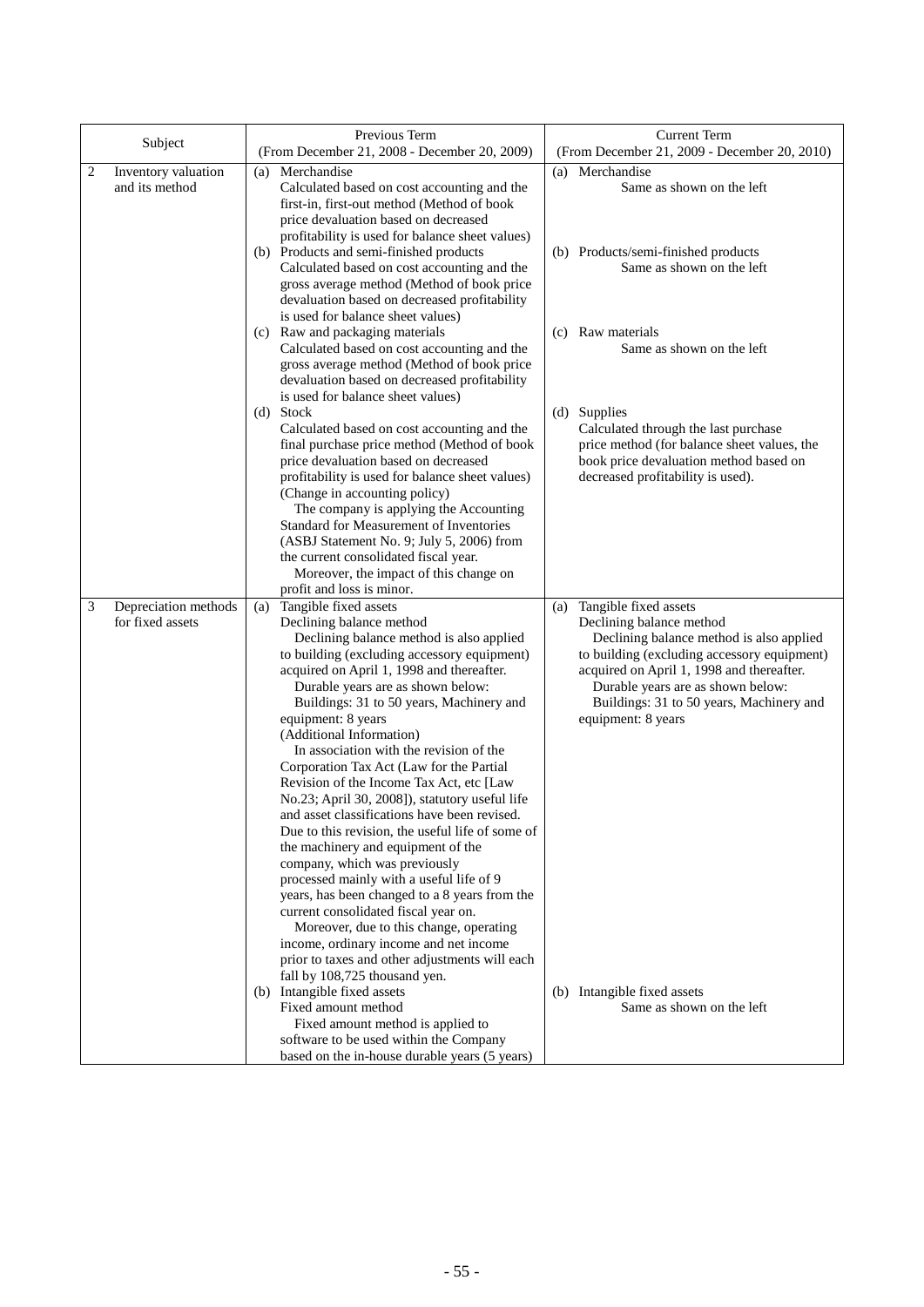| Subject |                                                                                 | Previous Term<br>(From December 21, 2008 - December 20, 2009)                                                                                                                                                                                                                                                                                                                                                                                                                                                                                                                                                                                            | Current Term<br>(From December 21, 2009 - December 20, 2010)                                                                                                                                    |
|---------|---------------------------------------------------------------------------------|----------------------------------------------------------------------------------------------------------------------------------------------------------------------------------------------------------------------------------------------------------------------------------------------------------------------------------------------------------------------------------------------------------------------------------------------------------------------------------------------------------------------------------------------------------------------------------------------------------------------------------------------------------|-------------------------------------------------------------------------------------------------------------------------------------------------------------------------------------------------|
| 4       | Conversion rate of<br>assets and liabilities<br>in foreign currency<br>into yen | Monetary assets and liabilities in foreign currency<br>are translated into yen based on actual exchange<br>rate as of the last day of the fiscal year and<br>transactional exchange gains/(losses) are reflected<br>in earnings.                                                                                                                                                                                                                                                                                                                                                                                                                         | Same as shown on the left                                                                                                                                                                       |
| 5       | Accounting standards<br>for provision                                           | Provision for bad loans<br>(a)<br>The estimated unrecoverable amount to<br>prepare for losses caused by bad loans is<br>posted based on the historical bad loan rate<br>for general debts and the probability of non-<br>recovery in each case for problem loans.<br>(b) Provision for bonuses<br>An amount is posted based on estimates to<br>provide for the payment of bonuses to<br>employees (including bonuses for employees<br>who are concurrently directors and have<br>duties in an employee capacity)<br>Provision for returned merchandise<br>(c)<br>The estimated loss accompanying future<br>returns of merchandise and products is posted | Provision for bad loans<br>(a)<br>Same as shown on the left<br>(b) Provision for bonuses<br>Same as shown on the left<br>Provision for returned merchandise<br>(c)<br>Same as shown on the left |
|         |                                                                                 | based on past return rates to prepare for the<br>loss.                                                                                                                                                                                                                                                                                                                                                                                                                                                                                                                                                                                                   |                                                                                                                                                                                                 |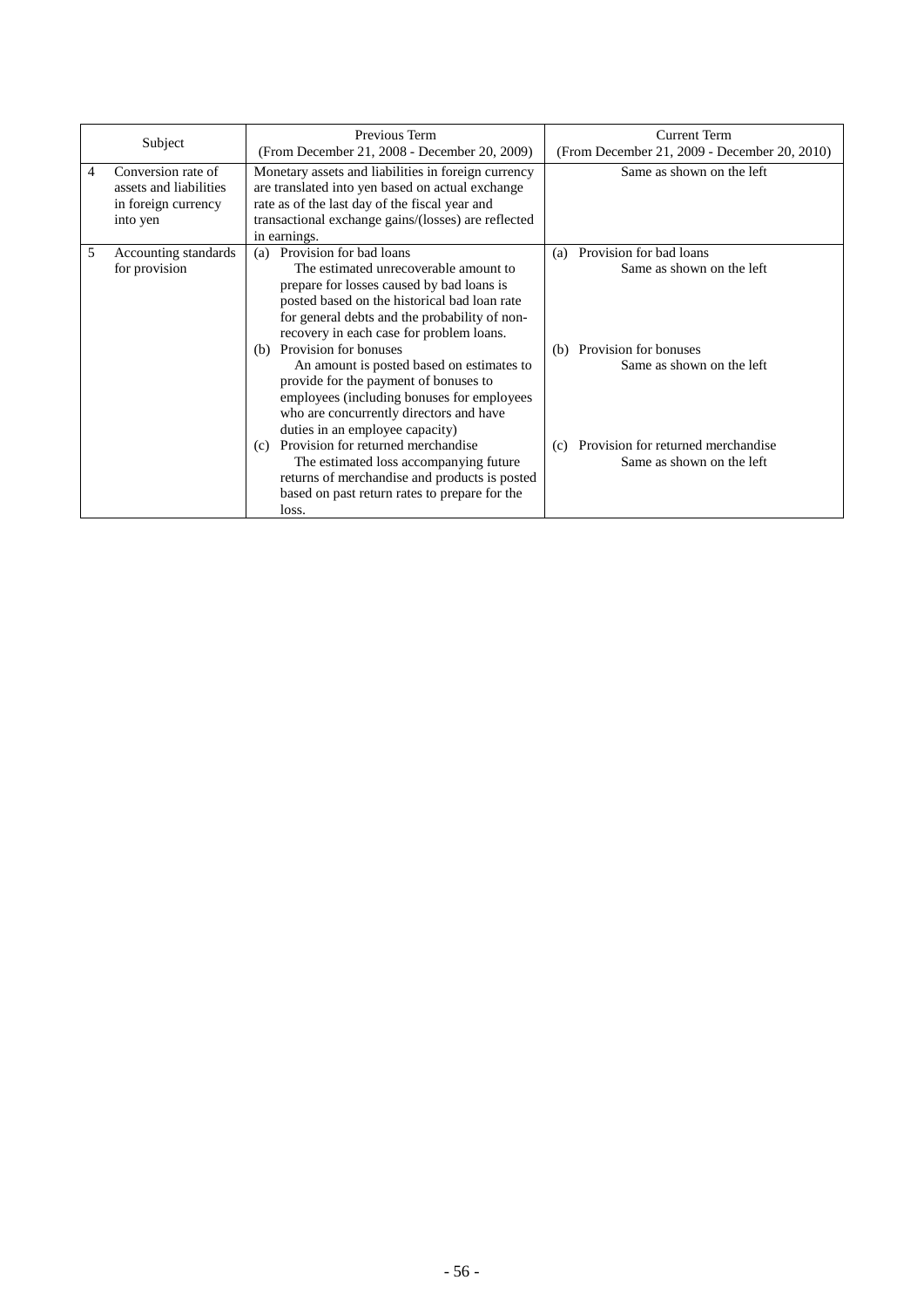| Subject                | Previous Term                                                                                  | <b>Current Term</b>                                                                            |
|------------------------|------------------------------------------------------------------------------------------------|------------------------------------------------------------------------------------------------|
|                        | (From December 21, 2008 - December 20, 2009)                                                   | (From December 21, 2009 - December 20, 2010)                                                   |
|                        | (d) Provision for retirement benefit<br>In preparation for the payment of                      | (d) Provision for retirement benefit<br>In preparation for the payment of                      |
|                        | retirement benefits to employees, the                                                          | retirement benefits to employees, the                                                          |
|                        | Company posts an amount at the end of the<br>current fiscal year based on estimated            | Company posts an amount at the end of the<br>current fiscal year based on estimated            |
|                        | retirement liabilities and pension assets as of                                                | retirement liabilities and pension assets as of                                                |
|                        | the end of the current fiscal year.                                                            | the end of the current fiscal year.                                                            |
|                        | Prior service liabilities are disposed of by                                                   | Prior service liabilities are disposed of by                                                   |
|                        | the straight-line method over a specified                                                      | the straight-line method over a specified                                                      |
|                        | number of years (5 years) within the average                                                   | number of years (5 years) within the average                                                   |
|                        | remaining employee work period.                                                                | remaining employee work period.                                                                |
|                        | Resultant differences are disposed of from<br>the fiscal year following the fiscal year in     | Resultant differences are disposed of from<br>the fiscal year following the fiscal year in     |
|                        | which they occur in proportionally divided                                                     | which they occur in proportionally divided                                                     |
|                        | amounts based on the straight-line method                                                      | amounts based on the straight-line method                                                      |
|                        | over a fixed number of years (5 years) within                                                  | over a fixed number of years (5 years) within                                                  |
|                        | the average remaining employee work period.                                                    | the average remaining employee work period.                                                    |
|                        | As the estimated value of pension assets at                                                    | As the estimated value of pension assets at                                                    |
|                        | the end of the current fiscal year exceeds the<br>estimated amount of liability for retirement | the end of the current fiscal year exceeds the<br>estimated amount of liability for retirement |
|                        | benefits after adjustment of liabilities based                                                 | benefits after adjustment of liabilities based                                                 |
|                        | on unrecognized past services and                                                              | on unrecognized past services and                                                              |
|                        | unrecognized actuarial gains and losses, the                                                   | unrecognized actuarial gains and losses, the                                                   |
|                        | difference is accounted for as prepaid pension                                                 | difference is accounted for as prepaid pension                                                 |
|                        | expenses.                                                                                      | expenses.                                                                                      |
|                        |                                                                                                | (Change in accounting policy)<br>The company is applying the "Partial                          |
|                        |                                                                                                | Amendments to Accounting Standard for                                                          |
|                        |                                                                                                | Retirement Benefits (Part 3)" (ASBJ                                                            |
|                        |                                                                                                | Statement No. 19 issued on July 31, 2008)                                                      |
|                        |                                                                                                | from the current term.                                                                         |
|                        |                                                                                                | As the same rate of discount is to be used                                                     |
|                        |                                                                                                | as that used previously, there will be no<br>impact on the consolidated financial              |
|                        |                                                                                                | statements for the current term.                                                               |
|                        |                                                                                                | (Additional information)                                                                       |
|                        |                                                                                                | Since January 1, 2011, Milbon Co., Ltd.                                                        |
|                        |                                                                                                | has transferred part of its defined contribution                                               |
|                        |                                                                                                | pension plan and its approved retirement                                                       |
|                        |                                                                                                | pension plan into a defined-benefit pension<br>plan. Accordingly, the company has applied      |
|                        |                                                                                                | the "Accounting Standard for Transfer                                                          |
|                        |                                                                                                | between Retirement Benefit Plans" (ASBJ                                                        |
|                        |                                                                                                | Guidance No.1). The impact of this change                                                      |
|                        |                                                                                                | was a decrease of 28,788 thousand yen on                                                       |
|                        |                                                                                                | operating income, ordinary income and<br>income before income taxes and minority               |
|                        |                                                                                                | interests, respectively.                                                                       |
|                        | (e) Reserves for guarantee losses                                                              | (e) Reserves for guarantee losses                                                              |
|                        | In preparation for any possible losses                                                         | Same as shown on the left                                                                      |
|                        | related to guarantees on liabilities, estimated                                                |                                                                                                |
|                        | amount of losses to cover is included<br>considering the financial positions of the            |                                                                                                |
|                        | individual borrowers from banks to which the                                                   |                                                                                                |
|                        | Company has provided guarantees.                                                               |                                                                                                |
| Other significant<br>6 | Consumption taxes                                                                              | Consumption taxes                                                                              |
| accounting policies    | Consumption tax is excluded from the account.                                                  | Same as shown on the left                                                                      |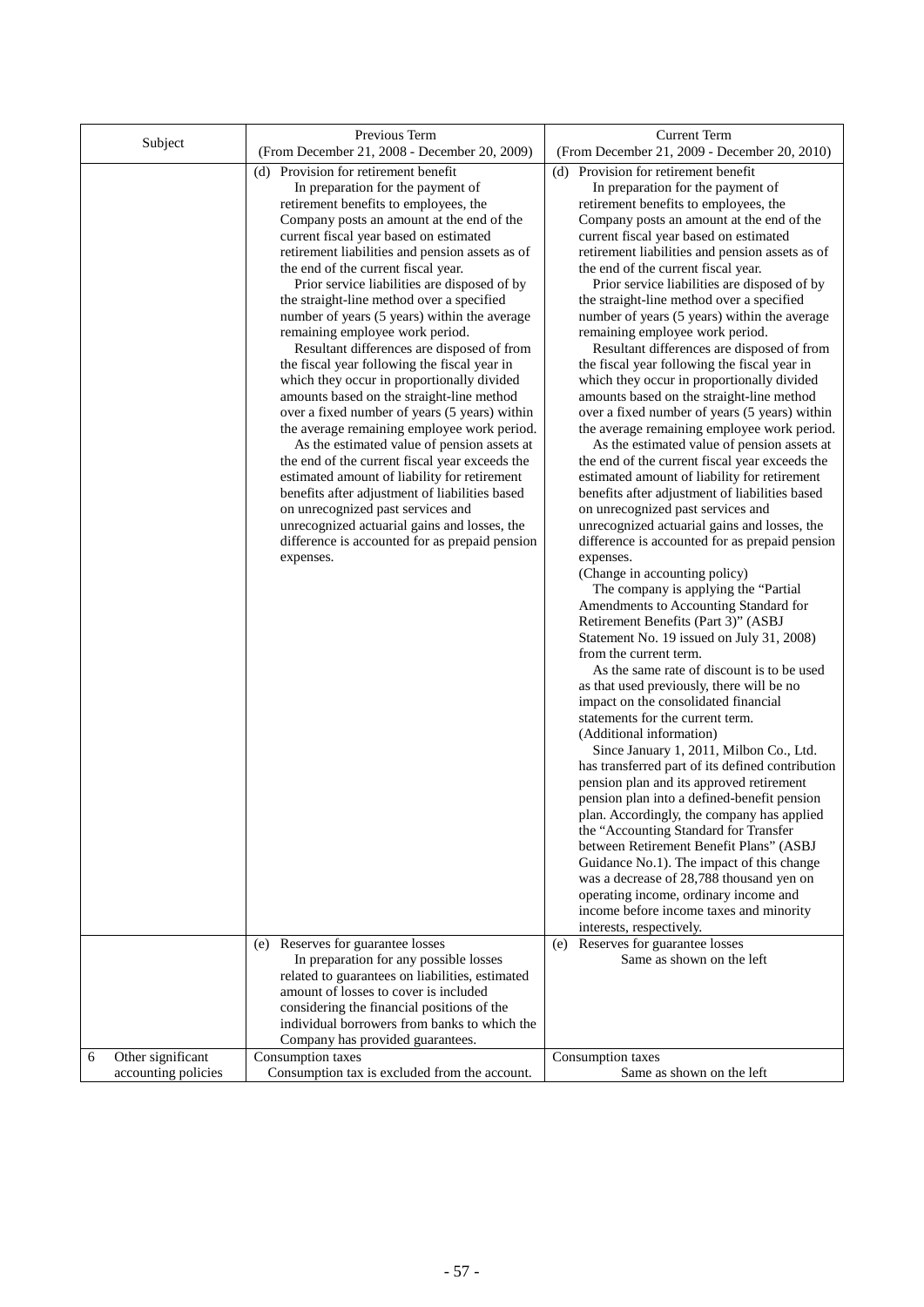# (f) Significant Changes in Accounting Policies

# (Change in Accounting Policies)

| Previous Term                                                          | <b>Current Term</b>                     |
|------------------------------------------------------------------------|-----------------------------------------|
| (December 21, 2008 - December 20, 2009)                                | (December 21, 2009 - December 20, 2010) |
| (Accounting standard for lease transactions)                           |                                         |
| The company previously processed finance lease transactions            |                                         |
| that do not transfer rights of ownership using accounting              |                                         |
| procedures similar to those for ordinary rental transactions, but is   |                                         |
| now applying the Accounting Standard for Lease Transactions            |                                         |
| (ASBJ Statement No. 13 (as issued by the First Subcommittee of         |                                         |
| the Business Accounting Council on June 17, 1993 and revised           |                                         |
| on March 30, 2007)), and the Guidance on Accounting Standard           |                                         |
| for Lease Transactions (ASBJ Guidance No. 16 (as issued by the         |                                         |
| Accounting System Committee at the Japanese Institute of               |                                         |
| Certified Public Accountants on January 18, 1994 and revised on        |                                         |
| March 30, 2007)) and will process such lease transactions using        |                                         |
| accounting procedures similar to those for normal sales                |                                         |
| transactions. Furthermore, in regard to the method for the             |                                         |
| depreciation of lease assets related to finance lease transactions     |                                         |
| that do not transfer rights of ownership, the company is using a       |                                         |
| straight line method that sets the lease period as the useful life     |                                         |
| and the residual value to zero.                                        |                                         |
| In regard to finance lease transactions that do not transfer           |                                         |
| rights of ownership where the start date of the lease transaction      |                                         |
| was prior to the start of the first fiscal year of application of this |                                         |
| change, the company will continue to use accounting procedures         |                                         |
| similar to those for ordinary rental transactions.                     |                                         |
| There will be no impact on profit and loss due to this change.         |                                         |

# (Change in Method of Presentation)

| Previous Term                                                                                                                                                                                                                                                                                                                                                                                                                                                                                                                                                                                                                                                                                                                                                                               | Current Term                                                                                                                                                                                                                                                                                                                        |
|---------------------------------------------------------------------------------------------------------------------------------------------------------------------------------------------------------------------------------------------------------------------------------------------------------------------------------------------------------------------------------------------------------------------------------------------------------------------------------------------------------------------------------------------------------------------------------------------------------------------------------------------------------------------------------------------------------------------------------------------------------------------------------------------|-------------------------------------------------------------------------------------------------------------------------------------------------------------------------------------------------------------------------------------------------------------------------------------------------------------------------------------|
| (December 21, 2008 - December 20, 2009)                                                                                                                                                                                                                                                                                                                                                                                                                                                                                                                                                                                                                                                                                                                                                     | (December 21, 2009 - December 20, 2010)                                                                                                                                                                                                                                                                                             |
| (Balance Sheet)<br>In association with the application of the Cabinet Office<br>Regulation revising part of the regulations related to the<br>terminology, formats and preparation methods of financial<br>statements, etc., (Cabinet Office Regulations No. 50, August 7,<br>2008), those items included as "Merchandise", "Products",<br>"Raw materials" and "Packaging materials" in the previous fiscal<br>year will be included together as "Merchandise and products"<br>and "Raw and packaging materials" from this fiscal year.<br>Moreover, the values of "Merchandise", "Products",<br>"Raw materials" and "Packaging materials" included in this<br>fiscal year were 66,995 thousand yen, 1,463,178 thousand yen,<br>277,951 thousand yen and 212,756 thousand yen respectively. | (Consolidated Profit and Loss Statement)<br>"Interest paid" (24 thousand yen in the current consolidated<br>fiscal year), which for a separate classification was given in the<br>previous consolidated fiscal year, has been included under<br>"Others" in non-operating costs as a result of its reduced<br>financial importance. |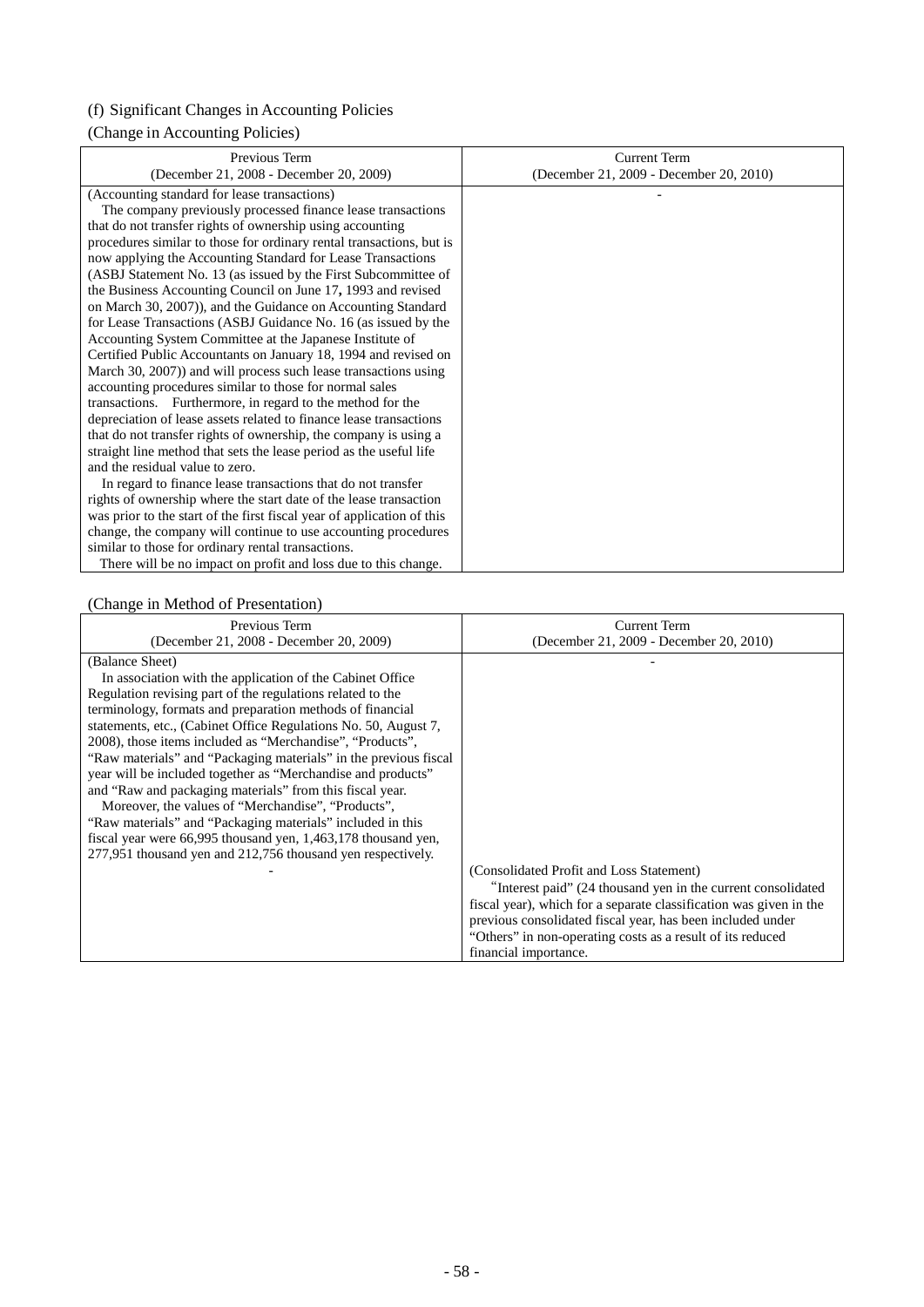# (g) Notes to Individual Financial Statements

# (Related to Balance Sheets)

|      | Previous Term<br>(As of December 20, 2009)                                                                                                                                                                                                                                                                         | <b>Current Term</b><br>(As of December 20, 2010) |                                                                                                                                                                                           |  |
|------|--------------------------------------------------------------------------------------------------------------------------------------------------------------------------------------------------------------------------------------------------------------------------------------------------------------------|--------------------------------------------------|-------------------------------------------------------------------------------------------------------------------------------------------------------------------------------------------|--|
| $*1$ | Assets and liabilities in respect of affiliated companies<br>The following items have not been given classification<br>headings, but are included under the various existing<br>headings:                                                                                                                          |                                                  | Assets and liabilities in respect of affiliated companies<br>The following items have not been given classification<br>headings, but are included under the various existing<br>headings: |  |
|      | Trade account receivables<br>83,330 thousand yen<br>9,738 thousand yen<br>Other (current assets)                                                                                                                                                                                                                   |                                                  | Trade account receivables<br>36,789 thousand yen<br>9,322 thousand yen<br>Other (current assets)                                                                                          |  |
|      | Contingent liabilities<br>Guarantee of liabilities<br>We have implemented a debt guarantee against customers'<br>bank loans payable (one loan of 37,839 thousand yen).                                                                                                                                             |                                                  | Contingent liabilities<br>Guarantee of liabilities<br>We have implemented a debt guarantee against customers'<br>bank loans payable (three loans of 112,510 thousand yen).                |  |
| $*3$ | Handling of trade notes at end of fiscal year<br>The closing date of the current fiscal year was a holiday for<br>financial institutions, but trade notes shall be handled as<br>though settlement was made on the closing date.<br>Trade notes at the closing date of the current fiscal year<br>were as follows. |                                                  |                                                                                                                                                                                           |  |
|      | Trade notes receivable<br>61,623 thousand yen<br>176,948 thousand yen<br>Trade notes payable                                                                                                                                                                                                                       |                                                  |                                                                                                                                                                                           |  |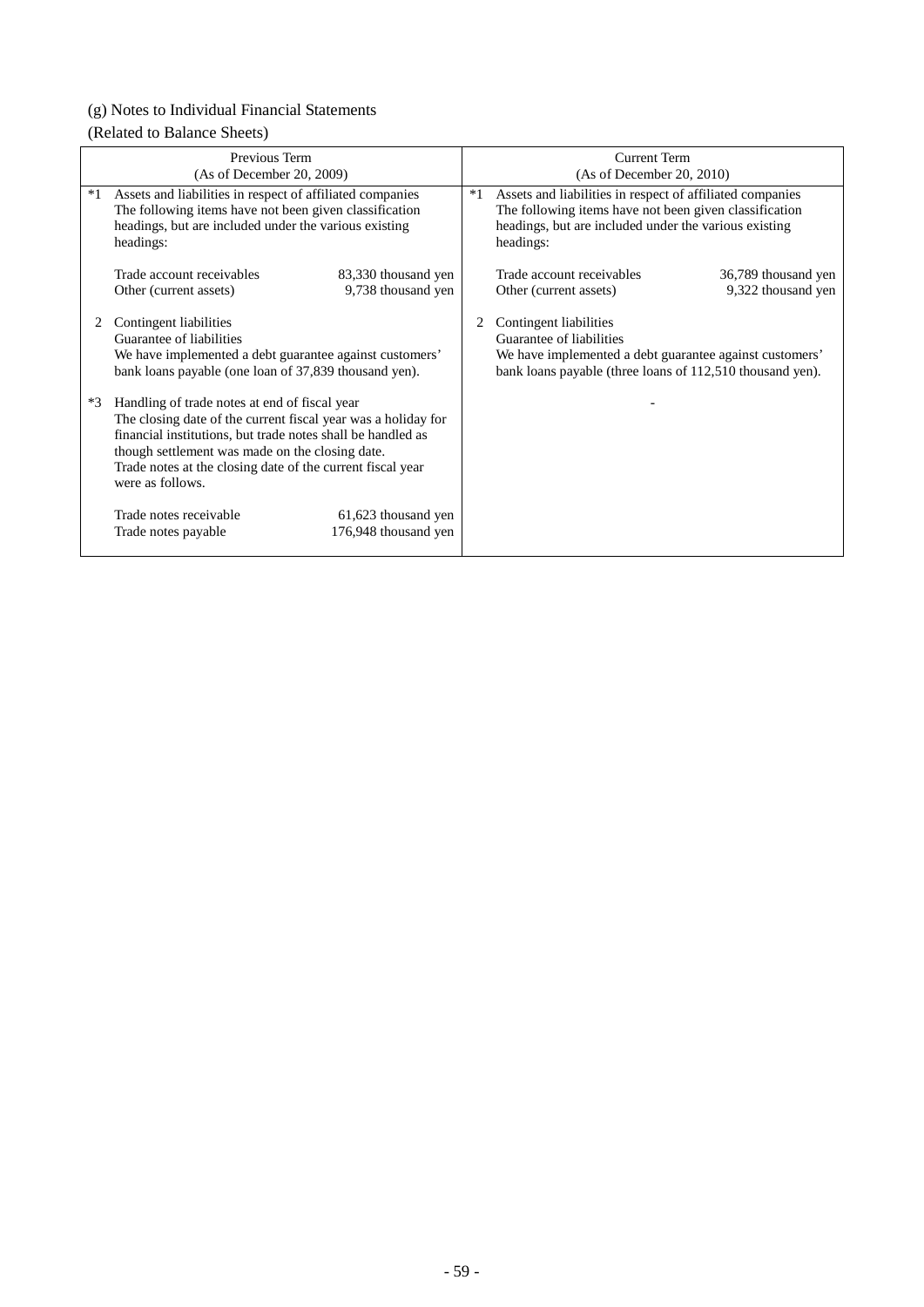Related to Statement of Earnings

|      | Previous Term<br>(December 21, 2008 - December 20, 2009)                                                                                                                    |                      |      | <b>Current Term</b><br>(December 21, 2009 - December 20, 2010)                                                                                                              |                                       |
|------|-----------------------------------------------------------------------------------------------------------------------------------------------------------------------------|----------------------|------|-----------------------------------------------------------------------------------------------------------------------------------------------------------------------------|---------------------------------------|
| *1   | Details of the transfer of the cost of products to other                                                                                                                    |                      | $*1$ | Details of the transfer of the cost of products to other                                                                                                                    |                                       |
|      | accounts are as follows:                                                                                                                                                    | (Unit: thousand yen) |      | accounts are as follows:                                                                                                                                                    | (Unit: thousand yen)                  |
|      | Sales promotion                                                                                                                                                             | 564,567              |      | Sales promotion                                                                                                                                                             | 481,157                               |
|      | Entertainment                                                                                                                                                               | 9,514                |      | Entertainment                                                                                                                                                               | 12,305                                |
|      | Market development                                                                                                                                                          | 6,341                |      | Market development                                                                                                                                                          | 11,068                                |
|      | Research and development                                                                                                                                                    | 3,478                |      | Research and development                                                                                                                                                    | 2,371                                 |
|      | Others                                                                                                                                                                      | 2,924                |      | Others                                                                                                                                                                      | 2.126                                 |
|      | Total                                                                                                                                                                       | 586,826              |      | Total                                                                                                                                                                       | 509,029                               |
| $*2$ | Details of the transfer of the cost of merchandize to other                                                                                                                 |                      | $*2$ | Details of the transfer of the cost of merchandize to other                                                                                                                 |                                       |
|      | accounts are as follows:                                                                                                                                                    | (Unit: thousand yen) |      | accounts are as follows:                                                                                                                                                    | (Unit: thousand yen)                  |
|      | Sales promotions                                                                                                                                                            | 37,139               |      | Sales promotions                                                                                                                                                            | 150,735                               |
|      | Others                                                                                                                                                                      | 85                   |      | Others                                                                                                                                                                      | 49                                    |
|      | Total                                                                                                                                                                       | 37,224               |      | Total                                                                                                                                                                       | 150,785                               |
| $*3$ | Total amount of research and development expenses<br>Research and development expenses included in the general<br>administration and manufacturing expenses of this period. | 766,493 thousand yen | $*3$ | Total amount of research and development expenses<br>Research and development expenses included in the general<br>administration and manufacturing expenses of this period. | 838,005 thousand yen                  |
| $*4$ | Details of gain on sale of fixed assets<br>Automobiles and transport equipment                                                                                              | 887 thousand yen     | $*4$ | Details of gain on sale of fixed assets<br>Machinery and equipment<br>Tools, equipment, furniture and fixtures<br>Total                                                     | (Unit: thousand yen)<br>87<br>4<br>91 |
| $*5$ | Details of loss on sale of fixed assets                                                                                                                                     |                      | *5   | Details of loss on sale of fixed assets                                                                                                                                     |                                       |
|      | Machinery and equipment                                                                                                                                                     | 606 thousand yen     |      | Machinery and equipment                                                                                                                                                     | 79 thousand yen                       |
|      |                                                                                                                                                                             |                      |      |                                                                                                                                                                             |                                       |
|      | *6 Details of loss from the disposition of fixed assets are as<br>follows:                                                                                                  |                      | *6   | Details of loss from the disposition of fixed assets are as<br>follows:                                                                                                     |                                       |
|      |                                                                                                                                                                             | (Unit: thousand yen) |      |                                                                                                                                                                             | (Unit: thousand yen)                  |
|      | <b>Buildings</b>                                                                                                                                                            | 64,327               |      | <b>Buildings</b>                                                                                                                                                            | 8,344                                 |
|      | <b>Structures</b>                                                                                                                                                           | 2,852                |      | <b>Structures</b>                                                                                                                                                           | 2,151                                 |
|      | Machinery and equipment                                                                                                                                                     | 13,067               |      | Machinery and equipment                                                                                                                                                     | 10,240                                |
|      | Automobiles and transport equipment                                                                                                                                         | 67                   |      | Tools and equipment                                                                                                                                                         | 1.132                                 |
|      | Tools and equipment                                                                                                                                                         | 4,188                |      | Retirement costs related to refurbishment of                                                                                                                                | 81,899                                |
|      | Total                                                                                                                                                                       | 84,503               |      | the Tokyo Branch                                                                                                                                                            |                                       |
|      |                                                                                                                                                                             |                      |      | Total                                                                                                                                                                       | 103,768                               |
|      |                                                                                                                                                                             |                      |      |                                                                                                                                                                             |                                       |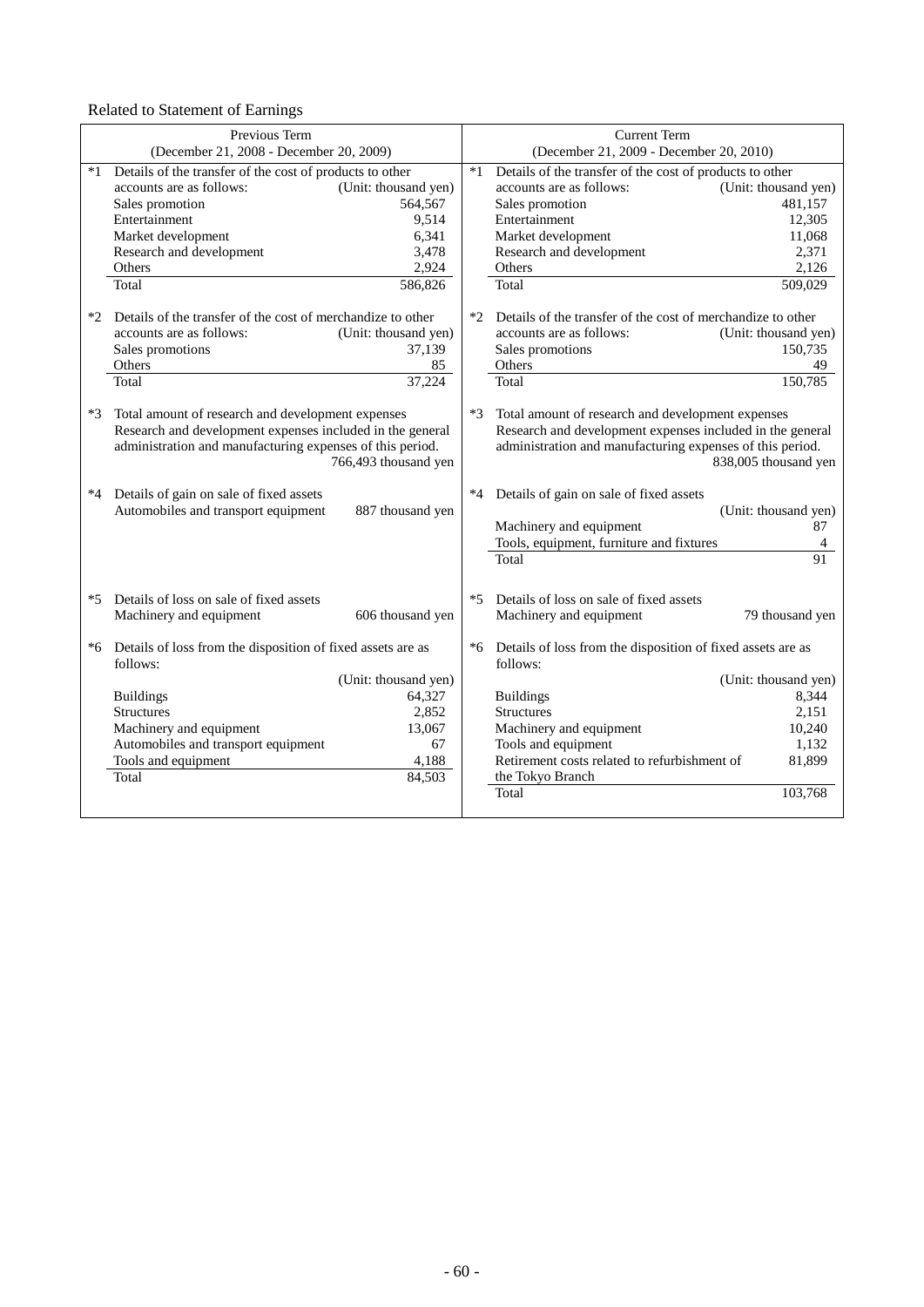# (Statement of Changes in Shareholders' Equity)

### Previous Term (December 21, 2008 - December 20, 2009)

Items related to treasury stock

| Class of stock                     | End of previous<br>fiscal year | Increase | Decrease | Current fiscal year |
|------------------------------------|--------------------------------|----------|----------|---------------------|
| Common stock<br>(Number of shares) | 11,380                         | 648      | 411      | 11,617              |

(Reason for change)

1. The increase is attributed to the acquisition of shares upon request for the repurchasing of fractional shares from shareholders.

2. The decrease is attributed to the sale of fractional shares that shareholders requested us to repurchase.

# Current Term (December 21, 2009 - December 20, 2010)

Items related to treasury stock

| Class of stock                     | End of previous<br>fiscal year | Increase | Decrease | Current fiscal year |
|------------------------------------|--------------------------------|----------|----------|---------------------|
| Common stock<br>(Number of shares) | 11.617                         | 215      | 238      | 11.594              |

(Reason for change)

1. The increase is attributed to the acquisition of shares upon request for the repurchasing of fractional shares from shareholders.

2. The decrease is attributed to the sale of fractional shares that shareholders requested us to repurchase.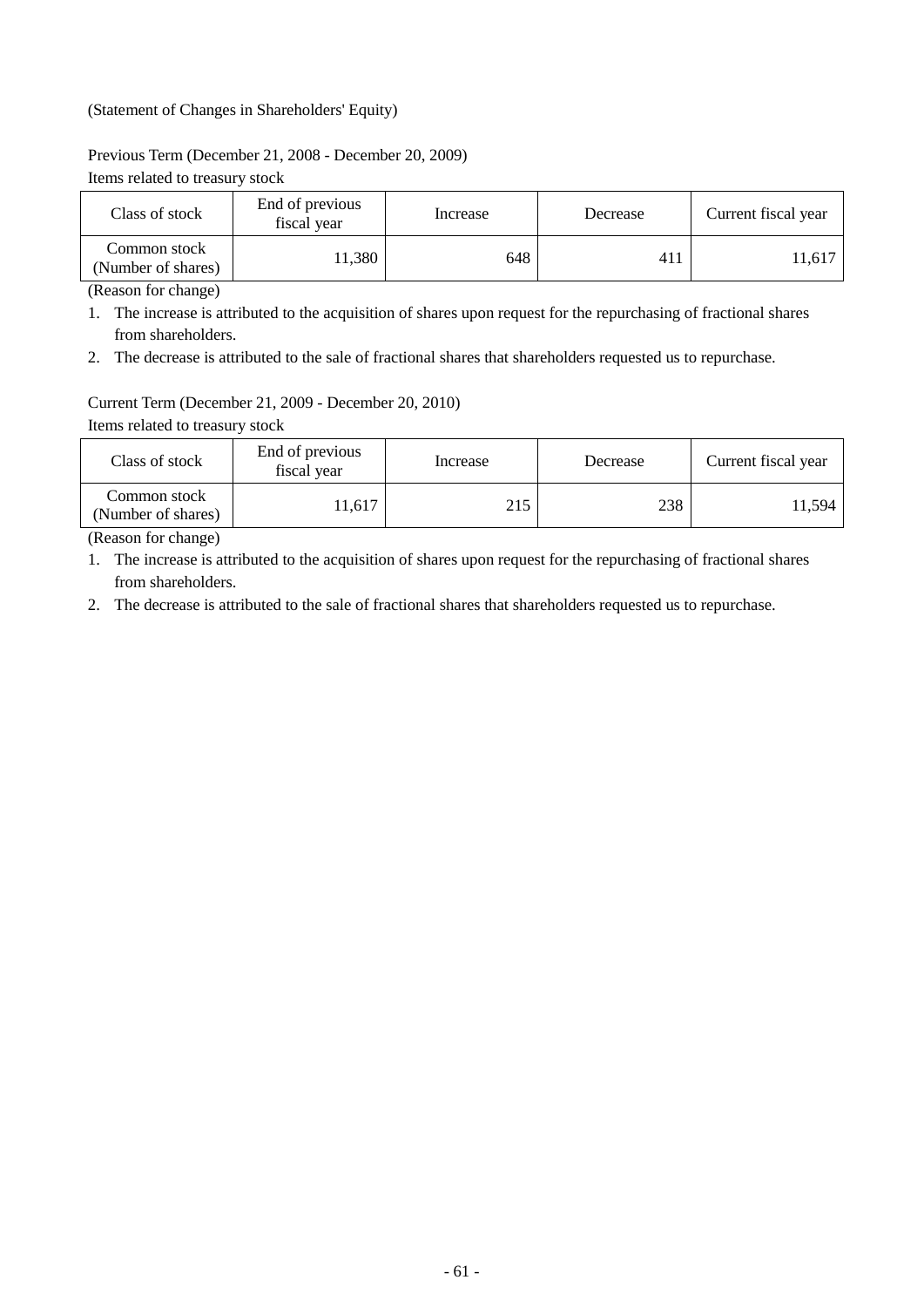# (Related to Lease Transactions)

| Previous Consolidated Fiscal year<br>(December 21, 2008 - December 20, 2009)                                                                                                                                                                                                                                                                                                                                                                                                                                          |                                                                                                                                                                                                                                                                                                                                                                                                                                                   |                                                                                                                                                                                                                                                                                                                                                                                                                                                                       | Current Consolidated Fiscal year<br>(December 21, 2009 - December 20, 2010) |                                                                  |                                                                                                                                                                                                                                                                                                                                                                                                                   |                                                                      |                                                                          |
|-----------------------------------------------------------------------------------------------------------------------------------------------------------------------------------------------------------------------------------------------------------------------------------------------------------------------------------------------------------------------------------------------------------------------------------------------------------------------------------------------------------------------|---------------------------------------------------------------------------------------------------------------------------------------------------------------------------------------------------------------------------------------------------------------------------------------------------------------------------------------------------------------------------------------------------------------------------------------------------|-----------------------------------------------------------------------------------------------------------------------------------------------------------------------------------------------------------------------------------------------------------------------------------------------------------------------------------------------------------------------------------------------------------------------------------------------------------------------|-----------------------------------------------------------------------------|------------------------------------------------------------------|-------------------------------------------------------------------------------------------------------------------------------------------------------------------------------------------------------------------------------------------------------------------------------------------------------------------------------------------------------------------------------------------------------------------|----------------------------------------------------------------------|--------------------------------------------------------------------------|
| $\mathbf{1}$<br>accounting standard for lease transactions                                                                                                                                                                                                                                                                                                                                                                                                                                                            | Finance lease transactions that do not transfer rights of<br>1<br>Finance lease transactions that do not transfer rights of<br>ownership where the start date of the lease transaction was<br>ownership where the start date of the lease transaction was<br>prior to the start of the first fiscal year of application of the<br>prior to the start of the first fiscal year of application of the<br>accounting standard for lease transactions |                                                                                                                                                                                                                                                                                                                                                                                                                                                                       |                                                                             |                                                                  |                                                                                                                                                                                                                                                                                                                                                                                                                   |                                                                      |                                                                          |
| (Borrower)<br>(1) Purchase price equivalent, accumulated depreciation<br>equivalent and the term-end outstanding balance equivalent<br>of leased items are as follows:                                                                                                                                                                                                                                                                                                                                                |                                                                                                                                                                                                                                                                                                                                                                                                                                                   |                                                                                                                                                                                                                                                                                                                                                                                                                                                                       |                                                                             | (Borrower)                                                       | (1) Purchase price equivalent, accumulated depreciation<br>equivalent and the term-end outstanding balance equivalent<br>of leased items are as follows:                                                                                                                                                                                                                                                          |                                                                      |                                                                          |
| Purchase price<br>equivalent<br>(Unit: thousand<br>yen)                                                                                                                                                                                                                                                                                                                                                                                                                                                               | Accumulated<br>depreciation<br>equivalent<br>(Unit: thousand<br>yen)                                                                                                                                                                                                                                                                                                                                                                              | Term-end<br>outstanding balance<br>equivalent<br>(Unit: thousand<br>yen)                                                                                                                                                                                                                                                                                                                                                                                              |                                                                             |                                                                  | Purchase price<br>equivalent<br>(Unit: thousand<br>yen)                                                                                                                                                                                                                                                                                                                                                           | Accumulated<br>depreciation<br>equivalent<br>(Unit: thousand<br>yen) | Term-end<br>outstanding balance<br>equivalent<br>(Unit: thousand<br>yen) |
| Others<br>(tools, fixtures<br>190,133<br>and supplies)                                                                                                                                                                                                                                                                                                                                                                                                                                                                | 102,551                                                                                                                                                                                                                                                                                                                                                                                                                                           | 87,581                                                                                                                                                                                                                                                                                                                                                                                                                                                                | Others                                                                      | (tools, fixtures<br>and supplies)                                | 139,625                                                                                                                                                                                                                                                                                                                                                                                                           | 77,797                                                               | 61,827                                                                   |
| Total<br>190,133                                                                                                                                                                                                                                                                                                                                                                                                                                                                                                      | 102,551                                                                                                                                                                                                                                                                                                                                                                                                                                           | 87,581                                                                                                                                                                                                                                                                                                                                                                                                                                                                | Total                                                                       |                                                                  | 139,625                                                                                                                                                                                                                                                                                                                                                                                                           | 77,797                                                               | 61,827                                                                   |
| The purchase price equivalent refers to the total amount<br>(Note)<br>of lease payments throughout the period of each lease,<br>including the amount representing interest, since the<br>total amount of future lease payments is not significant<br>in relation to the total value of tangible fixed assets as<br>of the current term end date.                                                                                                                                                                      |                                                                                                                                                                                                                                                                                                                                                                                                                                                   |                                                                                                                                                                                                                                                                                                                                                                                                                                                                       | (Note)                                                                      |                                                                  | of lease payments throughout the period of each lease,<br>including the amount representing interest, since the<br>total amount of future lease payments is not significant<br>in relation to the total value of tangible fixed assets as<br>of the current term end date.<br>(2) Future minimum lease payments equivalent                                                                                        |                                                                      | The purchase price equivalent refers to the total amount                 |
| (2) Future minimum lease payments equivalent<br>(Unit: thousand yen)<br>25,753<br>Due within one year<br>Due after one year<br>61,827<br>87,581<br>Total<br>(Note)<br>The minimum amount of payments to be made in future<br>is determined as of the current term end date and<br>reported as the total amount of future minimum lease<br>payments, including the amount representing interest,<br>since the amount of future minimum lease payments is<br>not significant in relation to the total value of tangible |                                                                                                                                                                                                                                                                                                                                                                                                                                                   | (Unit: thousand yen)<br>Due within one year<br>18,239<br>Due after one year<br>43,588<br>61.827<br>Total<br>(Note)<br>The minimum amount of payments to be made in future<br>is determined as of the current term end date and<br>reported as the total amount of future minimum lease<br>payments, including the amount representing interest,<br>since the amount of future minimum lease payments is<br>not significant in relation to the total value of tangible |                                                                             |                                                                  |                                                                                                                                                                                                                                                                                                                                                                                                                   |                                                                      |                                                                          |
| fixed assets as of the current term end date.<br>(3) Lease expense and depreciation expense equivalent<br>Lease expense<br>Depreciation expense equivalent                                                                                                                                                                                                                                                                                                                                                            |                                                                                                                                                                                                                                                                                                                                                                                                                                                   | 37,981 thousand yen<br>37,981 thousand yen                                                                                                                                                                                                                                                                                                                                                                                                                            |                                                                             | Lease expense                                                    | fixed assets as of the current term end date.<br>(3) Lease expense and depreciation expense equivalent<br>Depreciation expense equivalent                                                                                                                                                                                                                                                                         |                                                                      | 21,543 thousand yen<br>21,543 thousand yen                               |
| (4) Method of calculating the depreciation expense equivalent<br>With regard to each item of leased property, plant and<br>equipment, a depreciation expense equivalent is calculated<br>based on the fixed amount deduction method, in which the<br>period of each lease contract is deemed as the useful or<br>serviceable years of the relevant leased item and the value of<br>such leased item is supposed to be depreciated and reduced<br>to nil at the end of the contract.                                   |                                                                                                                                                                                                                                                                                                                                                                                                                                                   |                                                                                                                                                                                                                                                                                                                                                                                                                                                                       |                                                                             |                                                                  | (4) Method of calculating the depreciation expense equivalent<br>With regard to each item of leased property, plant and<br>equipment, a depreciation expense equivalent is calculated<br>based on the fixed amount deduction method, in which the<br>period of each lease contract is deemed as the useful or<br>such leased item is supposed to be depreciated and reduced<br>to nil at the end of the contract. |                                                                      | serviceable years of the relevant leased item and the value of           |
| 2<br>Operating lease transactions<br>(Borrower)<br>Prepaid lease charges related to irrevocable leases among<br>operating lease transactions<br>Due within one year<br>Due after one year<br>Total                                                                                                                                                                                                                                                                                                                    |                                                                                                                                                                                                                                                                                                                                                                                                                                                   | (Unit: thousand yen)<br>3,708<br>10,007<br>13,715                                                                                                                                                                                                                                                                                                                                                                                                                     | 2                                                                           | (Borrower)<br>Due within one year<br>Due after one year<br>Total | Operating lease transactions<br>Prepaid lease charges related to irrevocable leases among<br>operating lease transactions                                                                                                                                                                                                                                                                                         |                                                                      | (Unit: thousand yen)<br>3,619<br>6,388<br>10,007                         |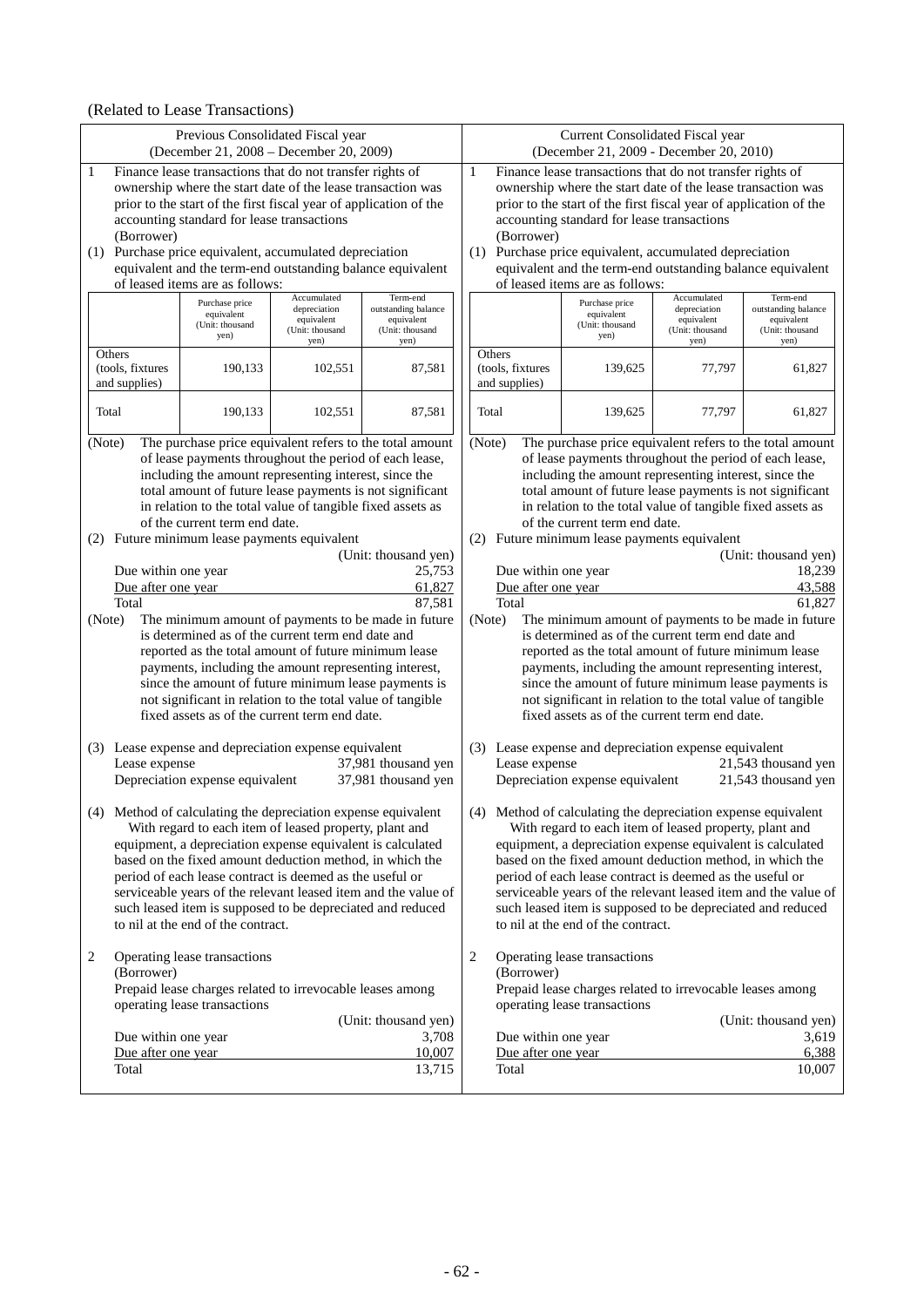(Related to Securities)

Previous Consolidated Fiscal Year (Year ended December 20, 2009) There are no stocks of subsidiaries or affiliates which have fair market values.

### Current Consolidated Fiscal Year (Year ended December 20, 2010)

Shares in subsidiaries and affiliated companies (subsidiary shares valuing 616,369 thousand yen are listed on the Consolidated Balance Sheet) do not have stock market prices and are not included here because it has been judged to be extremely difficult to identify market value.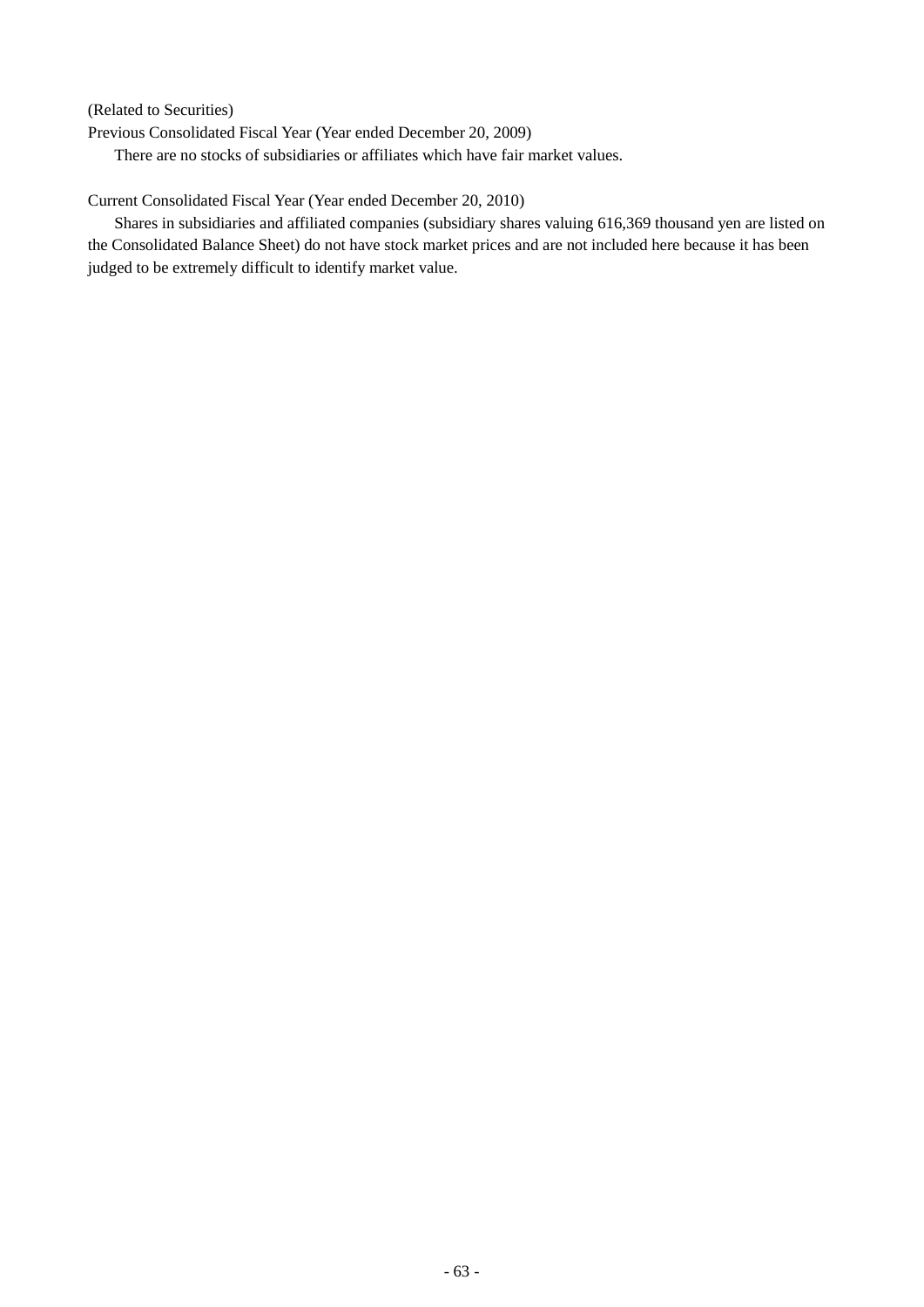Related to tax effect accounting

| Previous Term                                                  |                                              | <b>Current Term</b>                                                                                                                   |  |
|----------------------------------------------------------------|----------------------------------------------|---------------------------------------------------------------------------------------------------------------------------------------|--|
| (As of December 20, 2009)                                      |                                              | (As of December 20, 2010)                                                                                                             |  |
| Significant components contributing to deferred tax assets and |                                              | Significant components contributing to deferred tax assets and                                                                        |  |
|                                                                | liabilities                                  |                                                                                                                                       |  |
| (Unit: thousand yen)                                           |                                              | (Unit: thousand yen)                                                                                                                  |  |
|                                                                | Deferred tax assets (current)                |                                                                                                                                       |  |
| 3,763                                                          | Loan-loss reserves                           | 4,090                                                                                                                                 |  |
| 12,814                                                         | Reserve for loss on goods unsold             | 7,706                                                                                                                                 |  |
| 24,676                                                         | Reserve for bonus                            | 25,969                                                                                                                                |  |
| 19,971                                                         | Losses on revaluation of inventory assets    | 12,914                                                                                                                                |  |
| 50,361                                                         | Accrued enterprise and business facility     | 55,371                                                                                                                                |  |
|                                                                | taxes                                        |                                                                                                                                       |  |
| 22,084                                                         | Accrued social insurance contributions       | 23,347                                                                                                                                |  |
| 78,554                                                         | Retirement benefits for officers             | 11,956                                                                                                                                |  |
| 5,675                                                          | Others                                       | 3,176                                                                                                                                 |  |
| 217,900                                                        | Total deferred tax assets (current)          | 144,532                                                                                                                               |  |
|                                                                |                                              |                                                                                                                                       |  |
|                                                                | Deferred tax assets (fixed)                  |                                                                                                                                       |  |
| 203,681                                                        | Depreciation expenses                        | 234,434                                                                                                                               |  |
| 9,740                                                          | Loan-loss reserves                           | 5,084                                                                                                                                 |  |
| 15,756                                                         | Reserves for guarantee losses                | 15,513                                                                                                                                |  |
| 83,987                                                         | Loss on compulsory devaluation of investment | 3,043                                                                                                                                 |  |
|                                                                | securities                                   |                                                                                                                                       |  |
| 126,049                                                        | Retirement benefits for officers             | 114,092                                                                                                                               |  |
| 48,515                                                         | Evaluation difference, other securities      | 95,767                                                                                                                                |  |
| 2,306                                                          | Others                                       | 2,306                                                                                                                                 |  |
| 490,037                                                        | Total deferred tax assets (fixed)            | 470,242                                                                                                                               |  |
|                                                                |                                              |                                                                                                                                       |  |
|                                                                |                                              |                                                                                                                                       |  |
|                                                                |                                              | $-4,226$                                                                                                                              |  |
|                                                                |                                              | $-4,226$                                                                                                                              |  |
|                                                                |                                              | 466,016                                                                                                                               |  |
|                                                                |                                              |                                                                                                                                       |  |
|                                                                | $-33,299$<br>$-33,299$<br>456,737            | Deferred tax liabilities (fixed)<br>Prepaid pension cost<br>Total deferred tax liabilities (fixed)<br>Net deferred tax assets (fixed) |  |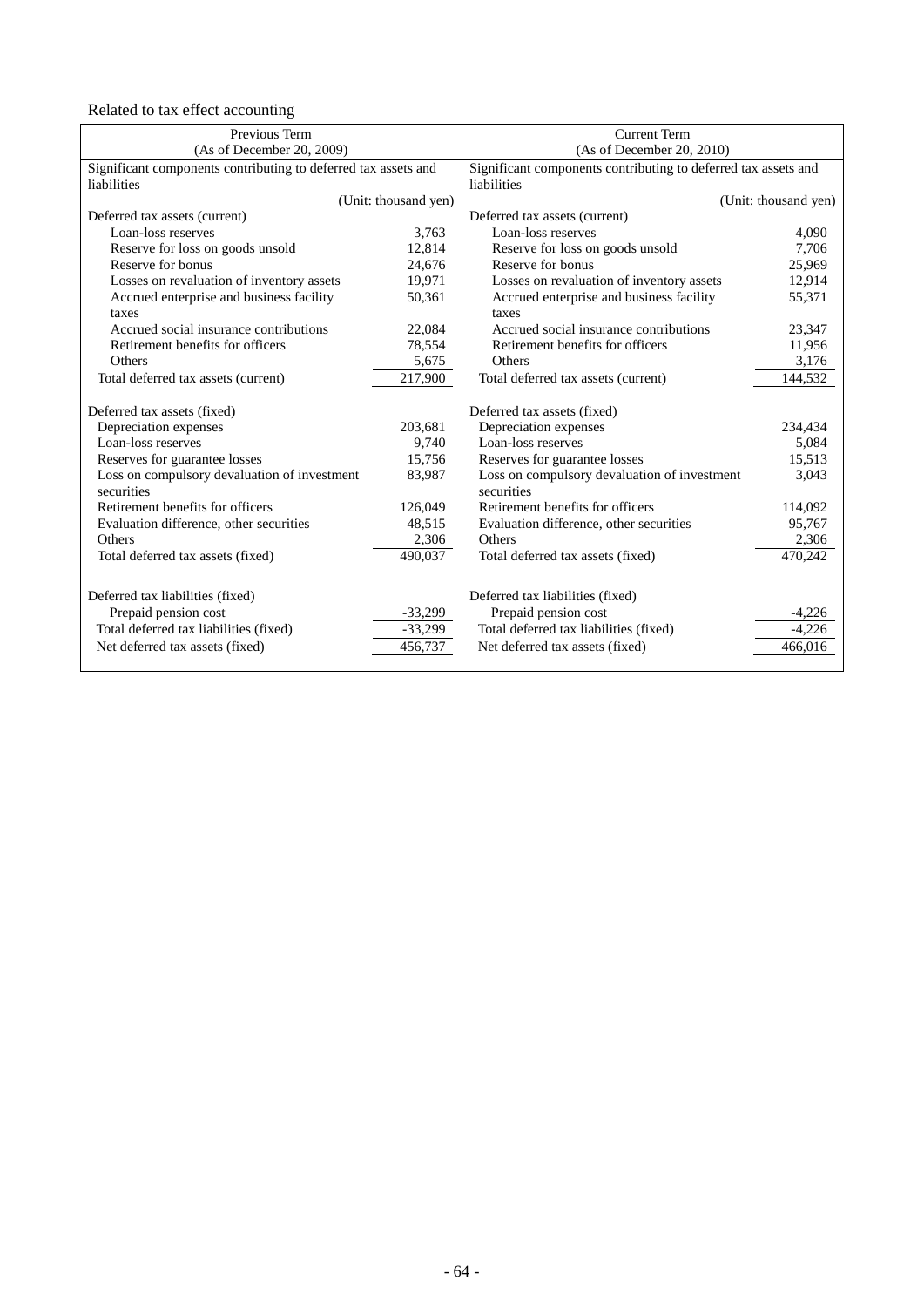(Related to Business Combinations) Previous Term (December 21, 2008 - December 20, 2009) No corresponding data is available.

Current Term (December 21, 2009 - December 20, 2010) No corresponding data is available.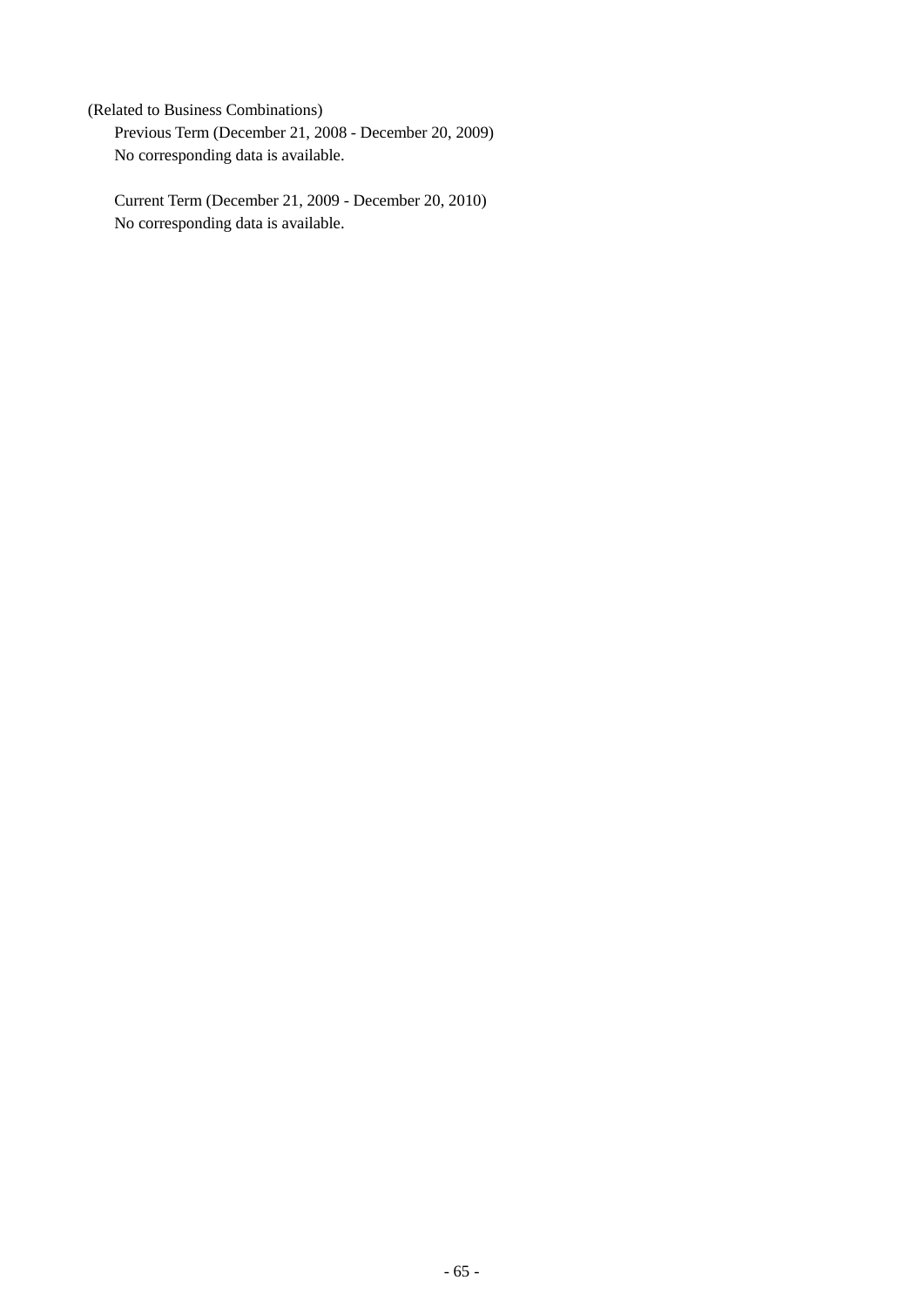# (Per Share Data)

| Previous Term<br>(December 21, 2008 - December 20, 2009)                                          |              | Current Term<br>(December 21, 2009 - December 20, 2010)                                           |                |
|---------------------------------------------------------------------------------------------------|--------------|---------------------------------------------------------------------------------------------------|----------------|
| Net assets per share                                                                              | 1,347.81 yen | Net assets per share                                                                              | $1,450.51$ yen |
| Net income per share                                                                              | 145.81 yen   | Net income per share                                                                              | 163.27 yen     |
| Diluted net income per share of common stock is not shown<br>because there are no diluted shares. |              | Diluted net income per share of common stock is not shown<br>because there are no diluted shares. |                |

(Note) Basic data for calculating net income per share is as follows:

|                                                                                        | Previous Term<br>(December 21, 2008 -<br>December 20, 2009) | Current Term<br>(December 21, 2009 -<br>December 20, 2010) |
|----------------------------------------------------------------------------------------|-------------------------------------------------------------|------------------------------------------------------------|
| Net income (Unit: thousand yen)                                                        | 1,827,372                                                   | 2,046,189                                                  |
| Amount not vested in ordinary shareholders<br>(Unit: thousand yen)                     |                                                             |                                                            |
| Net income related to common stocks (Unit: thousand yen)                               | 1,827,372                                                   | 2,046,189                                                  |
| Average number of outstanding shares of common stocks<br>during the term (Unit: share) | 12,532,935                                                  | 12,532,827                                                 |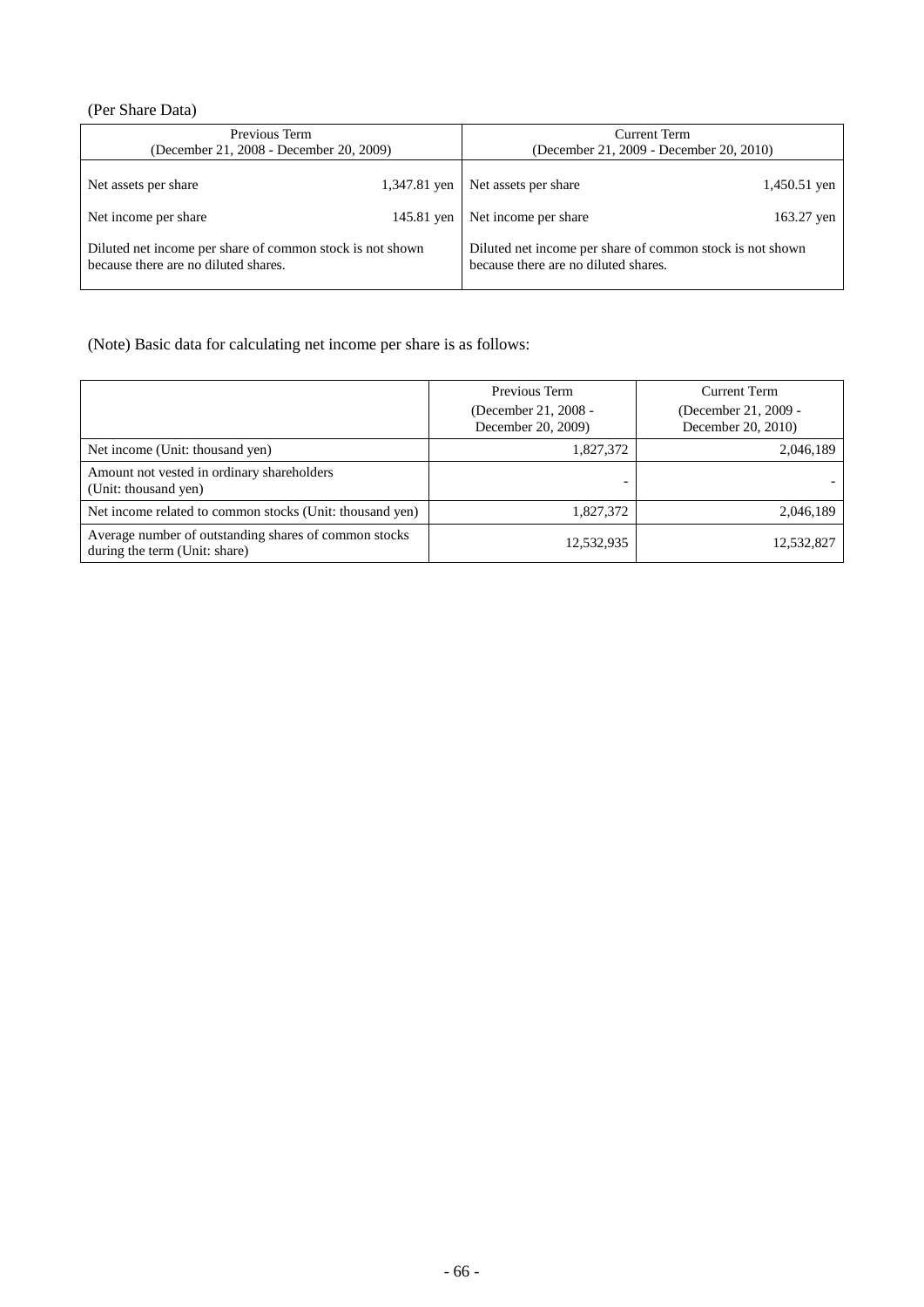# (Subsequent Principal Event)

| Previous consolidated fiscal year<br>(December 21, 2008 - December 20, 2009) | Current consolidated fiscal year<br>(December 21, 2009 - December 20, 2010)                                                                                                                                                                                                                                                                                                                                                                                                                                                                                                                                                                                                                                                                                                                                                                                                                                                                                                                                                                                                                                                                                                                                                                       |                                           |  |  |
|------------------------------------------------------------------------------|---------------------------------------------------------------------------------------------------------------------------------------------------------------------------------------------------------------------------------------------------------------------------------------------------------------------------------------------------------------------------------------------------------------------------------------------------------------------------------------------------------------------------------------------------------------------------------------------------------------------------------------------------------------------------------------------------------------------------------------------------------------------------------------------------------------------------------------------------------------------------------------------------------------------------------------------------------------------------------------------------------------------------------------------------------------------------------------------------------------------------------------------------------------------------------------------------------------------------------------------------|-------------------------------------------|--|--|
|                                                                              | a resolution was passed to carry out a stock split as of December<br>21, 2010, at a ratio of 1.1 shares for 1 common stock as part of<br>the Company's efforts to return profits to the shareholders and in<br>order improve the liquidity of Company shares.<br>(1) Increase in number of shares as a result of stock split<br>Common stock: 1,254,440 shares<br>(2) Methods of split<br>A stock split will be carried out at a ratio of 1.1 shares for 1<br>common stock for all shares held by shareholders listed in<br>the shareholders register and list of substantial shareholders<br>as of December 20, 2010. However, odd shares below one<br>share arising as a result of the spilt will be sold or purchased<br>in a single transaction, with the proceeds of such procedure<br>to be distributed to shareholders with odd shares in<br>accordance with the amount of odd shares.<br>Per share data for the previous consolidated fiscal year on<br>the assumption that the above stock split had been carried<br>out at the beginning of the previous term, and per share data<br>for the current term on the assumption that the above stock<br>split had been carried out at the beginning of the current<br>term, are as follows. |                                           |  |  |
|                                                                              | Previous Term                                                                                                                                                                                                                                                                                                                                                                                                                                                                                                                                                                                                                                                                                                                                                                                                                                                                                                                                                                                                                                                                                                                                                                                                                                     | <b>Current Term</b>                       |  |  |
|                                                                              | Net asset value per share<br>1,225.28 yen                                                                                                                                                                                                                                                                                                                                                                                                                                                                                                                                                                                                                                                                                                                                                                                                                                                                                                                                                                                                                                                                                                                                                                                                         | Net asset value per share<br>1,318.65 yen |  |  |
|                                                                              | Net income per share                                                                                                                                                                                                                                                                                                                                                                                                                                                                                                                                                                                                                                                                                                                                                                                                                                                                                                                                                                                                                                                                                                                                                                                                                              | Net income per share                      |  |  |
|                                                                              | 132.55 yen                                                                                                                                                                                                                                                                                                                                                                                                                                                                                                                                                                                                                                                                                                                                                                                                                                                                                                                                                                                                                                                                                                                                                                                                                                        | 148.42 yen                                |  |  |
|                                                                              | Diluted net income per                                                                                                                                                                                                                                                                                                                                                                                                                                                                                                                                                                                                                                                                                                                                                                                                                                                                                                                                                                                                                                                                                                                                                                                                                            | Diluted net income per                    |  |  |
|                                                                              | share of common stock                                                                                                                                                                                                                                                                                                                                                                                                                                                                                                                                                                                                                                                                                                                                                                                                                                                                                                                                                                                                                                                                                                                                                                                                                             | share of common stock                     |  |  |
|                                                                              | Not shown because there                                                                                                                                                                                                                                                                                                                                                                                                                                                                                                                                                                                                                                                                                                                                                                                                                                                                                                                                                                                                                                                                                                                                                                                                                           | Not shown because there                   |  |  |
|                                                                              | are no diluted shares.                                                                                                                                                                                                                                                                                                                                                                                                                                                                                                                                                                                                                                                                                                                                                                                                                                                                                                                                                                                                                                                                                                                                                                                                                            | are no diluted shares.                    |  |  |
|                                                                              |                                                                                                                                                                                                                                                                                                                                                                                                                                                                                                                                                                                                                                                                                                                                                                                                                                                                                                                                                                                                                                                                                                                                                                                                                                                   |                                           |  |  |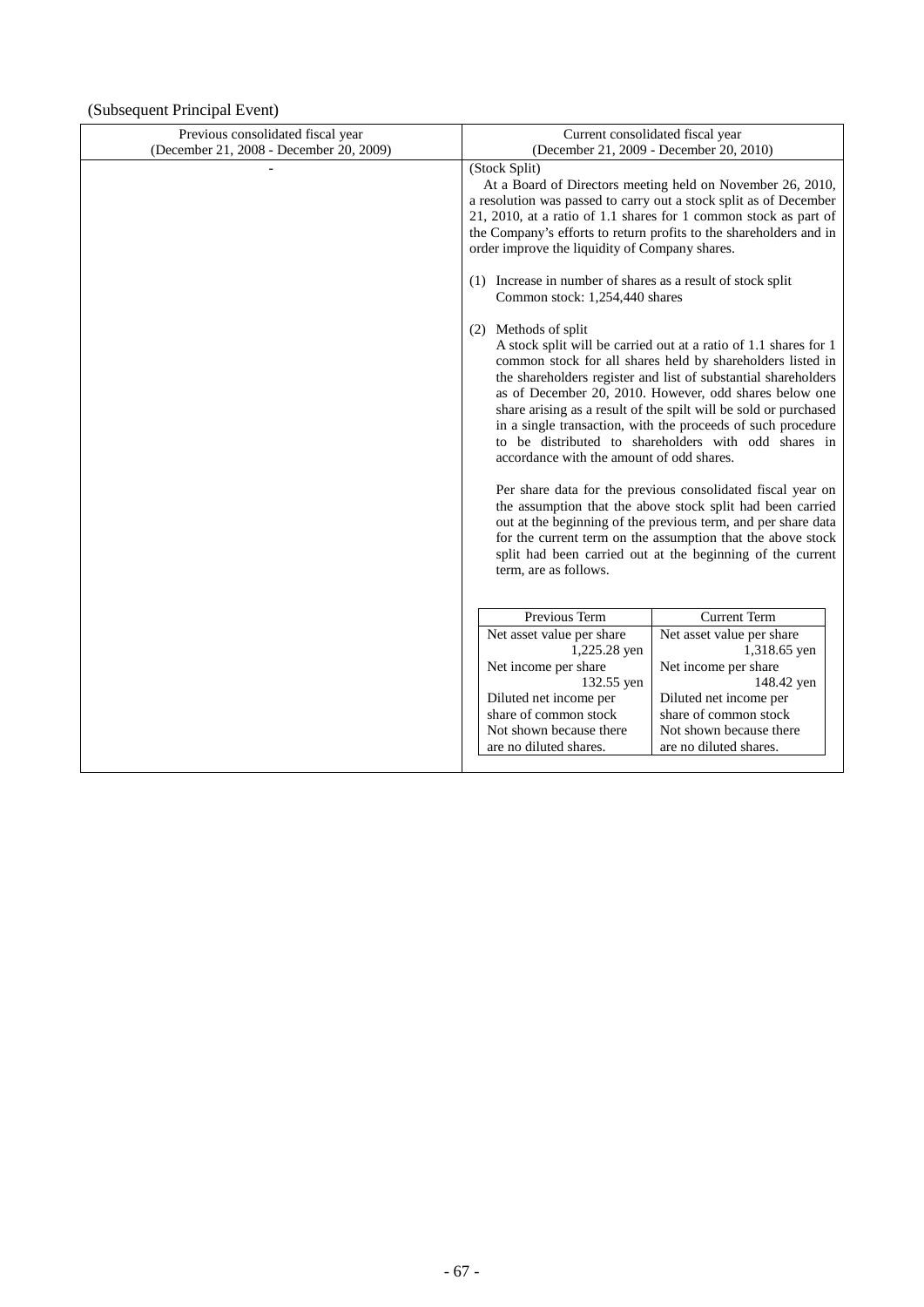# 6. Other

- (1) Appointment of directors
	- [1] Appointment of a representative director No corresponding data is available
	- [2] Other appointments of directors Retiring Directors (Scheduled for March 17, 2011) Full-time Auditor Tsuguo Minabe